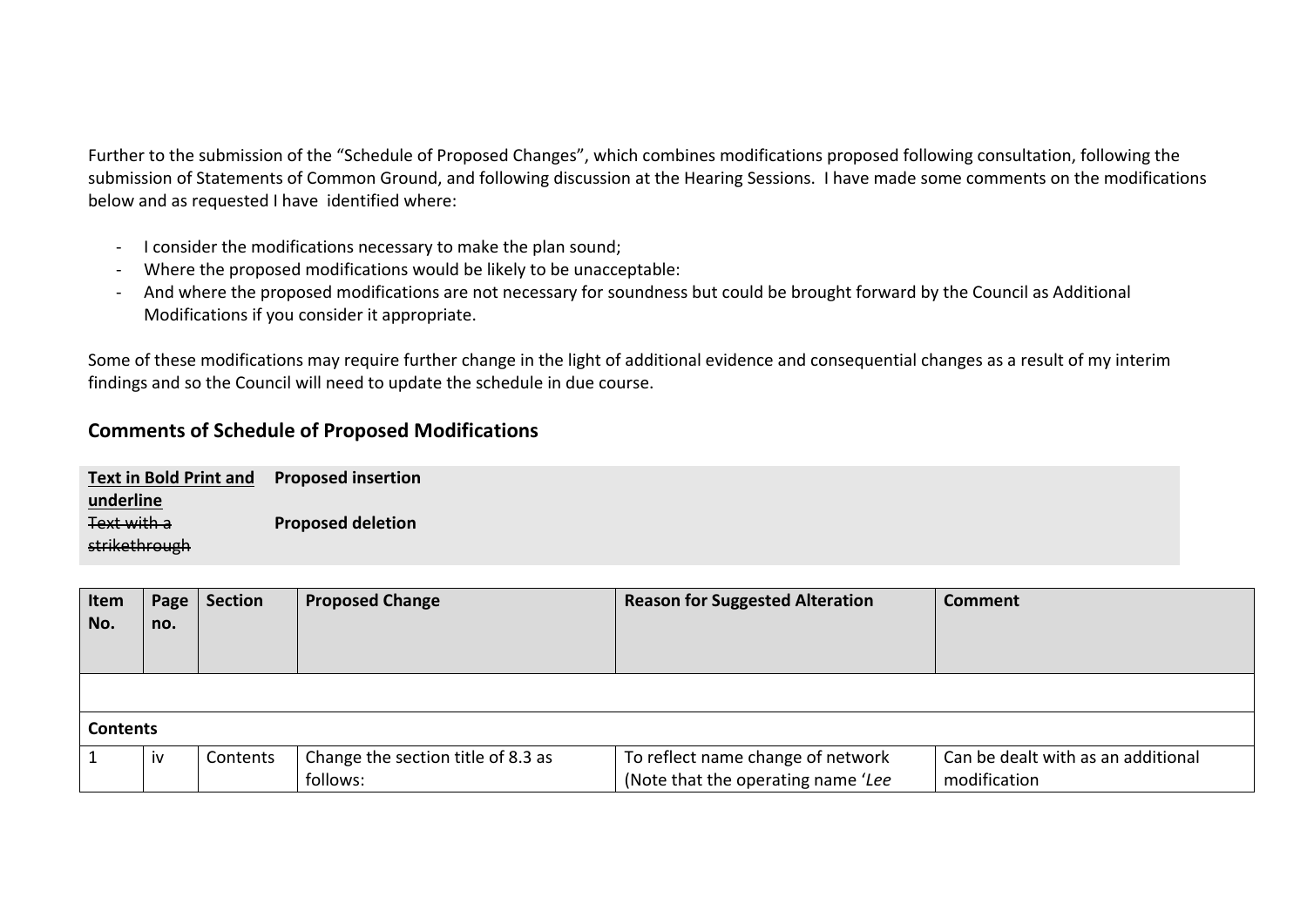| Item<br>No.    | Page<br>no.    | <b>Section</b>                   | <b>Proposed Change</b>                                                                                                                                                                                                                                                                                                                                                                                                                                                                                                                                                                                                                                                                                                                                                                                                        | <b>Reason for Suggested Alteration</b>                                                                                                   | <b>Comment</b>                                     |
|----------------|----------------|----------------------------------|-------------------------------------------------------------------------------------------------------------------------------------------------------------------------------------------------------------------------------------------------------------------------------------------------------------------------------------------------------------------------------------------------------------------------------------------------------------------------------------------------------------------------------------------------------------------------------------------------------------------------------------------------------------------------------------------------------------------------------------------------------------------------------------------------------------------------------|------------------------------------------------------------------------------------------------------------------------------------------|----------------------------------------------------|
|                |                |                                  |                                                                                                                                                                                                                                                                                                                                                                                                                                                                                                                                                                                                                                                                                                                                                                                                                               |                                                                                                                                          |                                                    |
|                |                |                                  | The EcoPark and the Lee Valley                                                                                                                                                                                                                                                                                                                                                                                                                                                                                                                                                                                                                                                                                                                                                                                                | <b>Valley Heat Network Operating</b>                                                                                                     |                                                    |
|                |                |                                  | <b>Meridian Water Heat Network</b>                                                                                                                                                                                                                                                                                                                                                                                                                                                                                                                                                                                                                                                                                                                                                                                            | Company Ltd' is retained and LVHN Ltd<br>trade as 'Energetik')                                                                           |                                                    |
| Chapter 1      |                |                                  |                                                                                                                                                                                                                                                                                                                                                                                                                                                                                                                                                                                                                                                                                                                                                                                                                               |                                                                                                                                          |                                                    |
| $\overline{2}$ | $\overline{2}$ | Chapter 1,<br>paragraph<br>1.1.4 | To make the following changes to<br>paragraph 1.1.4:<br>Connectivity<br>The creation of a more frequent,<br>resilient and flexible rail service will<br>enable significant development and<br>regeneration within the entire Lee<br>Valley, resulting in huge transformation<br>at Edmonton Leeside. A new station,<br>Meridian Water (formerly Angel Road)<br>will operate a three to four-train per-<br>hour service, rising later to an six to<br>eight train- per-hour rail service as a<br>result of further investment and<br>delivery of an interim four track<br>solution between Meridian Water and<br>Tottenham Hale. Longer term the<br>expected full 4-tracking of the full<br><b>WAML</b> (between Tottenham Hale and<br><b>Broxbourne)</b> , and to an even greater<br>extent Crossrail 2 schemes, will provide | To make clarifications in line with<br>Transport for London<br>requests/comments about connectivity<br>improvements required to the area | Can be dealt with as an additional<br>modification |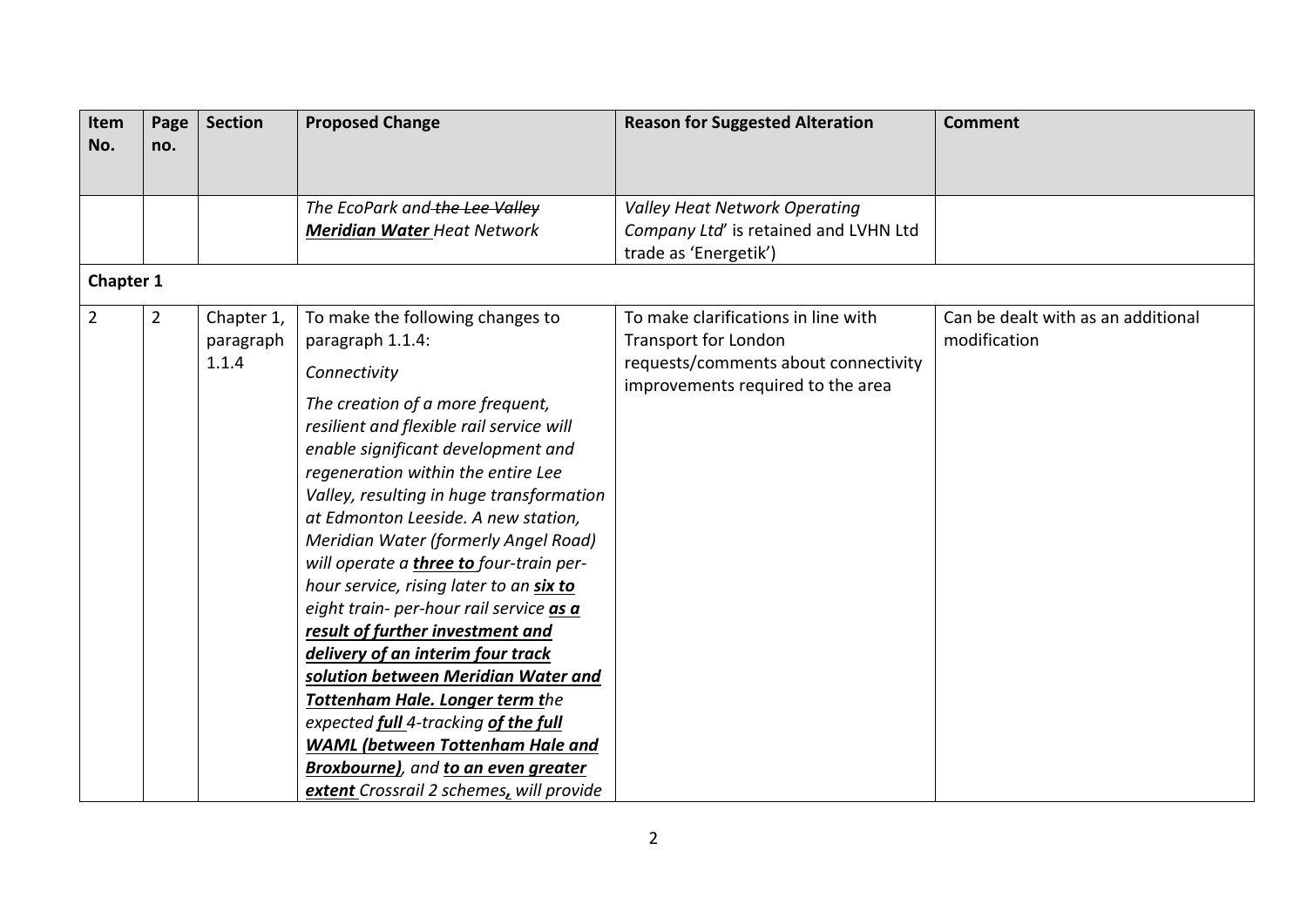| Item<br>No.    | Page<br>no.    | <b>Section</b>                   | <b>Proposed Change</b>                                                                                                                                                                                                                                                                                     | <b>Reason for Suggested Alteration</b>                                                                                                          | <b>Comment</b>                                                                            |
|----------------|----------------|----------------------------------|------------------------------------------------------------------------------------------------------------------------------------------------------------------------------------------------------------------------------------------------------------------------------------------------------------|-------------------------------------------------------------------------------------------------------------------------------------------------|-------------------------------------------------------------------------------------------|
|                |                |                                  | additional capacity to support further<br>growth and regeneration.                                                                                                                                                                                                                                         |                                                                                                                                                 |                                                                                           |
| $\overline{2}$ | $\overline{2}$ | Chapter 1,<br>paragraph<br>1.1.4 | This increased service will result in<br>improved accessibility and<br>attractiveness of the area as a place to<br>live, work and visit. Crossrail 2<br>particularly has the potential to lead<br>to further opportunity for<br>development beyond the number of<br>homes currently identified in the AAP. | To make clarifications in line with<br><b>Transport for London</b><br>requests/comments about connectivity<br>improvements required to the area | Not Justified in the light of interim<br>comments in relation to residential<br>capacity. |
| $\overline{3}$ | $\overline{2}$ | Chapter 1,<br>paragraph<br>1.1.5 | To insert the following new paragraph,<br>after paragraph 1.1.5:<br><b>Improved bus services will provide</b><br>greatly enhanced connectivity with<br><b>Edmonton Leeside and to the wider</b><br>area, in particular supporting east-<br>west linkages and access to Edmonton<br>Green.                  | Update text to reflect the importance<br>of bus services to the AAP                                                                             | Necessary for clarity                                                                     |
| $\overline{4}$ | $\overline{2}$ | Chapter 1,<br>paragraph<br>1.1.5 | Alter reference to The Causeway                                                                                                                                                                                                                                                                            | To reflect name change                                                                                                                          | Can be dealt with as an additional<br>modification                                        |
| 5              | 4              | Chapter 1,<br>Figure 1.1         | To make the following changes to<br>Figure 1.1:<br>• Add the borough boundary to the<br>map                                                                                                                                                                                                                | To provide greater clarity and<br>information, to correct a previous<br>error, to update map in line of changes<br>to Corridor                  | Necessary for clarity                                                                     |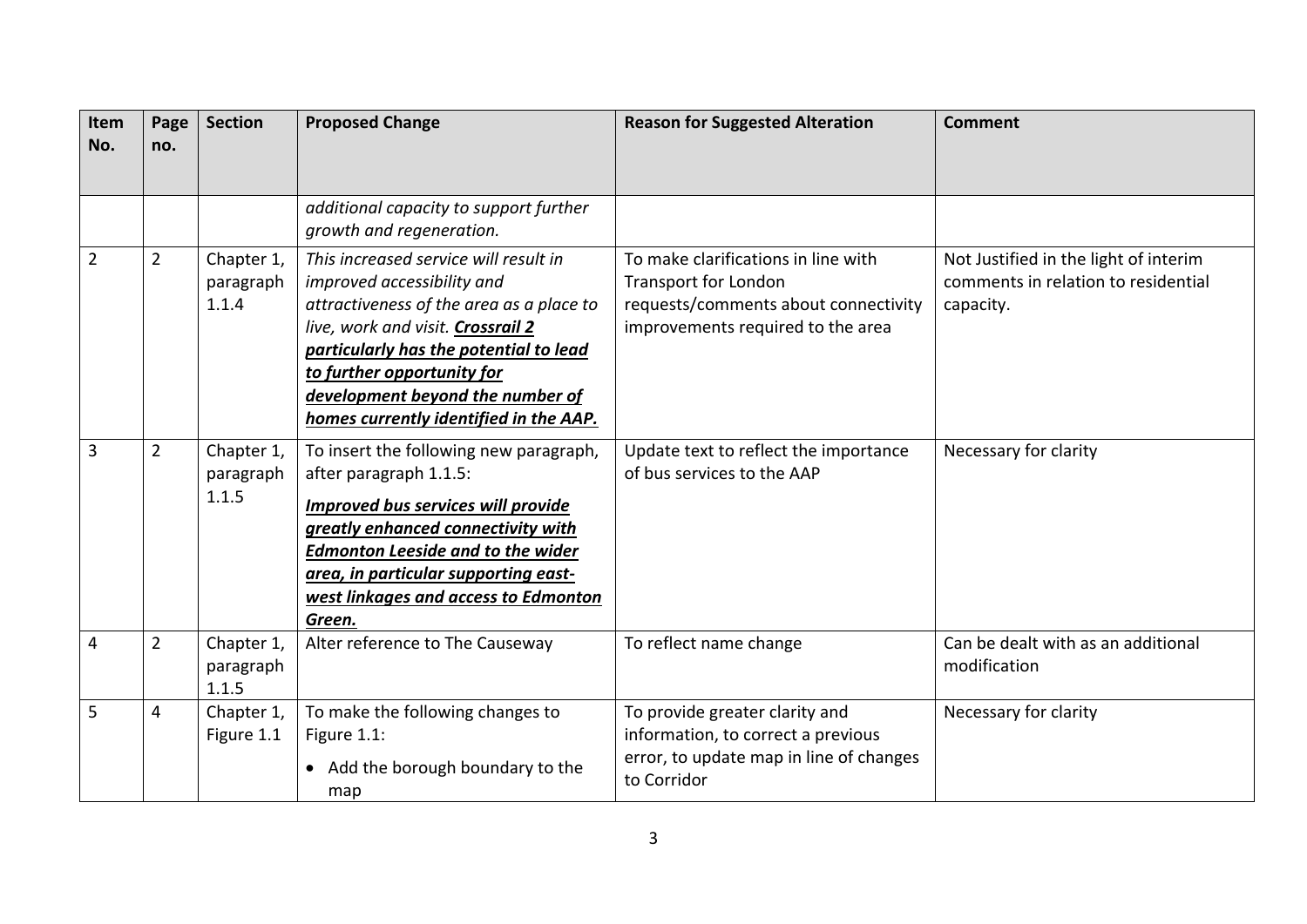| Item<br>No. | Page<br>no. | <b>Section</b>                   | <b>Proposed Change</b>                                                                                                                                                                                                                                                                                                                                                                                                                                                                                                                                                                     | <b>Reason for Suggested Alteration</b>                                                                                                                                                                                                                                                                                                                       | <b>Comment</b>                                                |
|-------------|-------------|----------------------------------|--------------------------------------------------------------------------------------------------------------------------------------------------------------------------------------------------------------------------------------------------------------------------------------------------------------------------------------------------------------------------------------------------------------------------------------------------------------------------------------------------------------------------------------------------------------------------------------------|--------------------------------------------------------------------------------------------------------------------------------------------------------------------------------------------------------------------------------------------------------------------------------------------------------------------------------------------------------------|---------------------------------------------------------------|
|             |             |                                  | Label the neighbouring boroughs;<br>$\bullet$<br>Change the Causeway route to the<br>new Corridor;<br>Update proposed new SIL<br>boundaries;<br>Move Ponders End station label<br>$\bullet$<br>southward to its correct location;<br>Ensure that land to the north of the<br>North Circular and south of William<br>Girling Reservoir, and land to the<br>south or the North Circular,<br>including land owned by Thames<br>Water, is not referenced as 'open<br>space', or variations on this label<br>which imply it is publicly accessible;<br>and<br>To label this land as Green Belt. | and to recognise that land to the north<br>of the North Circular and south of<br>William Girling Reservoir, and land to<br>the south or the North Circular,<br>including land owned by Thames<br>Water, is not publicly accessible and<br>should not be referenced as 'open<br>space', or variations on this label which<br>imply it is publicly accessible. | Necessary for clarity                                         |
| 6           | 5           | Chapter 1,<br>Paragraph<br>1.1.8 | To change paragraph 1.1.8:<br>Pickett's Lock can be developed much<br>further as a leisure and recreation<br>destination                                                                                                                                                                                                                                                                                                                                                                                                                                                                   | The current text does not take account<br>of the restrictions imposed by the site's<br>status as a site in the Green Belt                                                                                                                                                                                                                                    | Amend text to reflect local and<br>national Green Belt policy |
|             |             | Chapter 1,<br>Paragraph<br>1.1.9 | Alter reference to The Causeway<br>Missing full stop                                                                                                                                                                                                                                                                                                                                                                                                                                                                                                                                       | To reflect name change                                                                                                                                                                                                                                                                                                                                       | Can be dealt with as an additional<br>modification            |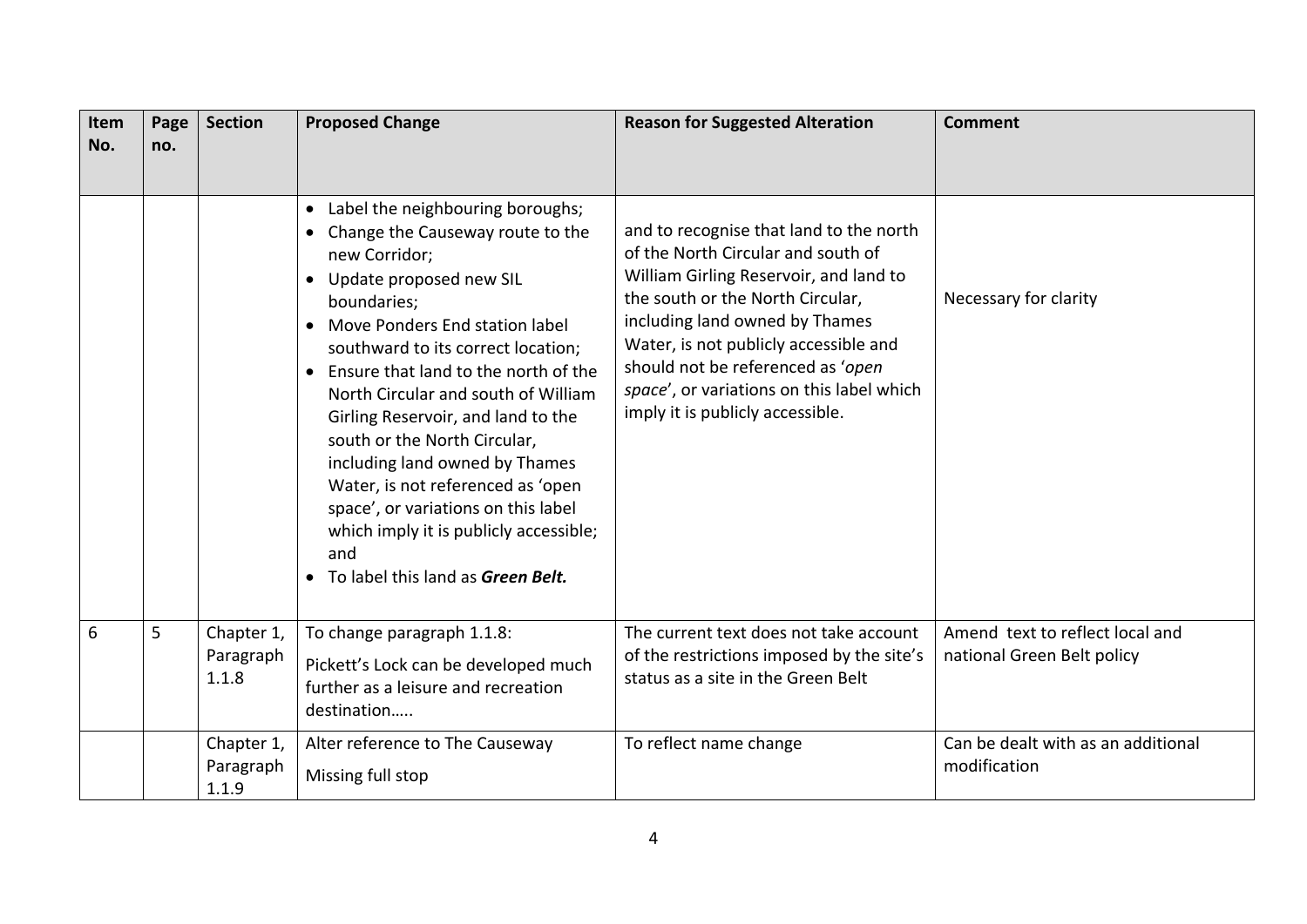| Item<br>No. | Page<br>no. | <b>Section</b>                    | <b>Proposed Change</b>                                                                                                                                                                                                                                                                                                                 | <b>Reason for Suggested Alteration</b>                                                                                                                | <b>Comment</b>                                                                                                  |
|-------------|-------------|-----------------------------------|----------------------------------------------------------------------------------------------------------------------------------------------------------------------------------------------------------------------------------------------------------------------------------------------------------------------------------------|-------------------------------------------------------------------------------------------------------------------------------------------------------|-----------------------------------------------------------------------------------------------------------------|
|             |             |                                   |                                                                                                                                                                                                                                                                                                                                        |                                                                                                                                                       |                                                                                                                 |
| 7           | 5           | Chapter 1,<br>Paragraph<br>1.1.11 | To change paragraph 1.1.11 as follows:<br>The successful implementation of the<br>Lee Valley-Meridian Water Heat<br>Network ( <del>LV</del> MWHN) will provide                                                                                                                                                                         | To reflect name change of network                                                                                                                     | Can be dealt with as an additional<br>modification                                                              |
| 8           | 6           | Chapter 1,<br>Objective<br>1      | The 6 <sup>th</sup> bullet point of Objective 1<br>should be amended as follows:<br><b>Enhance health and wellbeing through</b><br>enabling healthy lifestyles and ensure<br><b>Ensure-that everyone has good access</b><br>to health, leisure and community<br>facilities of a high standard within elose<br>proximity to their home; | To further recognise that health and<br>wellbeing is critically important to<br>creating a successful new<br>neighbourhood within Edmonton<br>Leeside | Not necessary for soundness as a main<br>modification. Council could consider as<br>an additional modification. |
|             |             | Chapter 1,<br>Objective<br>1      | Missing full stop                                                                                                                                                                                                                                                                                                                      |                                                                                                                                                       | Can be dealt with as an additional<br>modification                                                              |
| 9           | 6           | Chapter 1,<br>Objective<br>1      | Update Objective 1, 7 <sup>th</sup> bullet point,<br>and move bullet to Objective 3:<br>'Provide well-connected, well-designed<br>pedestrian and cycle routes that<br>encourage people to choose active<br>travel modes <i>along with excellent</i><br>access to public transport options.                                             | Update to include reference to<br>importance of public transport in<br>promoting modal shift.<br>Move item to more appropriate<br>objective.          | Not necessary for soundness as a main<br>modification. Council could consider as<br>an additional modification. |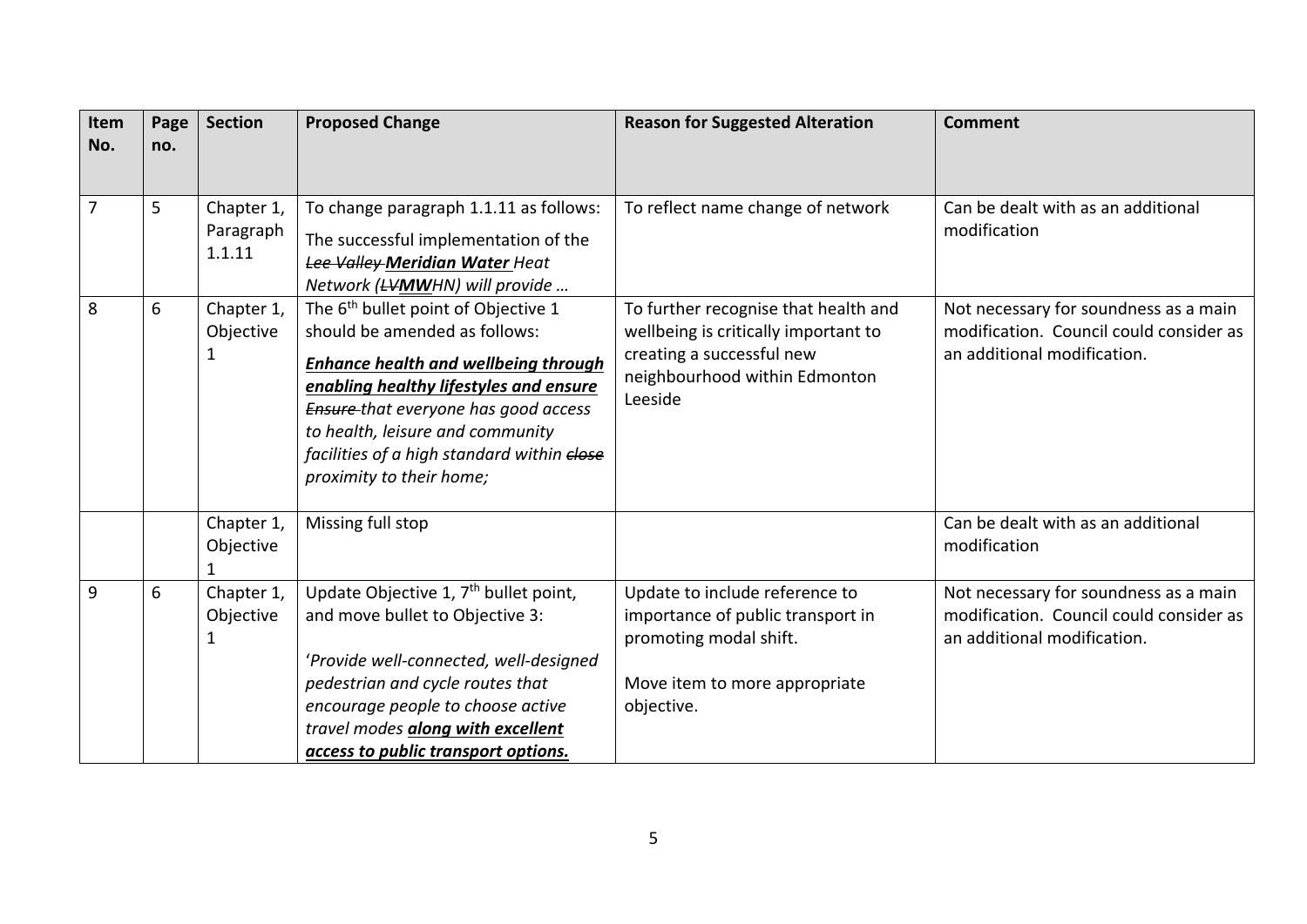| Item<br>No. | Page<br>no. | <b>Section</b>                   | <b>Proposed Change</b>                                                                                                                                                                                                                                                                                | <b>Reason for Suggested Alteration</b>                                 | <b>Comment</b>                                                                                                  |
|-------------|-------------|----------------------------------|-------------------------------------------------------------------------------------------------------------------------------------------------------------------------------------------------------------------------------------------------------------------------------------------------------|------------------------------------------------------------------------|-----------------------------------------------------------------------------------------------------------------|
| 10          | 6           | Chapter 1<br>Objective<br>3      | Alter reference to The Causeway<br>Alter reference to Angel Road station<br>Missing full stop on last bullet point.                                                                                                                                                                                   | To reflect name change<br>To reflect name of new station               | Can be dealt with as an additional<br>modification                                                              |
| 11          | 7           | Chapter 1,<br>Objective<br>4     | To change the reference in bullet 3 of<br>Objective 4 as follows:<br>Lee Valley-Meridian Water Heat<br><b>Network</b><br>Typos full stop/semi colon                                                                                                                                                   | To reflect name change of network                                      | Can be dealt with as an additional<br>modification                                                              |
| 12          | 7           | Chapter 1,<br>Objective<br>5     | Update 3rd bullet point of Objective 5:<br>'Create new open spaces-where<br>feasible;'                                                                                                                                                                                                                | To strengthen the wording of the<br>objective.                         | Necessary for clarity                                                                                           |
| 13          | 7           | Chapter 1,<br>Objective<br>5     | Update 7 <sup>th</sup> bullet point of Objective 5:<br>Manage-Reduce flood risk.                                                                                                                                                                                                                      | Strengthen wording and align with<br>NPPF.                             | Necessary to ensure consistency with<br>national policy                                                         |
| 14          | 10          | Chapter 1,<br>Paragraph<br>2.1.3 | Add the following text to the end of<br>paragraph 2.1.3:<br>'The Blue Ribbon Network is a<br>strategically important series of linked<br>spaces which should contribute to the<br>overall quality and sustainability of<br>London by prioritising uses of the<br>waterspace and land alongside it for | Recognise the importance of the Blue<br>Ribbon Network within the AAP. | Not necessary for soundness as a main<br>modification. Council could consider as<br>an additional modification. |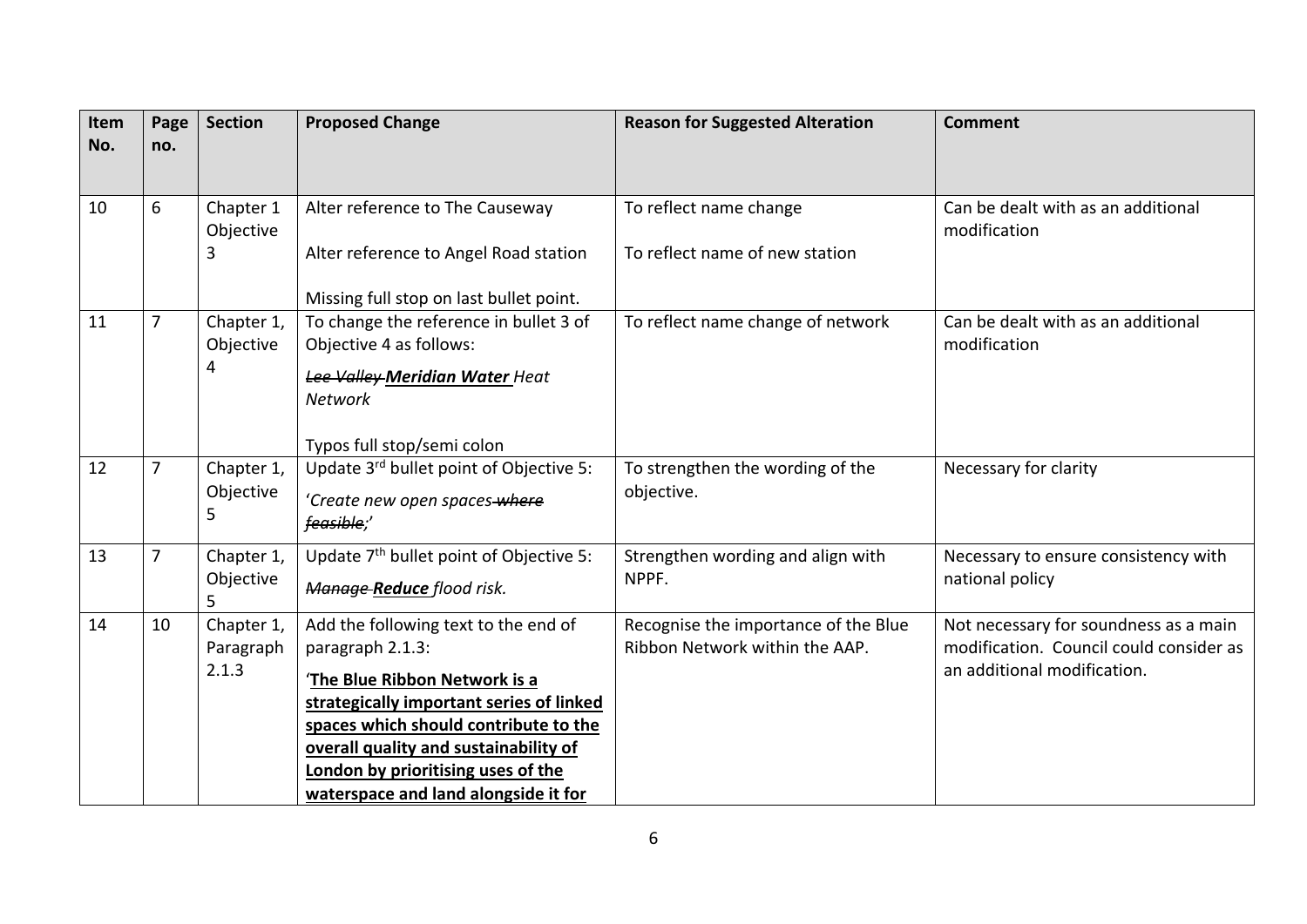| Item<br>No.      | Page<br>no. | <b>Section</b>           | <b>Proposed Change</b>                                                                                                                                                                                                                                                                                                                                                                                                                                                                                                        | <b>Reason for Suggested Alteration</b>                                                                                                                                                                                                                                                                                                                                                              | <b>Comment</b>                     |
|------------------|-------------|--------------------------|-------------------------------------------------------------------------------------------------------------------------------------------------------------------------------------------------------------------------------------------------------------------------------------------------------------------------------------------------------------------------------------------------------------------------------------------------------------------------------------------------------------------------------|-----------------------------------------------------------------------------------------------------------------------------------------------------------------------------------------------------------------------------------------------------------------------------------------------------------------------------------------------------------------------------------------------------|------------------------------------|
|                  |             |                          | water related purposes.'                                                                                                                                                                                                                                                                                                                                                                                                                                                                                                      |                                                                                                                                                                                                                                                                                                                                                                                                     |                                    |
| <b>Chapter 2</b> |             |                          |                                                                                                                                                                                                                                                                                                                                                                                                                                                                                                                               |                                                                                                                                                                                                                                                                                                                                                                                                     |                                    |
| 15               | 11          | Chapter 2,<br>Figure 2.1 | To add map key and label the green<br>areas as:<br>'Lee Valley Regional Park'                                                                                                                                                                                                                                                                                                                                                                                                                                                 | Add further detail to the map.                                                                                                                                                                                                                                                                                                                                                                      | Necessary for clarity              |
| 16               | 12          | Chapter 2,<br>Figure 2.2 | To add map key and to move Ponders<br>End Station southward to its correct<br>location.                                                                                                                                                                                                                                                                                                                                                                                                                                       | To correct map                                                                                                                                                                                                                                                                                                                                                                                      | Necessary for clarity              |
| 17               | 13          | Chapter 2,<br>Figure 2.3 | To make the following changes to<br>Figure 2.3:<br>Add a map key.<br>$\bullet$<br><b>Move Ponders End Station</b><br>$\bullet$<br>southward to its correct location.<br>Update Figure 2.3 to ensure that<br>$\bullet$<br>land to the north of the North<br>Circular and south of William<br>Girling Reservoir, and land to the<br>south or the North Circular,<br>including land owned by Thames<br>Water, is not referenced as 'open<br>space', or variations on this label<br>which imply it is publicly<br>accessible; and | Correct previous omission and error<br>And to recognise that land to the north<br>of the North Circular and south of<br>William Girling Reservoir, and land to<br>the south or the North Circular,<br>including land owned by Thames<br>Water, is not publicly accessible and<br>should not be referenced as 'open<br>space', or variations on this label which<br>imply it is publicly accessible. | Necessary for clarity and accuracy |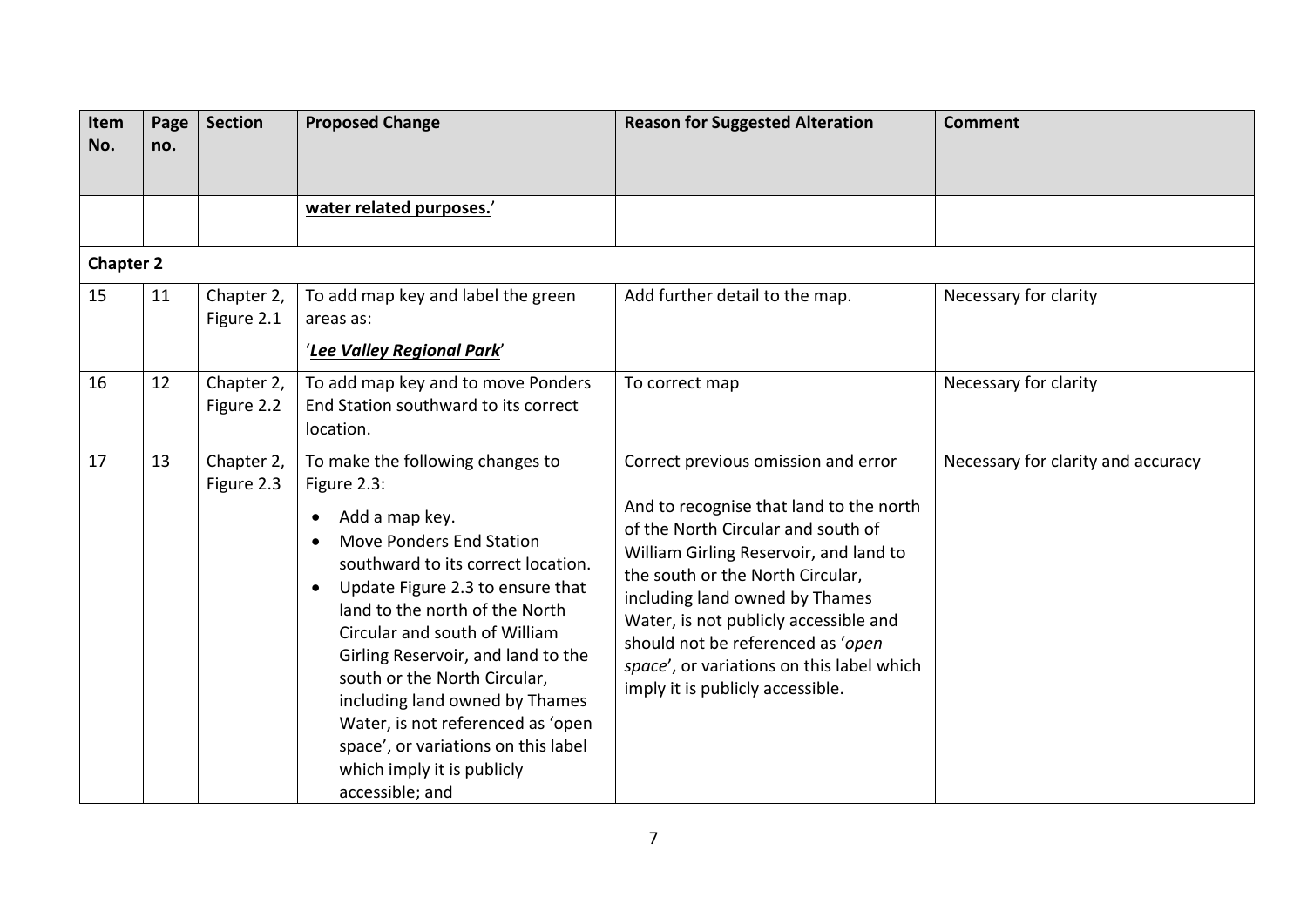| Item<br>No. | Page<br>no. | <b>Section</b>                    | <b>Proposed Change</b>                                                                                                                                                                                                                                                        | <b>Reason for Suggested Alteration</b>                                    | <b>Comment</b>                                                                                                   |
|-------------|-------------|-----------------------------------|-------------------------------------------------------------------------------------------------------------------------------------------------------------------------------------------------------------------------------------------------------------------------------|---------------------------------------------------------------------------|------------------------------------------------------------------------------------------------------------------|
|             |             |                                   | Label this land as Green Belt.<br>$\bullet$                                                                                                                                                                                                                                   |                                                                           |                                                                                                                  |
| 18          | 14          | Chapter 2,<br>Paragraph<br>2.1.10 | Amend text of 5 <sup>th</sup> bullet point:<br>'Edmonton Eco Park - the<br>redevelopment of the site to provide<br>the next generation of waste services<br>and expected additional community<br>benefits through the provision of heat<br>for a decentralised heat network;' | Update the text to reflect the current<br>position.                       | Not necessary for soundness as a main<br>modification. Council could consider as<br>lan additional modification. |
| 19          | 14          | Chapter 2,<br>Paragraph<br>2.1.11 | Amend text of 2 <sup>nd</sup> bullet point as<br>follows:<br>'will become much more accessible and<br>attractive while improving natural<br>habitats and biodiversity.'                                                                                                       | Reflect that the area will also provide<br>improved habitat for wildlife. | Necessary to reflect local and national<br>policy                                                                |
| 20          | 15          | Chapter 2,<br>Section<br>2.2      | Update title at section 2.2:<br>Socio-Economic and Environmental<br>Profile.                                                                                                                                                                                                  | Update of the title to more accurately<br>reflect the section.            | Necessary for clarity                                                                                            |
| 21          | 15          | Chapter 2,<br>Section<br>2.2      | Update text at Section 2.2 table, under<br>'Education', as the requirements are<br>discussed later in the AAP document:<br>'There is forecast demand for primary<br>and secondary school<br>places - the provision of two new 2 FE<br>(Forms of Entry)                        | Update text to ensure consistency<br>within the document.                 | Not necessary for soundness as a main<br>modification. Council could consider as<br>lan additional modification. |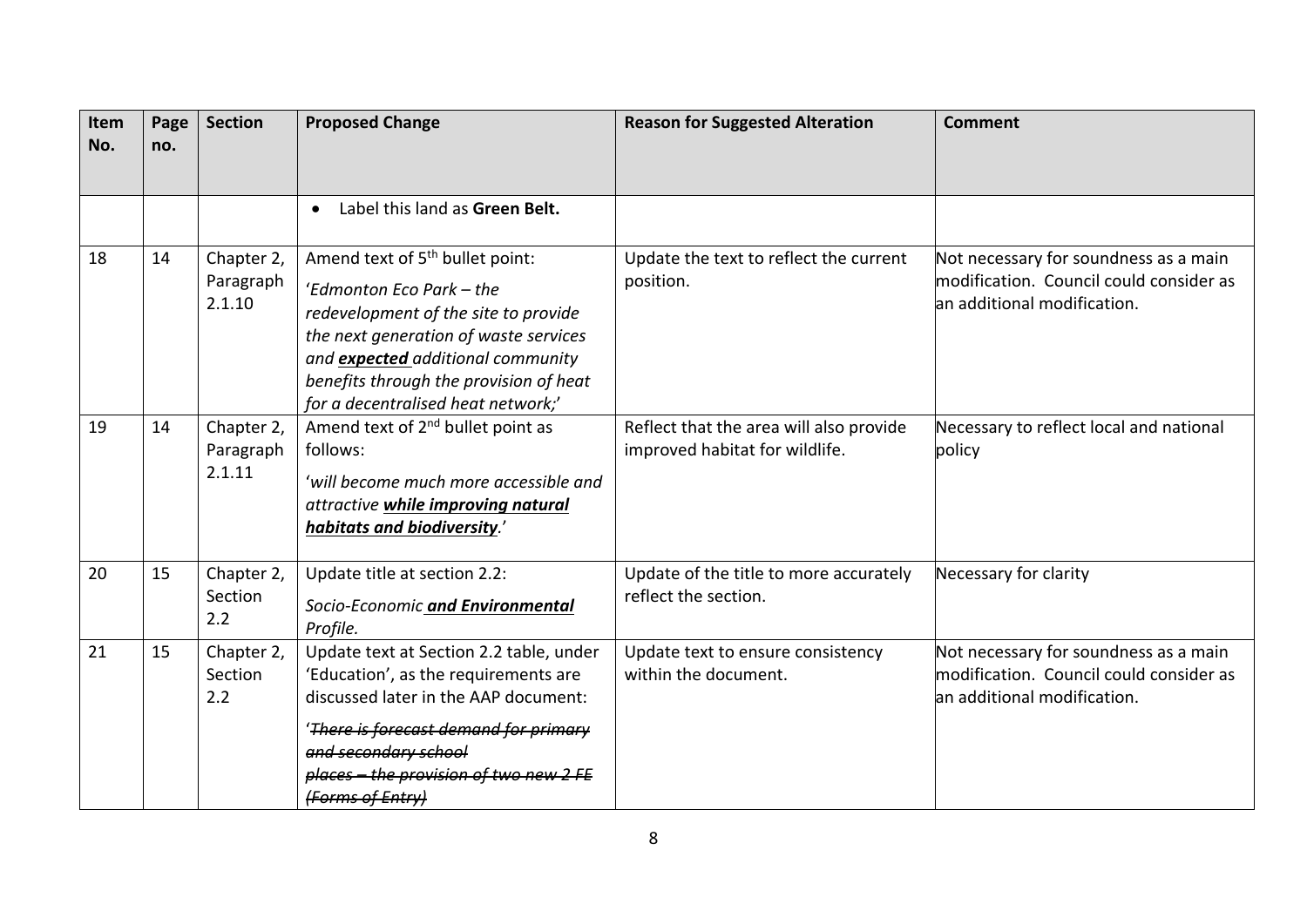| Item<br>No. | Page<br>no. | <b>Section</b>               | <b>Proposed Change</b>                                                                                                                                                                                                                                                                                                                                                                                                                                                                                                                                                                                                          | <b>Reason for Suggested Alteration</b>                                                                                                                                                                                                                                                                                                                                                                                     | <b>Comment</b>                                                                                                  |
|-------------|-------------|------------------------------|---------------------------------------------------------------------------------------------------------------------------------------------------------------------------------------------------------------------------------------------------------------------------------------------------------------------------------------------------------------------------------------------------------------------------------------------------------------------------------------------------------------------------------------------------------------------------------------------------------------------------------|----------------------------------------------------------------------------------------------------------------------------------------------------------------------------------------------------------------------------------------------------------------------------------------------------------------------------------------------------------------------------------------------------------------------------|-----------------------------------------------------------------------------------------------------------------|
|             |             |                              | primary schools and one 8 FE secondary<br>school (with 6th<br>form) will be necessary.                                                                                                                                                                                                                                                                                                                                                                                                                                                                                                                                          |                                                                                                                                                                                                                                                                                                                                                                                                                            |                                                                                                                 |
| 22          | 18          | Chapter 2,<br>Section<br>2.2 | Update table column:<br>'Flooding Environment'                                                                                                                                                                                                                                                                                                                                                                                                                                                                                                                                                                                  | Update the column text to more<br>accurately reflect the table contents.                                                                                                                                                                                                                                                                                                                                                   | Not necessary for soundness as a main<br>modification. Council could consider as<br>an additional modification. |
| 23          | 19          | Chapter 2,<br>Figure 2.4     | To make the following changes to<br>figure 2.4:<br>Add a map key;<br>$\bullet$<br>Move Ponders End station<br>southward to its correct location;<br>Amend line colourings to remove<br>$\bullet$<br>confusion between the red line of<br>the AAP boundary and the<br>transport routes;<br>To update Figure 2.4 to ensure that<br>$\bullet$<br>land to the north of the North<br>Circular and south of William<br>Girling Reservoir, and land to the<br>south or the North Circular,<br>including land owned by Thames<br>Water, is not referenced as 'open<br>space', or variations on this label<br>which imply it is publicly | Correct previous omission and error, to<br>clarify the map<br>And to recognise that land to the north<br>of the North Circular and south of<br>William Girling Reservoir, and land to<br>the south or the North Circular,<br>including land owned by Thames<br>Water, is not publicly accessible and<br>should not be referenced as 'open<br>space', or variations on this label which<br>imply it is publicly accessible. | Necessary for accuracy and clarity                                                                              |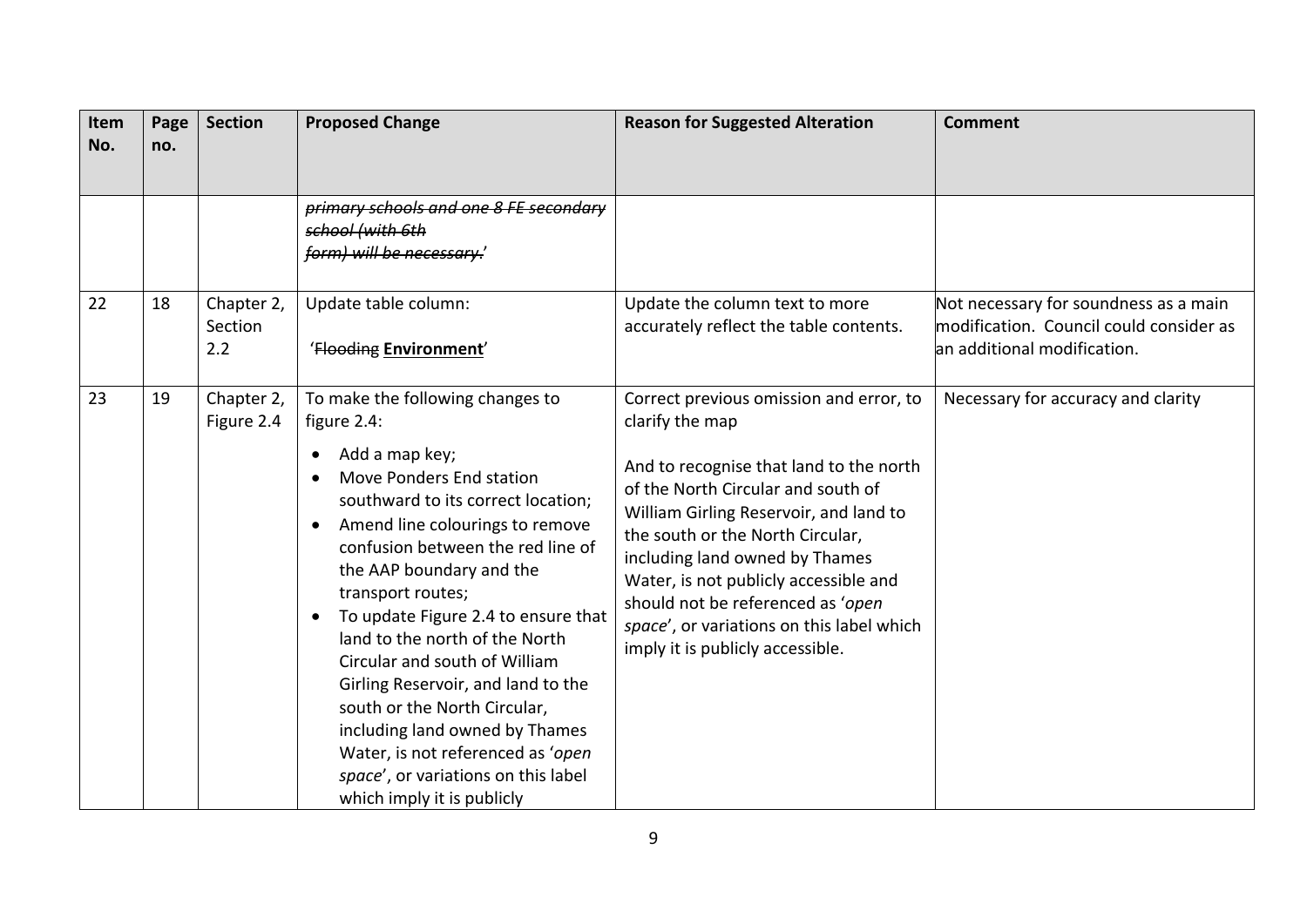| Item | Page | Section | <b>Proposed Change</b>            | <b>Reason for Suggested Alteration</b> | <b>Comment</b> |
|------|------|---------|-----------------------------------|----------------------------------------|----------------|
| No.  | no.  |         |                                   |                                        |                |
|      |      |         |                                   |                                        |                |
|      |      |         |                                   |                                        |                |
|      |      |         | accessible.                       |                                        |                |
|      |      |         | To label this land as Green Belt. |                                        |                |
|      |      |         |                                   |                                        |                |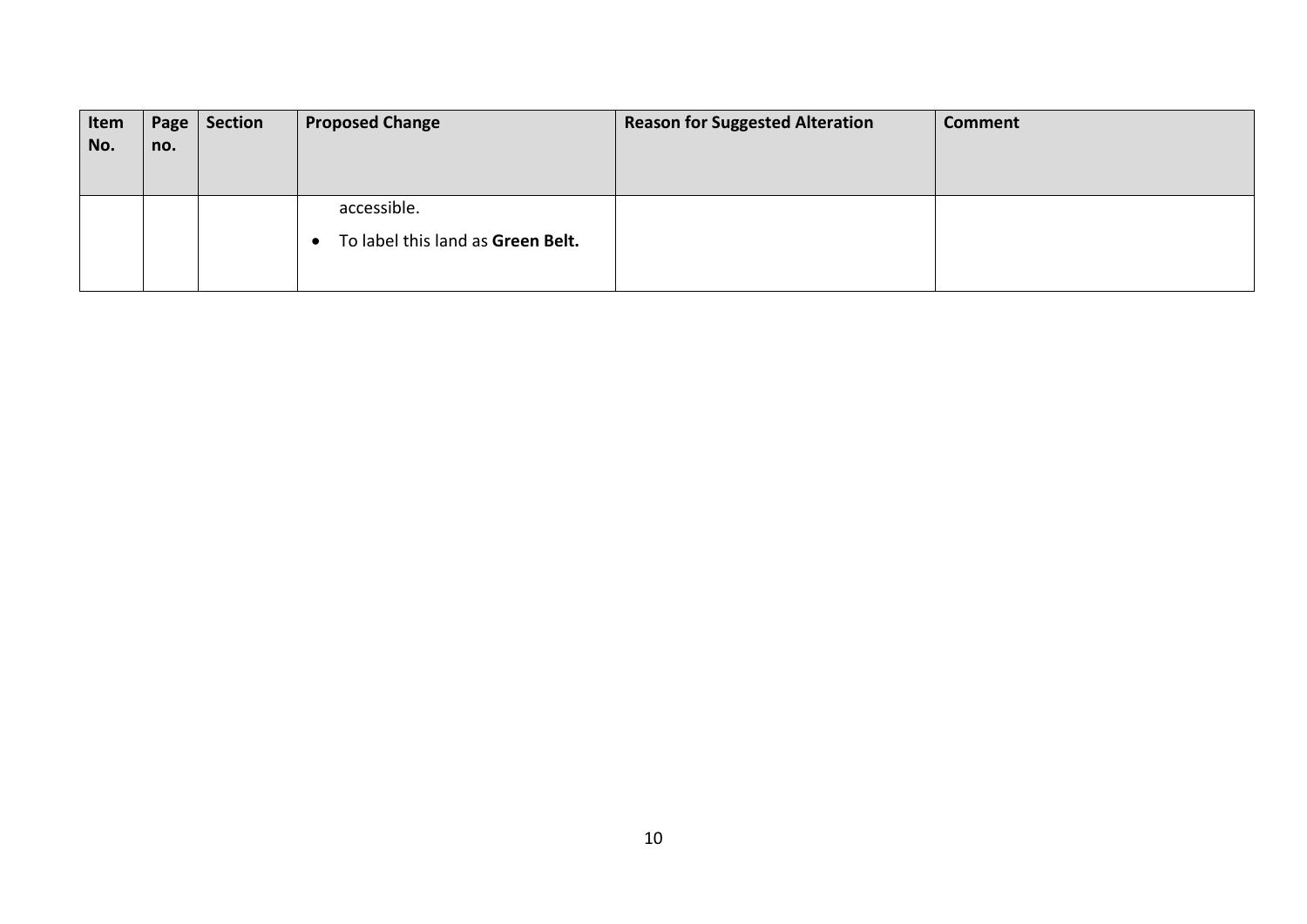|    | <b>Chapter 3</b> |                                  |                                                                                                                                                                                                                                                                                                                                                                                                                                                                                                                                                                                                                                                  |                                                                          |                                                                                                                 |  |
|----|------------------|----------------------------------|--------------------------------------------------------------------------------------------------------------------------------------------------------------------------------------------------------------------------------------------------------------------------------------------------------------------------------------------------------------------------------------------------------------------------------------------------------------------------------------------------------------------------------------------------------------------------------------------------------------------------------------------------|--------------------------------------------------------------------------|-----------------------------------------------------------------------------------------------------------------|--|
| 24 | 20               | Chapter 3,<br>paragraph<br>3.1.2 | To make the following change to<br>paragraph 3.1.2:<br>The Council has recognised the<br>requirement for the Edmonton Leeside<br>AAP to reflect changing circumstances<br>in Enfield and Meridian Water, most<br>notably higher population growth and<br>the selection of a master developer.                                                                                                                                                                                                                                                                                                                                                    | To recognise the Council is no longer<br>working with a master developer | Can be dealt with as an additional<br>modification.                                                             |  |
| 25 | 21               | Aerial<br>view                   | Update aerial photograph                                                                                                                                                                                                                                                                                                                                                                                                                                                                                                                                                                                                                         | To update photographs where the area<br>has changed                      | Not necessary for soundness as a main<br>modification. Council could consider as<br>an additional modification. |  |
| 26 | 24               | Chapter 3,<br>paragraph<br>3.3.2 | To update paragraph 3.3.2 as follows:<br>The Council is currently developing a<br>new Local Plan which recognises the<br>scale of change since the adoption of<br>Enfield's Core Strategy in 2010. The<br>borough, as across London as a whole,<br>has experienced much higher<br>population growth than previously<br>envisaged. Projections by the ONS<br>indicate an increase in population from<br>around 325,000 in 2014 to around<br>400,000 by 2032, requiring the borough<br>to accommodate an additional 25,000<br>to 35,000 households. The London Plan<br>adopted in 2011 and consolidated with<br>alterations in 2016, significantly | To update the wording                                                    | Necessary for accuracy.                                                                                         |  |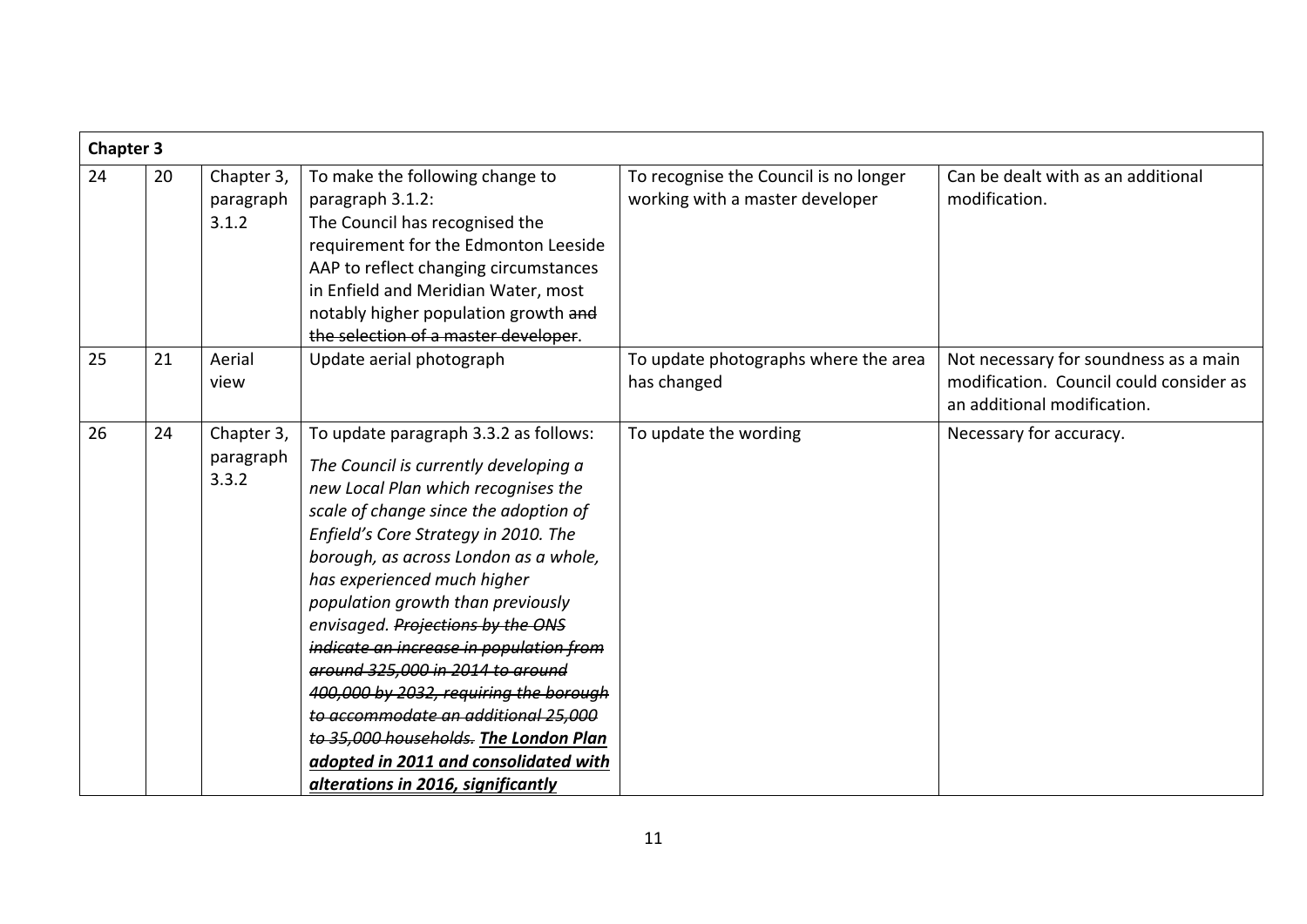| 27 | 24 | Chapter 3,<br>paragraph<br>3.3.2 | increased the Enfield's housing targets<br>from 560 to 798 dwellings per annum.<br>The Mayor's latest draft new London<br>Plan (2017), again proposes<br>substantial increases; a target which is<br>equivalent to 1,876 dwellings per<br>annum from 2019/20 until 2028/29.<br>The Council are also looking further<br>ahead at the potential of securing a<br>Crossrail 2 route in Enfield. Crossrail 2<br>would run through the borough's<br>eastern corridor and include early Four<br><b>Tracking of the West Anglia Mainline</b><br>and branch to New Southaate.<br>Crossrail 2 in particular has the<br>potential to lead to further<br>opportunity for development beyond<br>the number of homes currently<br>identified in this AAP. <del>Major new</del><br>projects are also coming forward, in | To update the wording | Not Justified in the light of interim<br>comments in relation to residential<br>capacity. |
|----|----|----------------------------------|-----------------------------------------------------------------------------------------------------------------------------------------------------------------------------------------------------------------------------------------------------------------------------------------------------------------------------------------------------------------------------------------------------------------------------------------------------------------------------------------------------------------------------------------------------------------------------------------------------------------------------------------------------------------------------------------------------------------------------------------------------------------------------------------------------------|-----------------------|-------------------------------------------------------------------------------------------|
|    |    |                                  |                                                                                                                                                                                                                                                                                                                                                                                                                                                                                                                                                                                                                                                                                                                                                                                                           |                       |                                                                                           |
|    |    |                                  | particular Crossrail 2 and 4 tracking of                                                                                                                                                                                                                                                                                                                                                                                                                                                                                                                                                                                                                                                                                                                                                                  |                       |                                                                                           |
|    |    |                                  | the West Anglia Mainline, which will                                                                                                                                                                                                                                                                                                                                                                                                                                                                                                                                                                                                                                                                                                                                                                      |                       |                                                                                           |
|    |    |                                  | support transformative change to                                                                                                                                                                                                                                                                                                                                                                                                                                                                                                                                                                                                                                                                                                                                                                          |                       |                                                                                           |
|    |    |                                  | transport infrastructure in the eastern                                                                                                                                                                                                                                                                                                                                                                                                                                                                                                                                                                                                                                                                                                                                                                   |                       |                                                                                           |
|    |    |                                  | corridor. This has implications for the                                                                                                                                                                                                                                                                                                                                                                                                                                                                                                                                                                                                                                                                                                                                                                   |                       |                                                                                           |
|    |    |                                  | wider Lee Valley, including Enfield's                                                                                                                                                                                                                                                                                                                                                                                                                                                                                                                                                                                                                                                                                                                                                                     |                       |                                                                                           |
|    |    |                                  | existing large areas of designated                                                                                                                                                                                                                                                                                                                                                                                                                                                                                                                                                                                                                                                                                                                                                                        |                       |                                                                                           |
|    |    |                                  | industrial land. These drivers, along                                                                                                                                                                                                                                                                                                                                                                                                                                                                                                                                                                                                                                                                                                                                                                     |                       |                                                                                           |
|    |    |                                  | with legislative changes such as the                                                                                                                                                                                                                                                                                                                                                                                                                                                                                                                                                                                                                                                                                                                                                                      |                       |                                                                                           |
|    |    |                                  | NPPF, all support the need for                                                                                                                                                                                                                                                                                                                                                                                                                                                                                                                                                                                                                                                                                                                                                                            |                       |                                                                                           |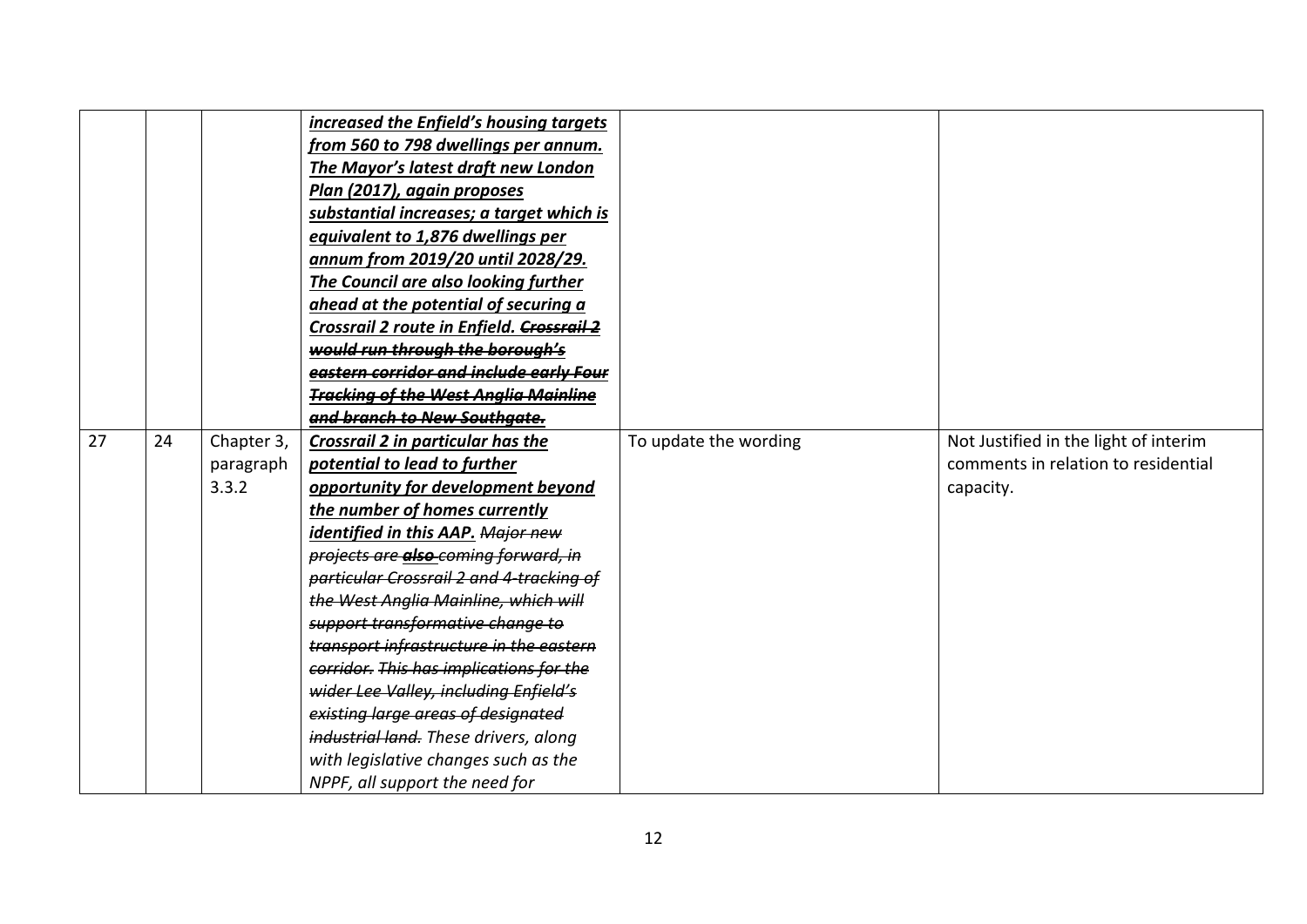|                  | 25 | Chapter 3,<br>paragraph<br>3.3.7 | preparing a new Local Plan. The<br>evidence base for this AAP will also feed<br>into the ongoing Local Plan work.<br>This will need to be updated.                                                                                                                                                                                                                                                                                                                                                                                                      |                                                                             |                                                                                                                 |
|------------------|----|----------------------------------|---------------------------------------------------------------------------------------------------------------------------------------------------------------------------------------------------------------------------------------------------------------------------------------------------------------------------------------------------------------------------------------------------------------------------------------------------------------------------------------------------------------------------------------------------------|-----------------------------------------------------------------------------|-----------------------------------------------------------------------------------------------------------------|
| <b>Chapter 5</b> |    |                                  |                                                                                                                                                                                                                                                                                                                                                                                                                                                                                                                                                         |                                                                             |                                                                                                                 |
| 28               | 31 | Chapter 5,<br>5.1.3              | To add the following wording to<br>paragraph 5.1.3:<br>Meridian Water comprises one of the<br>largest areas of underused and<br>brownfield regeneration land in<br>London, with large areas of derelict<br>land alongside industrial<br>accommodation of varying age and<br>quality. It also contains a significant<br>scale of retail, including IKEA and<br>Tesco stores. In the context of a<br>significant and worsening housing<br>shortage across Greater London, the<br>case for comprehensive, residential-<br>led redevelopment is compelling. | To recognise the continued importance<br>of existing businesses in the area | Not necessary for soundness as a main<br>modification. Council could consider as<br>an additional modification. |
| 29               | 31 | Chapter 5,<br>5.1.3              | In the context of a significant and<br>worsening housing shortage across<br>Greater London, the case for<br>comprehensive, residential led<br>redevelopment is compelling.                                                                                                                                                                                                                                                                                                                                                                              |                                                                             | Not Justified in the light of interim<br>comments in relation to SIL de-<br>designation.                        |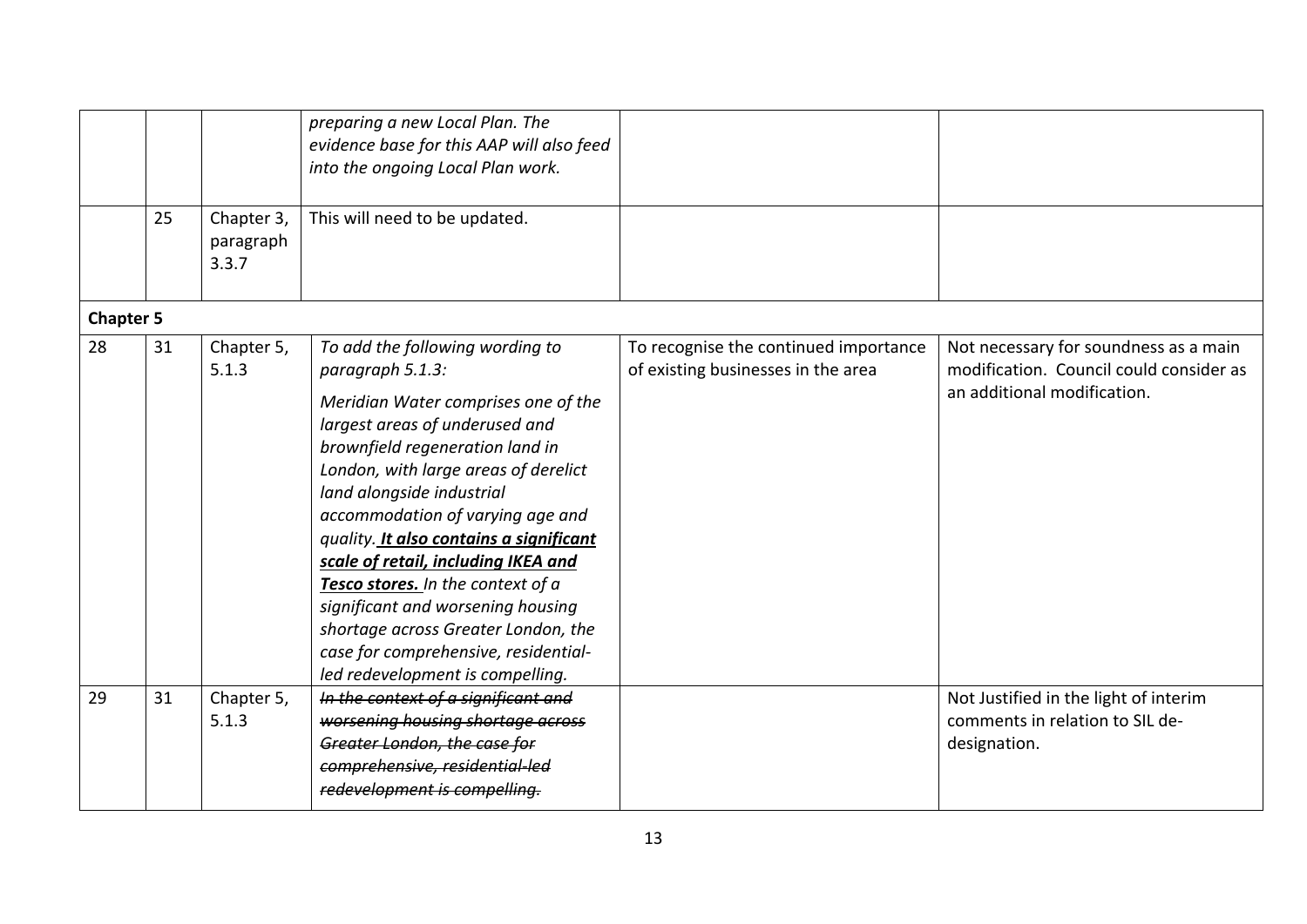| 30 | 31 | Chapter 5,<br>5.1.6 | The land to the east of the River lee<br>Navigation will be taken forward<br>without the restrictions of designated<br>industrial land                                                                                                                                                                                                                  |                                                                                  | Not Justified in the light of interim<br>comments in relation to SIL de-<br>designation.                        |
|----|----|---------------------|---------------------------------------------------------------------------------------------------------------------------------------------------------------------------------------------------------------------------------------------------------------------------------------------------------------------------------------------------------|----------------------------------------------------------------------------------|-----------------------------------------------------------------------------------------------------------------|
| 31 | 31 | Chapter 5,<br>5.1.7 | The Council has selected a master<br>developer which has set out a long-<br>term aspiration to provide around<br>10,000 new homes and over 6,000 net<br>new full time jobs at Meridian Water,                                                                                                                                                           |                                                                                  | Not Justified in the light of interim<br>comments in relation to residential<br>capacity.                       |
| 32 | 31 | Chapter 5,<br>5.1.7 | To make the following change to<br>paragraph 5.1.7:<br>The Council has selected a master<br>developer which has set out a long-<br>term aspiration to provide around<br>10,000 new homes and over 6,000 net<br>new full-time jobs at Meridian Water,<br>as well as an additional several<br>thousand construction jobs during its<br>development phase. | To recognise that the Council is no<br>longer working with a master<br>developer | Can be dealt with as an additional<br>modification                                                              |
|    | 32 |                     | Missing page number                                                                                                                                                                                                                                                                                                                                     |                                                                                  |                                                                                                                 |
| 33 | 31 | Chapter 5,<br>5.1.7 | Insert new paragraph after 5.1.7:<br><b>Existing businesses will continue to</b><br>be important to the area, and it is an<br>objective of this AAP to ensure that<br>development proposals at Meridian                                                                                                                                                 | To recognise the continued importance<br>of existing businesses in the area      | Not necessary for soundness as a main<br>modification. Council could consider as<br>an additional modification. |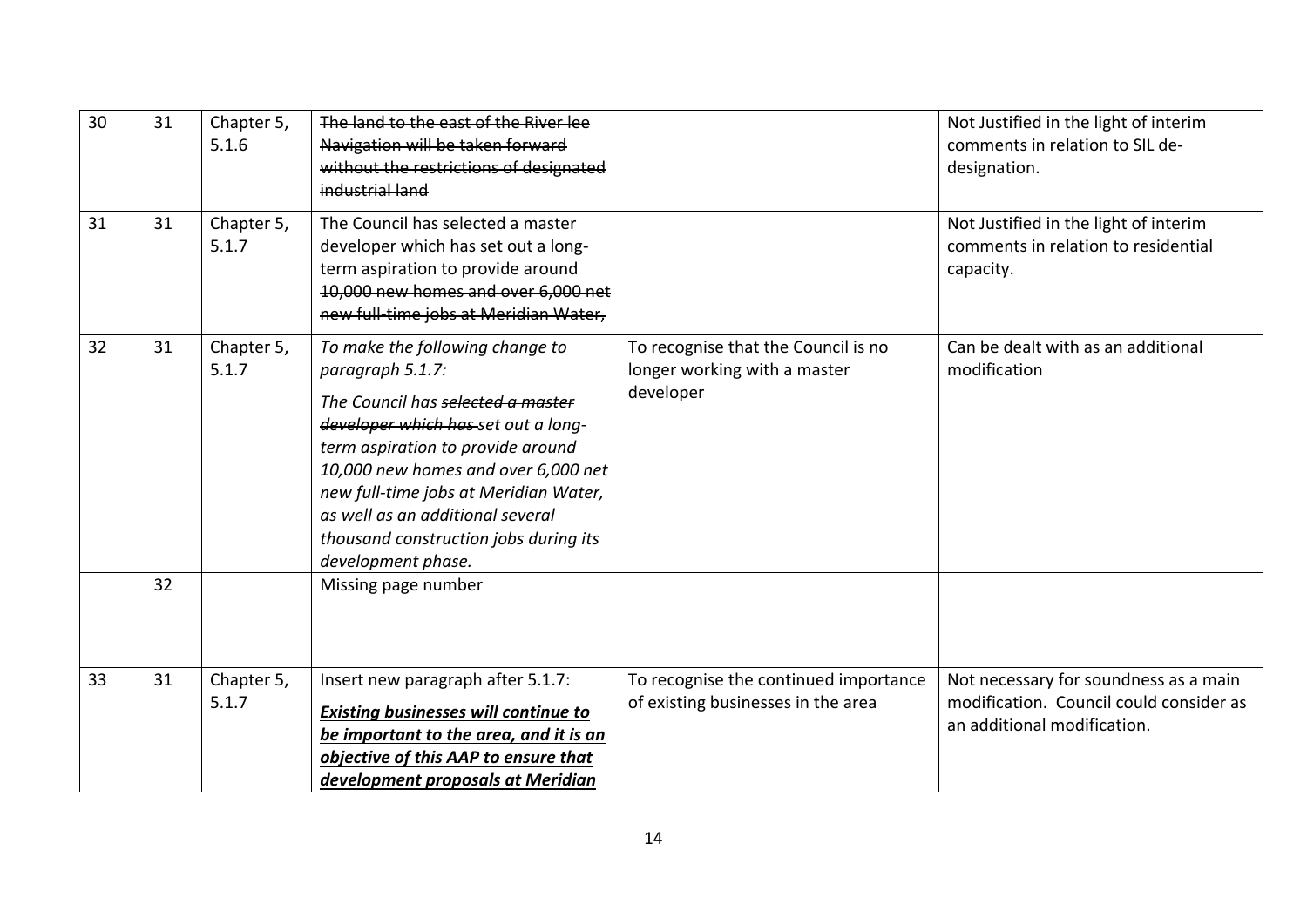|    |    |                                   | Water should take into consideration<br>their operations.                                                                                                                                                                                                                                                                                                                            |                                                                          |                                                                                                                 |
|----|----|-----------------------------------|--------------------------------------------------------------------------------------------------------------------------------------------------------------------------------------------------------------------------------------------------------------------------------------------------------------------------------------------------------------------------------------|--------------------------------------------------------------------------|-----------------------------------------------------------------------------------------------------------------|
| 34 | 31 | Chapter 5,<br>5.1.8               | To edit paragraph 5.1.8 as follows:<br>The transformation of Meridian Water<br>is underway, including land assembly,<br>planning consent for the development<br>of Phase 1, (including the first 725<br>new homes, remedial works for<br>proposed development sites, and a<br>new Meridian Water railway station<br>to replace the existing Angel Road<br>station have been secured. | To update the wording                                                    | Can be dealt with as an additional<br>modification                                                              |
| 35 | 32 | Chapter 5<br>paragraph5.<br>1.10  | These include 5,000 new homes and<br>3,000 new jobs                                                                                                                                                                                                                                                                                                                                  | The current text doesn't reflect the<br>wording of policy CS37 and CS38  | Amend text to reflect policy                                                                                    |
| 36 | 32 | Aerial view                       | Update aerial photograph                                                                                                                                                                                                                                                                                                                                                             | To update photographs where the area<br>has changed                      | Not necessary for soundness as a main<br>modification. Council could consider as<br>an additional modification. |
| 37 | 33 | Chapter 5,<br>paragraph<br>5.1.11 | To make the following change to<br>paragraph 5.1.11, final bullet:<br>Enfield's selection of a master<br>developer for Meridian Water.                                                                                                                                                                                                                                               | To recognise the Council is no longer<br>working with a master developer | Can be dealt with as an additional<br>modification                                                              |
| 38 | 39 | Chapter 5,<br>paragraph<br>5.3.4  | To update paragraph 5.3.4 as follows:<br>The changing circumstances since<br>adoption of the Core Strategy,<br>including population growth and the                                                                                                                                                                                                                                   | To recognise the Council is no longer<br>working with a master developer | Can be dealt with as an additional<br>modification                                                              |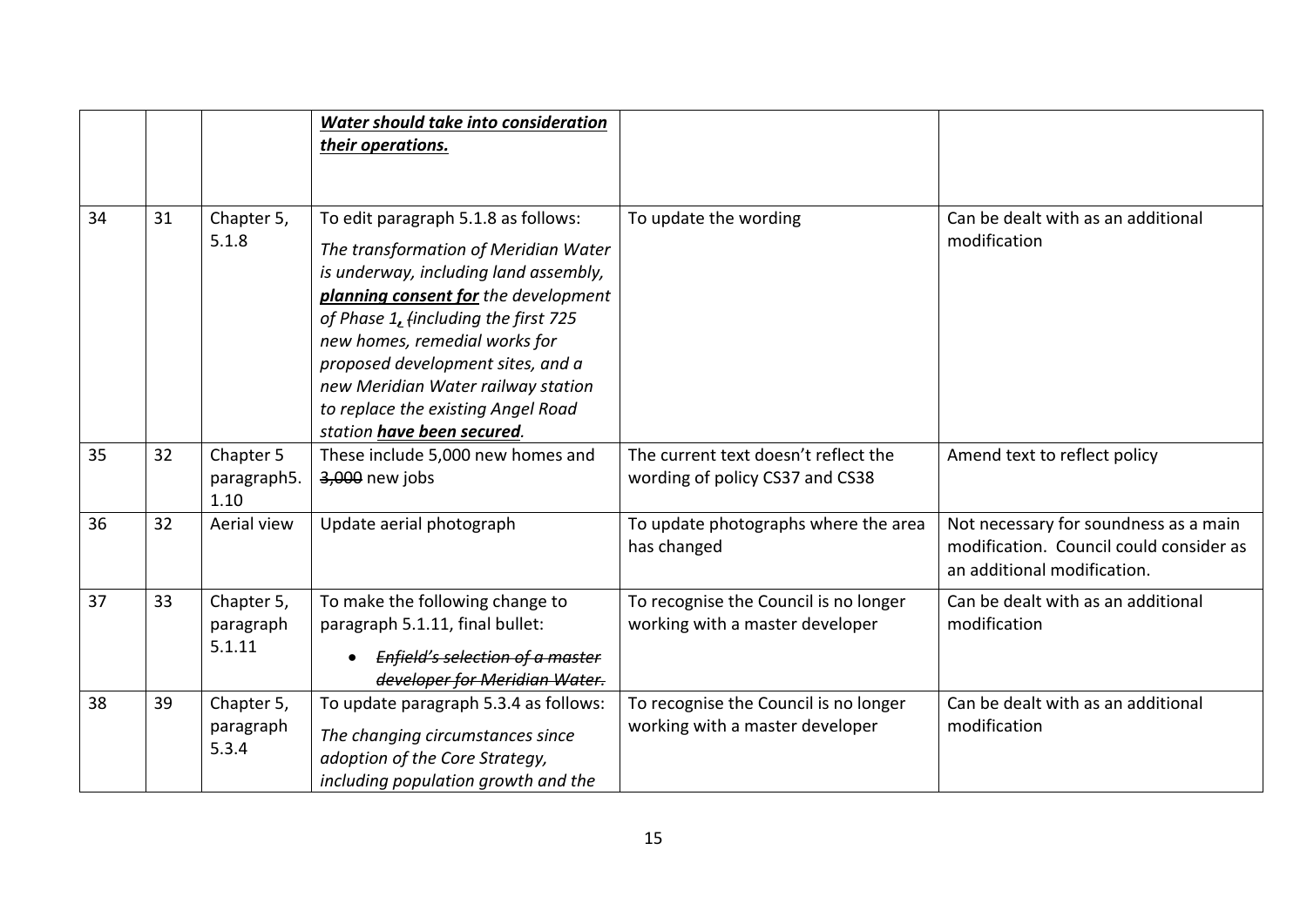|    |    |                                   | new London<br>Plan, indicate support for a<br>significantly higher number of housing<br>units at Meridian Water. The Meridian<br>Water development partner has also<br>brought forward proposals<br>for a higher quantum of housing.                                                                                                                   |                                                                          |                                                          |
|----|----|-----------------------------------|--------------------------------------------------------------------------------------------------------------------------------------------------------------------------------------------------------------------------------------------------------------------------------------------------------------------------------------------------------|--------------------------------------------------------------------------|----------------------------------------------------------|
|    |    | Chapter 5,<br>paragraph<br>5.3.5  | Typo in final line                                                                                                                                                                                                                                                                                                                                     |                                                                          |                                                          |
| 39 | 39 | Chapter 5,<br>paragraph<br>5.3.8  | To update paragraph 5.3.85 as<br>follows:<br>Other forms of lower cost housing<br>could contribute to housing provision<br>at Meridian Water. These include<br>Starter Homes, introduced by the<br>Housing and Planning Act 2016, and<br>the London Living Rent.                                                                                       | Starter homes reference not<br>appropriate here                          | Necessary for clarity see comments in<br>interim letter. |
| 40 | 41 | Chapter 5,<br>paragraph<br>5.3.17 | To make the following change to<br>paragraph 5.3.17:<br>The changing circumstances of<br>population growth combined with<br>higher London Plan housing targets<br>and the selection of a master<br>developer, led the Council to<br>undertake evidence base modelling to<br>provide understanding and evidence<br>for the growth potential at Meridian | To recognise the Council is no longer<br>working with a master developer | Can be dealt with as an additional<br>modification       |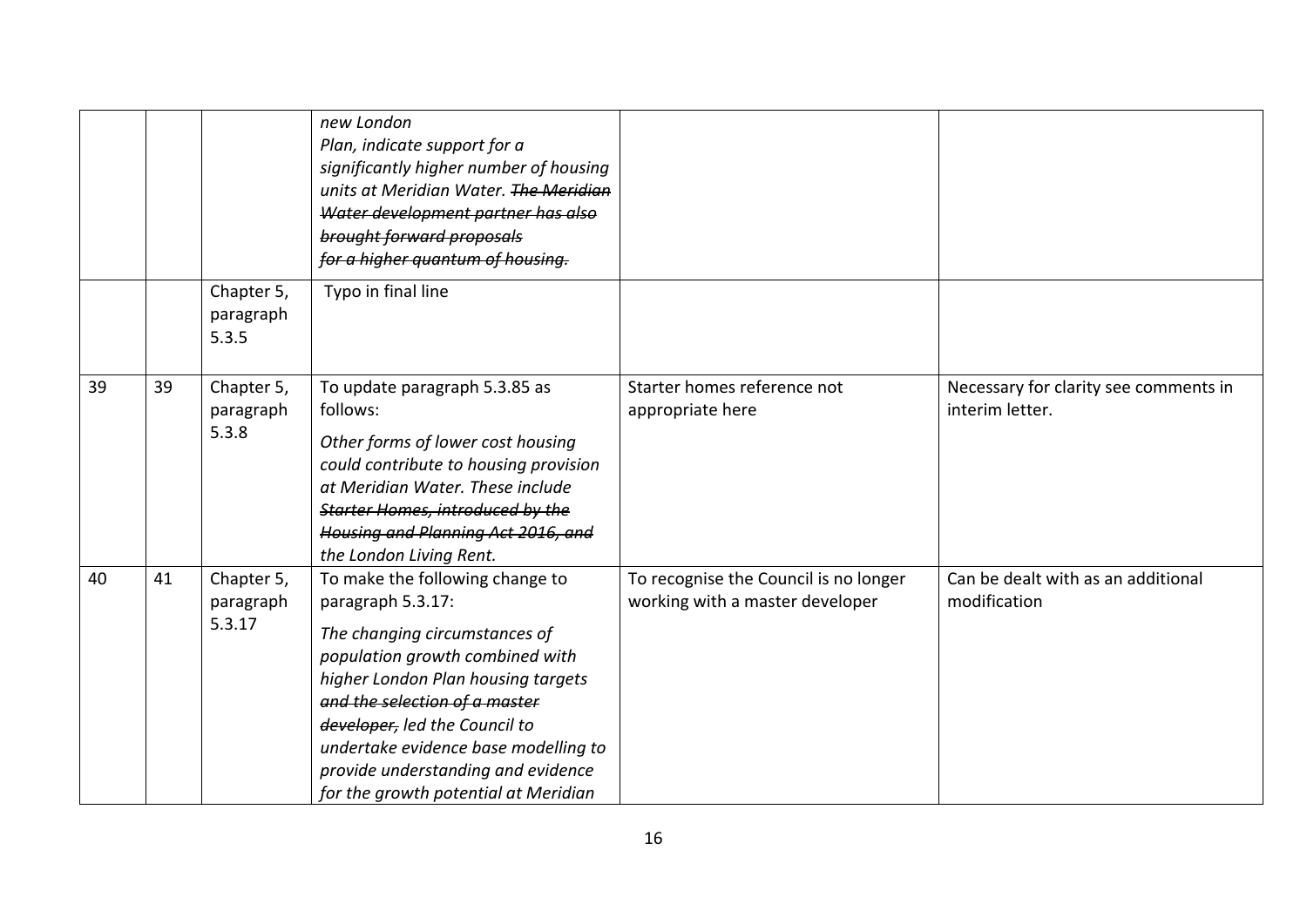|    |    |                                   | Water.                                                                                                                                                                                                                                                                                                                                                                                                                                            |                                                                          |                                                    |
|----|----|-----------------------------------|---------------------------------------------------------------------------------------------------------------------------------------------------------------------------------------------------------------------------------------------------------------------------------------------------------------------------------------------------------------------------------------------------------------------------------------------------|--------------------------------------------------------------------------|----------------------------------------------------|
|    |    |                                   |                                                                                                                                                                                                                                                                                                                                                                                                                                                   |                                                                          |                                                    |
| 41 | 41 | Chapter 5,<br>paragraph<br>5.3.18 | To make the following change to<br>paragraph 5.3.18:<br>A range of scenarios were assessed                                                                                                                                                                                                                                                                                                                                                        | To recognise the Council is no longer<br>working with a master developer | Can be dealt with as an additional<br>modification |
|    |    |                                   | and were selected as follows: the Core<br>Strategy figure of 5,000 housing units,<br>the Council's evaluation criteria for<br>the former master developer of 8,000<br>units, the <b>former</b> development partner<br>proposal for 10,000 units, and 12,000<br>units to examine a higher quantum<br>development scenario.                                                                                                                         |                                                                          |                                                    |
| 42 | 41 | Chapter 5,<br>paragraph<br>5.3.19 | To make the following change to<br>paragraph 5.3.19:<br>The housing unit scenarios were<br>further examined through a range of<br>housing mixes as follows: Core<br>Strategy based; Enfield's emerging<br>SHMA; and the former master<br>developer proposal. The figures used,<br>as mix of 1or 2-bed units to 3+ bed<br>units were: Core Strategy 40%:60%;<br>emerging Enfield SHMA 50%:50%, and<br>former master developer proposal<br>74%:26%. | To recognise the Council is no longer<br>working with a master developer | Can be dealt with as an additional<br>modification |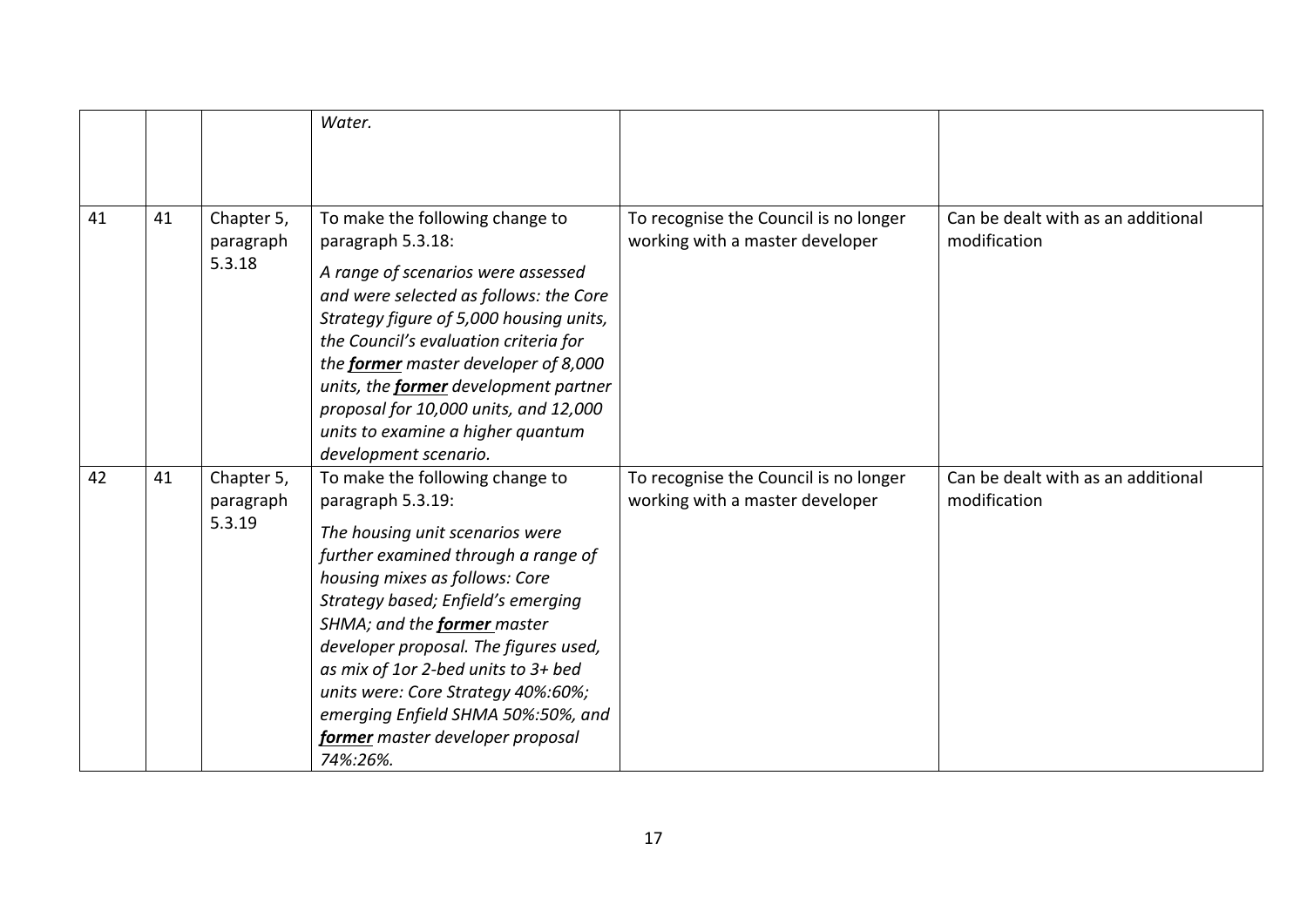| 43 | 43 | Chapter 5<br>Policy<br>EL1: Housing<br>in Meridian<br>Water | Overall length of the Policy                                                                                                                                                                                                                                                                                                                                                                                                                                                     | The Policy is overly long and contains a<br>large amount of text which is, in effect,<br>commentary which repeats the<br>supporting text. The policy should be<br>edited to reduce repetition. | Necessary for clarity.                                                                                                                                          |
|----|----|-------------------------------------------------------------|----------------------------------------------------------------------------------------------------------------------------------------------------------------------------------------------------------------------------------------------------------------------------------------------------------------------------------------------------------------------------------------------------------------------------------------------------------------------------------|------------------------------------------------------------------------------------------------------------------------------------------------------------------------------------------------|-----------------------------------------------------------------------------------------------------------------------------------------------------------------|
|    |    |                                                             | "Development proposals and<br><b>Supplementary Planning Documents</b><br>are required to demonstrate"                                                                                                                                                                                                                                                                                                                                                                            | The reference to SPD's in a number of<br>policies is puzzling. SPD's will be<br>prepared by, or on behalf of the<br>Council, so why is it necessary that they<br>be referenced in the policy?  |                                                                                                                                                                 |
| 44 | 43 | Chapter 5,<br>Policy EL1<br>Part A                          | To update the wording in Policy EL1<br>Part A, first paragraph as follows:<br>Development proposals and<br>supplementary planning documents<br>are required to demonstrate that<br>affordable housing is maximised. All<br>residential development proposals at<br>Meridian Water will be expected to<br>achieve a minimum of 35% affordable<br>housing, measured as a proportion of<br>the total number of units, or in part<br>based upon the proportion of<br>habitable rooms | To address GLA comments regarding<br>affordable housing policy.                                                                                                                                | The method of measurement should be<br>consistent with the development plan.<br>Also refer to Interim letter regarding the<br>proportion of Affordable Housing. |
| 45 | 43 | Chapter 5,<br>Policy EL1<br>Part A                          | To update the wording in Policy EL1<br>Part A, third paragraph as follows:<br>The Council will maximise affordable<br>housing in accordance with the<br>preferred Local Plan tenure mix,                                                                                                                                                                                                                                                                                         | Starter homes reference not<br>appropriate here                                                                                                                                                | Necessary to reflect national policy.                                                                                                                           |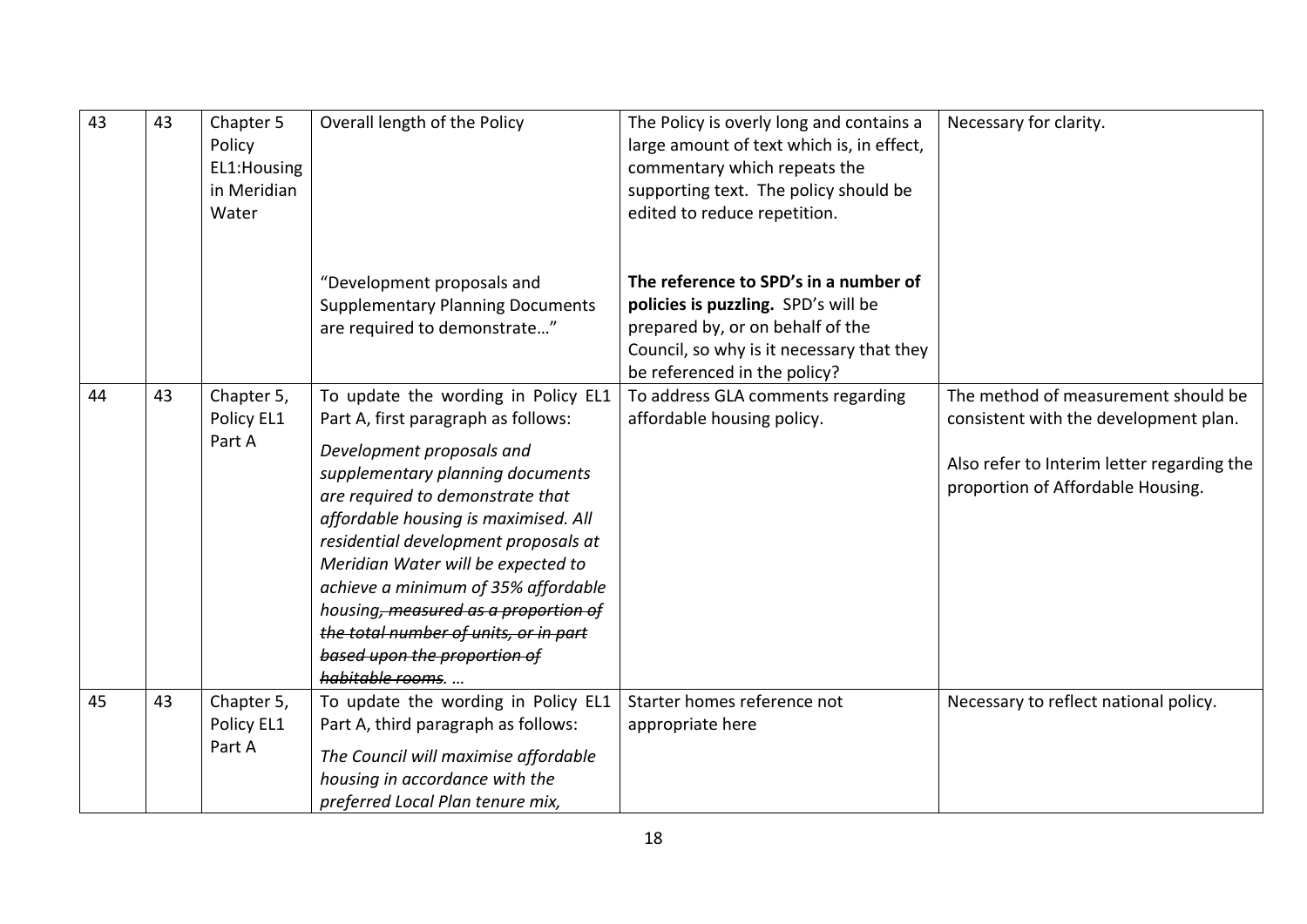| 46 | 43 | Chapter 5,<br>Policy EL1<br>Part A | although other forms of lower cost<br>housing are recognised as potentially<br>contributing to provision of housing at<br>Meridian Water, including Starter<br>Homes and the London Living Rent.<br>"During initial phases of development<br>at Meridian Water, due to site<br>remediation costs and low property<br>values, viability requirements for<br>development proposals may reduce<br>the proportion of affordable housing<br>below the Council's adopted policy.<br>As the development of Meridian<br>Water proceeds rising property<br>values are expected to improve<br>viability, enabling a higher proportion<br>of affordable housing to be<br>achieved, meeting the Council's 40%<br>requirement across Meridian Water<br>as a whole." | This section is vague and imprecise.<br>What are the initial phases of the<br>development? At what stage will the<br>higher levels of affordable housing be<br>required. The implication could be that<br>If 40% overall within Meridian Water is<br>to be achieved some later schemes<br>may be required to provide more that<br>50% affordable housing within<br>individual schemes? is this the<br>Council's intention? How will this be<br>secured? | Also refer to Interim letter regarding the<br>proportion of Affordable Housing. |
|----|----|------------------------------------|--------------------------------------------------------------------------------------------------------------------------------------------------------------------------------------------------------------------------------------------------------------------------------------------------------------------------------------------------------------------------------------------------------------------------------------------------------------------------------------------------------------------------------------------------------------------------------------------------------------------------------------------------------------------------------------------------------------------------------------------------------|---------------------------------------------------------------------------------------------------------------------------------------------------------------------------------------------------------------------------------------------------------------------------------------------------------------------------------------------------------------------------------------------------------------------------------------------------------|---------------------------------------------------------------------------------|
| 47 | 43 |                                    | "50% of development proposals"                                                                                                                                                                                                                                                                                                                                                                                                                                                                                                                                                                                                                                                                                                                         | Does this reflect the London Plan?<br>Should it read "schemes provide 50%<br>affordable housing"?                                                                                                                                                                                                                                                                                                                                                       | Also refer to Interim letter regarding the<br>proportion of Affordable Housing. |
| 48 | 43 | Chapter 5,<br>Policy EL1<br>Part B | Evidence shows that to achieve a<br>higher quantum of residential units<br>within the Meridian Water boundary<br>is dependent upon significant<br>improvements in transportation<br>infrastructure to enable a<br>transformation of PTAL across the                                                                                                                                                                                                                                                                                                                                                                                                                                                                                                    | This is commentary, not policy, which<br>in any case, repeats supporting text. It<br>also not justified - Suggest deletion.                                                                                                                                                                                                                                                                                                                             | See interim comments in relation to<br>residential capacity.                    |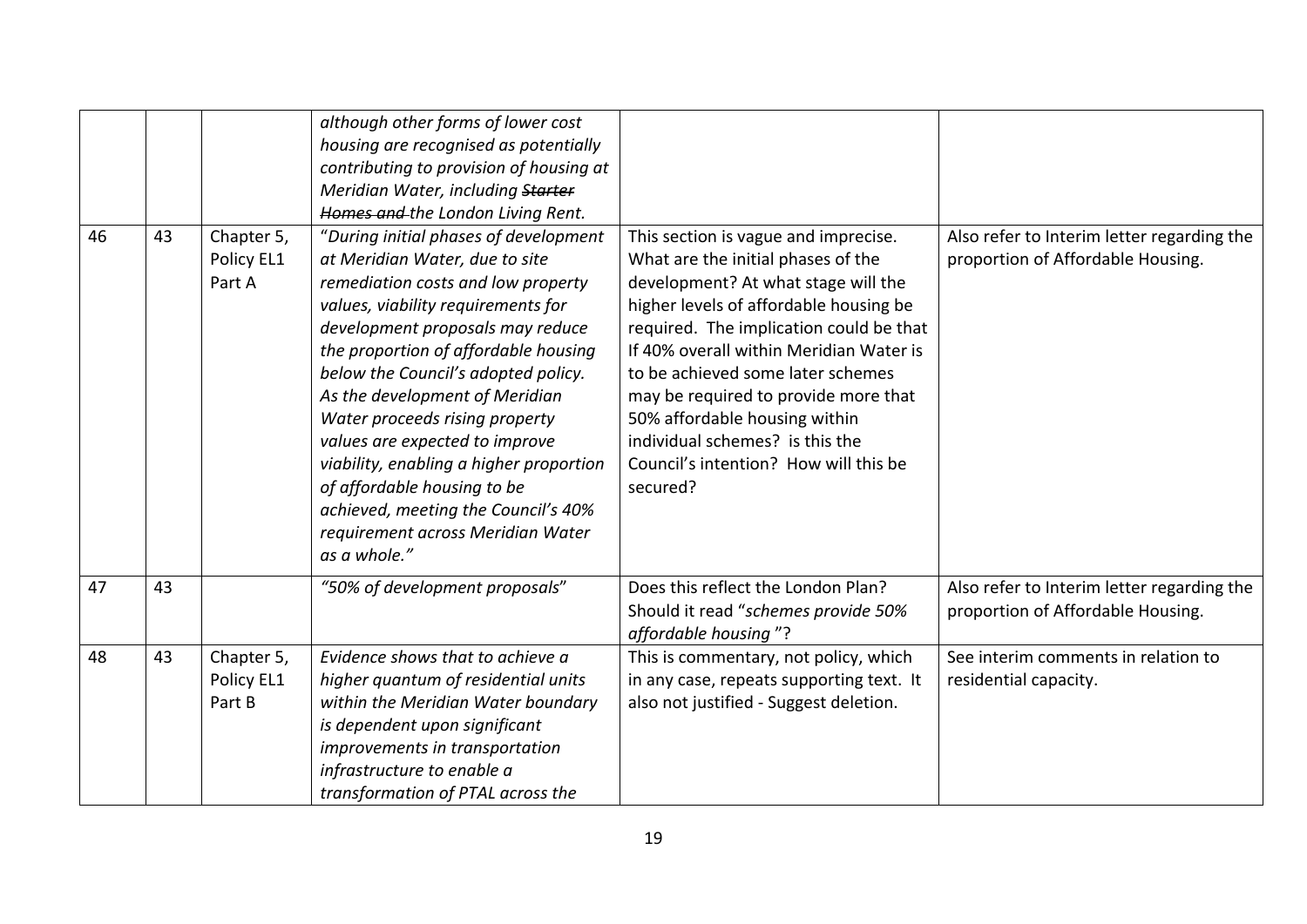|    |    |            | site. Upgrades to the railway station,   |                                     |                                         |
|----|----|------------|------------------------------------------|-------------------------------------|-----------------------------------------|
|    |    |            | and the number of trains per hour,       |                                     |                                         |
|    |    |            | is critical to achieving this, along     |                                     |                                         |
|    |    |            |                                          |                                     |                                         |
|    |    |            | with new and improved road routes        |                                     |                                         |
|    |    |            | through the area. The necessity for      |                                     |                                         |
|    |    |            | other uses which support and are         |                                     |                                         |
|    |    |            | driven by residential development,       |                                     |                                         |
|    |    |            | such as schools, retail and open         |                                     |                                         |
|    |    |            | spaces, will increase correspondingly    |                                     |                                         |
|    |    |            | with higher numbers of housing           |                                     |                                         |
|    |    |            | units. The mix of units in terms of      |                                     |                                         |
|    |    |            | number of habitable rooms is also a      |                                     |                                         |
|    |    |            | key determining factor in the number     |                                     |                                         |
|    |    |            | units which can be delivered, with       |                                     |                                         |
|    |    |            | evidence demonstrating the tradeoff      |                                     |                                         |
|    |    |            | between the proportion of larger         |                                     |                                         |
|    |    |            | units and overall number of units        |                                     |                                         |
|    |    |            | achievable (see Part C below for         |                                     |                                         |
|    |    |            | Housing Mix). The evidence shows         |                                     |                                         |
|    |    |            | that, subject to mix and tenure,         |                                     |                                         |
|    |    |            | sufficient supporting infrastructure,    |                                     |                                         |
|    |    |            | the de-designation of industrial land    |                                     |                                         |
|    |    |            | and the achievement of high quality      |                                     |                                         |
|    |    |            | urban design, 10,000 new homes           |                                     |                                         |
|    |    |            | could be provided at Meridian Water.     |                                     |                                         |
| 49 | 44 | Chapter 5, | Insert wording to Policy EL1, Part B,    | To ensure that development must be  | Not necessary for soundness as a main   |
|    |    | Policy EL1 | $4th$ paragraph:                         | high quality and design-led, having | modification. Council could consider as |
|    |    | Part B     |                                          | regard to context                   | an additional modification.             |
|    |    |            | Higher density development should be     |                                     |                                         |
|    |    |            | situated in areas with higher levels of  |                                     |                                         |
|    |    |            | accessibility to public transport and/or |                                     |                                         |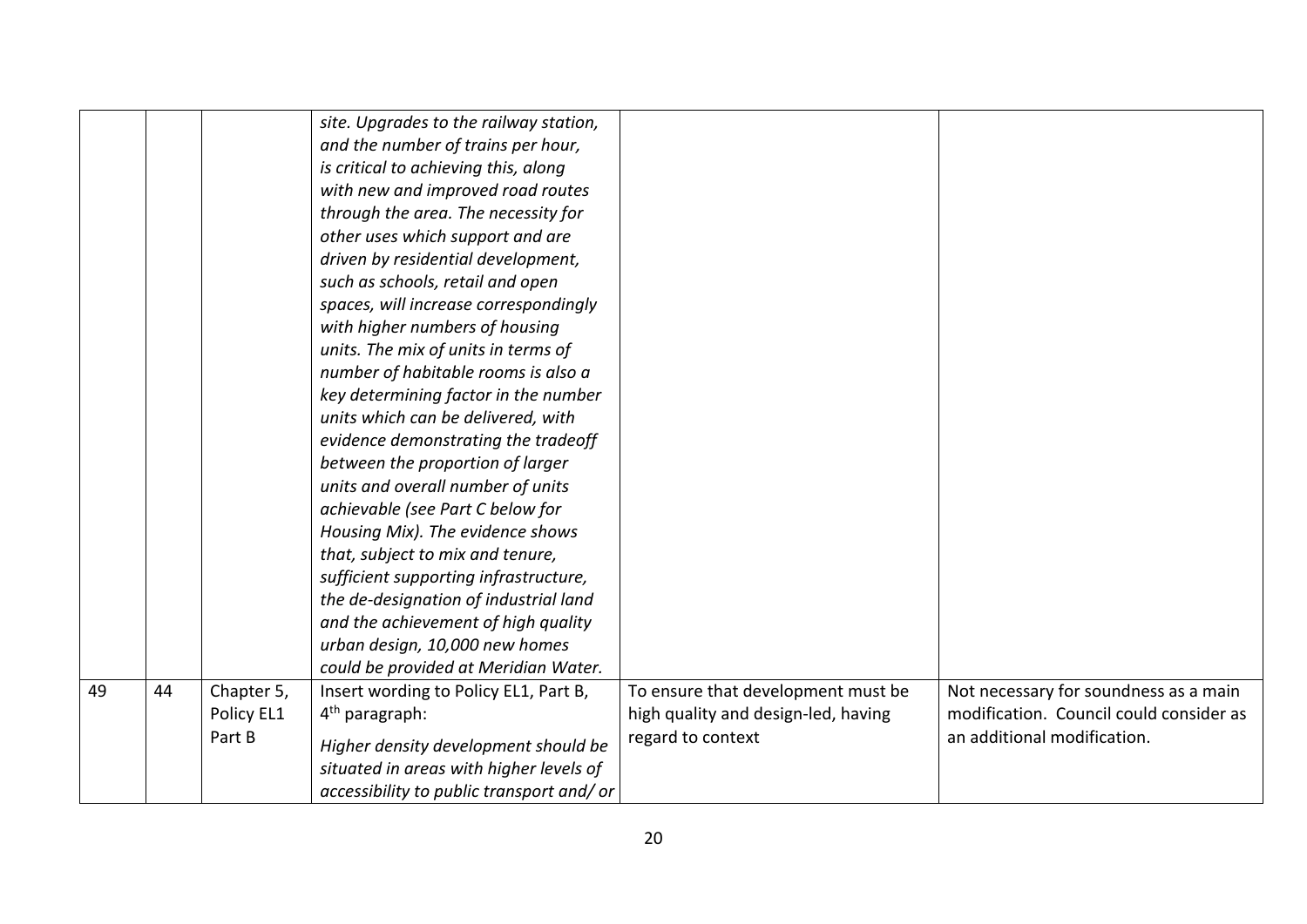| 50 | 44 | Chapter 5,<br>Policy EL1<br>Part B | where it can capitalise most<br>appropriately on features such as<br>views and open spaces, while<br>respecting wider visual and public<br>amenity.<br>"Development proposals in Meridian<br>Water should optimise housing<br>through, where justified and<br>appropriate, achieving higher net<br>housing density levels than the<br>London Plan."                                                                                                                                                                                                                                                                                                                                                            | The wording of this paragraph will<br>become out of date with the adoption<br>of the New London Plan. It is, in any<br>case repeated in Part C.                                                                                                                                                                                                                                                                                                                        |                                                        |
|----|----|------------------------------------|----------------------------------------------------------------------------------------------------------------------------------------------------------------------------------------------------------------------------------------------------------------------------------------------------------------------------------------------------------------------------------------------------------------------------------------------------------------------------------------------------------------------------------------------------------------------------------------------------------------------------------------------------------------------------------------------------------------|------------------------------------------------------------------------------------------------------------------------------------------------------------------------------------------------------------------------------------------------------------------------------------------------------------------------------------------------------------------------------------------------------------------------------------------------------------------------|--------------------------------------------------------|
| 51 | 44 | Chapter 5,<br>Policy EL1<br>Part C | To amend the wording of Policy EL1<br>Part C third and fourth paragraph as<br>follows:<br><b>Development proposals and</b><br>supplementary planning documents<br>are required to maximise family<br>housing in line with Local Plan policy.<br><b>Development proposals must</b><br>demonstrate viability requirements if<br>the Local Plan policy requirements are<br>not fully met. For initial phases of<br>Meridian Water, development<br>proposals must deliver a minimum of<br>25% 3+ bed dwellings and<br>opportunities to deliver a higher<br>proportion should be explored. During<br>the development of Meridian Water<br>improving levels of supporting<br>services, the developing sense of place | The suggested change is aimed at<br>adding flexibility to optimise site<br>capacity. However, the wording is not<br>specific enough. As it stands It lacks<br>clarity as to how an acceptable mix will<br>be assessed on a site by site basis. The<br>Council should consider revised<br>wording which indicates a minimum<br>proportion of larger units, with the<br>caveat that in some identified<br>circumstances, the Council may accept<br>a more intensive mix. | Also refer to Interim letter regarding the<br>Housing. |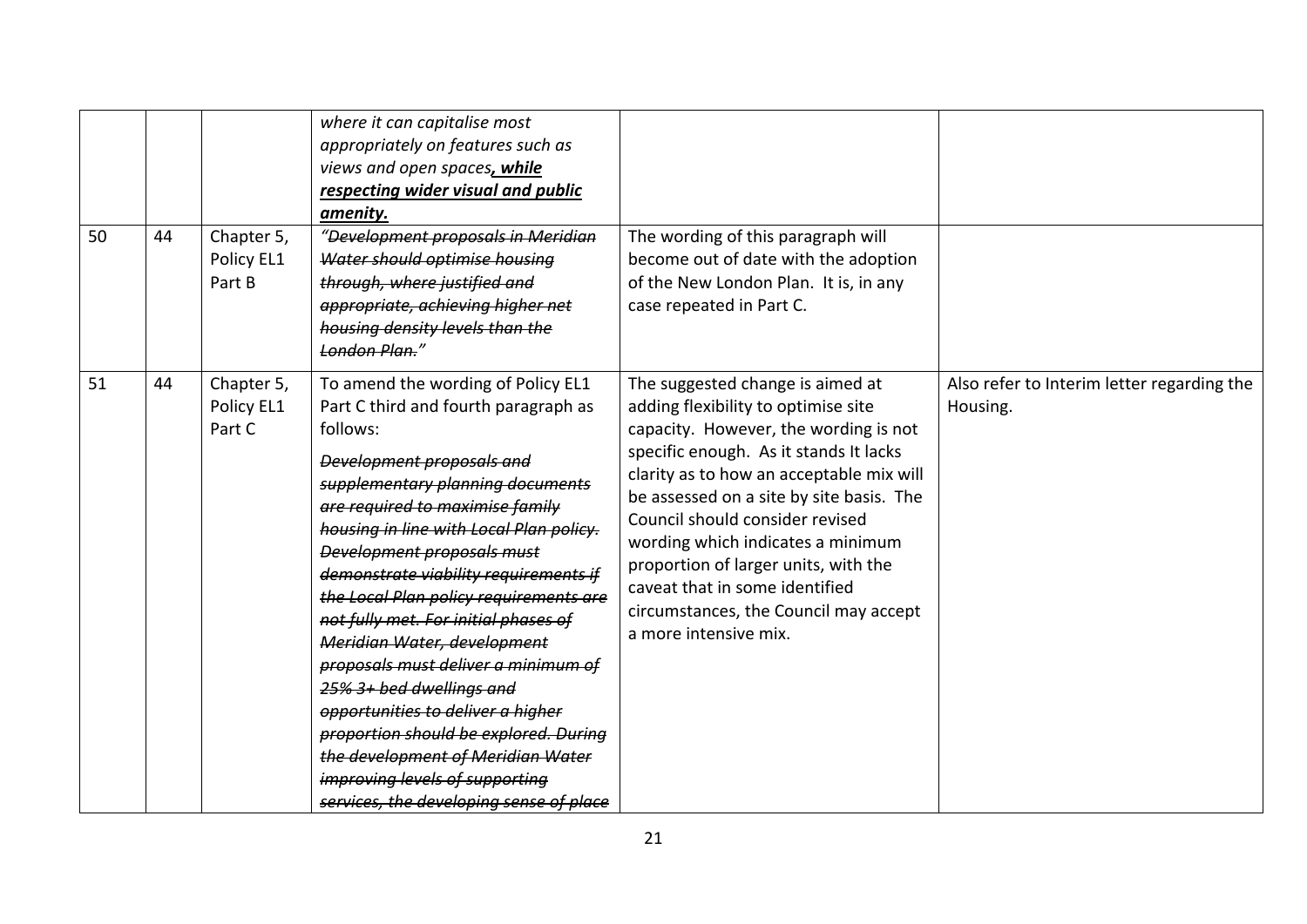| and rising viability are expected to     |
|------------------------------------------|
| enable a higher proportion of 3+         |
| bedroom housing to be achieved.          |
| Where development proposals meet         |
| only the 3+ bedroom minimum              |
| requirement the delivery of 2-bed        |
| units of a design which is sufficient in |
| size and layout to support smaller       |
| families must be fully explored.         |
| Development proposals and                |
| supplementary planning documents         |
| are required to should maximise          |
| family sized affordable housing units.   |
| For market units, development            |
| proposals and supplementary              |
| planning documents must deliver          |
| homes in a mix of sizes informed by      |
| the development site characteristics,    |
| identified local housing need            |
| assessment, and the need to deliver      |
| mixed and balanced communities.          |
| Family units, including units of         |
| 3+bedrooms, should be located to         |
| maximise access to facilities required   |
| by families, such as safe outdoor        |
| spaces, which might include on the       |
| ground or lower floors of buildings.     |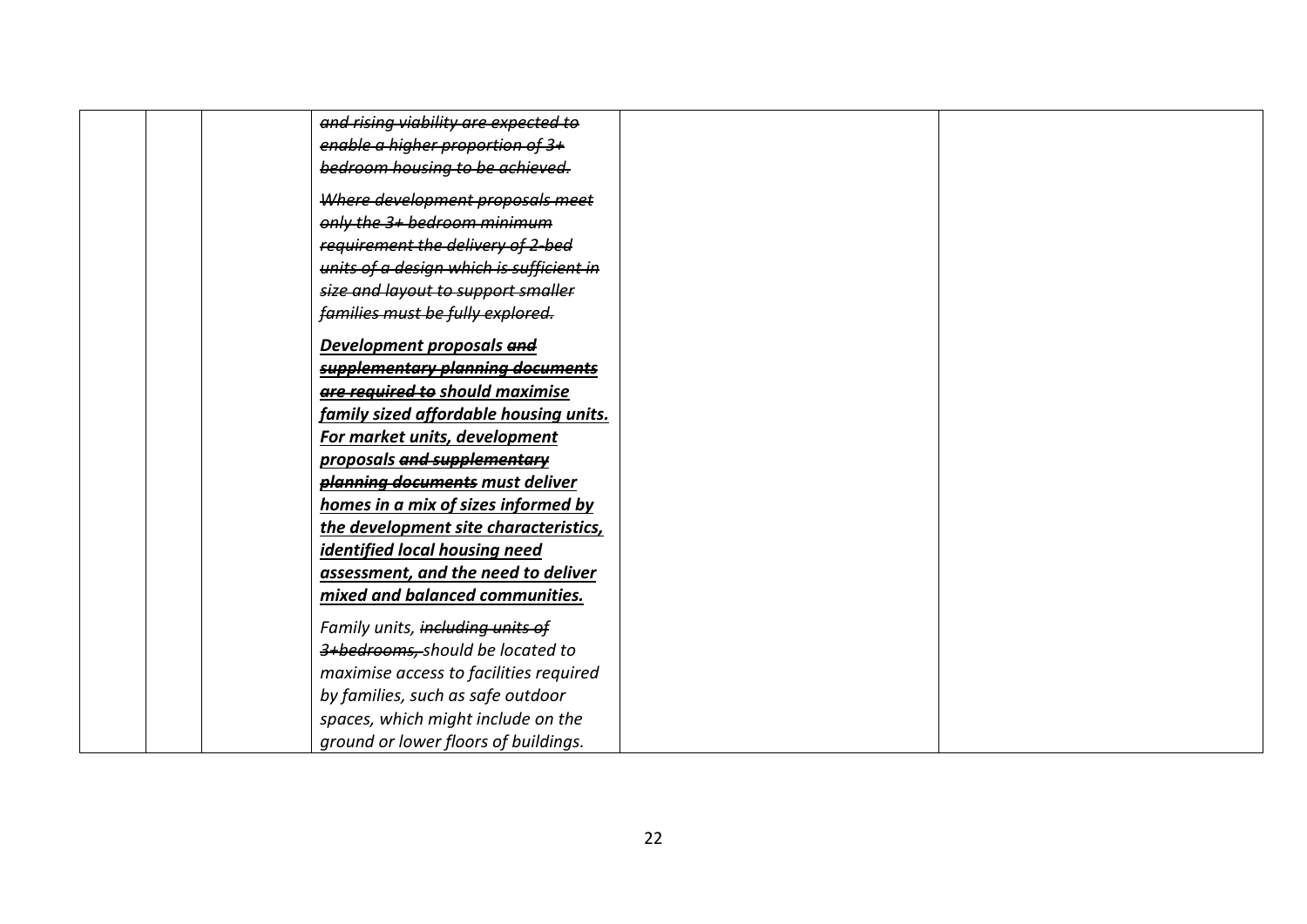| 52 | 44 | Chapter 5,<br>Policy EL1         | Recognition that policy EL1 should<br>reference Core Policy 30 'Maintaining<br>and Improving the Quality of the Built<br>and Open Environment' as follows:<br>This policy should be read in<br>conjunction with Core Policies 3, 5, 30<br>and 38                                                                                                                                                                                                                                                                                                                                                                                                                                         | To ensure that developments<br>contribute to high quality public realm      | Not necessary for soundness as a main<br>modification. Council could consider as<br>an additional modification. |
|----|----|----------------------------------|------------------------------------------------------------------------------------------------------------------------------------------------------------------------------------------------------------------------------------------------------------------------------------------------------------------------------------------------------------------------------------------------------------------------------------------------------------------------------------------------------------------------------------------------------------------------------------------------------------------------------------------------------------------------------------------|-----------------------------------------------------------------------------|-----------------------------------------------------------------------------------------------------------------|
| 53 | 45 | Chapter 5,<br>paragraph<br>5.4.2 | To make the following changes to<br>paragraph 5.4.2:<br>The existing economy and<br>employment at Meridian Water is<br>dominated by industrial uses, in<br>particular B2 and B8, to the east of<br>the site at Harbet Road. In the<br>Council's Industrial Estates Strategy<br>(2014), the industrial infrastructure is<br>described as predominantly secondary<br>warehouse and light industrial units,<br>with some trade counter / wholesale<br>uses.<br>There is also significant retail activity<br>at Ikea, Tesco and Ravenside Retail<br>Park, which is situated in the central<br>areas of Meridian Water. This retail<br>provides important employment to<br>local communities. | To recognise the continued importance<br>of existing businesses in the area | Not necessary for soundness as a main<br>modification. Council could consider as<br>an additional modification. |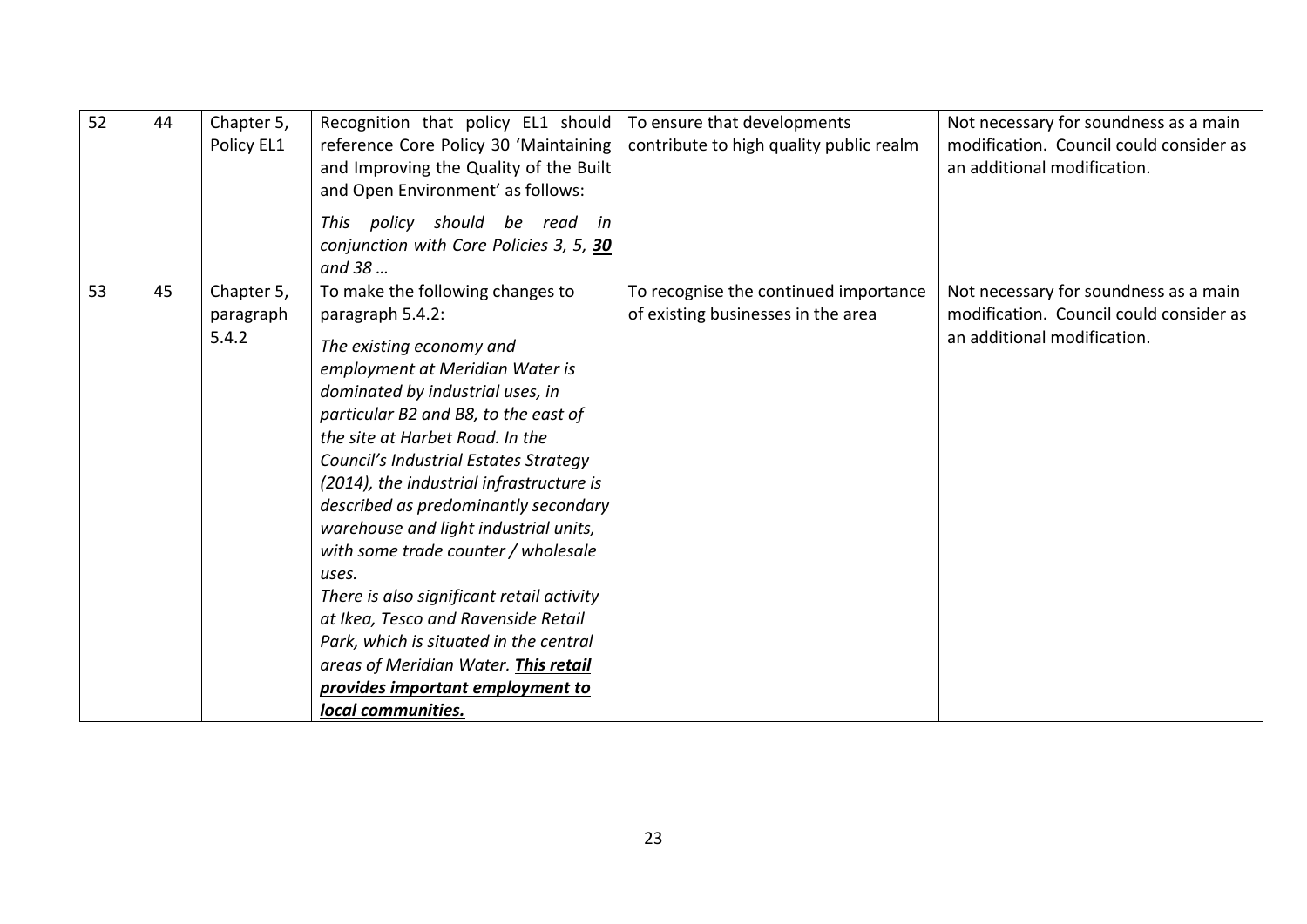| 54 | 45 | Chapter 5,<br>paragraph<br>5.4.5 | 5.4.5 "The de-designation of all<br>employment land at Meridian Water<br>would potentially lead to the<br>displacement of some jobs which<br>would need to be replaced across the<br><b>Edmonton Leeside</b><br>area."                                                                                                                                                                                                                                                                                                                                                                                                                                                                                                              |                                                                                                             | Not justified in the light of interim<br>comments in relation to SIL de-<br>designation.                        |
|----|----|----------------------------------|-------------------------------------------------------------------------------------------------------------------------------------------------------------------------------------------------------------------------------------------------------------------------------------------------------------------------------------------------------------------------------------------------------------------------------------------------------------------------------------------------------------------------------------------------------------------------------------------------------------------------------------------------------------------------------------------------------------------------------------|-------------------------------------------------------------------------------------------------------------|-----------------------------------------------------------------------------------------------------------------|
| 55 | 47 | Chapter 5,<br>paragraph<br>5.4.9 | To make the following changes to<br>paragraph 5.4.9:<br>'The Meridian Water location already<br>provides many jobs that are<br>predominantly in the retail sector.<br>Additionally, the uses supporting<br>residential development will result in<br>hundreds of new FTE jobs being<br>created, mainly in retail and<br>education, but also in the health,<br>transport and leisure sectors.'<br>The jobs in the retail sector, including<br>the existing retail businesses in<br>Meridian Water, will continue to<br>make a valuable contribution toward<br>employment and economic growth in<br><b>Edmonton.</b> The evidence base<br>modelling assessed the likely<br>additional expenditure arising from<br>new Meridian Water. | Update the text to more fully<br>acknowledge the contribution of<br>existing retail businesses to the area. | Not necessary for soundness as a main<br>modification. Council could consider as<br>an additional modification. |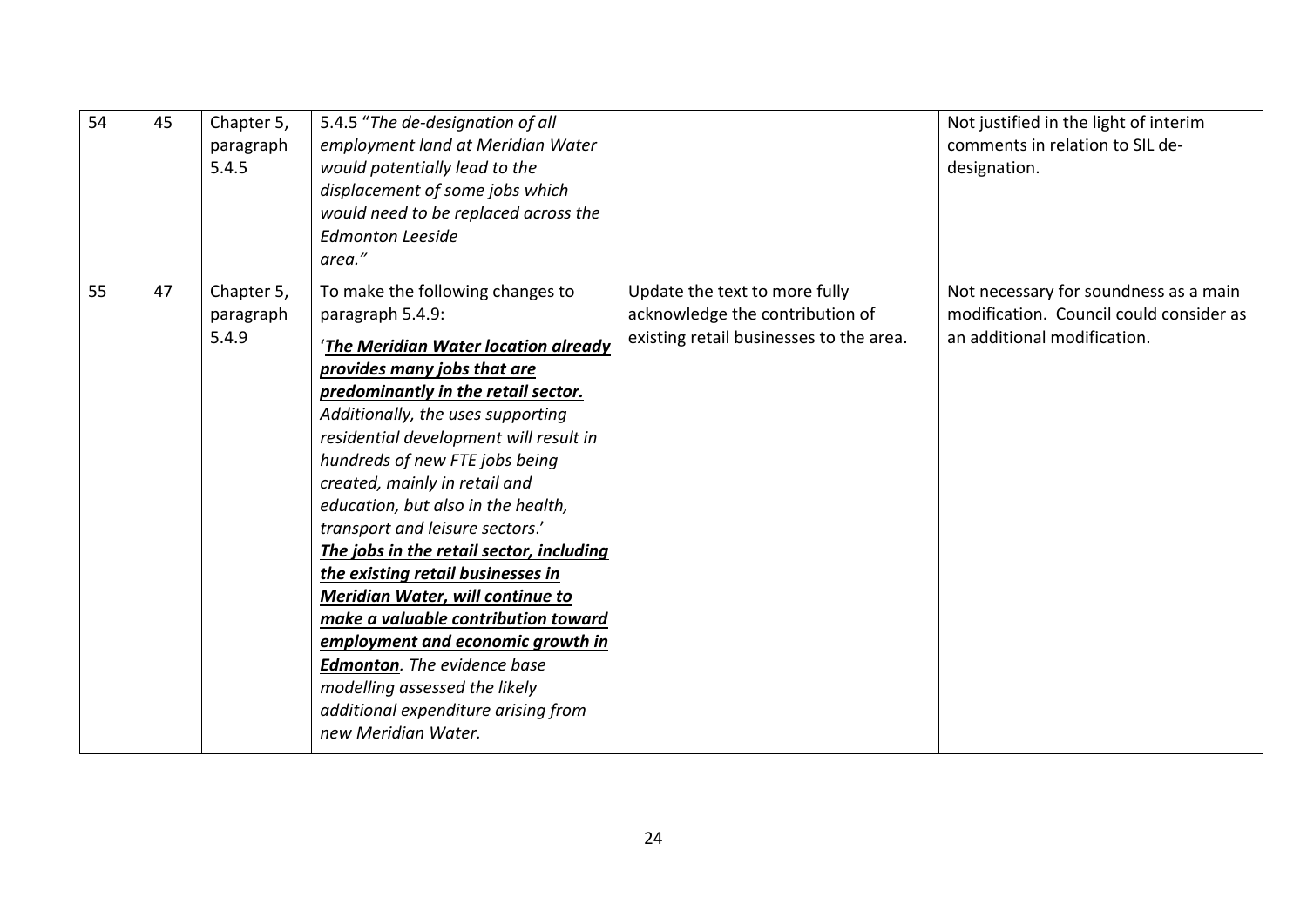| 56 | 47        | Chapter 5<br>paragraph<br>$5.4.10 -$<br>5,4,13                 |                                                                                                                                                                                                                                                                                                                                                                                                                                                                                                                                                                                                                                                                                                                                                                  | Assumes 100% SIL de-designation and<br>needs to be revisited                                                                                                 | Not justified in the light of interim<br>comments in relation to SIL de-<br>designation. |
|----|-----------|----------------------------------------------------------------|------------------------------------------------------------------------------------------------------------------------------------------------------------------------------------------------------------------------------------------------------------------------------------------------------------------------------------------------------------------------------------------------------------------------------------------------------------------------------------------------------------------------------------------------------------------------------------------------------------------------------------------------------------------------------------------------------------------------------------------------------------------|--------------------------------------------------------------------------------------------------------------------------------------------------------------|------------------------------------------------------------------------------------------|
| 57 | 47<br>&48 | Chapter 5<br>paragraphs<br>5.4.10 last<br>bullet and<br>5.4.15 | These paragraphs appear to<br>contradict each other                                                                                                                                                                                                                                                                                                                                                                                                                                                                                                                                                                                                                                                                                                              |                                                                                                                                                              |                                                                                          |
| 58 |           | Chapter 5,<br>Policy EL2                                       | "To support the scale of development<br>at Meridian Water and deliver the<br>requirement for net new jobs the<br>economy will undergo<br>transformational change. There must<br>be an efficient and effective<br>configuration of land uses which<br>supports the growth of key economic<br>sectors and results in a strong and<br>diverse economy.<br>As such the restrictive SIL and LSIS<br>industrial land designations within<br>the Meridian Water boundary are not<br>compatible with either the economic<br>and employment objectives, or the<br>wider aims of transformational<br>change.<br>The evidence shows that, subject to<br>sufficient supporting infrastructure<br>and the achievement of high quality<br>urban design, 6,000 to 7,000 net new | Assumes 100% SIL de-designation and<br>needs to be revisited.<br>Also this is commentary, not policy,<br>which repeats supporting text.<br>Suggest deletion. | Not justified in the light of interim<br>comments in relation to SIL de-<br>designation. |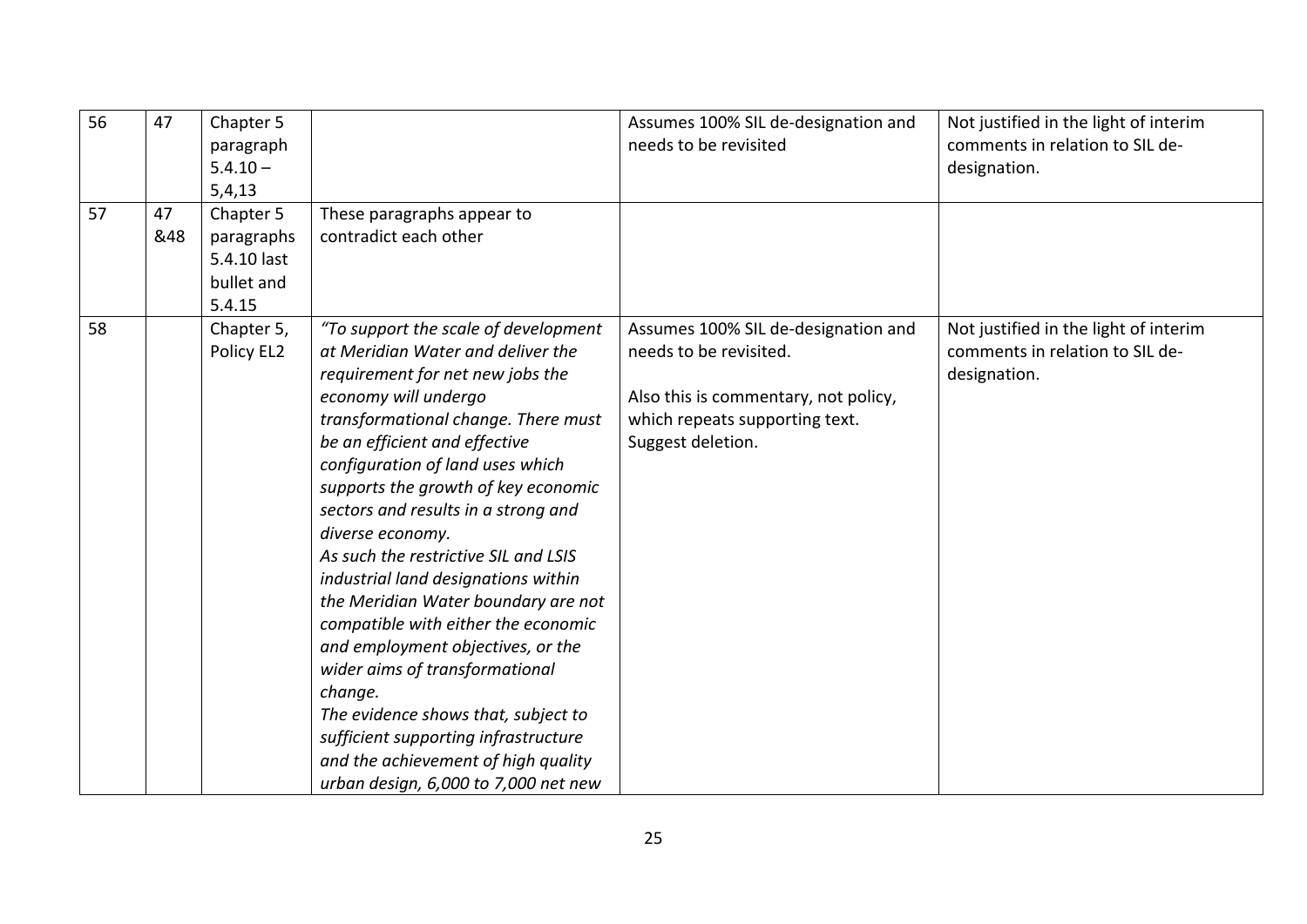|    |    |                          | jobs could be delivered at Meridian<br>Water."                                                                                                                                                              |                                                                                        |                                                                                          |
|----|----|--------------------------|-------------------------------------------------------------------------------------------------------------------------------------------------------------------------------------------------------------|----------------------------------------------------------------------------------------|------------------------------------------------------------------------------------------|
| 59 | 49 | Chapter 5,<br>Policy EL2 | Policy EL2, end of first paragraph: It is<br>agreed that the reference to 6,000 -<br>7,000 net new jobs will be changed to<br>6,000 net new jobs as follows:                                                | To recognise that the Council are now<br>proposing 6,000 new jobs at Meridian<br>Water | Not justified in the light of interim<br>comments in relation to SIL de-<br>designation. |
|    |    |                          | The evidence shows that, subject to<br>sufficient supporting infrastructure<br>and the achievement of high quality<br>urban design, 6,000 to 7,000-net new<br>jobs could be delivered at Meridian<br>Water. |                                                                                        |                                                                                          |
| 60 | 49 | Chapter 5,<br>Policy EL2 | Amend text, 4 <sup>th</sup> bullet point:<br>High quality, low carbon and<br>innovation design providing an<br>attractive place                                                                             | Clarify that high- quality design includes<br>the requirement for low carbon.          | Necessary for clarity and to reflect local<br>and national policy                        |
| 61 | 49 | Chapter 5,<br>Policy EL2 | Amend text of EL2, 7 <sup>th</sup> bullet point as<br>follows:<br>Active frontages, especially along the<br>Causeway Central Spine, River Lee<br>Navigation River and                                       | Clarification / correction of a name or<br>reference                                   | Can be dealt with as an additional<br>modification                                       |
| 62 | 49 | Chapter 5,<br>Policy EL2 | Amend text of EL2, 9 <sup>th</sup> bullet point as<br>follows:<br>A contribution to local labour                                                                                                            | To ensure that EL2 does not refer to<br><b>SPD</b>                                     | Necessary for clarity.                                                                   |
|    |    |                          | initiatives and employment skills<br>training, including of Meridian Water                                                                                                                                  | Error with font.                                                                       |                                                                                          |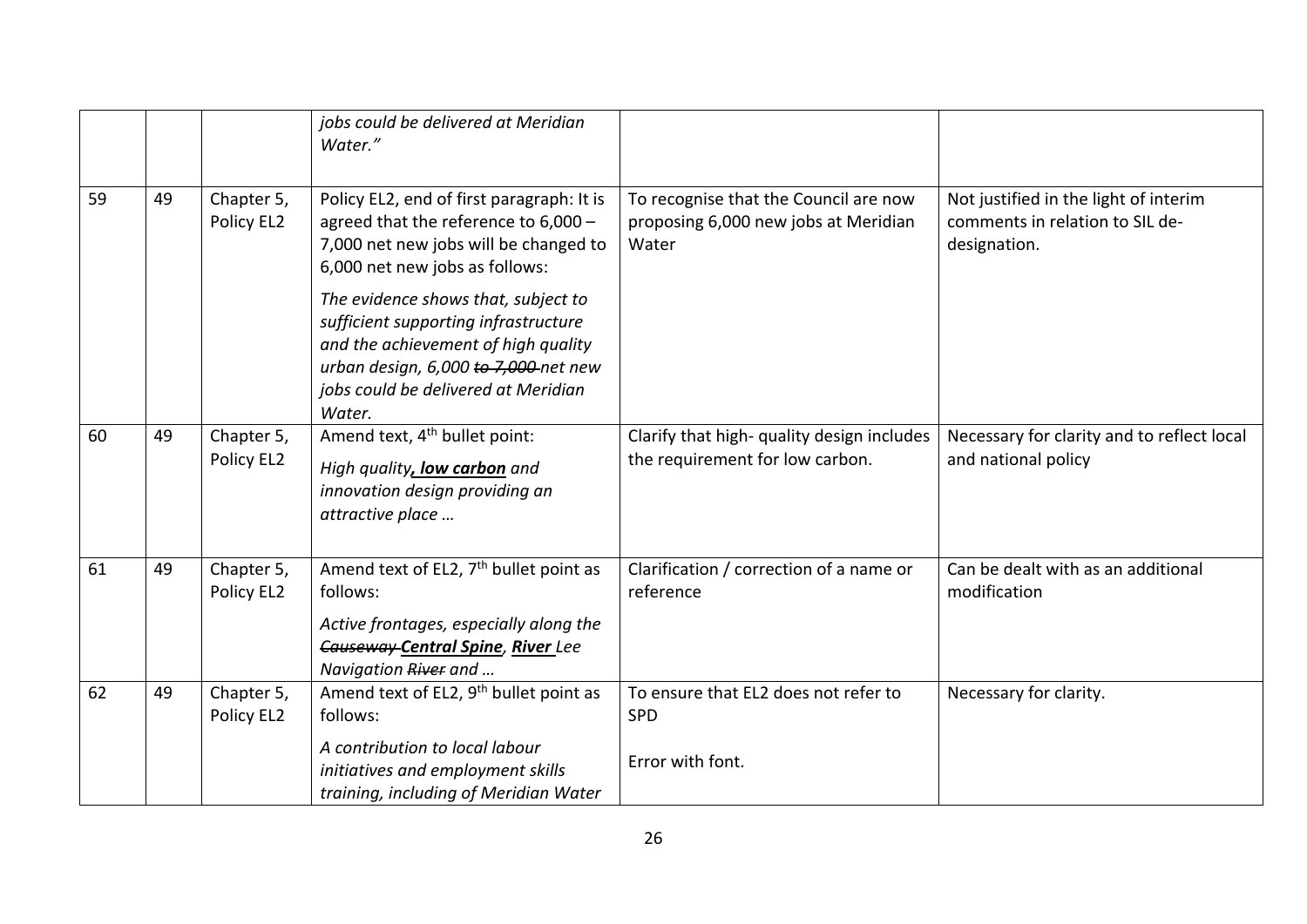|    |    |                                   | construction jobs for the<br>local population, in line with the<br><b>Council's S106 Planning Obligations</b><br><b>Supplementary Planning Document.</b><br>Where appropriate, the Council will<br>explore and support meanwhile uses,<br>in existing buildings or temporary<br>structures, for the development of<br>new types of employment.                                                                                                                                                           |                                                                                                                                                                                                                                         |                                                                                                                 |
|----|----|-----------------------------------|----------------------------------------------------------------------------------------------------------------------------------------------------------------------------------------------------------------------------------------------------------------------------------------------------------------------------------------------------------------------------------------------------------------------------------------------------------------------------------------------------------|-----------------------------------------------------------------------------------------------------------------------------------------------------------------------------------------------------------------------------------------|-----------------------------------------------------------------------------------------------------------------|
| 63 | 49 | Chapter 5,<br>Policy EL2          | Insert new final bullet to Policy EL2:<br>"New development which adversely<br>impacts existing businesses and<br>operations should provide<br>appropriate mitigation in line with<br>the London Plan's Agent of Change<br>principle";                                                                                                                                                                                                                                                                    | To recognise the continued importance<br>of existing businesses in the area                                                                                                                                                             | Necessary to reflect local and national<br>policy.                                                              |
| 64 | 50 | Chapter 5,<br>Paragraph<br>5.4.19 | Insert additional text to paragraph<br>5.4.19:<br>Where relocation of the bus depot<br>requires existing businesses to be<br>relocated, the Council will work with<br>owners (and occupiers), prior to any<br>development taking place, to relocate<br>to appropriate premises in<br>employment or mixed use areas<br>defined in the AAP area, or other<br>locations within the borough.<br>Consideration should be given to the<br>opportunity for relocating the bus<br>depot within Meridian Water to | Update text suggested to reflect the<br>opportunities for colocation at<br>Meridian Water within the AAP.<br>However, the existing text does not<br>preclude relocation within Meridian<br>Water and so the change is not<br>necessary. | Not necessary for soundness as a main<br>modification. Council could consider as<br>an additional modification. |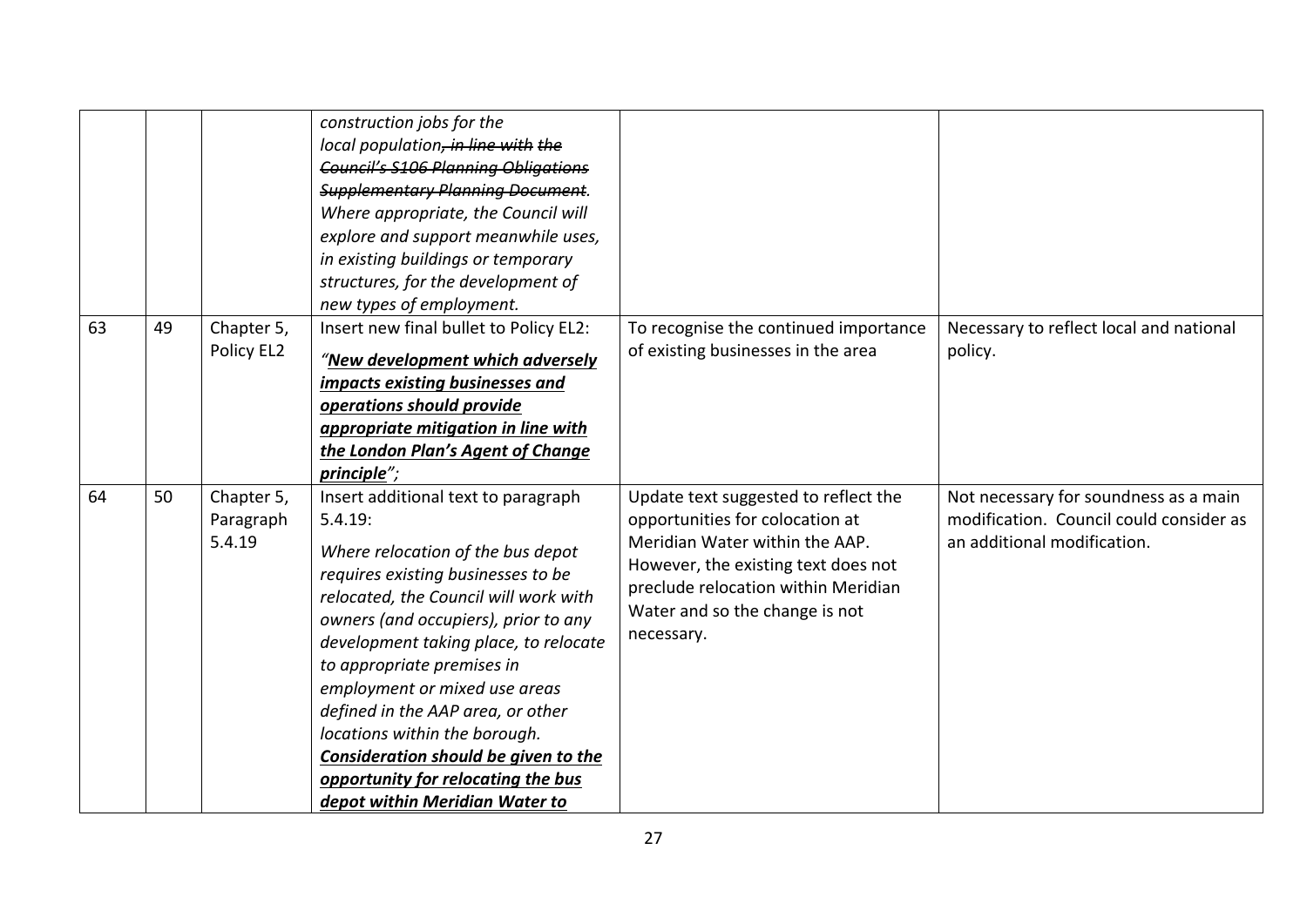| 65 | 51 | Chapter 5,<br>paragraph<br>5.5.3 | retain its functionality and jobs,<br>potentially as part of a multi-storey<br>building in proximity to Harbet Road.<br>$\cdots$<br>To change the reference to the<br>Causeway in paragraph 5.5.3 to:<br><b>Causeway Central Spine</b>                                                                                                                                                                                                                                                                     | To recognise the name change of the<br>Causeway to the Central Spine                                                                                                                                                                                                        | Can be dealt with as an additional<br>modification                                                                                                                               |
|----|----|----------------------------------|------------------------------------------------------------------------------------------------------------------------------------------------------------------------------------------------------------------------------------------------------------------------------------------------------------------------------------------------------------------------------------------------------------------------------------------------------------------------------------------------------------|-----------------------------------------------------------------------------------------------------------------------------------------------------------------------------------------------------------------------------------------------------------------------------|----------------------------------------------------------------------------------------------------------------------------------------------------------------------------------|
| 66 | 51 | Chapter 5,<br>Policy EL3         | To change the reference to the<br>Causeway in the first and fourth<br>bullets of EL3 to:<br><b>Causeway Central Spine</b><br>And for the following text to be<br>inserted to Policy EL3, after the<br>reference to waterfront development                                                                                                                                                                                                                                                                  | To recognise the name change of the<br>Causeway to the Central Spine<br>Suggested by the Environment Agency<br>to recognise and incorporate the access<br>requirements of the Environment<br>Agency, to allow for maintenance and<br>improvements, such as renaturalisation | Can be dealt with as an additional<br>modification.<br>This is unnecessary as text is also<br>suggested for policy EL12 - Public Realm<br>at Meridian Water - where a version of |
|    |    |                                  | $(4th$ paragraph):<br><b>Built development (this includes</b><br>buildings, walls and fences but does<br>not have to include footpaths and<br>landscaping) should aim for a<br>minimum 8 metre set back from the<br>top of the river bank, in line with<br>access requirements of the<br><b>Environment Agency, to allow for</b><br>maintenance and improvements,<br>such as renaturalisation of river<br>banks and habitat improvement.<br><b>Footpaths and landscaping</b><br>may be included within the | of river banks and habitat<br>improvement. This is unnecessary as<br>text is also suggested for policy EL12 -<br>Public Realm at Meridian Water -<br>where a version of it would be more<br>appropriate.                                                                    | it would be more appropriate.                                                                                                                                                    |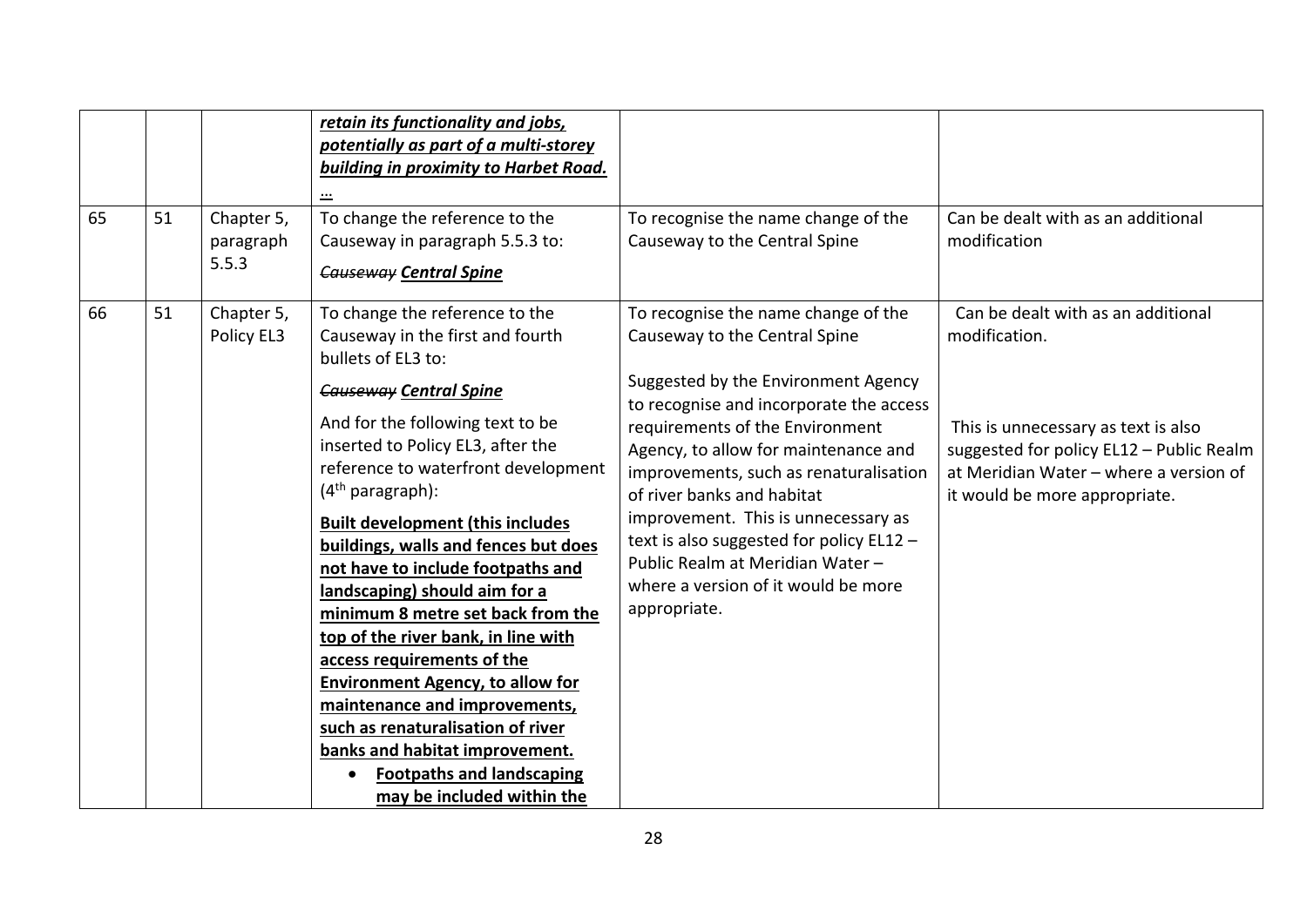|    |    |            | buffer zone, although a wider           |                                           |                                        |
|----|----|------------|-----------------------------------------|-------------------------------------------|----------------------------------------|
|    |    |            | undisturbed green corridor              |                                           |                                        |
|    |    |            | area should be provided                 |                                           |                                        |
|    |    |            | where possible                          |                                           |                                        |
|    |    |            | For non-main rivers, less than          |                                           |                                        |
|    |    |            | 8 metres set back may be                |                                           |                                        |
|    |    |            | acceptable, providing there is          |                                           |                                        |
|    |    |            | no conflict with the                    |                                           |                                        |
|    |    |            | requirements and principles             |                                           |                                        |
|    |    |            | of Policies EL12 and EL27.              |                                           |                                        |
|    |    |            | Where the full 8m cannot be             |                                           |                                        |
|    |    |            | achieved, it should be                  |                                           |                                        |
|    |    |            | demonstrated that                       |                                           |                                        |
|    |    |            | appropriate Environment                 |                                           |                                        |
|    |    |            | <b>Agency access can be</b>             |                                           |                                        |
|    |    |            | maintained and that there is            |                                           |                                        |
|    |    |            | no conflict with the                    |                                           |                                        |
|    |    |            | requirements and principles             |                                           |                                        |
|    |    |            | of Policies EL12 and EL27.              |                                           |                                        |
| 67 | 51 | Chapter 5, | Policy EL3 paragraph 5                  | The aim of the policy, to protect         | Not effective - consider modification. |
|    |    | Policy EL3 | "Development Proposals for A-Class      | existing retail centres is clear but the  |                                        |
|    |    |            | uses, and supplementary planning        | effect of this wording, which refers to a |                                        |
|    |    |            | documents showing A-Class uses,         | cumulative threshold, could result in     |                                        |
|    |    |            | which, cumulatively with existing and   | relatively minor forms of A Class         |                                        |
|    |    |            | extant planning permissions lead to     | development being subject to              |                                        |
|    |    |            | provision greater than 2,000 square     | assessment. In addition, the wording      |                                        |
|    |    |            | metres must demonstrate evidence        | gives the same status to developments     |                                        |
|    |    |            | that there would be no adverse          | with permission and those identified in   |                                        |
|    |    |            | effect on neighbouring centres and      | an SPD. This could prove problematic      |                                        |
|    |    |            | is in proportion to the growth in local | to justify, and to administer. It also    |                                        |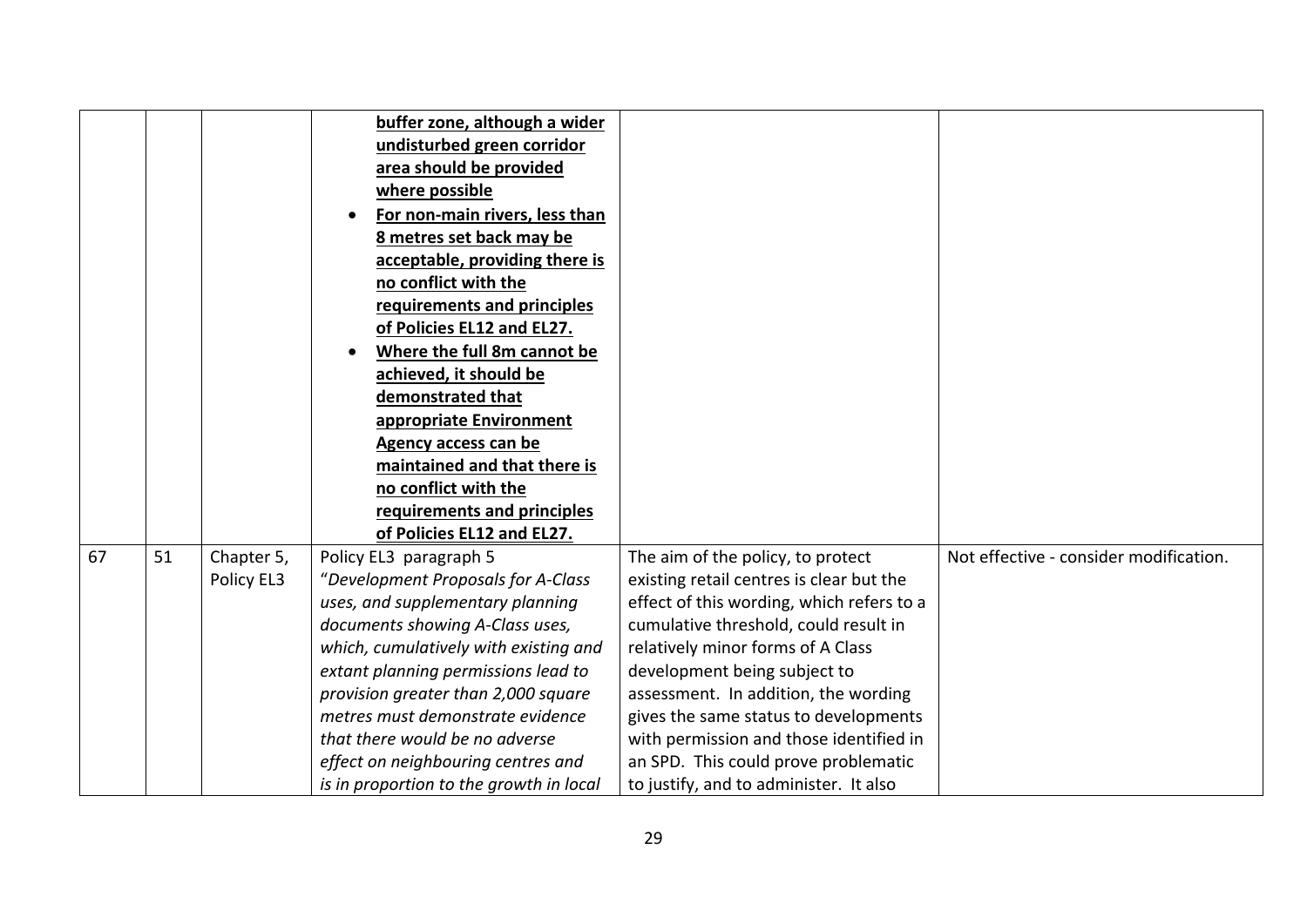|    |    |                                  | demand."                                                                                                                                                                                                                                                                                                                                                                                                                                                                                                                            | doesn't take account of built out<br>developments and so would be<br>ineffective.<br>This could be remedied by setting a<br>local floorspace threshold for a<br>sequential test which takes account of<br>the status of Meridian water as a large<br>local centre. |                                                                                                                   |
|----|----|----------------------------------|-------------------------------------------------------------------------------------------------------------------------------------------------------------------------------------------------------------------------------------------------------------------------------------------------------------------------------------------------------------------------------------------------------------------------------------------------------------------------------------------------------------------------------------|--------------------------------------------------------------------------------------------------------------------------------------------------------------------------------------------------------------------------------------------------------------------|-------------------------------------------------------------------------------------------------------------------|
| 68 | 52 | Ravenside<br><b>Retail Park</b>  | Edit photograph                                                                                                                                                                                                                                                                                                                                                                                                                                                                                                                     | To edit photograph where area has<br>changed                                                                                                                                                                                                                       | Not necessary for soundness as a main<br>modification. Council could consider as<br>an additional modification.   |
| 69 | 52 | Paragraph<br>5.5.5               | Refers to 10,000 homes                                                                                                                                                                                                                                                                                                                                                                                                                                                                                                              |                                                                                                                                                                                                                                                                    | Not Justified in the light of interim<br>comments in relation to residential<br>capacity.                         |
| 70 | 52 | Chapter 5,<br>paragraph<br>5.5.7 | To make the following change to<br>paragraph 5.5.7:<br>To encourage a vibrant and diverse<br>local shopping environment, a variety<br>of occupants will be encouraged<br>across Meridian Water. The width and<br>height of the shops make a significant<br>contribution to the character and the<br>rhythm of the street. Whilst the<br>market will influence the relative size<br>of each unit, where possible the<br>width of each shop will therefore be<br>limited to 6-8 metres, with restrictions<br>on double fronted shops. | To add flexibility and endeavour to be<br>less prescriptive in the AAPs<br>requirements. To recognise the<br>importance of market signals.                                                                                                                         | Justified as previous wording was over-<br>prescriptive. Associated changes should<br>also be made to policy EL3. |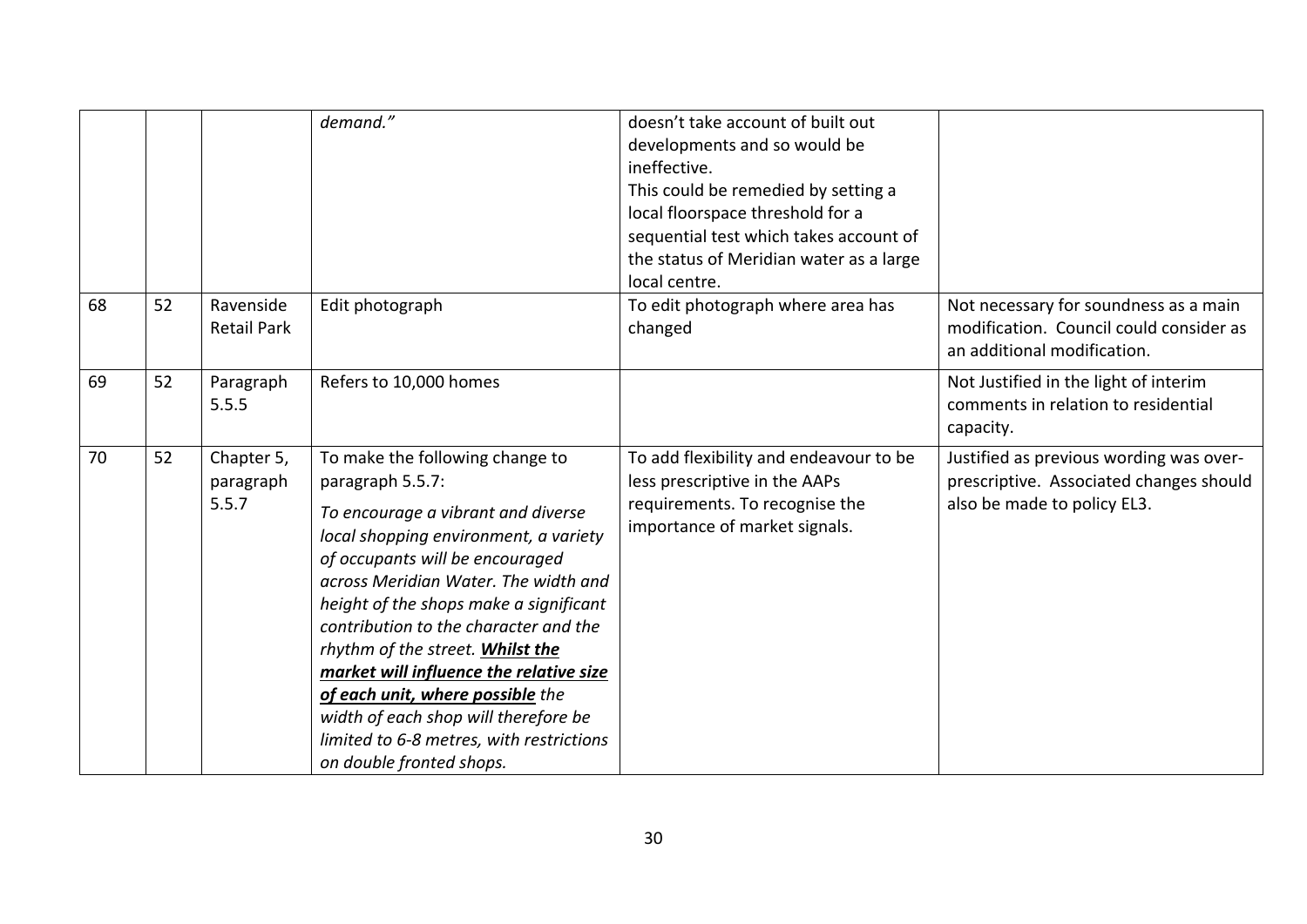| 71 | 53 | Chapter 5,<br>Policy EL4         | Policy EL4, 2 <sup>nd</sup> bullet point, should be<br>amended as follows:<br>Improvements to the public<br>including<br>realm,<br>active<br>frontages, and<br>green<br>landscaping and <b>interaction</b><br>with the River Lee Navigation<br>corridor; and                                                                                                                            | To recognise that any improvements to<br>the public realm at Ravenside Retail<br>Park should also improve the site's<br>interaction with the River Lee<br>Navigation corridor                                                      | Not necessary for soundness as a main<br>modification. Council could consider as<br>an additional modification. |
|----|----|----------------------------------|-----------------------------------------------------------------------------------------------------------------------------------------------------------------------------------------------------------------------------------------------------------------------------------------------------------------------------------------------------------------------------------------|------------------------------------------------------------------------------------------------------------------------------------------------------------------------------------------------------------------------------------|-----------------------------------------------------------------------------------------------------------------|
| 72 | 53 | Chapter 5,<br>Policy EL4         | To insert as an additional 4 <sup>th</sup> bullet to<br>Policy EL4, a reference to the<br>sequential test, as follows:<br>That a sequential test and<br>retail impact assessment have<br>been applied.                                                                                                                                                                                  | To address GLA's comments on retail<br>impact assessment. This would be<br>justified if it accords with a locally set<br>threshold at Meridian Water. Suggest<br>adding the words "where applicable"<br>before GLA suggested text. | Justified to reflect other local and<br>national policy.                                                        |
| 73 | 54 | Chapter 5<br>paragraph<br>5.7.3  |                                                                                                                                                                                                                                                                                                                                                                                         |                                                                                                                                                                                                                                    | May need updating in the light of<br>interim findings in relation to residential<br>capacity.                   |
| 74 | 55 | Chapter 5,<br>paragraph<br>5.7.5 | To amend the text in paragraph 5.7.5<br>as follows:<br>The option to meet the need for<br>outdoor sports pitches through<br>accessible off-site provision should<br>be explored. The Outdoor sports<br>pitches must be provided in<br>immediate proximity to the school<br>where possible, while any off-site<br>provision must be conveniently<br>and safely accessible. at a distance | To recognise that schools require safe<br>and convenient access to outdoor<br>sports pitches                                                                                                                                       | Necessary for clarity                                                                                           |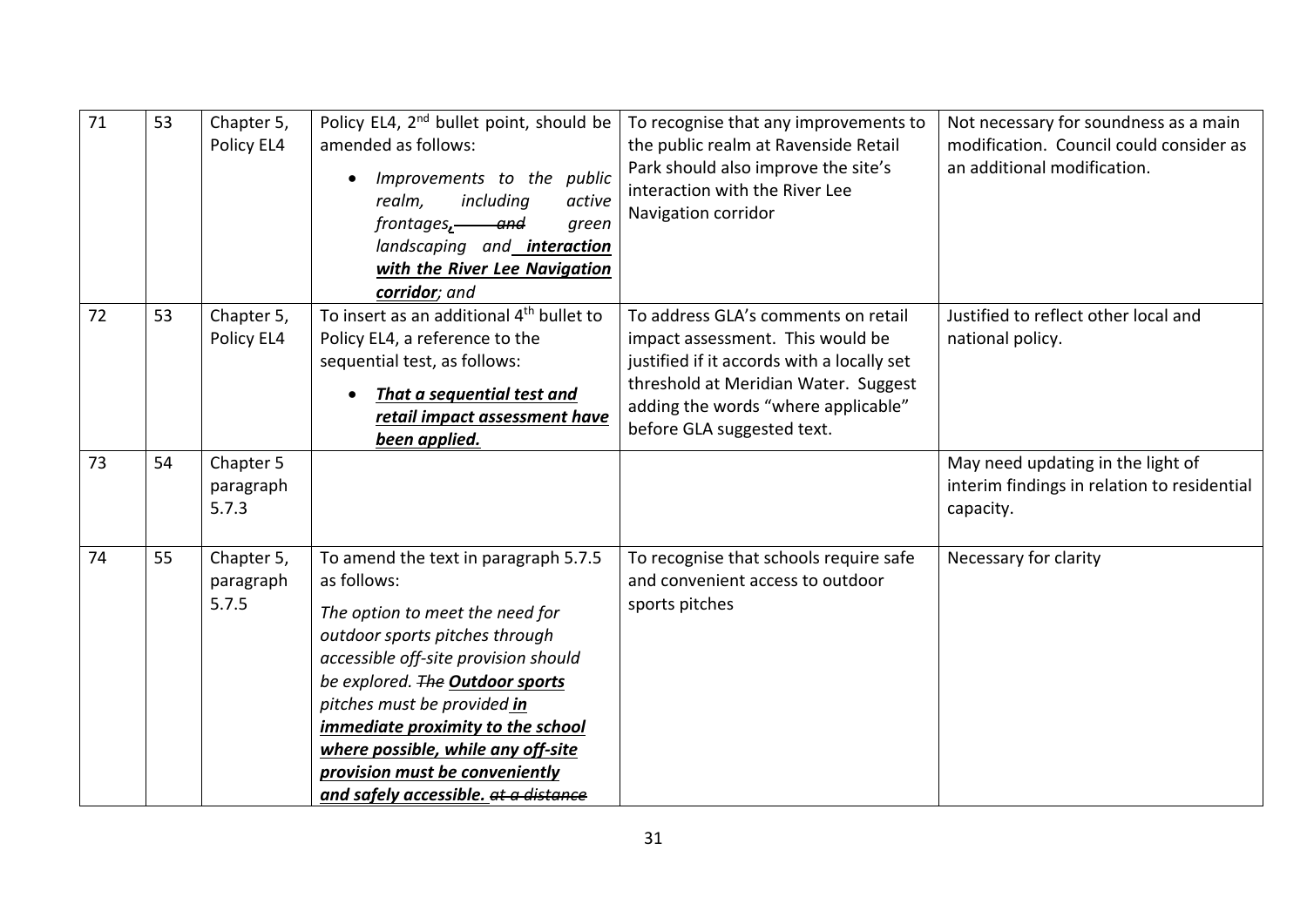| 75 | 55 | Chapter 5,<br>paragraph<br>5.7.5 | of not more than 400m from the<br>school entrance and be able to be<br>conveniently and safely accessed.<br>"Areas of underused open space to<br>the east and north east of Meridian<br>Water could provide suitable locations<br>for this (see Section 5.10 below)."                                                                                                                                                                                                     | This doesn't reflect the evidence of<br>Thames Water and so is speculation                           | <b>Consider modification</b>    |
|----|----|----------------------------------|---------------------------------------------------------------------------------------------------------------------------------------------------------------------------------------------------------------------------------------------------------------------------------------------------------------------------------------------------------------------------------------------------------------------------------------------------------------------------|------------------------------------------------------------------------------------------------------|---------------------------------|
| 76 | 55 | Chapter 5,<br>Policy EL5         | To amend Policy EL5 as follows:<br>Meeting the need for outdoor<br>sports pitches through off-site<br>should<br>fully<br>provision<br>be<br>considered. Outdoor sports The<br>pitches must be provided in<br>immediate proximity to the school<br>where possible, while any off-site<br>provision must be conveniently<br>and safely accessible-at a distance<br>of not more than 400m from the<br>school entrance and be able to be<br>conveniently and safely accessed. | To further recognise that schools<br>require safe and convenient access to<br>outdoor sports pitches | Necessary for clarity           |
| 77 | 56 | Chapter 5,<br>Policy EL5         | "As the Meridian Water development<br>is built and grows it is vital to monitor<br>child yields and update the school<br>places requirements to meet the<br>educational need. Financial<br>contributions may be sought to ensure<br>the need for school places is met."                                                                                                                                                                                                   | This is commentary and is unnecessary.                                                               | Consider modification           |
| 78 | 57 | Chapter 5,<br>Paragraph          | Make the following amendments to                                                                                                                                                                                                                                                                                                                                                                                                                                          | To recognise the Mayor's Healthy<br>Streets approach                                                 | See comments in interim letter. |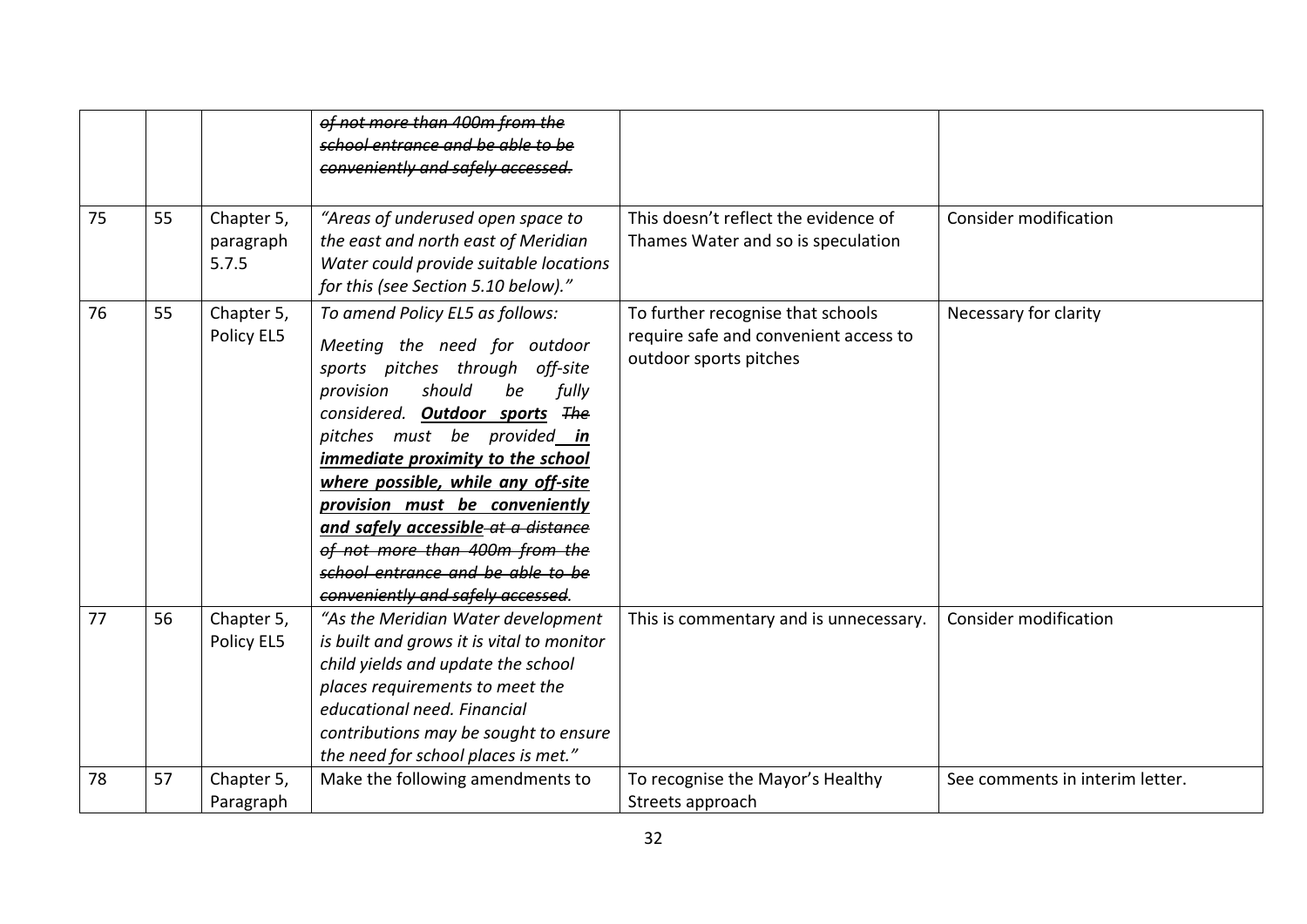|  | 5.7.8 | paragraph 5.7.8:<br>Regeneration and change, in<br>particular at Meridian Water, provides<br>the opportunity to address broad<br>healthy lifestyle issues. The delivery of<br>community and social infrastructure<br>will enable residents to live healthy<br>and active lifestyles. This will mean,<br>for example encouraging the use of<br>active<br>and sustainable modes of transport<br>such as walking and cycling, providing<br>new open and play space to facilitate<br>active and passive recreation<br>opportunities, and ensuring access to<br>healthy food. This is in line with the<br><b>Mayor's Healthy Streets approach</b> | And to recognise the contribution of<br>open spaces and green and blue<br>networks for encouraging healthy<br>lifestyles. |  |
|--|-------|----------------------------------------------------------------------------------------------------------------------------------------------------------------------------------------------------------------------------------------------------------------------------------------------------------------------------------------------------------------------------------------------------------------------------------------------------------------------------------------------------------------------------------------------------------------------------------------------------------------------------------------------|---------------------------------------------------------------------------------------------------------------------------|--|
|  |       | which prioritises walking, cycling and                                                                                                                                                                                                                                                                                                                                                                                                                                                                                                                                                                                                       |                                                                                                                           |  |
|  |       | public transport to help create a                                                                                                                                                                                                                                                                                                                                                                                                                                                                                                                                                                                                            |                                                                                                                           |  |
|  |       | vibrant, successful city where people                                                                                                                                                                                                                                                                                                                                                                                                                                                                                                                                                                                                        |                                                                                                                           |  |
|  |       | can live active, healthy lives. Existing                                                                                                                                                                                                                                                                                                                                                                                                                                                                                                                                                                                                     |                                                                                                                           |  |
|  |       | health inequalities will also be                                                                                                                                                                                                                                                                                                                                                                                                                                                                                                                                                                                                             |                                                                                                                           |  |
|  |       | addressed by increasing access to                                                                                                                                                                                                                                                                                                                                                                                                                                                                                                                                                                                                            |                                                                                                                           |  |
|  |       | education and employment                                                                                                                                                                                                                                                                                                                                                                                                                                                                                                                                                                                                                     |                                                                                                                           |  |
|  |       | opportunities. Improved open spaces                                                                                                                                                                                                                                                                                                                                                                                                                                                                                                                                                                                                          |                                                                                                                           |  |
|  |       | and green and blue networks can                                                                                                                                                                                                                                                                                                                                                                                                                                                                                                                                                                                                              |                                                                                                                           |  |
|  |       | also encourage healthy lifestyles.                                                                                                                                                                                                                                                                                                                                                                                                                                                                                                                                                                                                           |                                                                                                                           |  |
|  |       | Community facilities which encourage                                                                                                                                                                                                                                                                                                                                                                                                                                                                                                                                                                                                         |                                                                                                                           |  |
|  |       | these behaviours will be supported                                                                                                                                                                                                                                                                                                                                                                                                                                                                                                                                                                                                           |                                                                                                                           |  |
|  |       | within Meridian Water.                                                                                                                                                                                                                                                                                                                                                                                                                                                                                                                                                                                                                       |                                                                                                                           |  |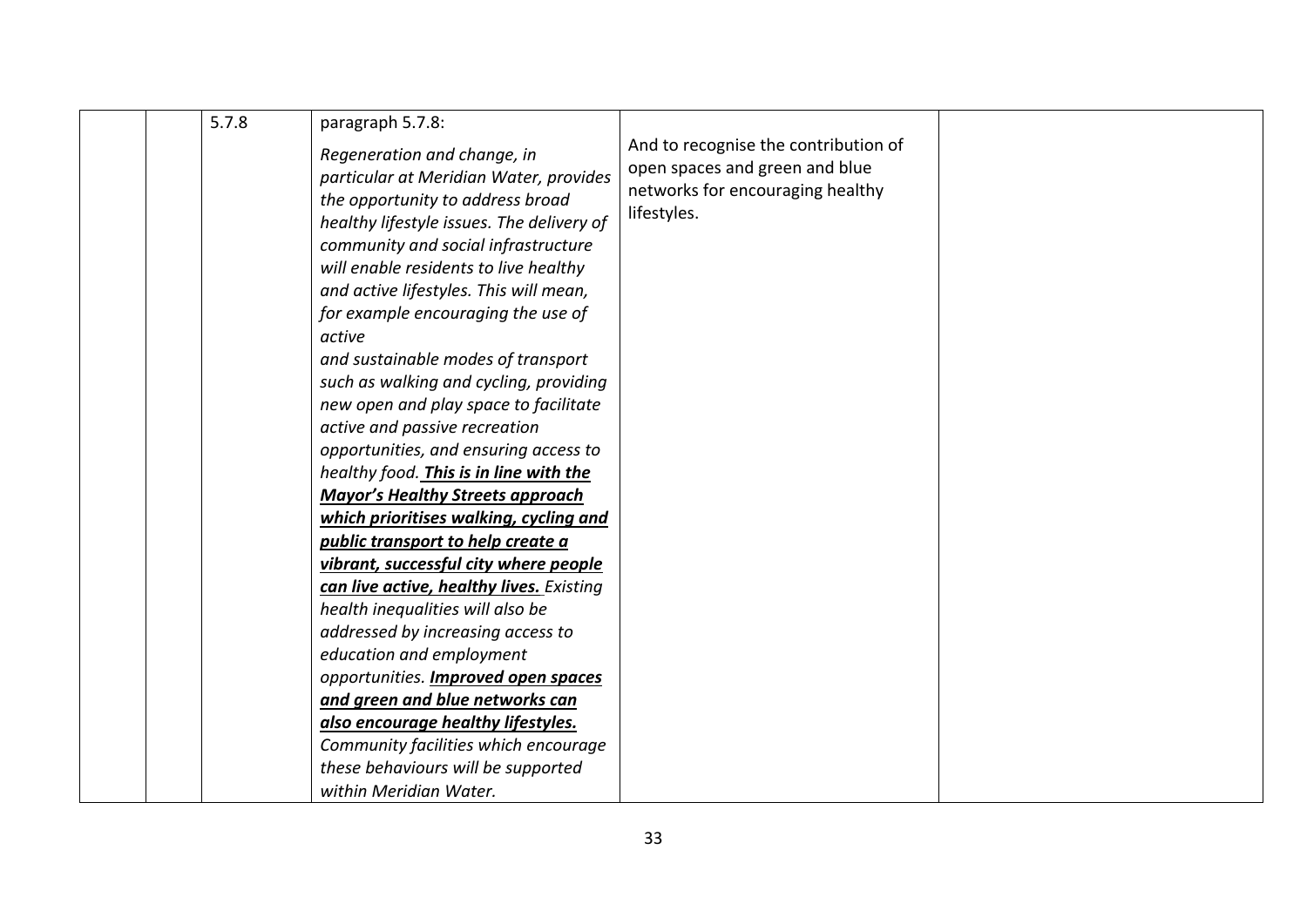| 79 | 57 | Chapter 5,<br>paragraph | To amend paragraph 5.7.10 as<br>follows:                                                                                                                                                                                                                                                                                                                                                                                                       | To remove unnecessary level of detail                                                                                                                | Necessary for clarity.             |
|----|----|-------------------------|------------------------------------------------------------------------------------------------------------------------------------------------------------------------------------------------------------------------------------------------------------------------------------------------------------------------------------------------------------------------------------------------------------------------------------------------|------------------------------------------------------------------------------------------------------------------------------------------------------|------------------------------------|
|    |    | 5.7.10                  | The evidence modelling (Meridian<br>Water Evidence on Housing and<br>Supporting Infrastructure document)<br>indicates a range of floorspace<br>requirements for healthcare,<br>dependent upon the quantum and mix<br>of residential development (see<br>Section 5.3 on housing). Ten thousand<br>new homes would require 2,000<br>square metres at the minimum mix of<br>3+ bedroom housing units, with up to<br>2,400 square metres at a Core |                                                                                                                                                      |                                    |
|    |    |                         | Strategy compliant mix. At 8,000                                                                                                                                                                                                                                                                                                                                                                                                               |                                                                                                                                                      |                                    |
|    |    |                         | homes the range is 1,700 sam to                                                                                                                                                                                                                                                                                                                                                                                                                |                                                                                                                                                      |                                    |
|    |    |                         | 1.900 sam, and is highest for 12.000                                                                                                                                                                                                                                                                                                                                                                                                           |                                                                                                                                                      |                                    |
|    |    |                         | homes at 2,500 sam to 2,900 sam.                                                                                                                                                                                                                                                                                                                                                                                                               |                                                                                                                                                      |                                    |
|    |    |                         |                                                                                                                                                                                                                                                                                                                                                                                                                                                | The following suggested modifications (shaded) relate to changes to text and policy relating to The Causeway. Subject to further work advised in the |                                    |
|    |    |                         |                                                                                                                                                                                                                                                                                                                                                                                                                                                | interim findings letter these sections may require further change. The comments given therefore presuppose that the requested Transport Statement    |                                    |
|    |    |                         | indicates that the likely form of the Causeway can be satisfactorily accommodated and is justified.                                                                                                                                                                                                                                                                                                                                            |                                                                                                                                                      |                                    |
| 80 | 58 | Chapter 5,              | To amend paragraph 5.8.1 as follows:                                                                                                                                                                                                                                                                                                                                                                                                           | To address concerns about the Central                                                                                                                | Can be dealt with as an additional |
|    |    | paragraph               | The Causeway Central Spine and                                                                                                                                                                                                                                                                                                                                                                                                                 | Spine and reflect name change                                                                                                                        | modification.                      |
|    |    | 5.8.1                   | <b>Central Spine Corridor</b>                                                                                                                                                                                                                                                                                                                                                                                                                  |                                                                                                                                                      |                                    |
|    |    |                         | The Causeway Central Spine will<br>consist of a strategic east-west link<br>and community focused route<br>running through Meridian Water. It<br>will be located within the Central                                                                                                                                                                                                                                                            |                                                                                                                                                      |                                    |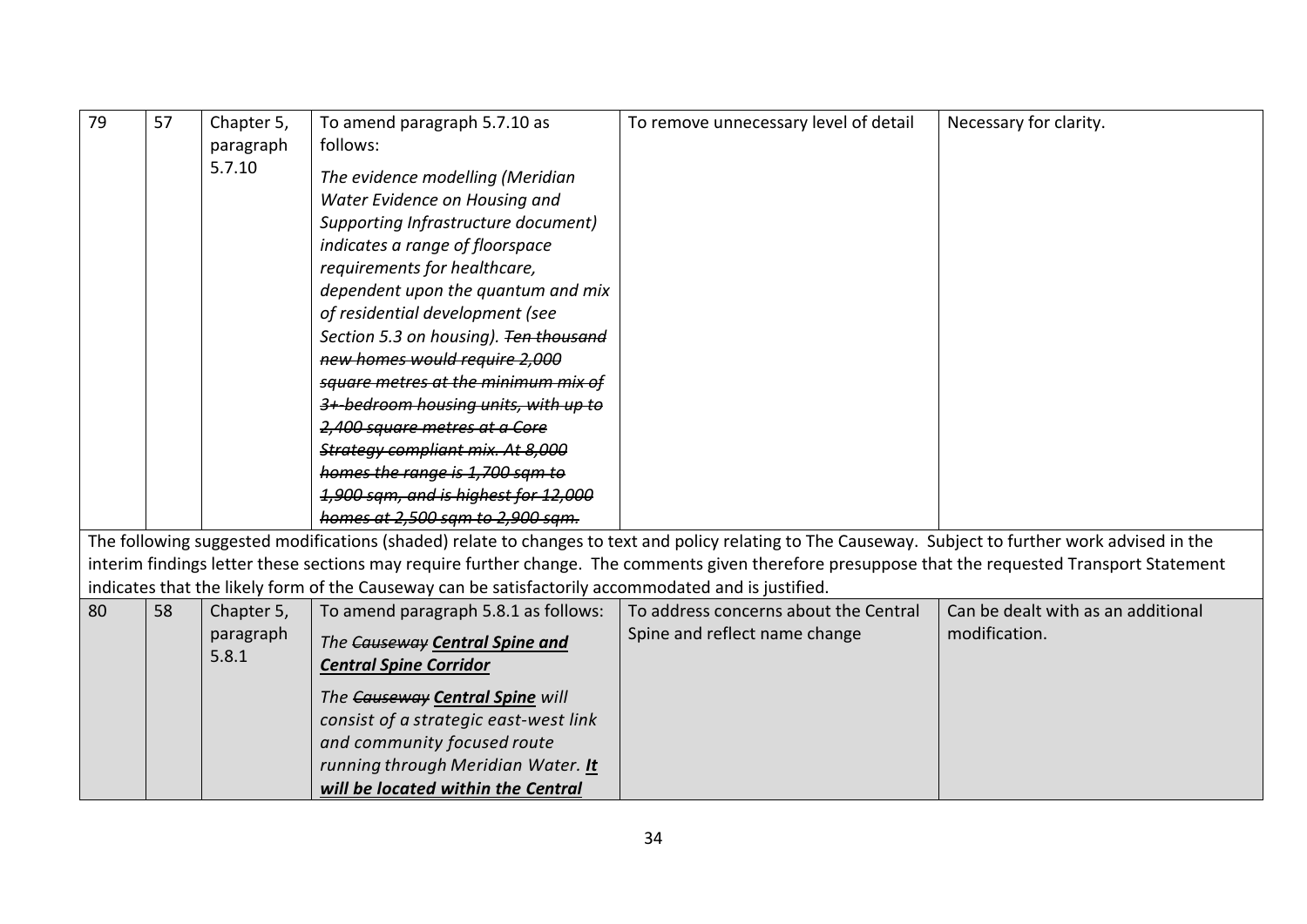|    |    |                                  | <b>Spine Corridor shown within Figure</b><br>5.1 and will connecting with the<br>surrounding areas. The Causeway<br><b>Central Spine</b> will form the core spine<br>road around which Meridian Water<br>can be structured and delivered, and<br>which will unite the entire site.                                                                                                                                                                                                                                                                                                                            |                                                                                                                           |                                                     |
|----|----|----------------------------------|---------------------------------------------------------------------------------------------------------------------------------------------------------------------------------------------------------------------------------------------------------------------------------------------------------------------------------------------------------------------------------------------------------------------------------------------------------------------------------------------------------------------------------------------------------------------------------------------------------------|---------------------------------------------------------------------------------------------------------------------------|-----------------------------------------------------|
| 81 | 58 | Chapter 5,<br>paragraph<br>5.8.2 | To amend paragraph 5.8.2 as follows:<br>The A Causeway Central Spine was<br>introduced as a development<br>principle in the Core Strategy (Policy<br>3738) and further developed in the<br>2013 Masterplan. It has been is being<br>carried forward as a key element of<br>more recent master planning work.                                                                                                                                                                                                                                                                                                  | To address concerns about the Central<br>Spine;<br>to correct a typographical error;<br>and to bring wording up to date   | Can be dealt with as an additional<br>modification. |
| 82 | 58 | Chapter 5,<br>paragraph<br>5.8.3 | To amend paragraph 5.8.3 as follows:<br>The Causeway Central Spine will be a<br>vibrant and attractive east-west route<br>serving a catchment beyond the new<br>development in Meridian Water. It<br>will enable social interaction through<br>a series of community focused public<br>spaces, squares and <b>potentially</b> a<br>local shopping centre. The design will<br>encourage sustainable transport<br>modes by accommodating and<br>prioritising public transport routes and<br>generous space for cyclists and<br>pedestrians as well as private vehicles.<br>It will respond to climate change by | To recognise the name change of the<br>Causeway to the Central Spine<br>And to address comments from existing<br>business | Can be dealt with as an additional<br>modification. |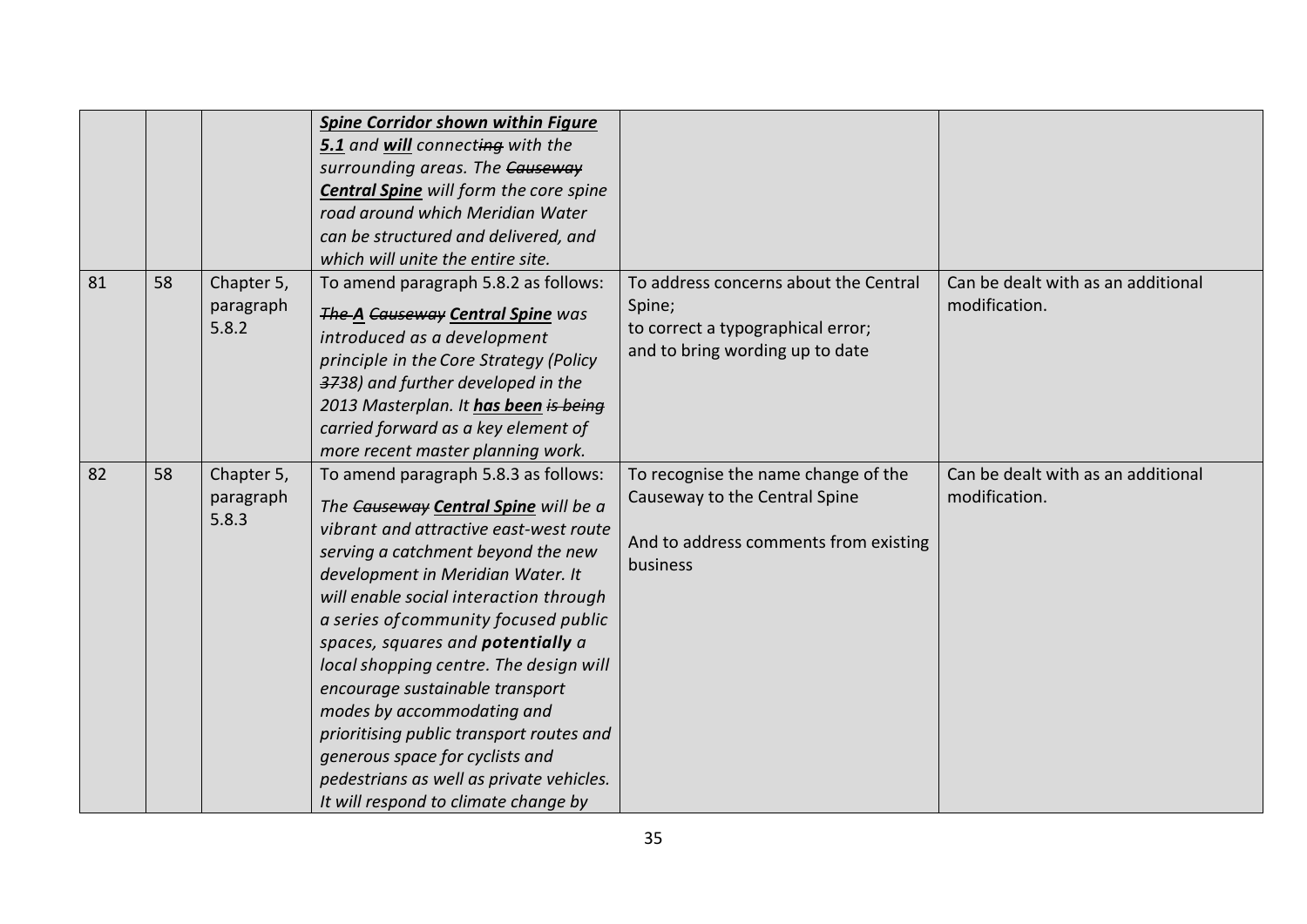|    |    |                                    | integrating Sustainable Urban<br>Drainage Systems (SuDS), water<br>features and large trees to ameliorate<br>climate extremes.                                                                                                                                                                                                                                                                                                                                                                                                                                                                                                                                                                     |                                                                                  |                                                     |
|----|----|------------------------------------|----------------------------------------------------------------------------------------------------------------------------------------------------------------------------------------------------------------------------------------------------------------------------------------------------------------------------------------------------------------------------------------------------------------------------------------------------------------------------------------------------------------------------------------------------------------------------------------------------------------------------------------------------------------------------------------------------|----------------------------------------------------------------------------------|-----------------------------------------------------|
| 83 | 58 | Chapter 5,<br>paragraph<br>5.8.4   | To change the reference to the<br>Causeway in paragraph 5.8.4 to<br><b>Causeway Central Spine</b>                                                                                                                                                                                                                                                                                                                                                                                                                                                                                                                                                                                                  | To recognise the name change of the<br>Causeway to the Central Spine             | Can be dealt with as an additional<br>modification. |
| 84 | 58 | Chapter 5,<br>Policy EL6<br>Part A | To make the following change to<br>Policy EL6 Part A:<br>Policy EL6: The Causeway Central<br><b>Spine and Central Spine Corridor</b><br>Part A<br>The Council will work with its partners<br>and stakeholders to implement the<br><b>Causeway Central Spine and</b><br>maximise connectivity across<br>Meridian Water. The route of the<br>Causeway Central Spine will be within<br>the Central Spine Corridor shown in<br>Figure 5.1.<br>The identification of the route of<br>the Central Spine within the<br>Corridor shown in Figure 5.1 and<br>its detailed design will be set out<br>in a masterplan/supplementary<br>planning document. The route and<br>the detailed design of the Central | To address concerns about the Central<br>Spine<br>and to address the name change | Necessary for clarity                               |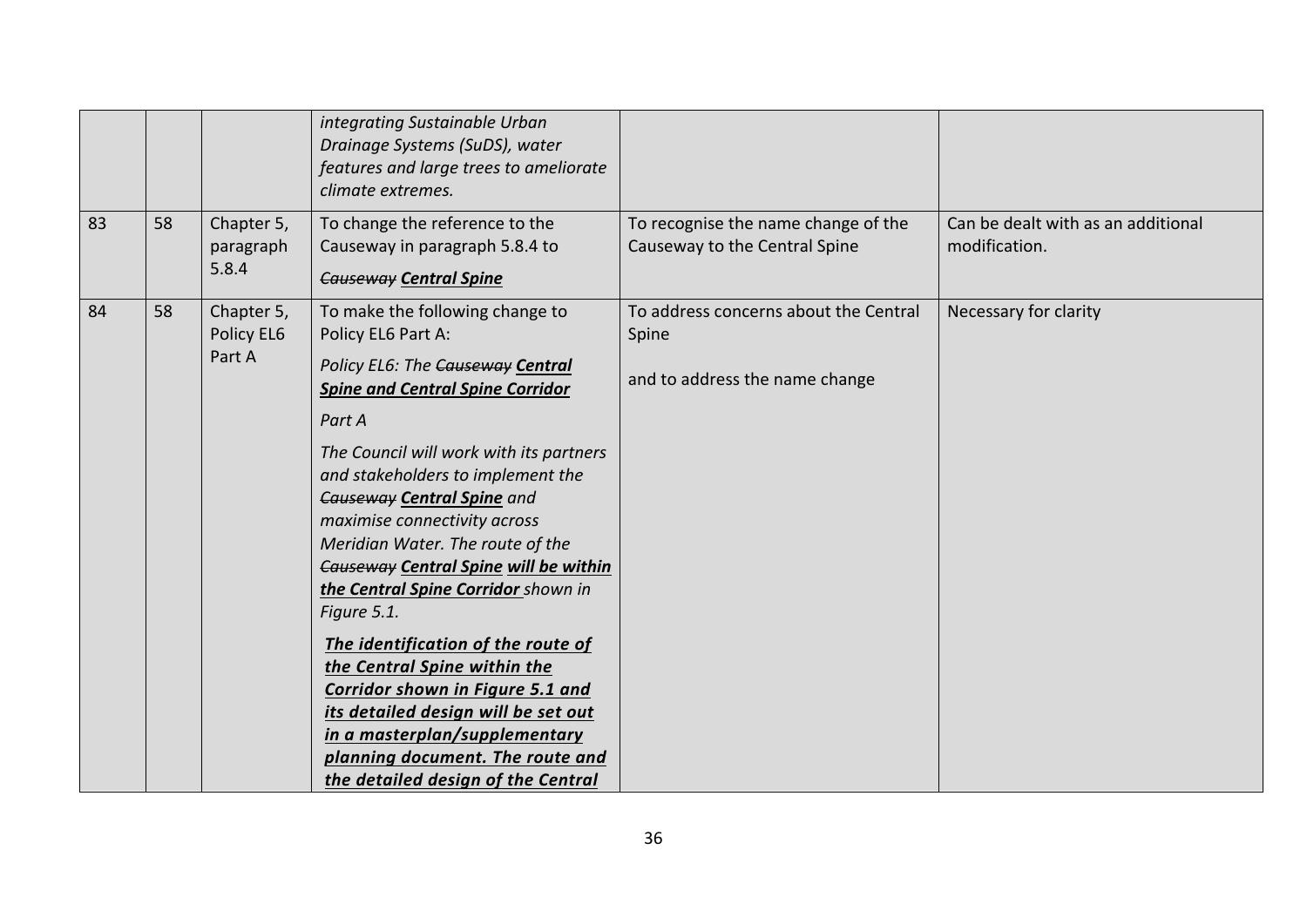| Spine will be developed to take            |  |
|--------------------------------------------|--|
| account of third party land                |  |
| interests so far as possible.              |  |
| <b>Land within the Corridor shall be</b>   |  |
| safeguarded from development               |  |
| that would or could prejudice or           |  |
| interfere with the delivery of this        |  |
| critical infrastructure in                 |  |
| accordance with details to be set          |  |
| out in the emerging Meridian               |  |
| Water masterplan.                          |  |
|                                            |  |
| The Causeway Central Spine should          |  |
| comprise a spine route across              |  |
| Meridian Water and be navigable            |  |
| along its length by pedestrians and        |  |
| cyclists, with clear, safe and direct      |  |
| pedestrian and cycle provision. The        |  |
| Causeway Central Spine should be           |  |
| accessible by vehicular traffic            |  |
| between Glover Drive in the west and       |  |
| Harbet Road in the east. The               |  |
| <b>Causeway Central Spine will include</b> |  |
| a crossing over the River Lee              |  |
| <b>Navigation Canal.</b>                   |  |
| Development Proposals and                  |  |
| supplementary planning                     |  |
| documents that include any land            |  |
| within the Corridor shown in Figure        |  |
| 5.1 part of the entire Causeway route      |  |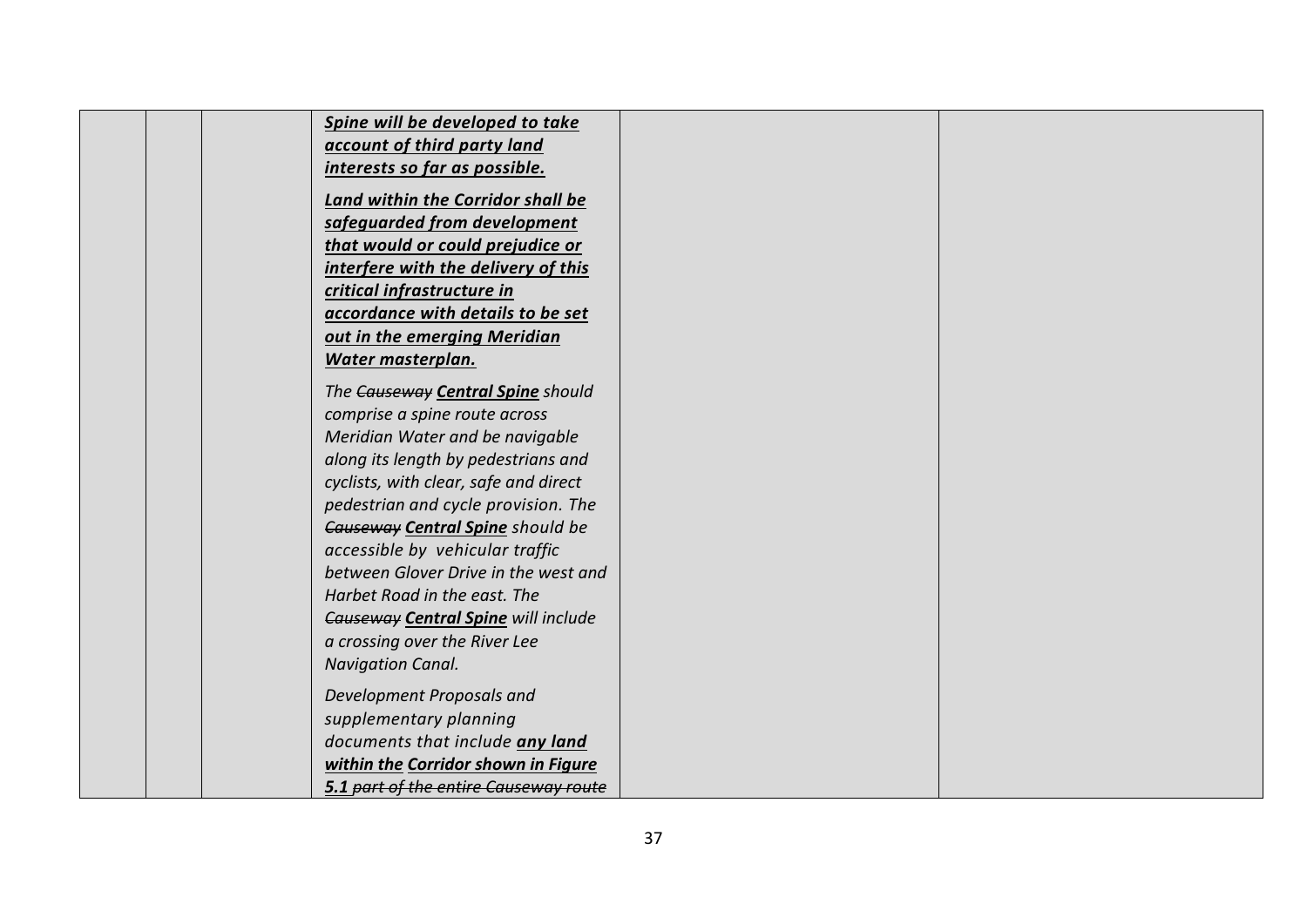|  | must:                                                                                                                                                                                                  |  |
|--|--------------------------------------------------------------------------------------------------------------------------------------------------------------------------------------------------------|--|
|  | Support the delivery of a<br>$\bullet$<br>continuous link route across<br>Meridian Water and beyond, in<br>line with the emerging<br>masterplan;                                                       |  |
|  | Incorporate the Causeway<br><b>Central Spine</b> in the design, in<br>conformity with the route and<br>details set out in the emerging<br>masterplan;                                                  |  |
|  | Actively contribute to enable<br>$\bullet$<br>the delivery of the Causeway<br>Central Spine, in accordance<br>with the emerging masterplan<br>through design, layout,<br>orientation and facilitation; |  |
|  | Prioritise the route as the<br>$\bullet$<br>primary route for orientation,<br>navigation and connectivity at<br>Meridian Water;                                                                        |  |
|  | Show how other routes provide<br>$\bullet$<br>connectivity to the Causeway<br><b>Central Spine</b> and enable<br>connectivity within and beyond<br>Meridian Water;                                     |  |
|  |                                                                                                                                                                                                        |  |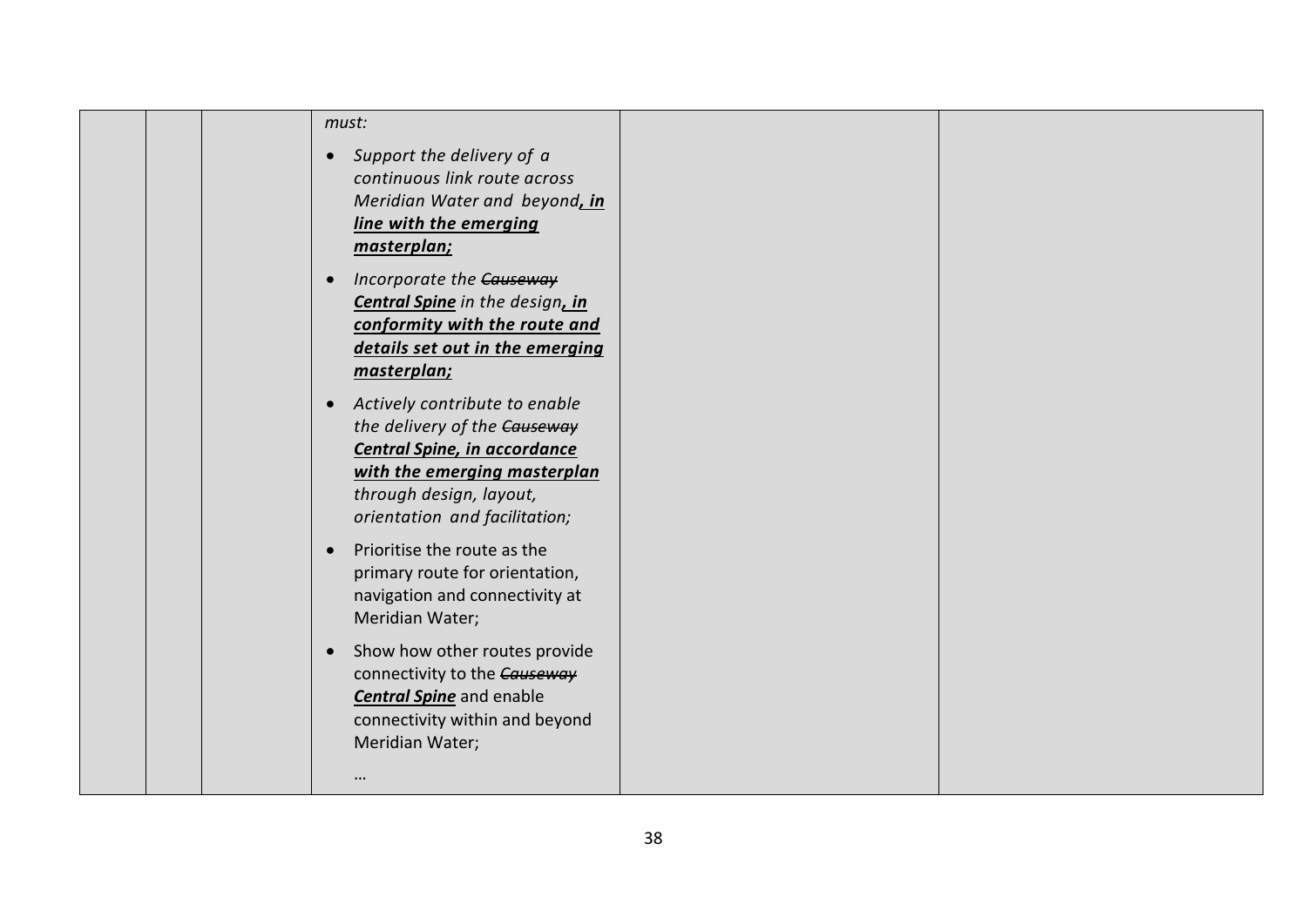| 85 | 59 | Chapter 5,<br>Policy EL6<br>Part B | Part B: The Causeway Central Spine<br>as a Place for Interaction and<br>Communities                                                                                                                              | To address concerns about the Central<br>Spine       | Can be dealt with as an additional<br>modification. |
|----|----|------------------------------------|------------------------------------------------------------------------------------------------------------------------------------------------------------------------------------------------------------------|------------------------------------------------------|-----------------------------------------------------|
|    |    |                                    | The Causeway Central Spine will<br>connect Meridian Water's new<br>neighbourhoods and play a key role in<br>linking Meridian Water to the wider<br>area, integrating with existing<br>residents and communities. |                                                      |                                                     |
|    |    |                                    | Development Proposals and<br>supplementary planning documents<br>that include any land within the<br>Corridor shown in Figure 5.1 part of<br>the entire Causeway route must:                                     |                                                      |                                                     |
|    |    |                                    | Demonstrate how resident and<br>$\bullet$<br>employee access to supporting<br>uses is maximised, including<br>retail, health centres, open space<br>and schools.                                                 |                                                      |                                                     |
|    |    |                                    | • Show how the Causeway Central<br>Spine is utilised as a key location<br>for community infrastructure and<br>the clustering of A-Class uses;                                                                    |                                                      |                                                     |
|    |    |                                    | Ensure active frontages to the<br>$\bullet$<br>Causeway Central Spine route, as<br>shown in the emerging Meridian<br>Water masterplan on both its<br>sides and, where the River Lee                              | This prejudges a document that doesn't<br>exist yet. |                                                     |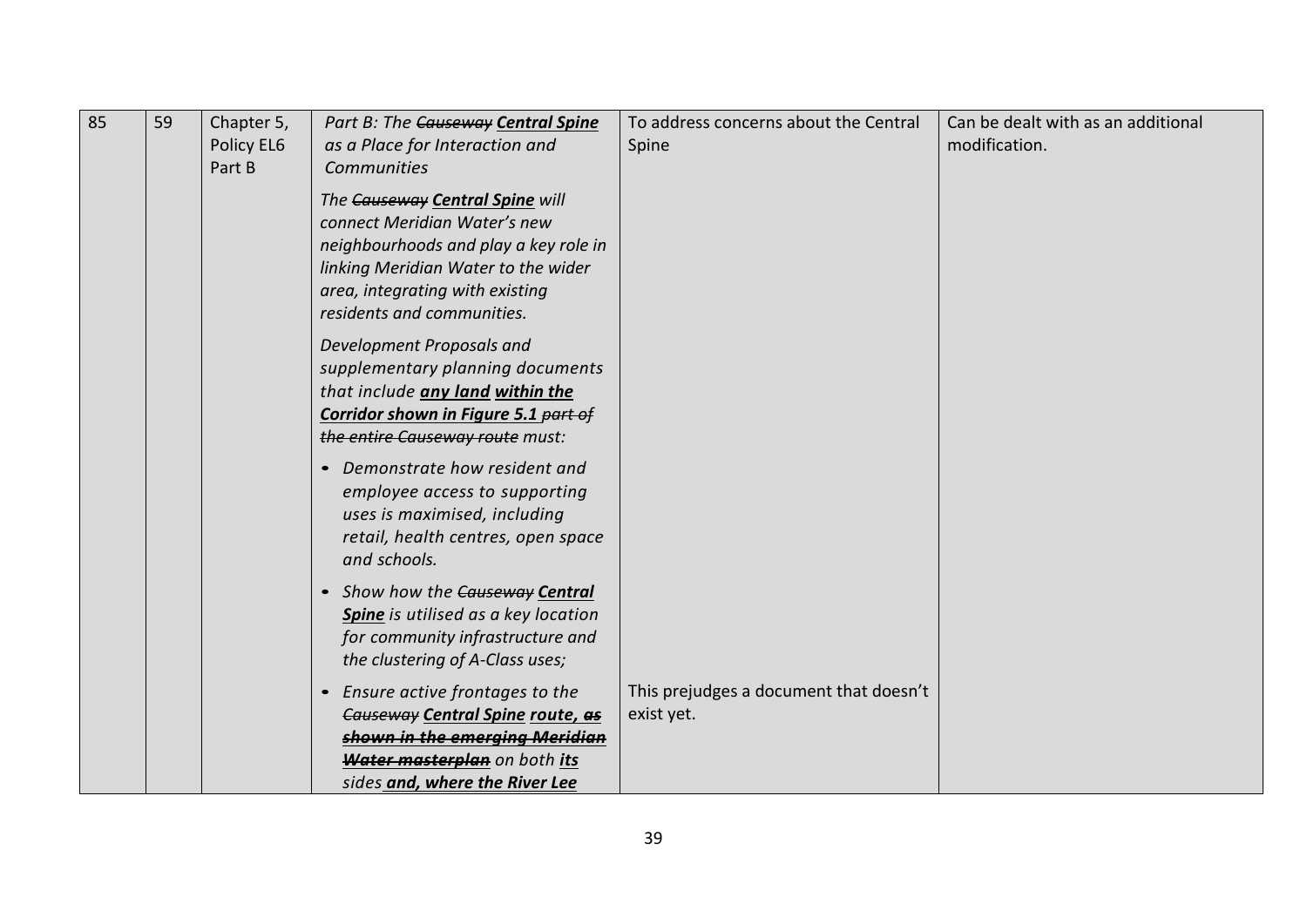|    |    |                                    | <b>Navigation is crossed, to extend</b><br>the activity around the corner<br>plots to permit natural<br>surveillance around and under<br>the bridge;<br><b>Ensure no Discourage the</b><br>provision of car parking between<br>the building frontage and the<br>Causeway Central Spine, with the<br>only exception being of on-street<br>single-width parking;<br>Demonstrate a safe relationship<br>$\bullet$<br>with traffic on the Causeway<br>Central Spine; and                                | and to recognise that there should be<br>active frontages around the crossing of<br>the River Lee Navigation to allow for<br>natural surveillance | Necessary for clarity                                                        |
|----|----|------------------------------------|-----------------------------------------------------------------------------------------------------------------------------------------------------------------------------------------------------------------------------------------------------------------------------------------------------------------------------------------------------------------------------------------------------------------------------------------------------------------------------------------------------|---------------------------------------------------------------------------------------------------------------------------------------------------|------------------------------------------------------------------------------|
| 86 | 59 | Chapter 5,<br>Policy EL6<br>Part C | Part C: The Causeway Central Spine as<br>an Infrastructure Corridor<br>The Causeway Central Spine will form<br>a key route for essential<br>infrastructure, including high speed<br>broadband, decentralised energy, gas<br>and electricity networks and other<br>infrastructure.<br>Development Proposals and<br>supplementary planning documents<br>that include any land within the<br>Corridor shown in Figure 5.1 part of<br>the entire Causeway route must:<br>• Demonstrate how the Causeway | To address concerns about the Central<br>Spine                                                                                                    | Can be dealt with as an additional<br>modification.<br>Necessary for clarity |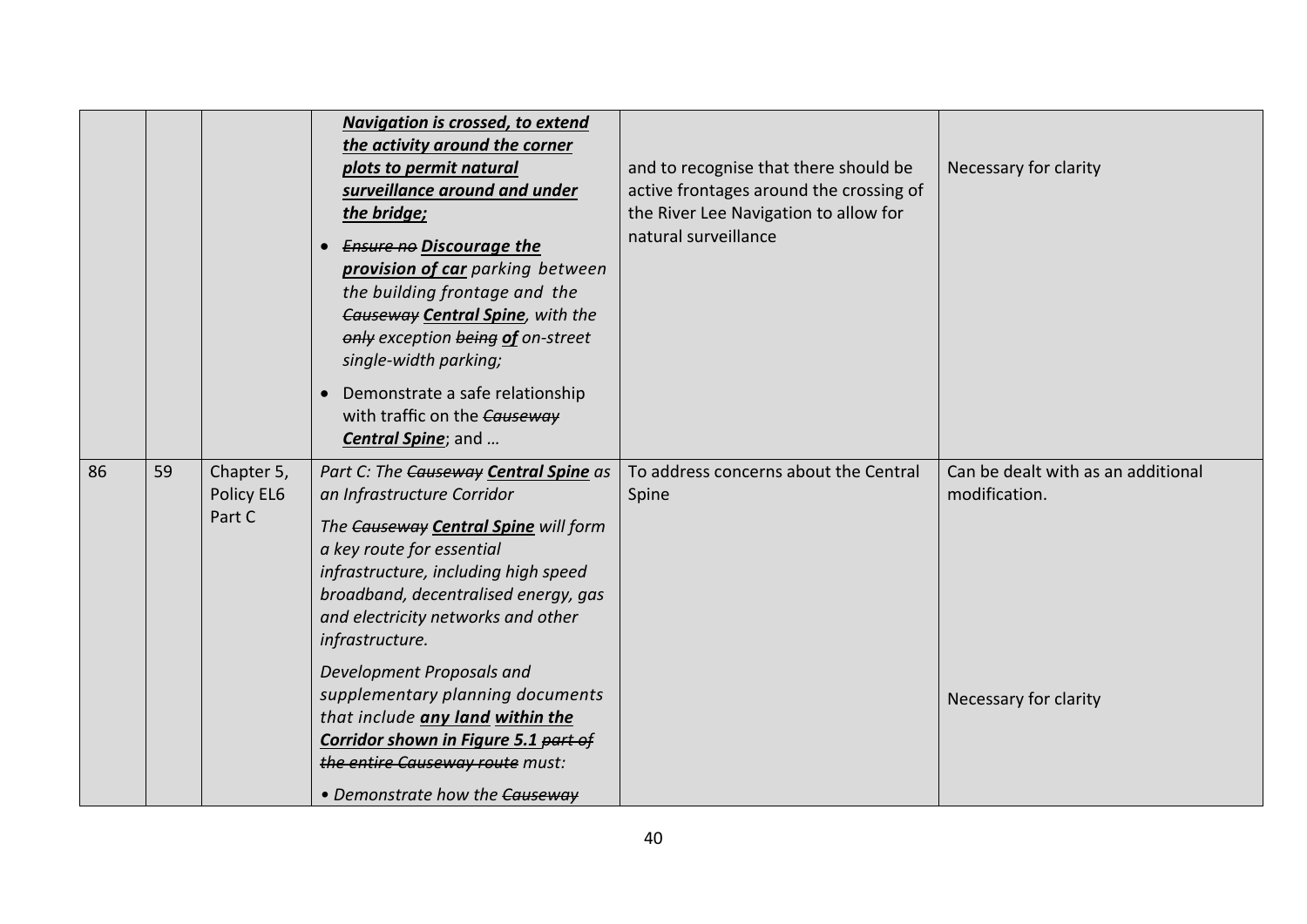|    |    |                                  | Central Spine, as shown in the<br>emerging Meridian Water<br>masterplan route will act as the trunk<br>route for servicing and subterranean<br>infrastructure, including details of<br>how the routes will positively and<br>proactively connect to the Causeway<br><b>Central Spine</b> route and servicing on<br>adjacent sites;<br>$\cdots$                                                                                                                                                                                                                               |                                                |                                                           |
|----|----|----------------------------------|------------------------------------------------------------------------------------------------------------------------------------------------------------------------------------------------------------------------------------------------------------------------------------------------------------------------------------------------------------------------------------------------------------------------------------------------------------------------------------------------------------------------------------------------------------------------------|------------------------------------------------|-----------------------------------------------------------|
| 87 | 60 | Chapter 5,<br>paragraph<br>5.8.5 | To make additions and changes to<br>paragraph 5.8.5 as follows:<br><b>The Causeway Central Spine Corridor</b><br>The identification of the route and<br>detailed design of the Central Spine<br>within the Corridor shown in Figure<br>5.1 will take place through the<br>preparation of a masterplan<br>supplementary planning document.<br>It should reflect its dual role as a route<br>and as a destination, supporting<br>retail, leisure, community and cultural<br>uses, reflecting and complementing<br>the character of the surrounding uses<br>and neighbourhoods. | To address concerns about the Central<br>Spine | Necessary for clarity                                     |
| 88 | 60 | Chapter 5,<br>paragraph<br>5.8.6 | To make the following changes and<br>additions to paragraph 5.8.6:<br>Land within the Corridor shall be                                                                                                                                                                                                                                                                                                                                                                                                                                                                      | To address concerns about the Central<br>Spine | Necessary for clarity and to reflect<br>changed approach. |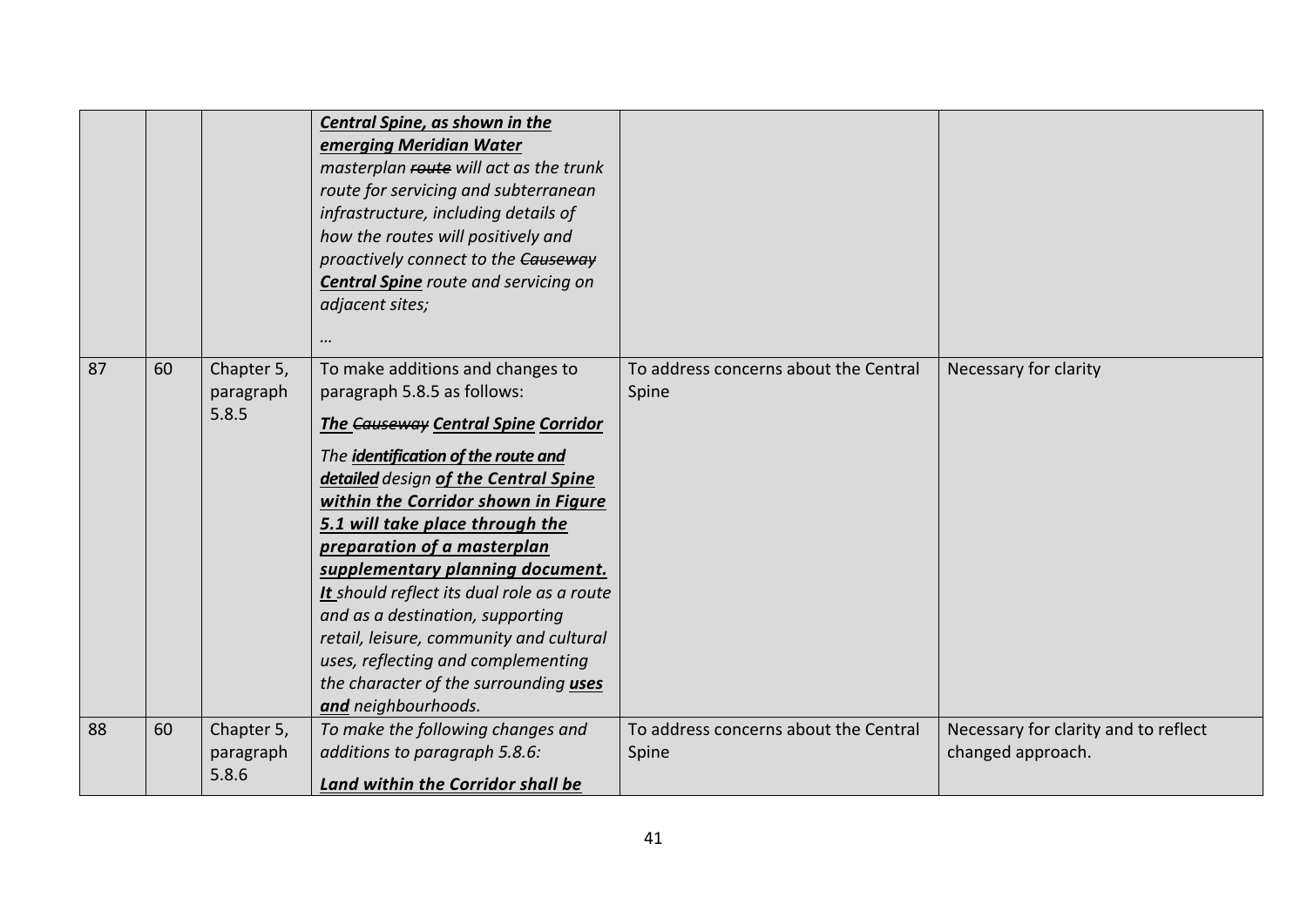|  | safeguarded from development that         |  |
|--|-------------------------------------------|--|
|  | would or could prejudice or               |  |
|  | interfere with the delivery of this       |  |
|  | critical infrastructure in accordance     |  |
|  | with details to be set out in the         |  |
|  | emerging Meridian Water                   |  |
|  | masterplan. The safequarded route is      |  |
|  | articulated in four sections, each        |  |
|  | having a specific rationale informing     |  |
|  | its alignment and width. The              |  |
|  | safeguarded route is identified by a      |  |
|  | no build corridor with a variable         |  |
|  | width, indicating the minimum             |  |
|  | distance between buildings and            |  |
|  | permanent structures. Meanwhile           |  |
|  | uses and temporary buildings ean may      |  |
|  | be located within this eCorridor only if  |  |
|  | their presence does not interfere with    |  |
|  | the Causeway Central Spine's              |  |
|  | alignment. Cycle lanes will be            |  |
|  | provided along its entire length-the      |  |
|  | <b>Central Spine. Their design should</b> |  |
|  | take into account their interaction       |  |
|  | with the access requirements of           |  |
|  | existing established businesses. A        |  |
|  | further Causeway Central Spine            |  |
|  | connection to the station is shown        |  |
|  | across the A1055, and each stage of       |  |
|  | development must show how                 |  |
|  | pedestrian and cycle flows to the         |  |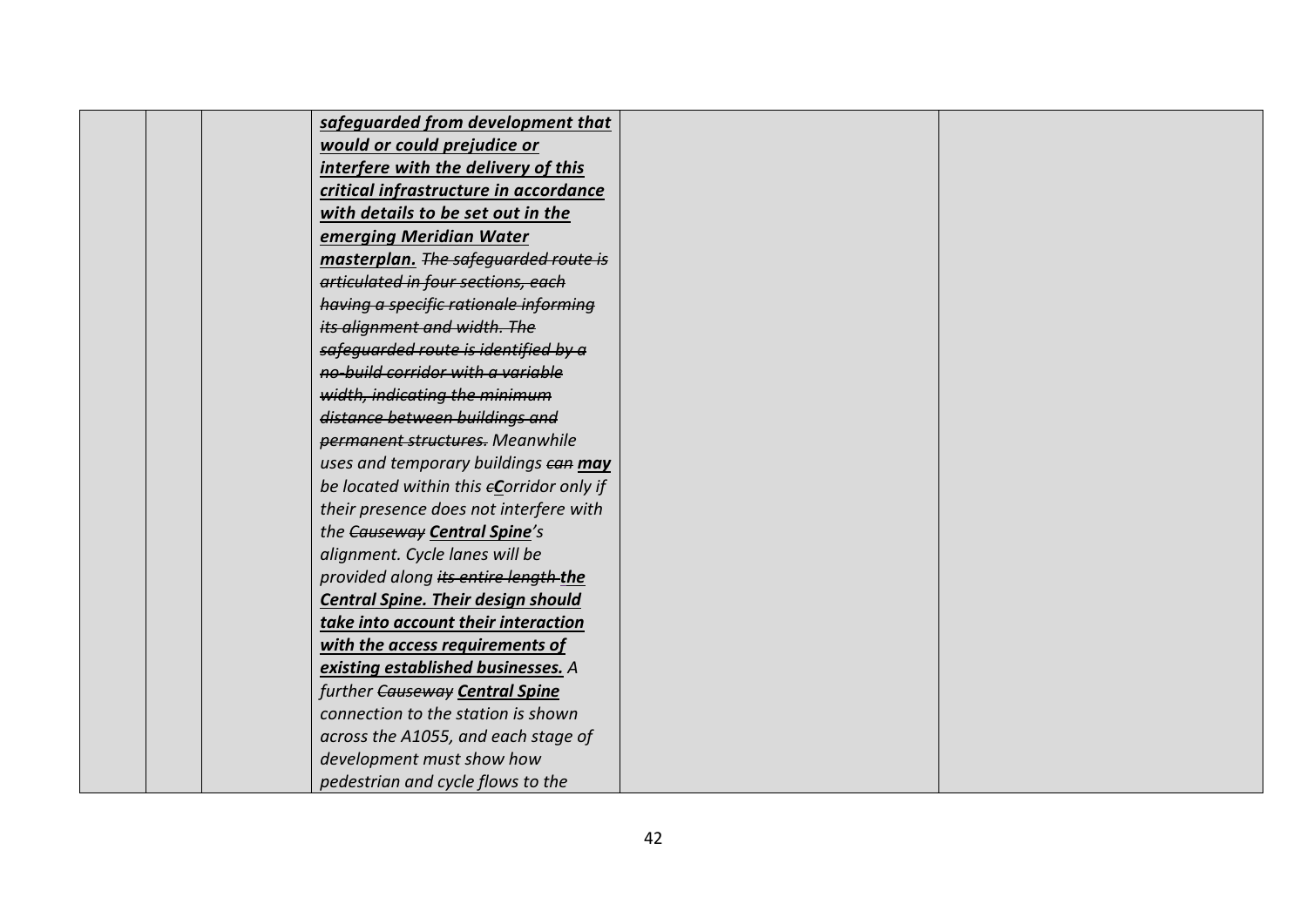|    |    |                                  | station will be enabled and improved.                                                                                                                                                                                                                                                                                                                                                                                                                                                                                                                                                                                                                          |                                                                                                                 |                                                     |
|----|----|----------------------------------|----------------------------------------------------------------------------------------------------------------------------------------------------------------------------------------------------------------------------------------------------------------------------------------------------------------------------------------------------------------------------------------------------------------------------------------------------------------------------------------------------------------------------------------------------------------------------------------------------------------------------------------------------------------|-----------------------------------------------------------------------------------------------------------------|-----------------------------------------------------|
| 89 | 60 | Chapter 5,<br>paragraph<br>5.8.7 | To remove the final sentence of<br>paragraph 5.8.7:<br>The corridor width in this section is 32<br>H <sub>1</sub>                                                                                                                                                                                                                                                                                                                                                                                                                                                                                                                                              | To add flexibility and endeavour to be<br>less prescriptive in the AAPs<br>requirements.                        | To be clarified following Transport<br>Statement    |
| 90 | 60 | Chapter 5,<br>figure 5.1         | Change the title of Figure 5.1 to:<br>Figure 5.1: The Causeway Central<br><b>Spine Corridor-Route</b><br>The figure itself will also be amended<br>to reflect the new Corridor route                                                                                                                                                                                                                                                                                                                                                                                                                                                                           | To address concerns about the Central<br>Spine                                                                  | Can be dealt with as an additional<br>modification. |
| 91 | 61 | Chapter 5,<br>paragraph<br>5.8.8 | To make the following changes to<br>paragraph 5.8.8:<br>Segment 2 - begins where Section 1<br>ends, and continues to the bridge<br>landing on the east bank of the River<br>Lee Navigation. Two new bridges are<br>required over the branches of the<br>Pymmes Brook. The main constraints<br>in this section are represented by the<br>Ravenside Retail Park to the north and<br>the shed buildings (Meridian Works)<br>to the south, which are being<br>refurbished and re-used to house<br>creative industries. The crank in the<br><b>Causeway alignment allows retention</b><br>of the sheds and promotes traffic<br>calming. The Causeway corridor width | To address concerns about the Central<br>Spine.<br>To add flexibility and endeavour to be<br>less prescriptive. | To be clarified following Transport<br>Statement    |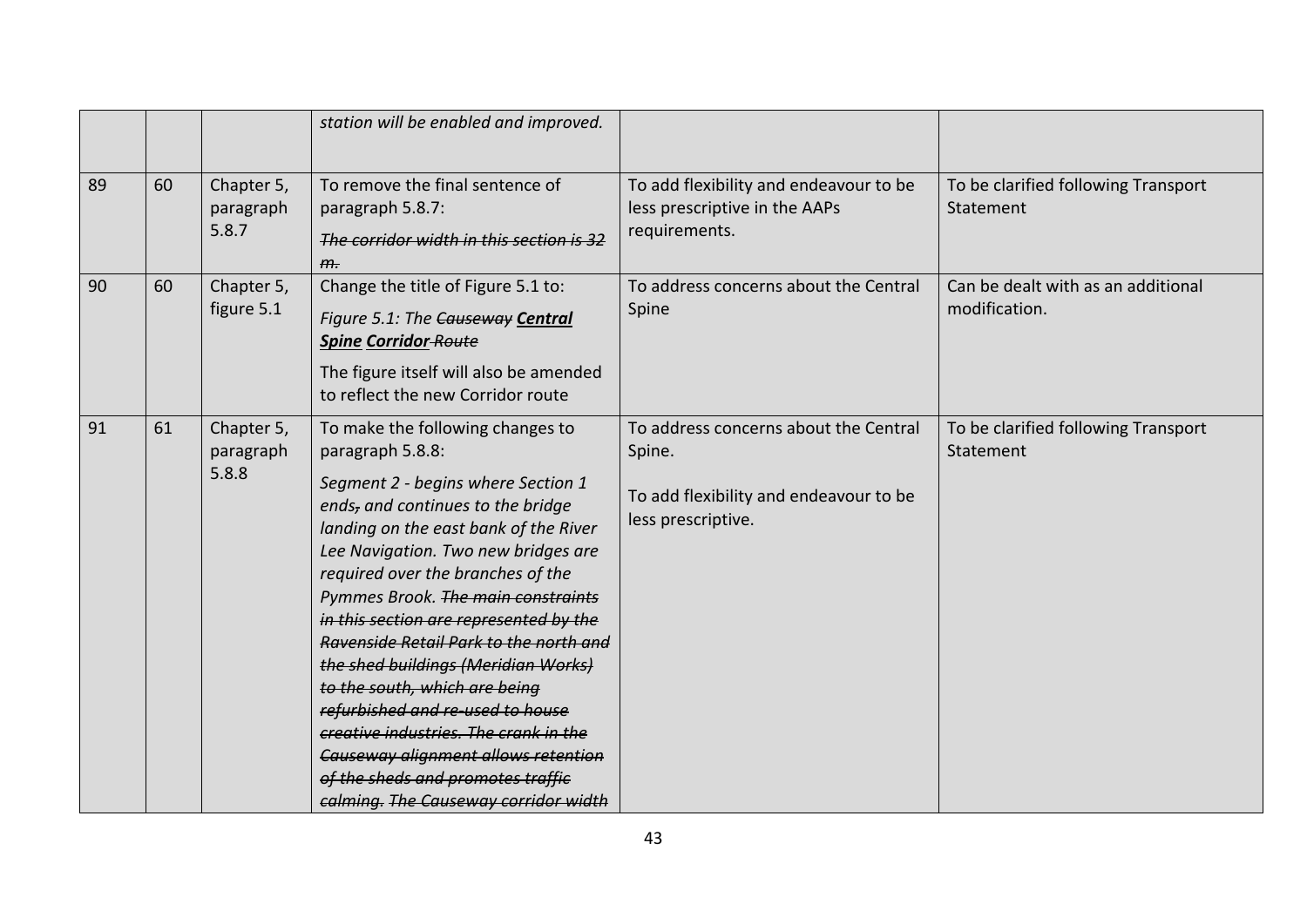|    |    |                                   | reduces from 32m to 26m, becoming a<br>single carriageway and reinforcing the<br>traffic calming. To A new bridge is to<br>be provided over the Lee Navigation<br>the Causeway begins to rise 50m west<br>of the waterway bank, and similarly<br>lands 50m east of the waterway's east<br>bank.                                                                                                                                                                                                                                                                                                                                                     |                                                                                                                 |                                                  |
|----|----|-----------------------------------|-----------------------------------------------------------------------------------------------------------------------------------------------------------------------------------------------------------------------------------------------------------------------------------------------------------------------------------------------------------------------------------------------------------------------------------------------------------------------------------------------------------------------------------------------------------------------------------------------------------------------------------------------------|-----------------------------------------------------------------------------------------------------------------|--------------------------------------------------|
| 92 | 61 | Chapter 5,<br>paragraph<br>5.8.9  | To make the following changes to<br>paragraph 5.8.9:<br><b>Segment 3</b> – begins where the<br>bridge over the Lee Navigation lands<br>on the east bank. The alignment of<br>the second section is maintained into<br>the third section. The alignment is also<br>informed by public transport<br>requirements: to introduction an<br>effective bus service requires that<br>pedestrian access to the bus stops is<br>located a maximum of 200 m from<br>any residence. This generates a<br>catchment area that can be utilised<br>most effectively through this central<br>location of the Causeway. The corridor<br>width in this section is 26m. | To address concerns about the Central<br>Spine.<br>To add flexibility and endeavour to be<br>less prescriptive. | To be clarified following Transport<br>Statement |
| 93 | 61 | Chapter 5,<br>paragraph<br>5.8.10 | To make the following changes to<br>paragraph 5.8.10:<br>Segment 4 - responds to a very<br>specific constraint: the presence of a                                                                                                                                                                                                                                                                                                                                                                                                                                                                                                                   | To address concerns about the Central<br>Spine.<br>To add flexibility and endeavour to be<br>less prescriptive. | To be clarified following Transport<br>Statement |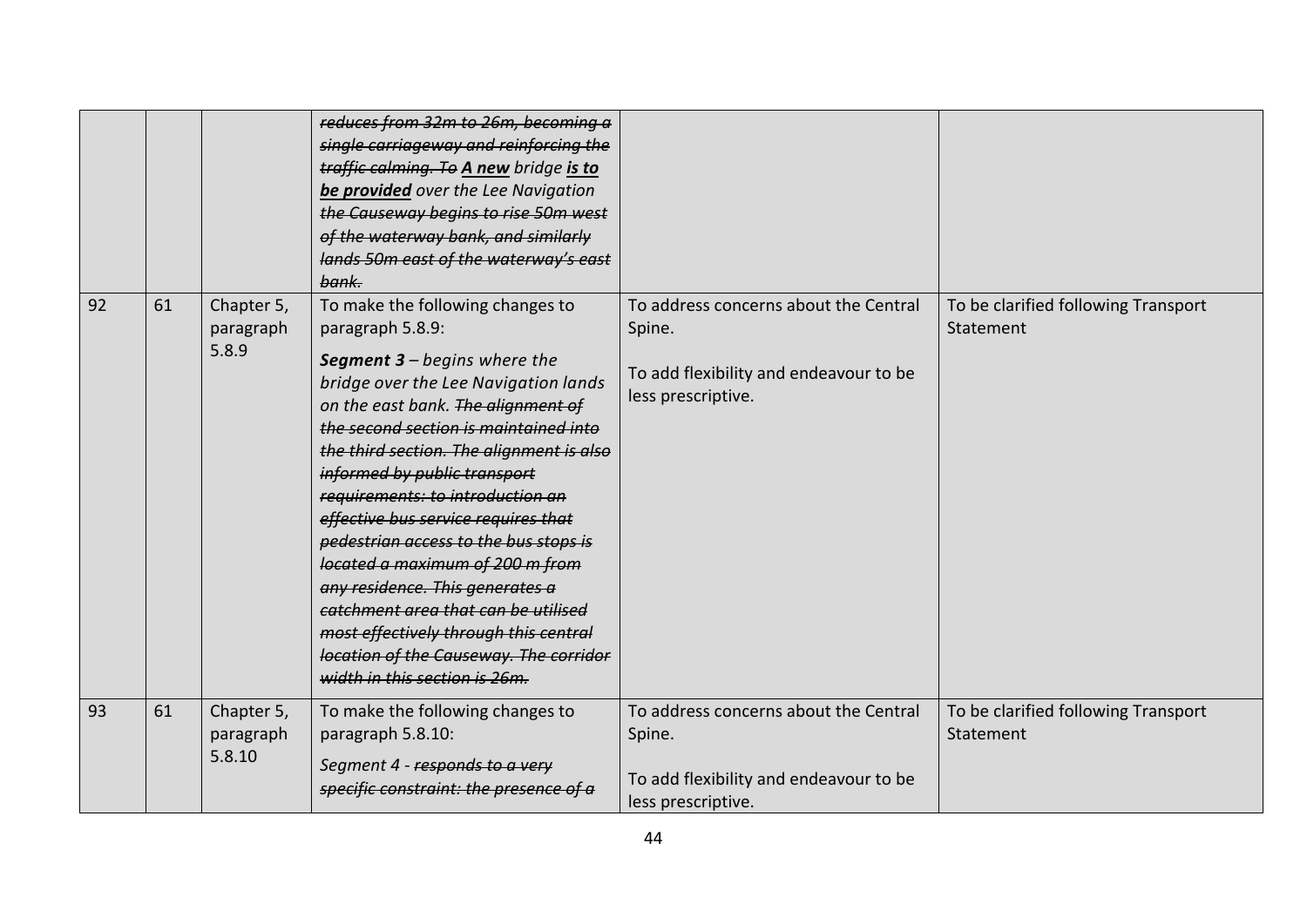| 94 | 61 | Chapter 5,<br>Figure 5.2          | water tunnel approximately 10 metres<br>underground. To limit building costs<br>over this tunnel the Causeway adopts<br>the alignment of the tunnel until it<br>continues eastwards and forms a<br>junction with Harbet Road.<br>This figure will be amended in line<br>with Figure 5.1 to reflect the new<br>Corridor route.                                                                                                             | To address concerns about the Central<br>Spine.                                                                                                | <b>Necessary for Clarity</b>                                                        |
|----|----|-----------------------------------|-------------------------------------------------------------------------------------------------------------------------------------------------------------------------------------------------------------------------------------------------------------------------------------------------------------------------------------------------------------------------------------------------------------------------------------------|------------------------------------------------------------------------------------------------------------------------------------------------|-------------------------------------------------------------------------------------|
| 95 | 63 | Chapter 5,<br>Policy EL7          | To update the 2 <sup>nd</sup> bullet as follows:<br>Lengthening of the platforms to<br>the south of the North Circular<br>(A406) to create new entrances<br>on both sides of the railway to the<br>east and west which will connect<br>to the Causeway Central Spine<br>(see Policy EL6)<br>To update the text at Policy EL7, 3rd<br>bullet as follows:<br>'Improved bus interchange and<br>bus standing connecting<br>Meridian Water to' | To reflect the name change<br>and to provide clarification of bus<br>infrastructure requirements in line with<br>Transport for London comments | Can be dealt with as an additional<br>modification.<br><b>Necessary for Clarity</b> |
| 96 | 64 | Chapter 5,<br>paragraph<br>5.8.17 | To update paragraph 5.8.17 as<br>follows:<br>'A new bus interchange and<br>associated bus standing will be<br>provided, creating a transport hub<br>and connecting bus services to the                                                                                                                                                                                                                                                    | A clarification of bus infrastructure<br>requirements                                                                                          | <b>Necessary for Clarity</b>                                                        |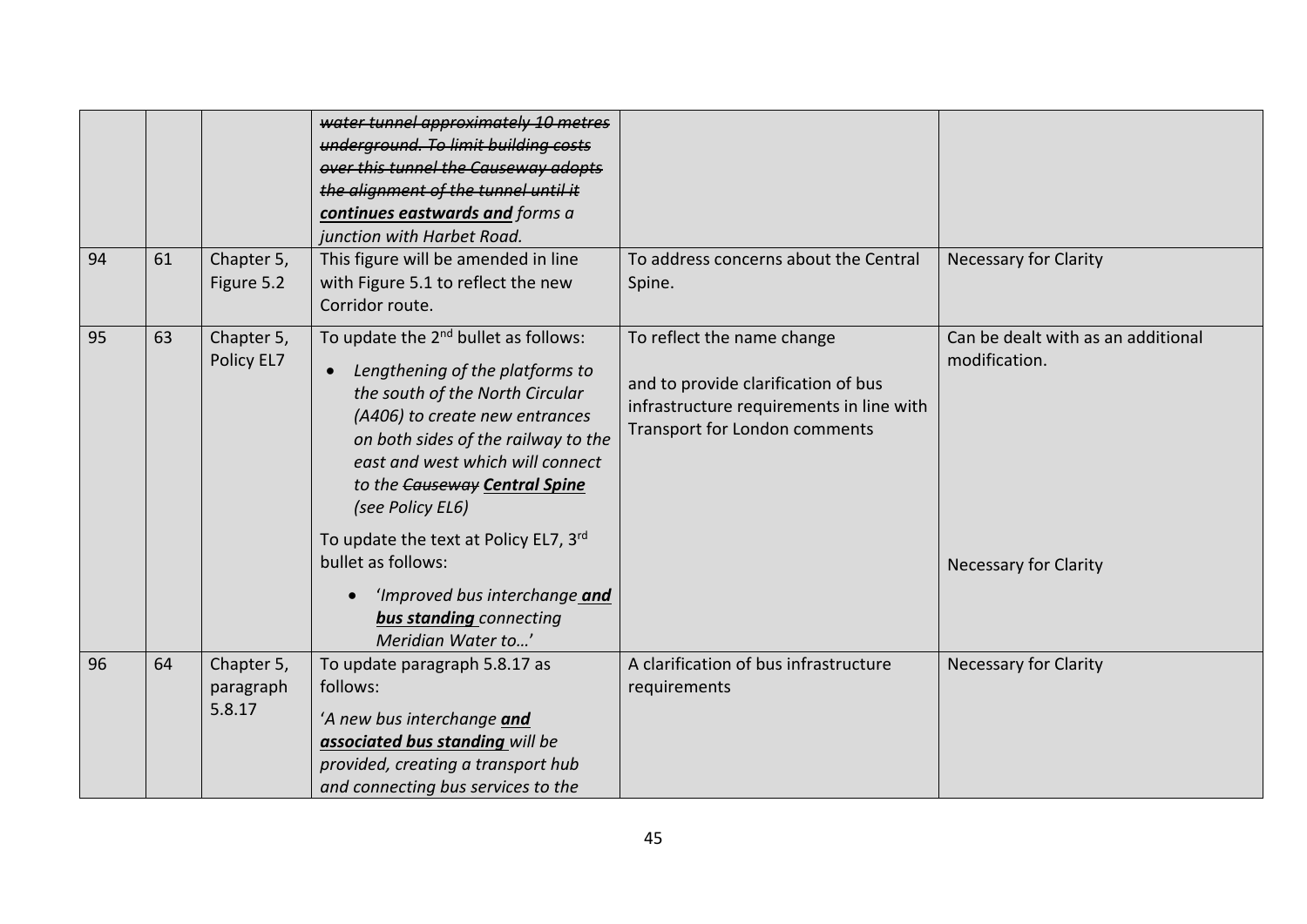|    |           |                                        | station'.                                                                                                                                                                                                                                                                                                                                                                                                                                                                                                                                                                                                                                  |                                                                                |                                                                        |
|----|-----------|----------------------------------------|--------------------------------------------------------------------------------------------------------------------------------------------------------------------------------------------------------------------------------------------------------------------------------------------------------------------------------------------------------------------------------------------------------------------------------------------------------------------------------------------------------------------------------------------------------------------------------------------------------------------------------------------|--------------------------------------------------------------------------------|------------------------------------------------------------------------|
| 97 | 64        | Chapter 5,<br>paragraph<br>5.8.18      | To change the reference to the<br>Causeway in paragraph 5.8.18 to the<br><b>Causeway Central Spine</b>                                                                                                                                                                                                                                                                                                                                                                                                                                                                                                                                     | To reflect the name change                                                     | Can be dealt with as an additional<br>modification.                    |
| 98 |           | Chapter 5,<br>paragraph<br>5.8.21      | "at 10,000 units the<br>evidence indicates the Meridian<br>Waterwide residential parking ratio to<br>be an average of 49%."                                                                                                                                                                                                                                                                                                                                                                                                                                                                                                                |                                                                                | May need updating in the light of<br>comments on residential capacity. |
| 99 | 66-<br>68 | Chapter 5,<br>paragraph<br>$5.9.4 - 5$ | To delete paragraph 5.9.4 and to<br>change the wording of paragraph<br>5.9.5 as follows:<br>5.9.4 Enfield's Level 2 Strategie<br><b>Flood Risk Assessment (SFRA)</b><br>presents and summarises the flood<br>risk at Meridian Water, together<br>with requirements and<br>recommendations for flood risk<br>management. Development<br>proposals must respond directly to<br>the findings and requirements of<br>the SFRA whilst maintaining<br>compliance with the policies set out<br>in the NPPF, London Plan, Core<br><b>Strategy, Development</b><br><b>Management Document and the</b><br>requirements of the Environment<br>Agency. | Suggested to reflect the latest position<br>on flood modelling and assessment. | Necessary to update information.                                       |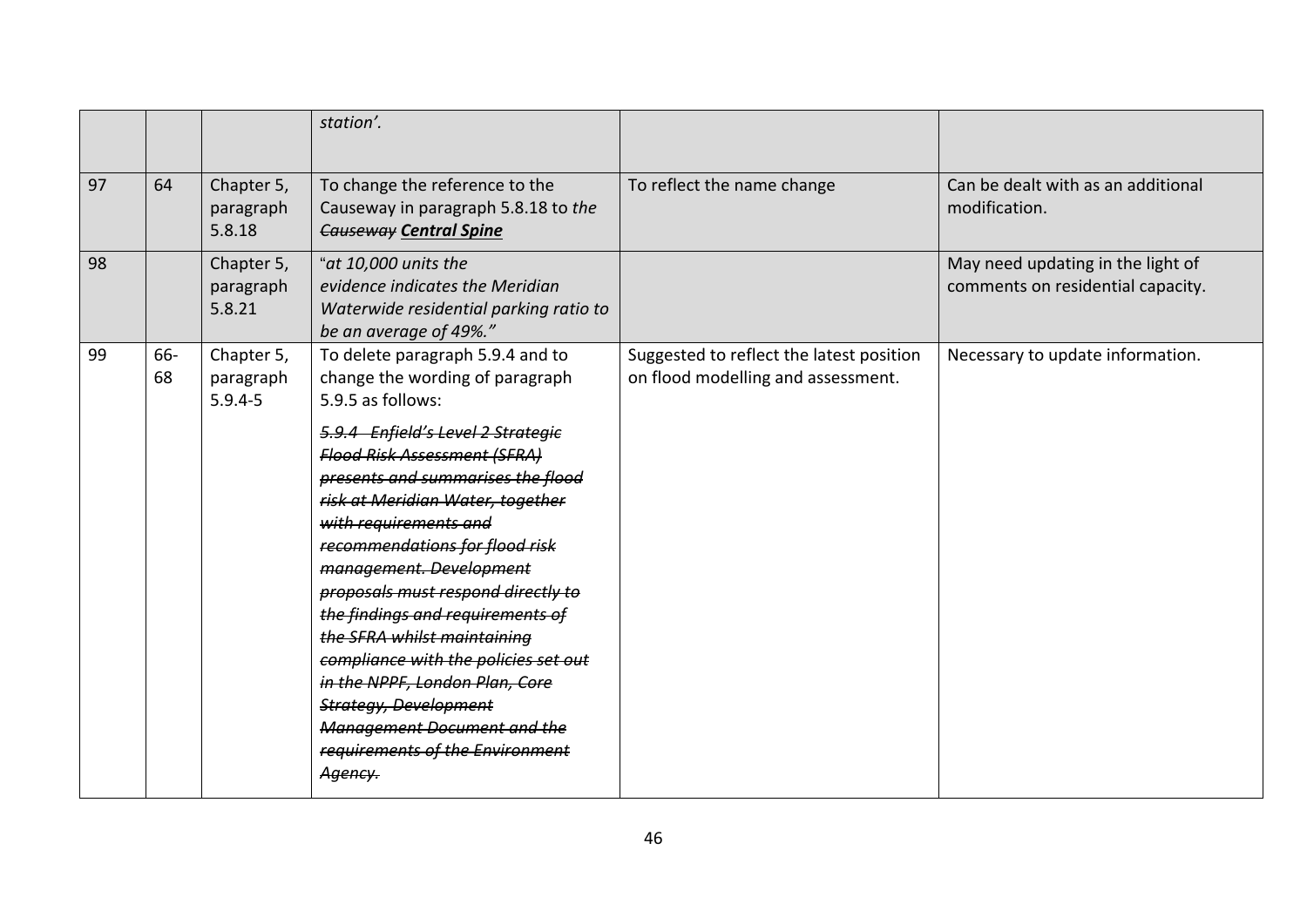|                                      | 5.9.5 The Environment Agency has              |                                        |  |
|--------------------------------------|-----------------------------------------------|----------------------------------------|--|
|                                      | <b>updated is updating its requirements</b>   |                                        |  |
|                                      | for climate change allowances to a            |                                        |  |
| higher level than those used to      |                                               |                                        |  |
|                                      | prepare <b>Enfield's</b> the Level 2 SFRA.    |                                        |  |
|                                      | and the Environment Agency's own              |                                        |  |
|                                      | fluvial modelling. Driven by these            |                                        |  |
|                                      | revised climate change allowances,            |                                        |  |
|                                      | Until updated, the Environment                |                                        |  |
|                                      | Agency is undertaking an update to its        |                                        |  |
|                                      | fluvial modelling <b>based on the revised</b> |                                        |  |
| climate change allowances is         |                                               |                                        |  |
| available, - Where Flood Risk        |                                               |                                        |  |
| Assessments for development          |                                               |                                        |  |
|                                      | proposals are submitted prior to the          |                                        |  |
|                                      | completion of the EA's modelling              |                                        |  |
| work, it is incumbent on the         |                                               |                                        |  |
|                                      | dDevelopers-to must undertake fluvial         |                                        |  |
|                                      | modelling and submit a Flood Risk             |                                        |  |
|                                      | Assessments for future proposals in a         |                                        |  |
| manner acceptable to the             |                                               |                                        |  |
|                                      | <b>Environment Agency and Enfield</b>         |                                        |  |
| Council.                             |                                               |                                        |  |
| A wider Flood Risk Assessment        |                                               |                                        |  |
| and associated detailed fluvial      |                                               |                                        |  |
| modelling, commissioned by           |                                               |                                        |  |
| <b>Enfield Council, is due to be</b> |                                               |                                        |  |
|                                      | completed in early 2019. This will            | Early 2019 does not tally with the     |  |
|                                      | cover the whole Meridian Water                | verbal evidence given at the hearings. |  |
| Masterplan area. Individual          |                                               | If early 2019 is correct, then is it   |  |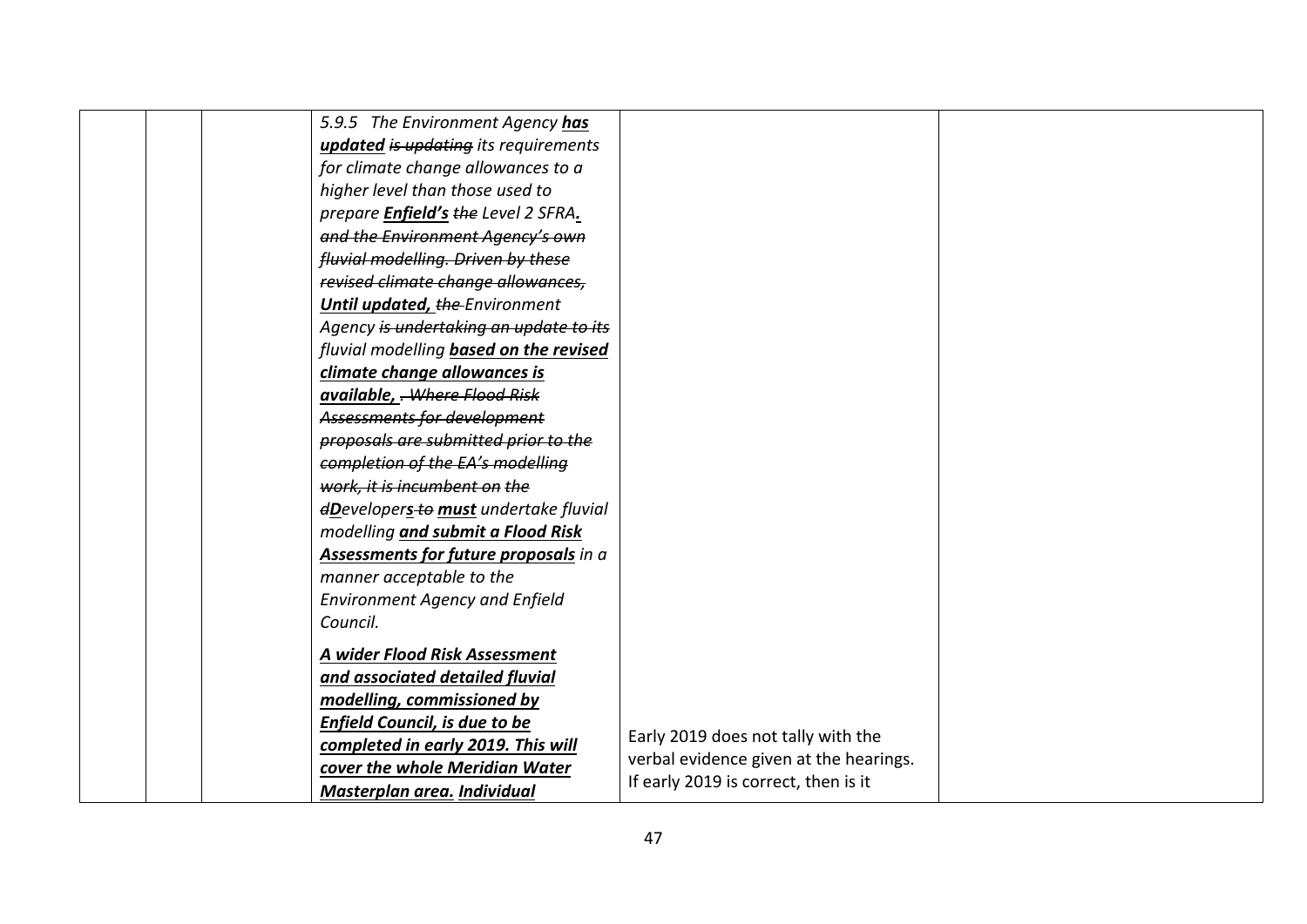|     |    |            | developments will still need to be     | possible that the suggested text will     |                                           |
|-----|----|------------|----------------------------------------|-------------------------------------------|-------------------------------------------|
|     |    |            | accompanied by an FRA, unless          | need updating?                            |                                           |
|     |    |            | the wider Meridian Water FRA           |                                           |                                           |
|     |    |            | and fluvial modelling undertaken       |                                           |                                           |
|     |    |            | by the Council, and subsequent         |                                           |                                           |
|     |    |            | landscaping of the site, leads to      |                                           |                                           |
|     |    |            | the Environment Agency re-             |                                           |                                           |
|     |    |            | defining the Flood Zones so that       |                                           |                                           |
|     |    |            | the developable plots are re-          |                                           |                                           |
|     |    |            | classified as Flood Zone 1 (i.e. low   |                                           |                                           |
|     |    |            | risk). If the Environment Agency       |                                           |                                           |
|     |    |            | do not re-define the Flood Zones,      |                                           |                                           |
|     |    |            | developers will be required to         |                                           |                                           |
|     |    |            | submit an FRA but these plot-scale     |                                           |                                           |
|     |    |            | FRAs would be underpinned by the       |                                           |                                           |
|     |    |            | wider FRA undertaken for the           |                                           |                                           |
|     |    |            | entire Meridian Water Masterplan       |                                           |                                           |
|     |    |            | area.                                  |                                           |                                           |
| 100 | 68 | Chapter 5, | To amend paragraph 5.9.6 as follows:   | See comments in the interim letter.       | Necessary to mitigate against flood risk. |
|     |    | paragraph  | Flood mitigation requirements will     | Suggest this paragraph is adapted to      |                                           |
|     |    | 5.9.6      | create considerable competition for    | reflect the need for appropriate flood    |                                           |
|     |    |            | space across Meridian Water, both      | mitigation at an area wide basis prior to |                                           |
|     |    |            | above and                              | comprehensive redevelopment.              |                                           |
|     |    |            | below ground, and must therefore be    |                                           |                                           |
|     |    |            | fully integrated at an early stage     |                                           |                                           |
|     |    |            | within the detailed design of streets, |                                           |                                           |
|     |    |            | buildings and                          |                                           |                                           |
|     |    |            | spaces.                                |                                           |                                           |
|     |    |            |                                        |                                           |                                           |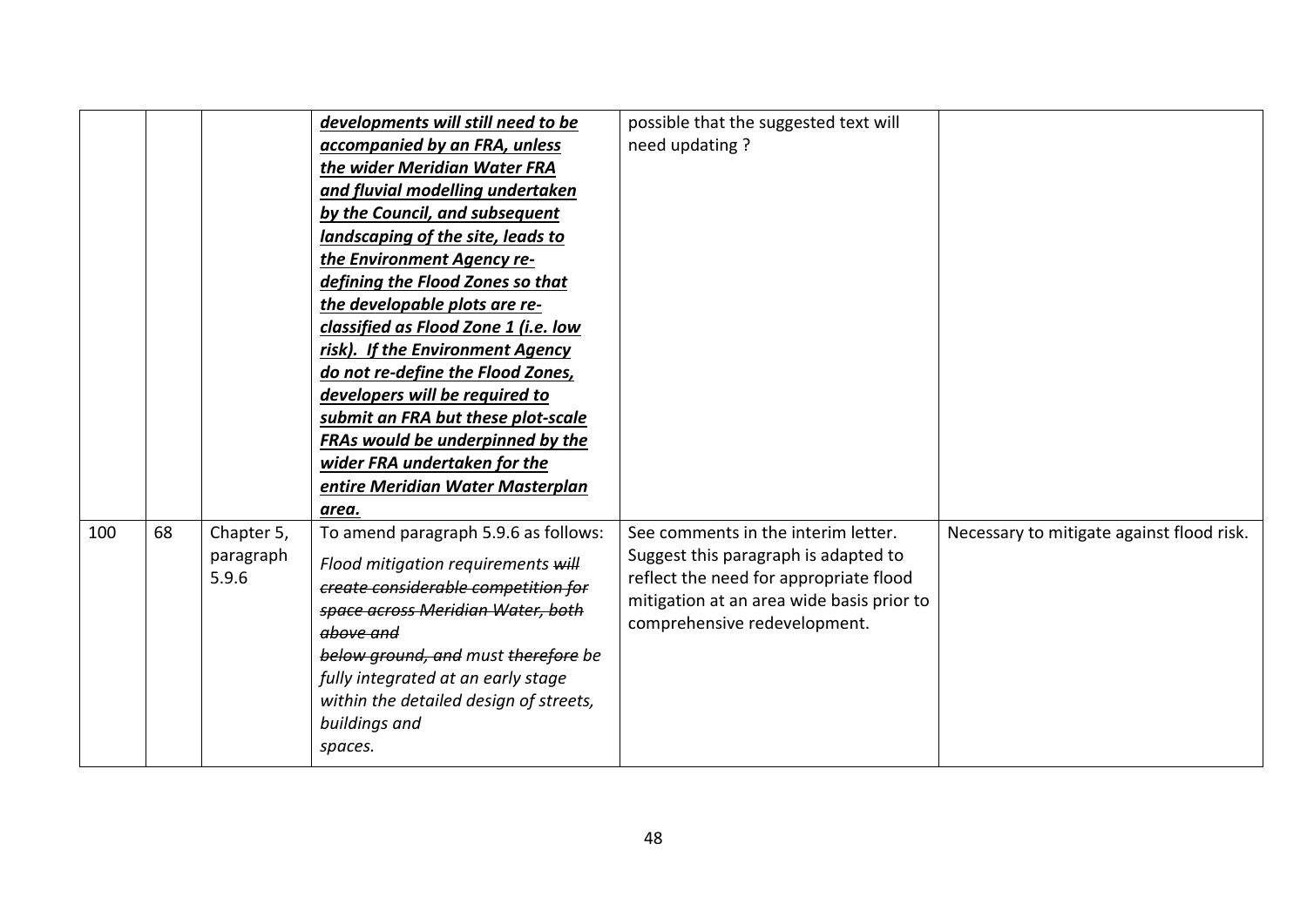| 101 | 66 | Chapter 5,<br>Policy EL8 | To make the following changes to<br>Policy EL8, 2 <sup>nd</sup> paragraph:<br>All developments must be safe<br>from flooding and must not<br>increase flood risk elsewhere.<br>Development proposals must be<br>supported by a detailed technical<br>assessment of the flood risks and<br>appropriate mitigation measures.<br>All development will require a<br>detailed site specific Flood Risk<br>Assessment (FRA) to be submitted<br>with each individual planning<br>application, in accordance with the<br>requirements of the NPPF, Enfield's<br>Level 1 SFRA and the<br>recommendations of the Level 2 | To clarify requirements for and<br>progress on flood risk assessment for<br>the area                                                                                            | Not necessary for soundness as a main<br>modification. Council could consider as<br>an additional modification. |
|-----|----|--------------------------|----------------------------------------------------------------------------------------------------------------------------------------------------------------------------------------------------------------------------------------------------------------------------------------------------------------------------------------------------------------------------------------------------------------------------------------------------------------------------------------------------------------------------------------------------------------------------------------------------------------|---------------------------------------------------------------------------------------------------------------------------------------------------------------------------------|-----------------------------------------------------------------------------------------------------------------|
| 102 | 66 | Chapter 5,<br>Policy EL8 | SFRA.<br>Amend text, 3 <sup>rd</sup> paragraph:<br>'Surface water discharge rates should<br>aim to achieve-be-limited to<br>greenfield runoff rates throughout the<br>development and proposals should<br>demonstrate application of the '                                                                                                                                                                                                                                                                                                                                                                     | Align with London Plan policy<br>approach.                                                                                                                                      | Necessary for consistency.                                                                                      |
| 103 | 66 | Chapter 5,<br>Policy EL8 | The following text, based on<br>paragraph 13.4.1 in the supporting<br>text, will be inserted into Policy EL8:<br>The Council will apply the Sequential<br><b>Test within Meridian Water at</b>                                                                                                                                                                                                                                                                                                                                                                                                                 | To give added weight and clarity on the<br>requirements for flood risk assessment<br>in Policy<br>See comments in the interim letter.<br>Suggest policy is adapted to require a | Necessary to mitigate against flood risk                                                                        |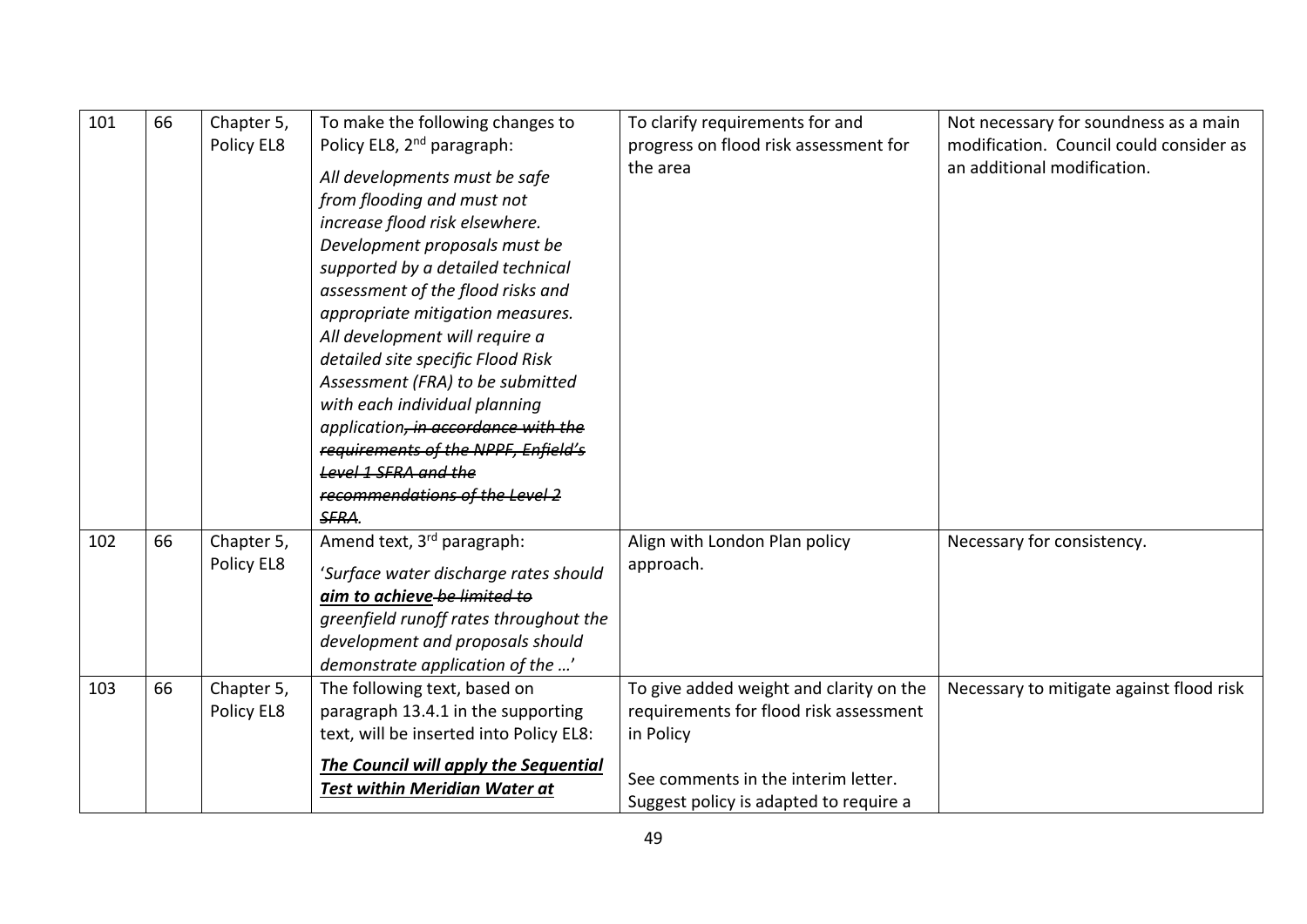|     |    |                                  | Masterplanning stage, in order to                                                                                                                                                                                                                                                                                                                                                                                                                                                                                                                                                                   | phased approach which reflects the                                                                                                                                                                                |                                                                                                                 |
|-----|----|----------------------------------|-----------------------------------------------------------------------------------------------------------------------------------------------------------------------------------------------------------------------------------------------------------------------------------------------------------------------------------------------------------------------------------------------------------------------------------------------------------------------------------------------------------------------------------------------------------------------------------------------------|-------------------------------------------------------------------------------------------------------------------------------------------------------------------------------------------------------------------|-----------------------------------------------------------------------------------------------------------------|
|     |    |                                  | direct development to areas of low                                                                                                                                                                                                                                                                                                                                                                                                                                                                                                                                                                  | need for appropriate flood mitigation                                                                                                                                                                             |                                                                                                                 |
|     |    |                                  | flood risk.                                                                                                                                                                                                                                                                                                                                                                                                                                                                                                                                                                                         | at an area wide basis prior to                                                                                                                                                                                    |                                                                                                                 |
|     |    |                                  |                                                                                                                                                                                                                                                                                                                                                                                                                                                                                                                                                                                                     | comprehensive redevelopment.                                                                                                                                                                                      |                                                                                                                 |
| 104 | 68 | Chapter 5,<br>paragraph<br>5.9.6 | Amend text of paragraph 5.9.6 as<br>follows:<br>Flood mitigation requirements will<br>create considerable competition for<br>space across Meridian Water, both<br>above and below ground, and must<br>therefore be fully integrated at an<br>early stage within the detailed design<br>of streets, buildings and spaces. The<br><b>River Lee Navigation provides an</b><br>opportunity for receiving surface<br>water drainage from Meridian Water<br>and proposals should explore this<br>potential, subject to assessment for<br>pollution and flow-rate and<br><b>Environment Agency permit.</b> | Suggested to clarify text and make<br>reference to exploring opportunities for<br>surface water drainage into the River<br>Lee Navigation, subject to assessment<br>for pollution and flow-rate and EA<br>permit. | Not necessary for soundness as a main<br>modification. Council could consider as<br>an additional modification. |
| 105 | 68 | Chapter 5,<br>Paragraph<br>5.9.8 | Amend text in paragraph 5.9.8:<br>Flood management measures at<br>Meridian Water should could<br>incorporate modifications to the<br>existing flood risk                                                                                                                                                                                                                                                                                                                                                                                                                                            | Strengthening of the text.                                                                                                                                                                                        | Necessary to reflect national policy.                                                                           |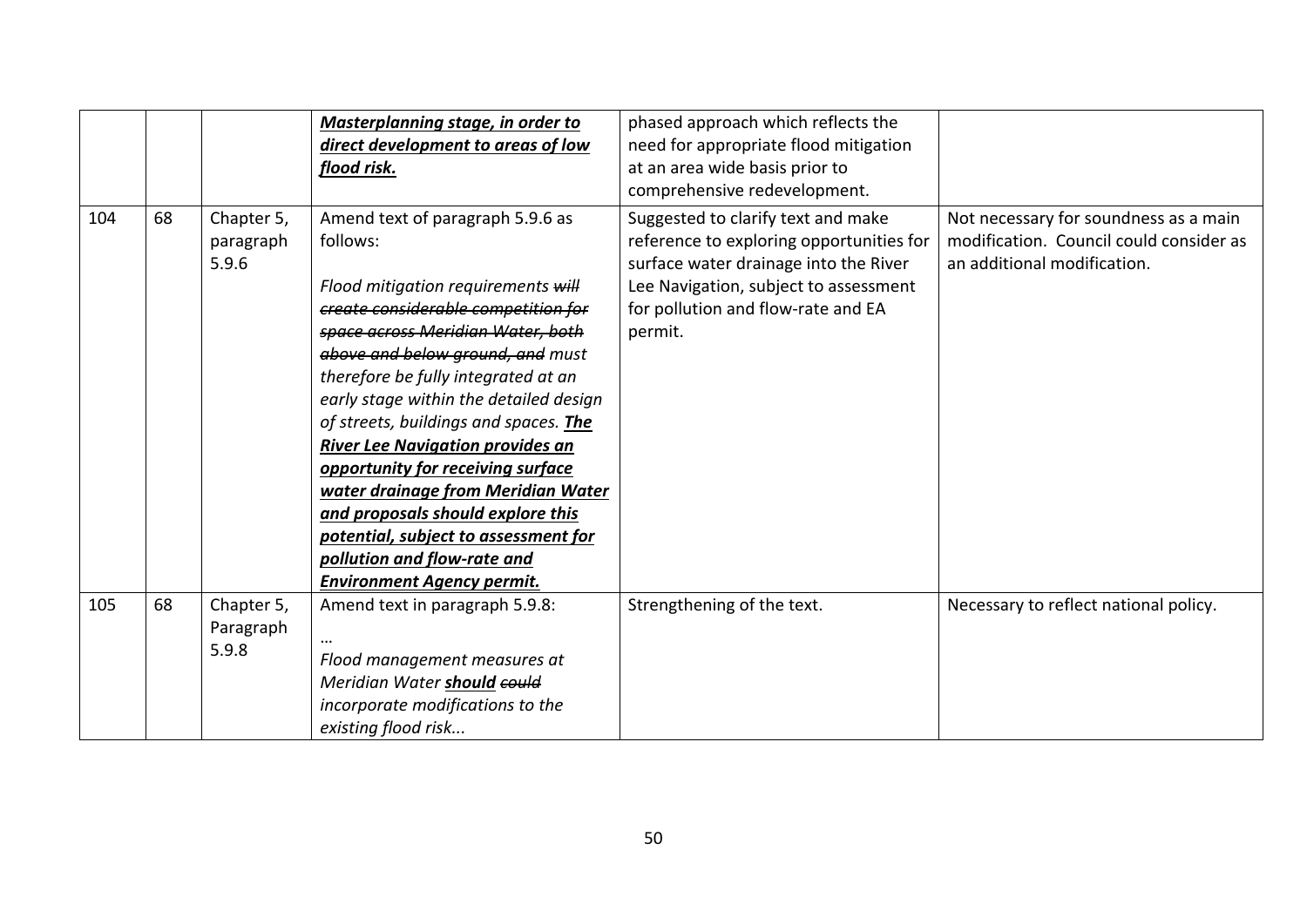| 106 | 69 | Chapter 5,<br>paragraph | To include additional wording to<br>paragraph 5.10.1:                                                                 | To give additional recognition to sites<br>of ecological importance | Not necessary for soundness as a main<br>modification. Council could consider as |
|-----|----|-------------------------|-----------------------------------------------------------------------------------------------------------------------|---------------------------------------------------------------------|----------------------------------------------------------------------------------|
|     |    | 5.10.1                  | To the east of Meridian Water is the<br>Lee Valley Regional Park (LVRP), and<br>areas of designated green belt, which |                                                                     | an additional modification.                                                      |
|     |    |                         | together with as well as the River Lee                                                                                |                                                                     |                                                                                  |
|     |    |                         | Navigation and a network of                                                                                           |                                                                     |                                                                                  |
|     |    |                         | watercourses and reservoirs Banbury                                                                                   |                                                                     |                                                                                  |
|     |    |                         | Reservoir, which creates a green and                                                                                  |                                                                     |                                                                                  |
|     |    |                         | <b>blue</b> corridor within the urban area.                                                                           |                                                                     |                                                                                  |
|     |    |                         | There are areas of international,                                                                                     |                                                                     |                                                                                  |
|     |    |                         | <b>European and national ecological</b>                                                                               |                                                                     |                                                                                  |
|     |    |                         | importance in proximity to Edmonton                                                                                   |                                                                     |                                                                                  |
|     |    |                         | Leeside, including the William Girling                                                                                |                                                                     |                                                                                  |
|     |    |                         | Reservoir which is part of the                                                                                        |                                                                     |                                                                                  |
|     |    |                         | <b>Chingford Reservoirs SSSI and the Lee</b>                                                                          |                                                                     |                                                                                  |
|     |    |                         | <b>Valley Special Protection Area/</b>                                                                                |                                                                     |                                                                                  |
|     |    |                         | <b>Ramsar site at Walthamstow</b>                                                                                     |                                                                     |                                                                                  |
|     |    |                         | Reservoirs. The LVRP comprises a                                                                                      |                                                                     |                                                                                  |
|     |    |                         | network of open spaces, but The                                                                                       |                                                                     |                                                                                  |
|     |    |                         | character of the Lee Valley around                                                                                    |                                                                     |                                                                                  |
|     |    |                         | Meridian Water is defined by its                                                                                      |                                                                     |                                                                                  |
|     |    |                         | industrial, ecological and agricultural                                                                               |                                                                     |                                                                                  |
|     |    |                         | heritage. This location is located at                                                                                 |                                                                     |                                                                                  |
|     |    |                         | one of it'sthe narrowest points- of the                                                                               |                                                                     |                                                                                  |
|     |    |                         | LVRP, but Eelsewhere throughout its                                                                                   |                                                                     |                                                                                  |
|     |    |                         | 26 mile length, the Park is home to                                                                                   |                                                                     |                                                                                  |
|     |    |                         | numerous leisure and recreational                                                                                     |                                                                     |                                                                                  |
|     |    |                         | facilities. The character of the Lee                                                                                  |                                                                     |                                                                                  |
|     |    |                         | Valley in this location is defined by its                                                                             |                                                                     |                                                                                  |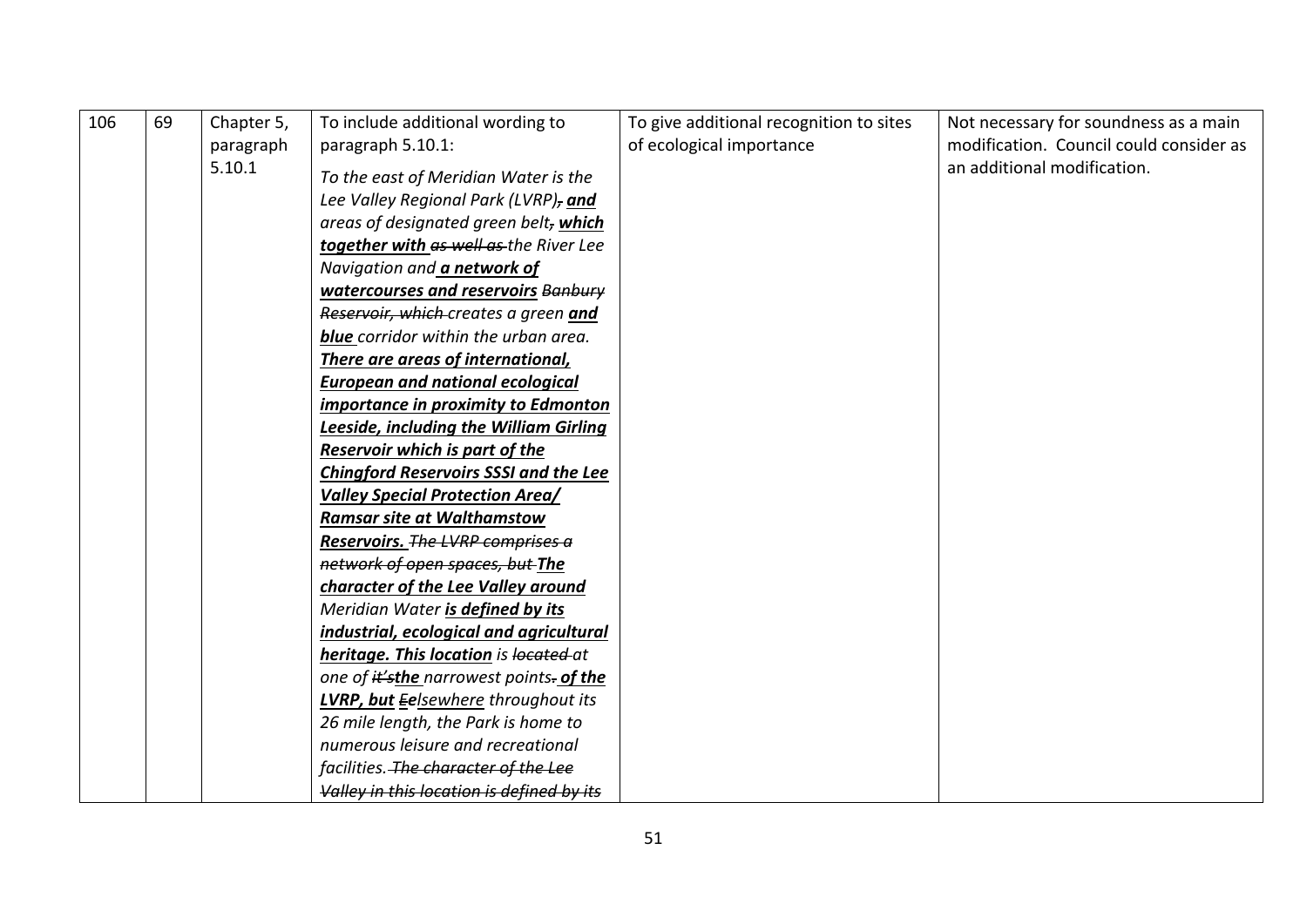|     |    |                                   | industrial, ecological and agricultural<br>heritage                                                                                                                                                                                                                                                                                                                                                                                                                                                                                                                                                                                                                                                                                                                                                                                                                                                                                                                                                                        |                                                                                                           |                                                          |
|-----|----|-----------------------------------|----------------------------------------------------------------------------------------------------------------------------------------------------------------------------------------------------------------------------------------------------------------------------------------------------------------------------------------------------------------------------------------------------------------------------------------------------------------------------------------------------------------------------------------------------------------------------------------------------------------------------------------------------------------------------------------------------------------------------------------------------------------------------------------------------------------------------------------------------------------------------------------------------------------------------------------------------------------------------------------------------------------------------|-----------------------------------------------------------------------------------------------------------|----------------------------------------------------------|
| 107 | 69 | Chapter 5,<br>paragraph<br>5.10.2 | To include additional wording at<br>paragraph 5.10.2:<br>At Meridian Water there are currently<br>very limited areas of open space with-<br>and poor public access, to open<br>recreational spaces and waterways.<br>Development at Meridian Water must<br>deliver a network of open spaces that<br>can provide visual and leisure<br>amenity, as indicated in Figure 5.3.<br>The regeneration must also provides<br>an opportunity to maximise increase<br>access to the LVRP, and other existing<br>areas of ecologically undesignated<br>open space and waterways in the<br>wider area. Negative impacts on the<br>nearby designated sites of ecological<br>importance must be avoided. As such<br>development will avoid new access<br>points to the designated sites. To<br>avoid recreational disturbance of the<br>sites of ecological importance<br>contributions to the management of<br>the site will be required as well as the<br>provision of new open space Meridian<br>Water must deliver a 'green' network | To further recognise that development<br>must not negatively impact on areas of<br>ecological importance. | Necessary for clarity and to reflect<br>national policy. |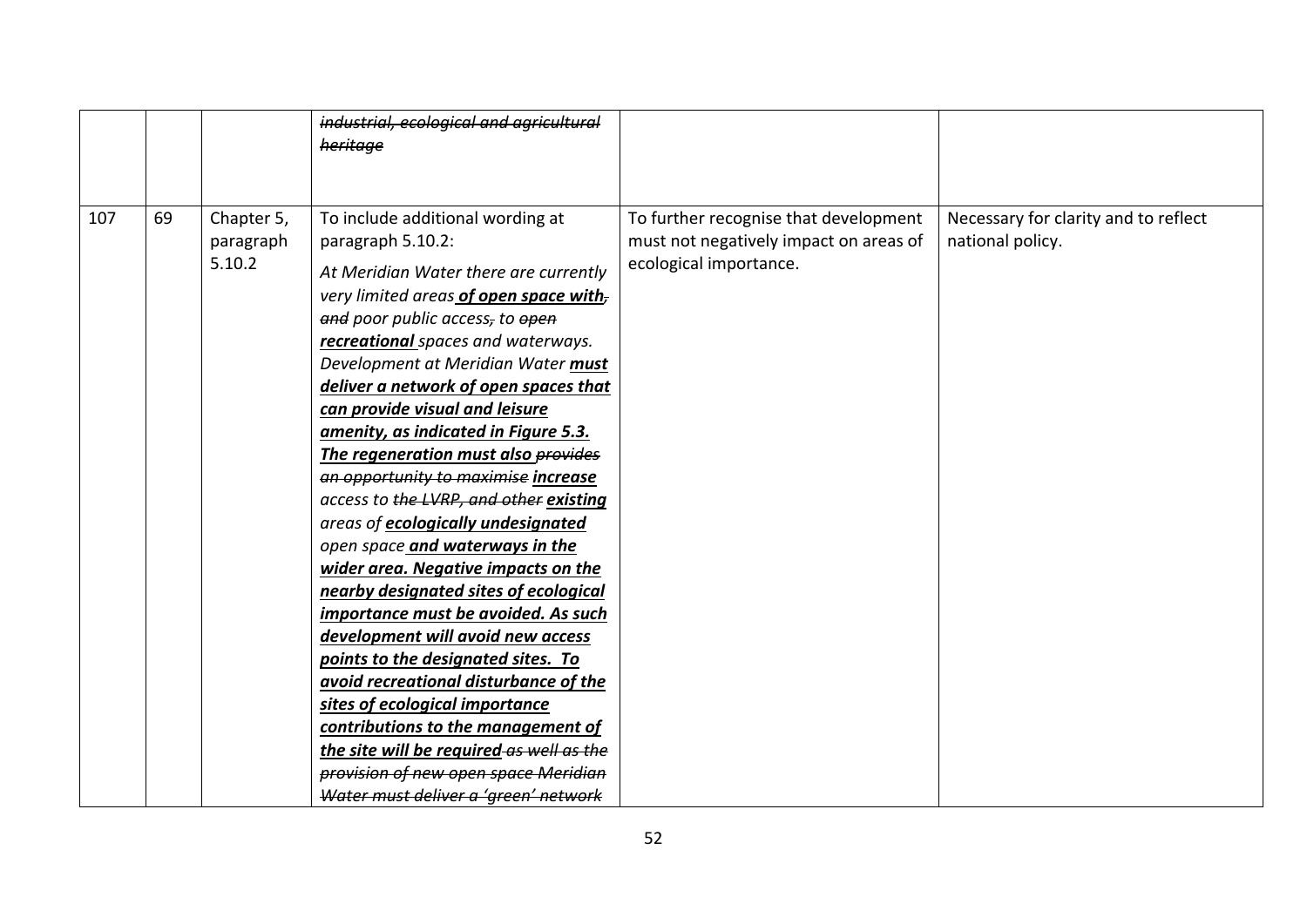| 108 | 69 | Chapter 5,<br>Figure 5.3          | of open spaces that can provide visual<br>and leisure amenity, as indicated in<br>Figure 5.3.<br>Illustrative Figure 5.3 will be amended<br>by including an additional key item for                                                                                                                                                                                                                                                                                                                                                                                                                                                                                                                                                                                                    | To recognise that rivers are part of the<br>green infrastructure                                        | Not necessary for soundness as a main<br>modification. Council could consider as |
|-----|----|-----------------------------------|----------------------------------------------------------------------------------------------------------------------------------------------------------------------------------------------------------------------------------------------------------------------------------------------------------------------------------------------------------------------------------------------------------------------------------------------------------------------------------------------------------------------------------------------------------------------------------------------------------------------------------------------------------------------------------------------------------------------------------------------------------------------------------------|---------------------------------------------------------------------------------------------------------|----------------------------------------------------------------------------------|
|     |    |                                   | 'Watercourses'.                                                                                                                                                                                                                                                                                                                                                                                                                                                                                                                                                                                                                                                                                                                                                                        |                                                                                                         | an additional modification.                                                      |
| 109 | 70 | Chapter 5,<br>paragraph<br>5.10.5 | To include additional wording at<br>paragraph 5.10.5:<br>The scale of development at Meridian<br>Water requires that space must be<br>used as efficiently as possible, while<br>ensuring a sufficient quantum of open<br>space and leisure facilities are<br>provided to deliver a sustainable<br>community. Meridian Water is<br>constrained in terms of<br>accommodating open and green<br>spaces within the development<br>boundary, due to limited availability<br>of land. Whilst high quality open<br>space and play space provision that is<br>suitable for intensive usage must be<br>made within Meridian Water, there<br>must also be a great emphasis on<br>improving access to existing nearby<br>ecologically undesignated green open<br>spaces and waterways, while also | To correct typographical error<br>and to add additional protection to<br>sites of ecological importance | Necessary for clarity and to reflect<br>national policy.                         |
|     |    |                                   | protecting and enhancing                                                                                                                                                                                                                                                                                                                                                                                                                                                                                                                                                                                                                                                                                                                                                               |                                                                                                         |                                                                                  |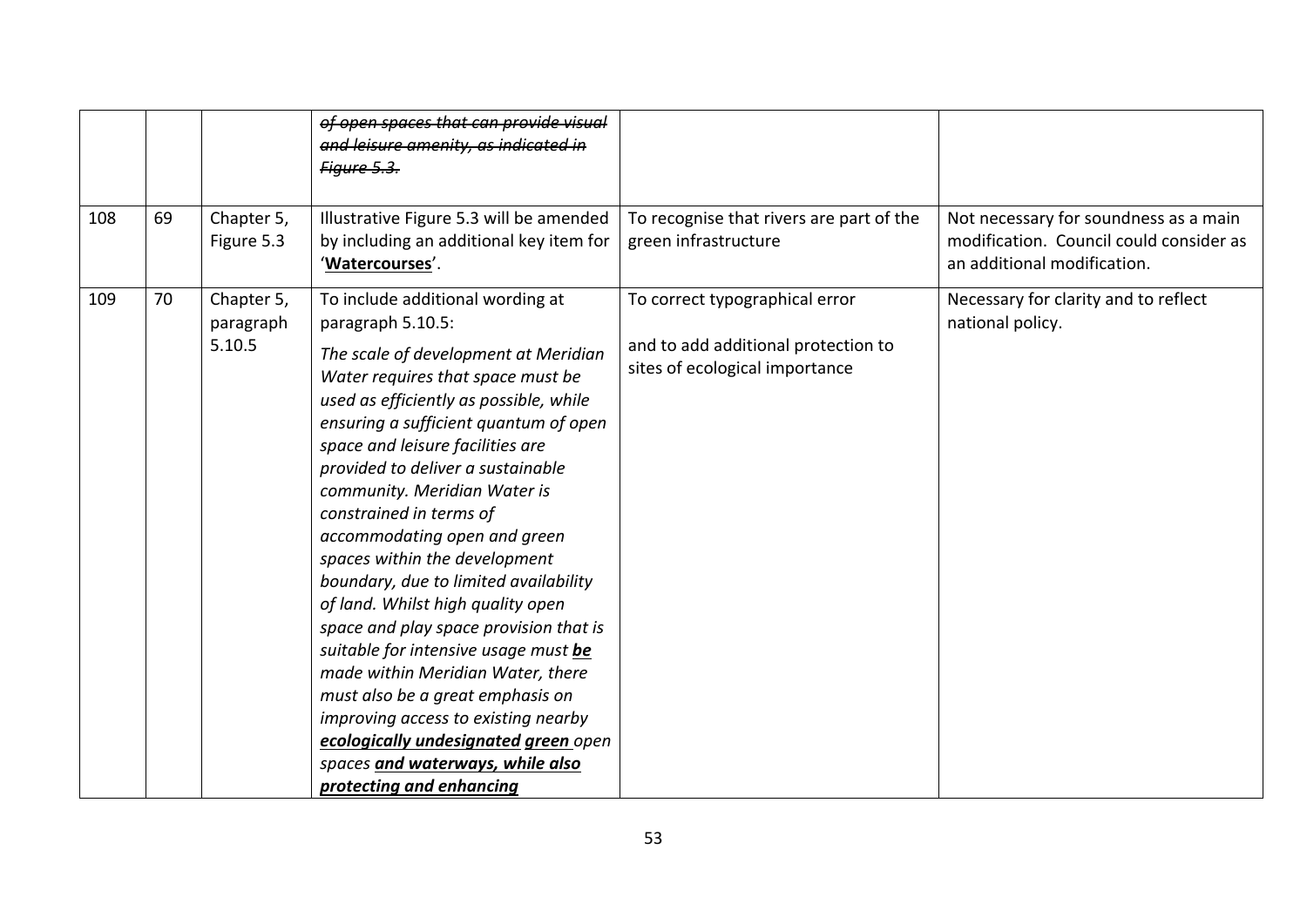|     |    |                                   | biodiversity and sites of ecological                                                                                                                                                                                                                                                                                                                                                                                                                                                                                                                                                                                                                                                                                                                                                                                                                      |                                                                                                                                 |                                                     |
|-----|----|-----------------------------------|-----------------------------------------------------------------------------------------------------------------------------------------------------------------------------------------------------------------------------------------------------------------------------------------------------------------------------------------------------------------------------------------------------------------------------------------------------------------------------------------------------------------------------------------------------------------------------------------------------------------------------------------------------------------------------------------------------------------------------------------------------------------------------------------------------------------------------------------------------------|---------------------------------------------------------------------------------------------------------------------------------|-----------------------------------------------------|
|     |    |                                   | <i>importance.</i>                                                                                                                                                                                                                                                                                                                                                                                                                                                                                                                                                                                                                                                                                                                                                                                                                                        |                                                                                                                                 |                                                     |
|     |    |                                   |                                                                                                                                                                                                                                                                                                                                                                                                                                                                                                                                                                                                                                                                                                                                                                                                                                                           |                                                                                                                                 |                                                     |
| 110 | 70 | Chapter 5,<br>paragraph<br>5.10.6 | To include additional wording at<br>paragraph 5.10.6:<br>The potential of further areas of the<br>Lee Valley Regional Park to the north,<br>east and south of Meridian Water to<br>contribute to the area's open space<br>requirement is recognised in the 2013<br>Masterplan. This would require new<br>landscaping and the opening up of<br>previously inaccessible areas, for<br>example the areas of open green belt<br>land which lie east of Harbet Road, to<br>the north and south of the North<br>Circular Road. There is also potential<br>to open up access to Banbury<br>Reservoir. The Council will work with<br>relevant stakeholders, including the<br>Lee Valley Regional Park Authority,<br>and Thames Water, the Environment<br>Agency and Natural England when-to<br>developing any landscaping and<br>access proposals in these areas. | To further recognise that proposals<br>affecting the Lee Valley Regional Park<br>area must involve the relevant<br>stakeholders | Can be dealt with as an additional<br>modification. |
| 111 | 71 | Chapter 5,                        | "In the wider Edmonton Leeside area,                                                                                                                                                                                                                                                                                                                                                                                                                                                                                                                                                                                                                                                                                                                                                                                                                      | Should be amended to reflect the                                                                                                | To reflect national policy                          |
|     |    | paragraph                         | the new open space at Angel Gardens                                                                                                                                                                                                                                                                                                                                                                                                                                                                                                                                                                                                                                                                                                                                                                                                                       | position of Pickett's Lock in the Green                                                                                         |                                                     |
|     |    | 5.10.7                            | has increased provision, while                                                                                                                                                                                                                                                                                                                                                                                                                                                                                                                                                                                                                                                                                                                                                                                                                            | Belt and relevant considerations of                                                                                             |                                                     |
|     |    |                                   | improvements at Pickett's Lock have                                                                                                                                                                                                                                                                                                                                                                                                                                                                                                                                                                                                                                                                                                                                                                                                                       | openness.                                                                                                                       |                                                     |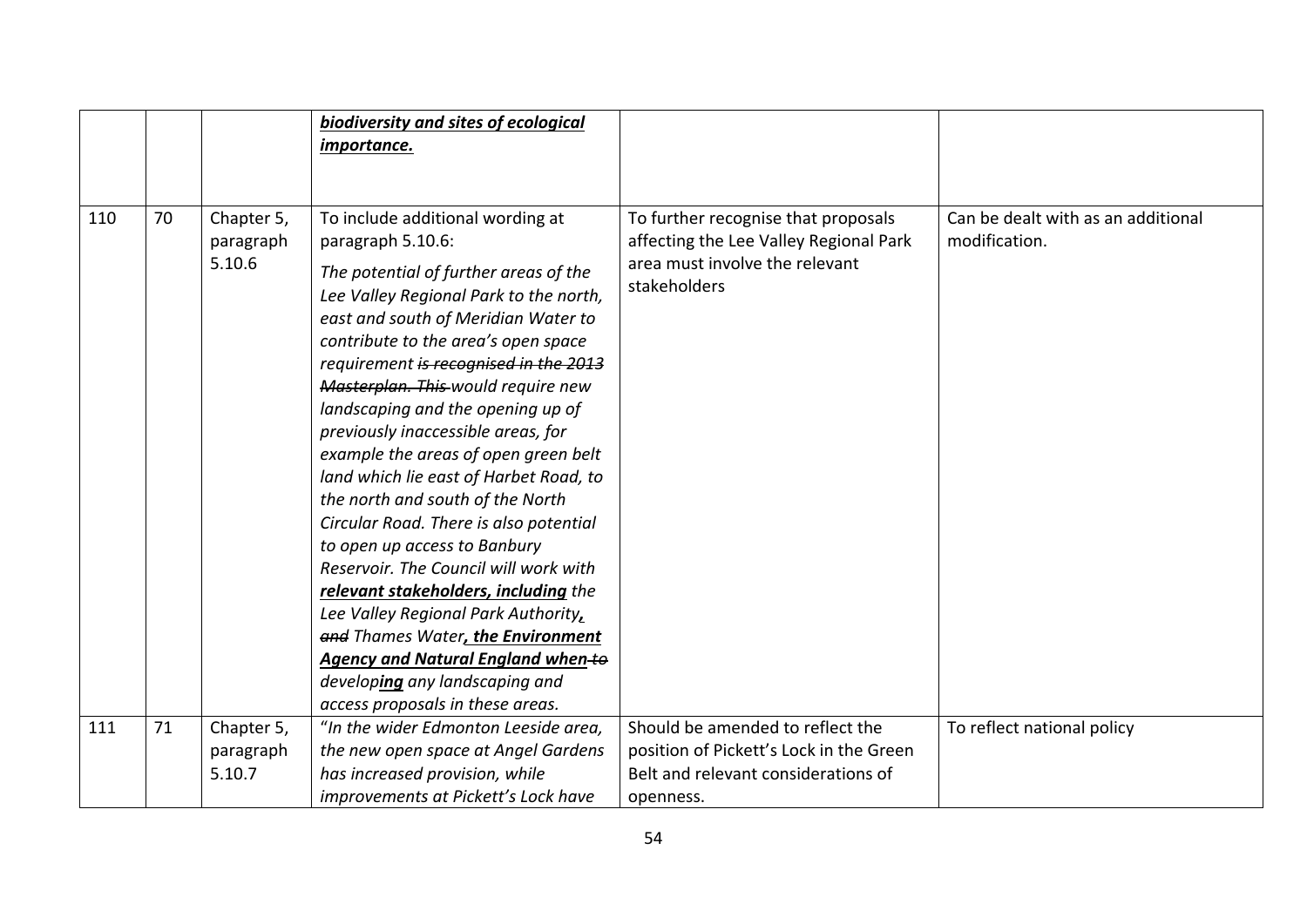|     |    |                                   | the potential to provide additional<br>nearby recreational opportunities".                                                                                                                                                                                                                                                                                                                                                                                                                                                                                                             |                                                                                                                                                                                                                                                                                                                     |                                                                                                                 |
|-----|----|-----------------------------------|----------------------------------------------------------------------------------------------------------------------------------------------------------------------------------------------------------------------------------------------------------------------------------------------------------------------------------------------------------------------------------------------------------------------------------------------------------------------------------------------------------------------------------------------------------------------------------------|---------------------------------------------------------------------------------------------------------------------------------------------------------------------------------------------------------------------------------------------------------------------------------------------------------------------|-----------------------------------------------------------------------------------------------------------------|
| 112 | 71 | Chapter 5,<br>paragraph<br>5.10.8 | Add missing full stop                                                                                                                                                                                                                                                                                                                                                                                                                                                                                                                                                                  | To correct typographical omission                                                                                                                                                                                                                                                                                   | Can be dealt with as an additional<br>modification.                                                             |
| 113 | 71 | Chapter 5,<br>Policy EL9          | "Development at Meridian Water<br>must make sufficient provision for<br>open spaces, children's play spaces,<br>and leisure facilities. The pressure<br>on land availability may result in<br>some open space being provided<br>beyond Meridian Water, requiring<br>development proposals to show how<br>good linkages to this space can be<br>provided.<br>Meridian Water has the potential to<br>deliver a significant leisure offering,<br>including for example a public leisure<br>centre, private health club, sports<br>pitches, tennis courts, and facilities<br>for boating." | The first 2 paragraphs are commentary<br>which repeats the supporting text. The<br>policy should be edited to reduce<br>repetition.<br>Furthermore verbal evidence at the<br>hearings indicated that Thames Water<br>could not confirm that their land would<br>be available for this purpose. Suggest<br>deletion. | <b>Consider modification</b>                                                                                    |
| 114 | 71 |                                   | Typographical error in first bullet<br>point                                                                                                                                                                                                                                                                                                                                                                                                                                                                                                                                           |                                                                                                                                                                                                                                                                                                                     | Can be dealt with as an additional<br>modification.                                                             |
| 115 | 71 | Chapter 5,<br>Policy EL9          | Add text to Policy EL9 to follow the 3rd<br>bullet point:<br><b>That opportunities for new</b><br>waterspaces to support<br>leisure uses within Meridian<br>Water have been considered<br>where appropriate;                                                                                                                                                                                                                                                                                                                                                                           | To further support for making use of<br>the watercourses and the potential for<br>new waterspaces in appropriate<br>locations at Meridian Water                                                                                                                                                                     | Not necessary for soundness as a main<br>modification. Council could consider as<br>an additional modification. |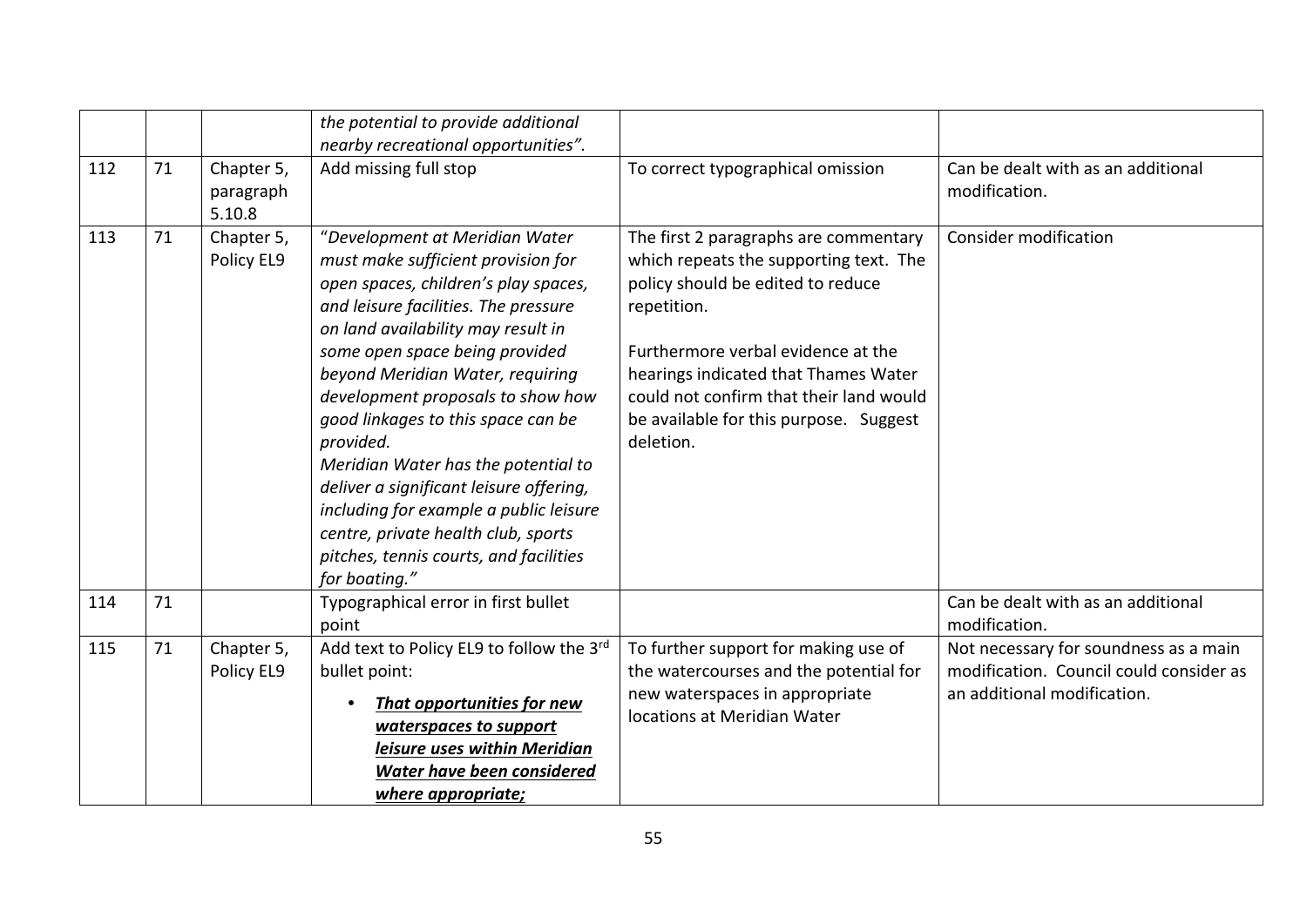| 116 | 71 | Chapter 5,<br>Policy EL9 | To include additional wording for<br>Policy EL9 through adding a new item<br>as the 4 <sup>th</sup> bullet point:<br><b>How they will avoid negative</b><br>impacts such as recreational<br>disturbance on sites of<br>ecological importance,<br>including the Chingford<br><b>Reservoirs SSSI and Lee Valley</b><br><b>Special Protection Area/</b><br><b>Ramsar site at Walthamstow</b><br><b>Reservoirs;</b> | To emphasise that development must<br>not negatively impact on areas of<br>ecological importance, particularly<br>through recreational disturbance | Necessary for soundness                                                                                         |
|-----|----|--------------------------|-----------------------------------------------------------------------------------------------------------------------------------------------------------------------------------------------------------------------------------------------------------------------------------------------------------------------------------------------------------------------------------------------------------------|----------------------------------------------------------------------------------------------------------------------------------------------------|-----------------------------------------------------------------------------------------------------------------|
| 117 | 71 | Chapter 5,<br>Policy EL9 | Amend text, 6 <sup>th</sup> bullet point:<br>. Where appropriate there is<br>evidence of need, the provision of<br>formal playing fields;                                                                                                                                                                                                                                                                       | Clarify the approach to provision of<br>playing fields.                                                                                            | Not necessary for soundness as a main<br>modification. Council could consider as<br>an additional modification. |
| 118 | 71 | Chapter 5,<br>Policy EL9 | Update text, 7 <sup>th</sup> bullet point:<br>'Where appropriate, That options for<br>community ;'                                                                                                                                                                                                                                                                                                              | Strength the policy.                                                                                                                               | Not necessary for soundness as a main<br>modification. Council could consider as<br>an additional modification. |
| 119 | 71 | Chapter 5,<br>Policy EL9 | Update text, 8 <sup>th</sup> bullet point:<br>'Where the location is suitable<br>appropriate, that new waterspaces<br>and wetland habitat is incorporated<br>which enhances biodiversity, and<br>includes-ing boardwalks and pontoons                                                                                                                                                                           | Include the potential for new<br>waterspaces and<br>clarify the need for the wetland habitat<br>to enhance biodiversity.                           | Not necessary for soundness as a main<br>modification. Council could consider as<br>an additional modification. |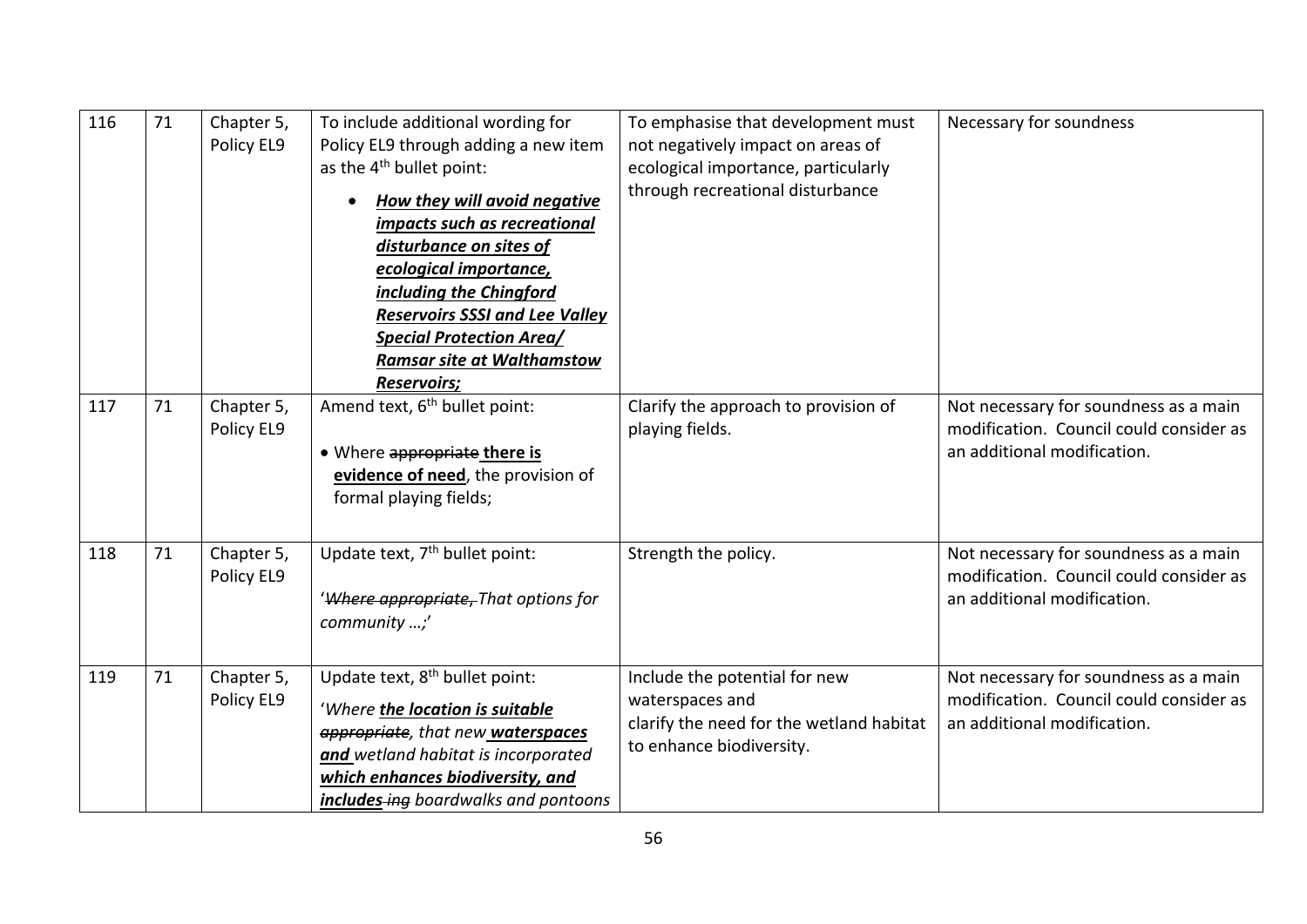|     |    |                                   | to provide access.'                                                                                                                                                                                                                                                                                                                                                                                                                                                                                                                                |                                                                                                                                                                                                      |                                                                                                                 |
|-----|----|-----------------------------------|----------------------------------------------------------------------------------------------------------------------------------------------------------------------------------------------------------------------------------------------------------------------------------------------------------------------------------------------------------------------------------------------------------------------------------------------------------------------------------------------------------------------------------------------------|------------------------------------------------------------------------------------------------------------------------------------------------------------------------------------------------------|-----------------------------------------------------------------------------------------------------------------|
| 120 | 71 | Chapter 5,<br>Policy EL9          | To insert the following text to Policy<br>EL9, 'Banbury Reservoir' section, as a<br>final paragraph:<br><b>Banbury Reservoir is an</b><br>operational reservoir owned and<br>operated by Thames Water for<br>public water supply. Any proposals<br>for public access at Banbury<br>Reservoir will need to be agreed<br>with Thames Water and must<br>ensure the operational function<br>and ongoing structural integrity of<br>the reservoir is maintained and<br>fully considered and mitigate<br>potential risks to public health and<br>safety. | To recognise that, while Banbury<br>Reservoir has potential to support<br>leisure uses, the structural integrity of<br>the reservoir and operational/health<br>and safety issues must take priority. | More appropriate as an insertion within<br>supporting text rather than policy EL9                               |
| 121 | 72 | Chapter 5,<br>Paragraph<br>5.11.1 | Amend text at paragraph 5.11.1 as<br>follows:<br>' <del>Guidance on the The</del> Council's spatial<br>vision of a potential way to deliver a<br>high-quality mixed-use<br>neighbourhood expectations is<br>provided in the Meridian Water<br>Spatial Framework and Meridian<br><b>Water Spatial Scenario Testing</b><br>documents.'                                                                                                                                                                                                               | Amend wording to align with the text at<br>paragraph 1.3.1.                                                                                                                                          | Not necessary for soundness as a main<br>modification. Council could consider as<br>an additional modification. |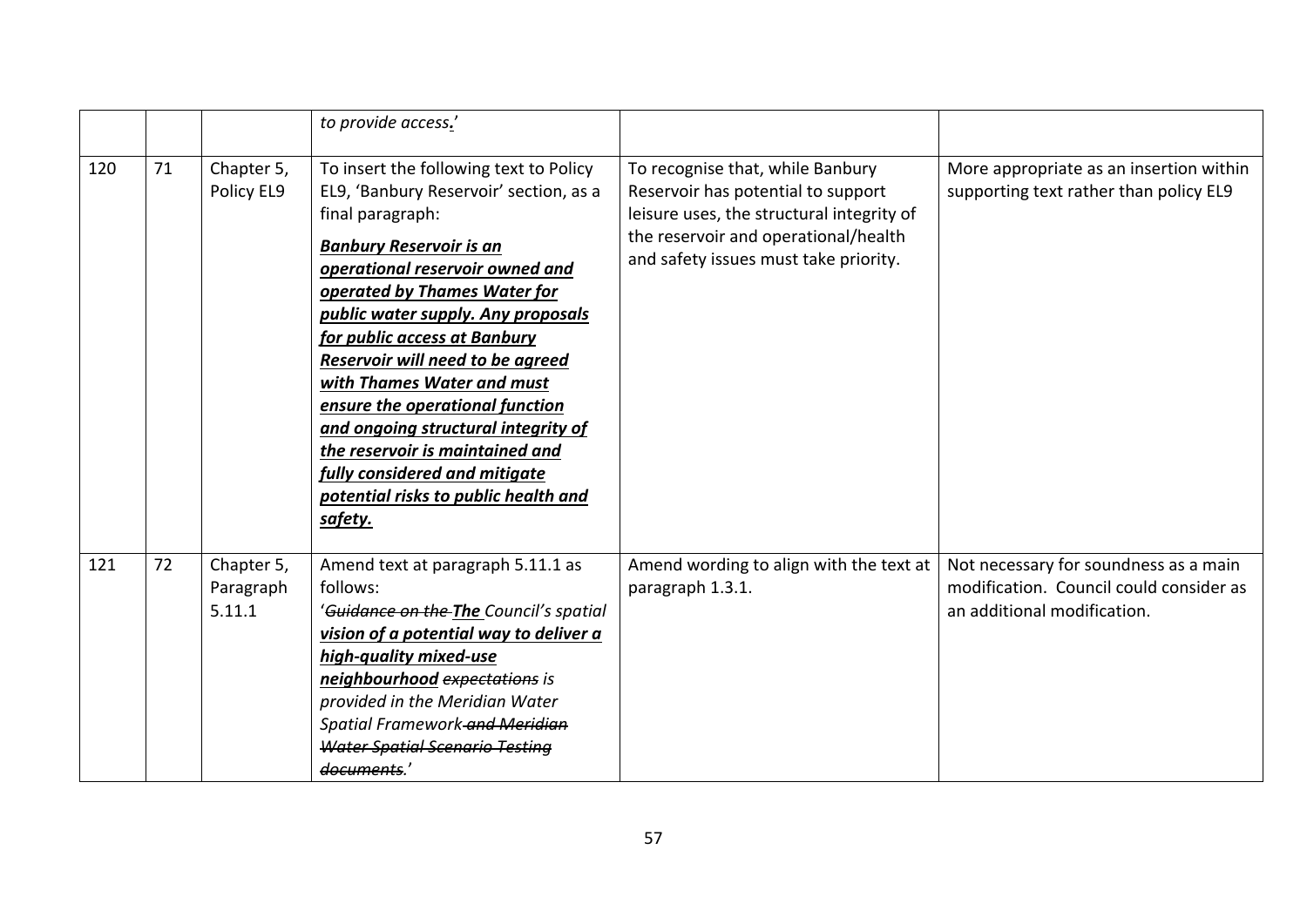| 122 | 72 | Chapter 5,<br>Paragraph<br>5.11.4 and<br>Figure 5.4 | To change the reference to the<br>Causeway in paragraph 5.11.4 and in<br>figure 5.4 to<br><b>Causeway Central Spine</b>                                                                                                                                                                                                                                                                                                         | To reflect the name change                                                              | Can be dealt with as an additional<br>modification.                                                                                                                                                                      |
|-----|----|-----------------------------------------------------|---------------------------------------------------------------------------------------------------------------------------------------------------------------------------------------------------------------------------------------------------------------------------------------------------------------------------------------------------------------------------------------------------------------------------------|-----------------------------------------------------------------------------------------|--------------------------------------------------------------------------------------------------------------------------------------------------------------------------------------------------------------------------|
| 123 | 73 | Chapter 5,<br>Policy EL10                           | To change the reference in EL10 3rd<br>bullet to the Causeway to<br><b>Causeway Central Spine</b><br>And to clarify the reference to active<br>frontages in Policy EL10 8 <sup>th</sup> bullet<br>point:<br>At ground floor level provide an<br>$\bullet$<br>attractive, and where relevant<br>active, frontage to the street,<br>road or other <b>publicly-publically</b><br>accessible areas Chapter 5, Policy<br>EL11 Part A | To reflect the name change and to<br>address GLA comments regarding<br>active frontages | Name change and typographical<br>changes necessary for clarity. Changes<br>regarding active frontages not necessary<br>for soundness as a main modification.<br>Council could consider as an additional<br>modification. |
| 124 |    |                                                     | Second Bullet Point - error in syntax                                                                                                                                                                                                                                                                                                                                                                                           |                                                                                         | Can be dealt with as an additional<br>modification.                                                                                                                                                                      |
| 125 | 73 | Paragraph<br>5.11.7                                 |                                                                                                                                                                                                                                                                                                                                                                                                                                 |                                                                                         | This in currently SIL, references to<br>higher residential buildings should be<br>re-examined in the light of comments<br>above regarding SIL de-designation.                                                            |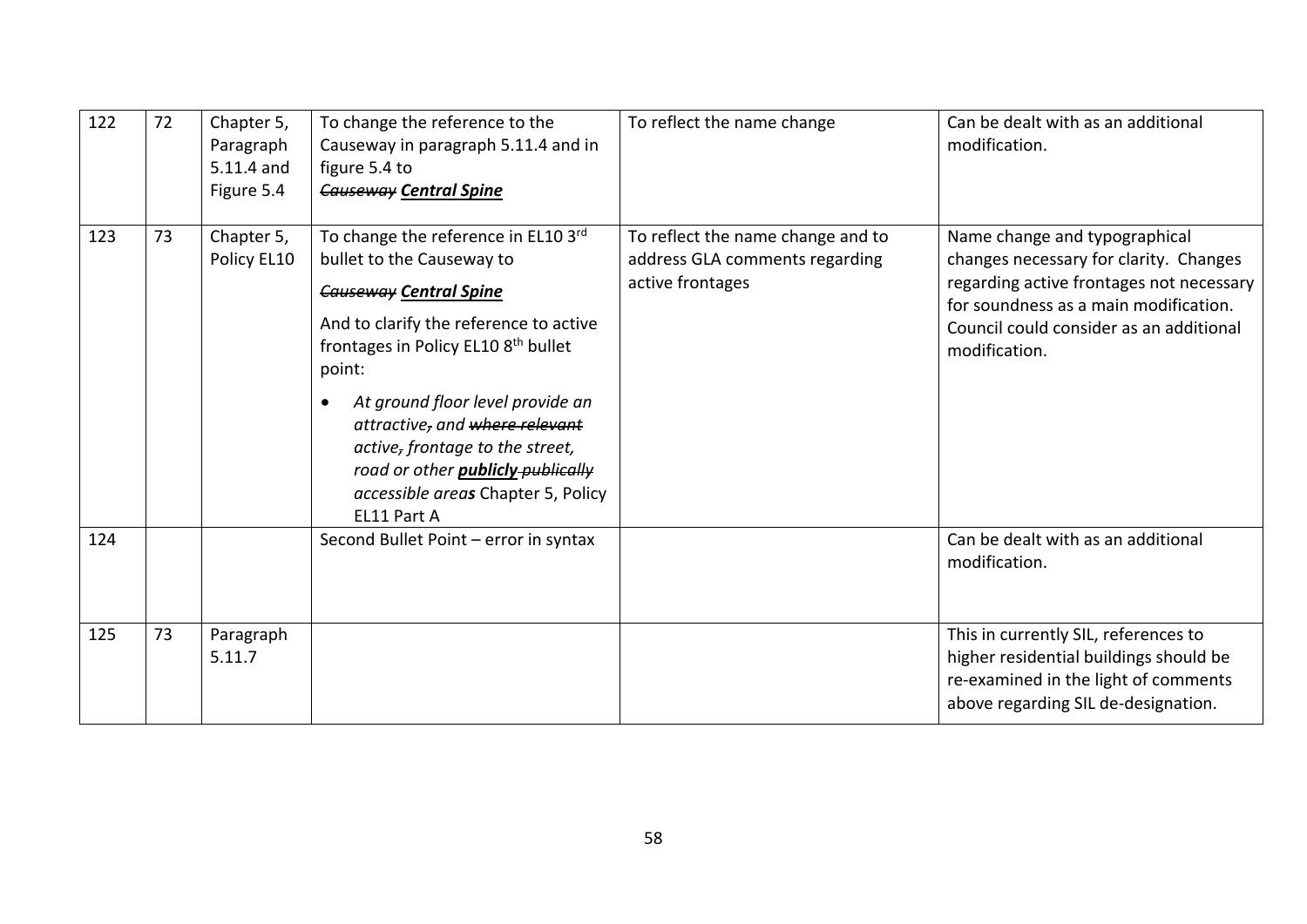| 126 | 75 | Chapter 5,<br>Policy EL11<br>Part A | Make the following change to the<br>second bullet of EL11 Part A:<br>Where possible, eEnsure<br>buildings conform to a height-to-<br>width ratio appropriate for the<br>street, with an aspect ratio of 1:1<br>to 1:1.5, achieved through design<br>solutions such as upper storey<br>set-backs, accent towers and<br>breaks in blocks, as well as raised<br>podium courtyards used to<br>maximise aspect and access to<br>daylight and sunlight. | To add flexibility to optimise site<br>capacity and design                                                                                                                                                                           | As worded this suggested amendment<br>would weaken the policy. Suggest<br>"Ensure buildings conform to a<br>height-to-width ratio appropriate<br>for the street, with an aspect ratio<br>of 1:1 to 1:1.5, achieved through<br>design solutions such as upper<br>storey set-backs, accent towers and<br>breaks in blocks, as well as raised<br>podium courtyards used to<br>maximise aspect and access to<br>daylight and sunlight; |
|-----|----|-------------------------------------|---------------------------------------------------------------------------------------------------------------------------------------------------------------------------------------------------------------------------------------------------------------------------------------------------------------------------------------------------------------------------------------------------------------------------------------------------|--------------------------------------------------------------------------------------------------------------------------------------------------------------------------------------------------------------------------------------|------------------------------------------------------------------------------------------------------------------------------------------------------------------------------------------------------------------------------------------------------------------------------------------------------------------------------------------------------------------------------------------------------------------------------------|
| 127 |    | Chapter 5,<br>Policy EL11<br>Part A | Final bullet of EL11 Part A:<br>For commercial units, where possible,<br>incorporate a minimum of four metres<br>floor to ceiling height to allow for<br>flexibility of use;                                                                                                                                                                                                                                                                      | To add flexibility to optimise site<br>capacity and design                                                                                                                                                                           | Not necessary for soundness as a<br>main modification. Council could<br>consider as an additional<br>modification.                                                                                                                                                                                                                                                                                                                 |
| 128 | 75 | Chapter 5,<br>Policy EL11<br>Part B | To update 1 <sup>st</sup> bullet point of Policy<br>EL11, Part B as follows:<br>Ensure that no more than 10% of<br>all north facing residential units<br>are single aspect Minimise the<br>number of single-aspect<br>dwellings, and avoid dwellings<br>which are north-facing or<br>exposed to noise levels above<br>which significant adverse effects<br>on health and quality of life                                                          | To address GLA comments on bring the<br>policy in line with the Mayor's Housing<br>SPG Standard 29 on single aspect<br>dwellings<br>To bring requirements for direct<br>sunlight penetration in line with up to<br>date BS standards | Necessary to ensure consistency with<br>other local and national policy                                                                                                                                                                                                                                                                                                                                                            |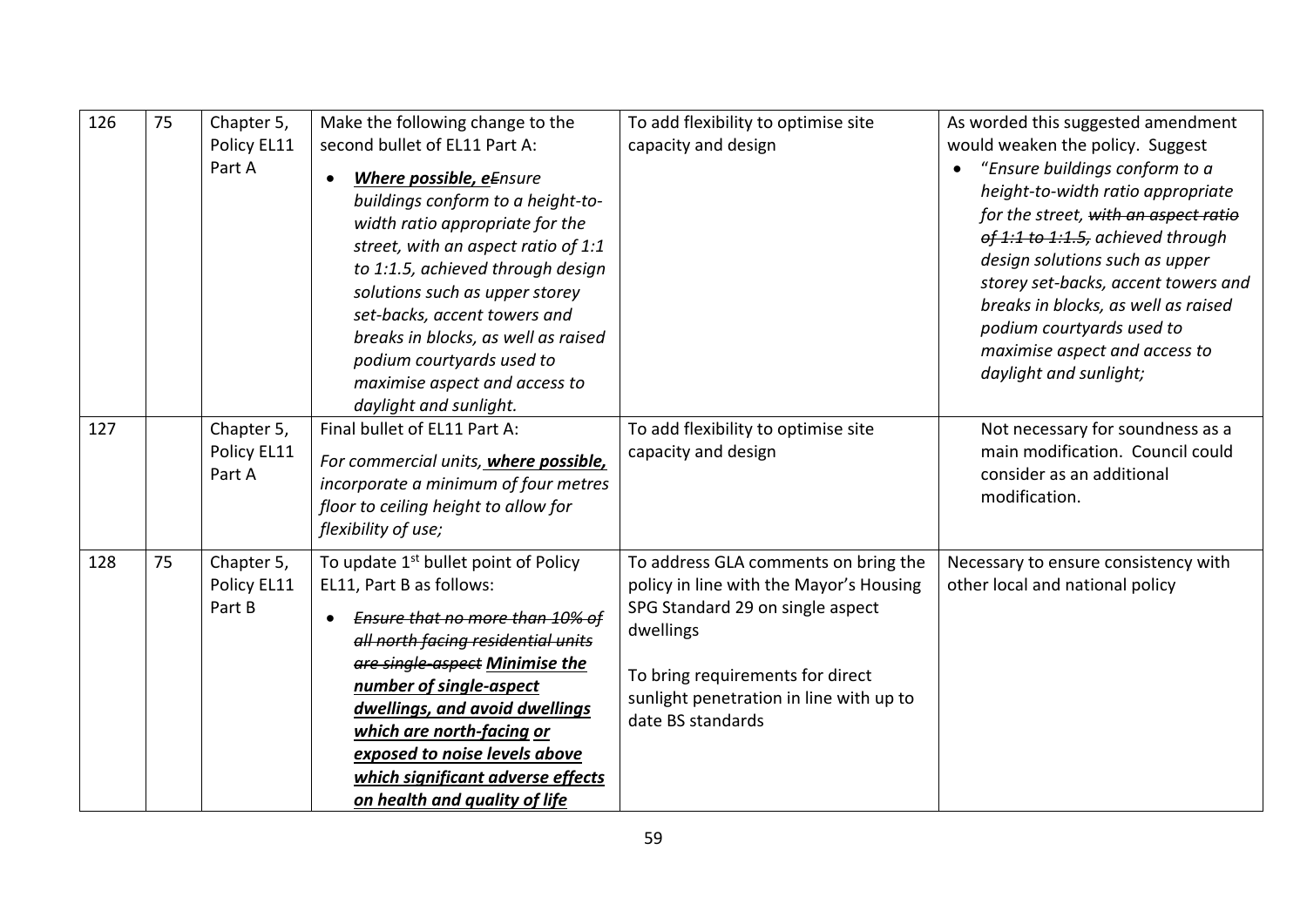|     |    |                                     | occur, or which contain three or<br>more bedrooms;<br>and update the 4 <sup>th</sup> bullet of Policy<br>EL11 Part as follows:<br>Ensure the massing and orientation of<br>residential blocks allows direct<br>sunlight penetration into at least<br>5070% of shared open space; |                                                                                                                                    |                                                                                                                    |
|-----|----|-------------------------------------|----------------------------------------------------------------------------------------------------------------------------------------------------------------------------------------------------------------------------------------------------------------------------------|------------------------------------------------------------------------------------------------------------------------------------|--------------------------------------------------------------------------------------------------------------------|
| 129 | 75 | Chapter 5,<br>Policy EL11<br>Part C | To insert after 3rd bullet point to Part<br>C, Policy EL11:<br>Assess the impact on the setting<br>$\bullet$<br>of heritage assets, including<br>those beyond the Meridian<br><b>Water and borough boundaries;</b>                                                               | To recognise that for tall building<br>proposals there must be an assessment<br>of any impact on the setting of heritage<br>assets | Necessary to reflect national policy.                                                                              |
| 130 | 75 | Chapter 5,<br>Policy EL11<br>Part C | To make the following change to $4th$<br>bullet Part C, Policy EL11:<br>Where possible, bBe located on key<br>routes, in particular significant places<br>or junctions;                                                                                                          | To add flexibility                                                                                                                 | Not necessary for soundness as a<br>main modification. Council could<br>consider as an additional<br>modification. |
| 131 | 75 | Chapter 5,<br>Policy EL11<br>Part C | The following text should be inserted<br>after the 8 <sup>th</sup> bullet point to Policy<br>EL11, Part C:<br><b>Avoid compromising through</b><br>$\bullet$<br>overshadowing the enjoyment of<br>open spaces, including water<br>spaces;                                        | To further support tall building design<br>which considers the impact of<br>overshadowing on public spaces                         | Not necessary for soundness as a main<br>modification. Council could consider as<br>an additional modification.    |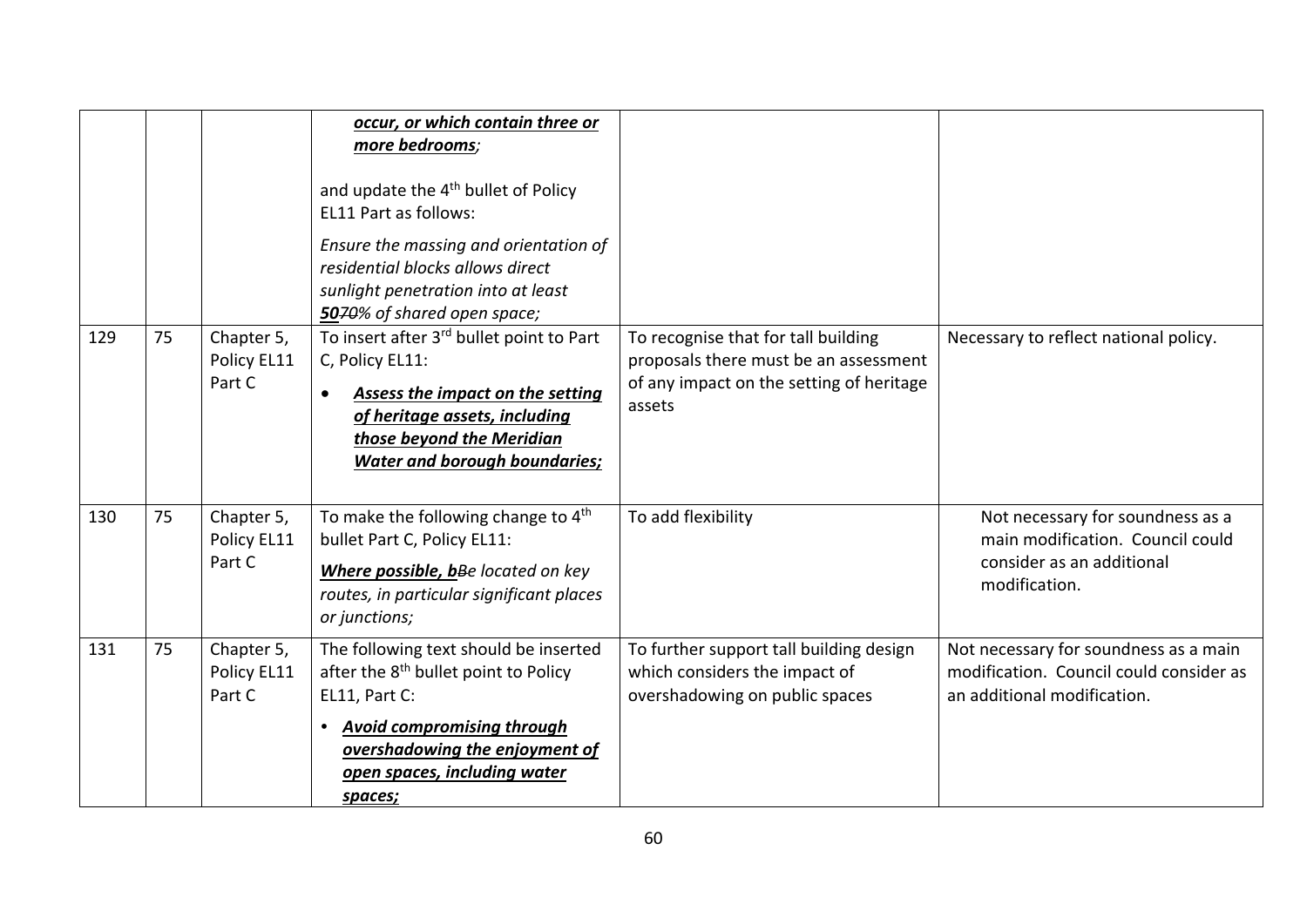| 132 | 75 | Chapter 5,<br>Policy EL11<br>Part C | To insert the following as a final bullet<br>to policy EL11 Part C:<br><b>Assess the impact of underlying</b><br>ground conditions and presence<br>of land contamination to<br>determine appropriate<br>foundation depths and building<br>height, and measures to protect<br>groundwater resources.                                         | To further recognise that tall buildings<br>will need to consider underlying<br>geological and contaminative context. | Necessary for clarity.                                                                                          |
|-----|----|-------------------------------------|---------------------------------------------------------------------------------------------------------------------------------------------------------------------------------------------------------------------------------------------------------------------------------------------------------------------------------------------|-----------------------------------------------------------------------------------------------------------------------|-----------------------------------------------------------------------------------------------------------------|
| 133 | 76 | Chapter 5 -<br>Policy EL12          | To make the following change to<br>Policy EL12, 2 <sup>nd</sup> paragraph:<br>Development proposals and<br>supplementary planning documents<br>must-will seek to:                                                                                                                                                                           | To add flexibility<br>Suggest " Proposed development must<br>will seek to:"                                           | Can be dealt with as an additional<br>modification.                                                             |
| 134 | 76 | Chapter 5 -<br>Policy EL12          | To amend the wording for Policy EL12<br>at the 3rd bullet point:<br>Demonstrate<br>how<br>an<br>understanding of the industrial<br>heritage and archaeology of<br>the area has informed the<br>design,<br>and<br>seek<br>opportunities<br>to<br>provide<br>heritage interpretation, for<br>example through public art or<br>display panels; | To further recognise the industrial and<br>archaeological heritage of the area                                        | Not necessary for soundness as a main<br>modification. Council could consider as<br>an additional modification. |
| 135 | 76 | Chapter 5,<br>Policy EL12           | Policy EL12 'Public Realm at Meridian<br>Water' will include an additional 4 <sup>th</sup><br>bullet point:<br>Demonstrate how the 10<br>$\bullet$                                                                                                                                                                                          | To require development proposals to<br>deliver a 'Healthy Streets Approach'                                           | See comments in interim letter.                                                                                 |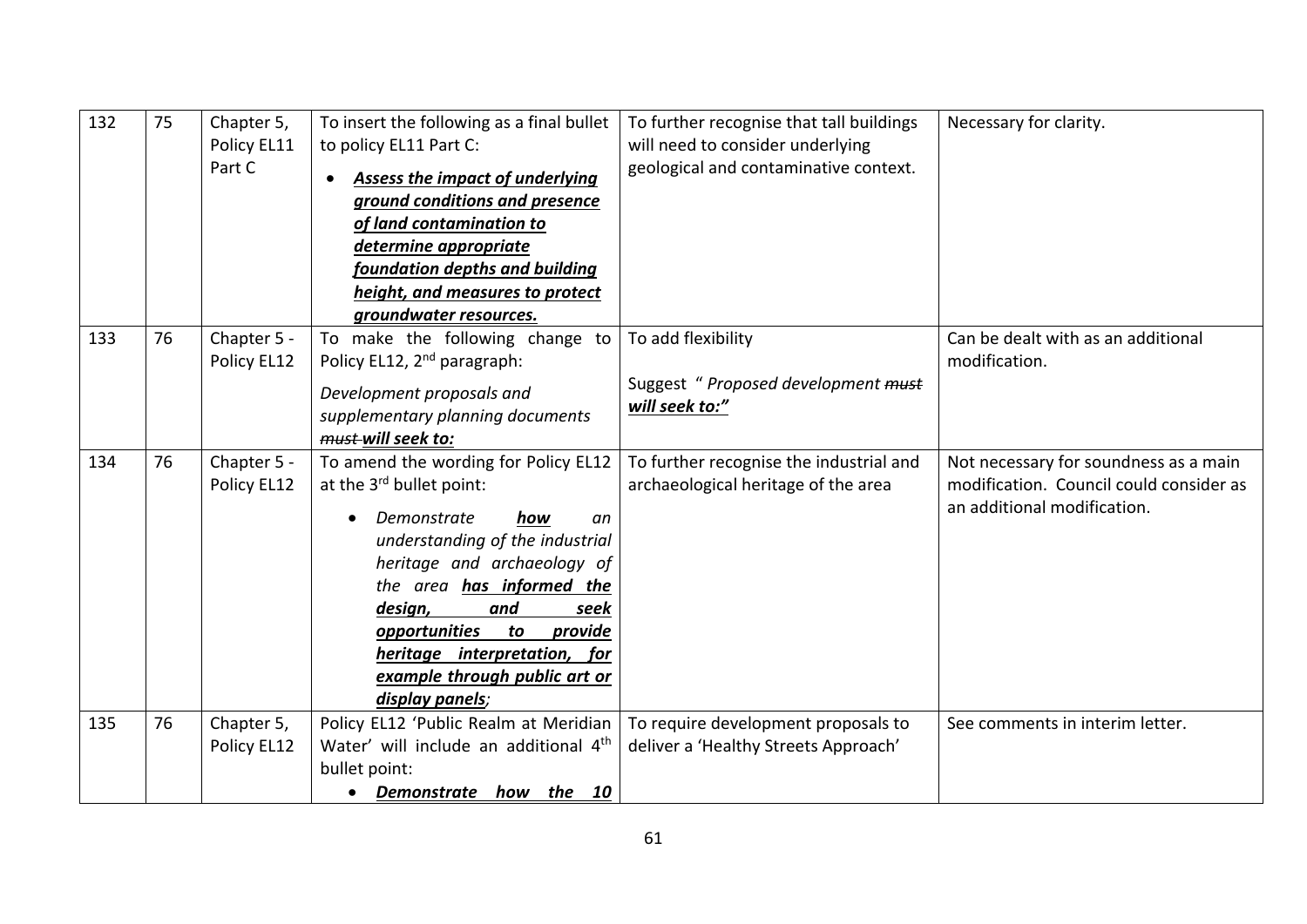| 136 | 76 | Chapter 5,<br>Policy EL12 | the Mayor's<br>indicators of<br>'Healthy Streets Approach'<br>will be met;<br>Amend text, through inserting a new<br>bullet point to follow the 7 <sup>th</sup> bullet:<br>Incorporate the principles from<br>$\bullet$                                                               | Clarify design requirements by<br>referencing Sport England Active<br>Design guidance.                             | Not necessary for soundness as a main<br>modification. Council could consider as<br>an additional modification.                                               |
|-----|----|---------------------------|---------------------------------------------------------------------------------------------------------------------------------------------------------------------------------------------------------------------------------------------------------------------------------------|--------------------------------------------------------------------------------------------------------------------|---------------------------------------------------------------------------------------------------------------------------------------------------------------|
|     |    |                           | <b>Sport England's Active Design</b><br>guidance;                                                                                                                                                                                                                                     |                                                                                                                    |                                                                                                                                                               |
| 137 | 77 | Paragraph<br>5.11.8       |                                                                                                                                                                                                                                                                                       |                                                                                                                    | This in currently SIL, references to<br>higher residential buildings should be<br>re-examined in the light of comments<br>above regarding SIL de-designation. |
| 138 | 77 | Chapter 5,<br>Policy EL12 | Insert a new bullet point after the 10 <sup>th</sup><br>bullet point:<br>'Incorporate opportunities for<br>$\bullet$<br>games and urban play;'                                                                                                                                        | Include policy element to meet<br>community needs.                                                                 | Necessary in line with national policy                                                                                                                        |
| 139 | 77 | Chapter 5,<br>Policy EL12 | To include in Policy EL12 the following<br>additional bullet after the 4 <sup>th</sup> bullet<br>point under 'Waterways and Water<br>Frontages':<br><b>Consider opportunities to better</b><br>$\bullet$<br>reveal and interpret the natural<br>and man-made watercourse<br>heritage; | To give further support to design which<br>reflects the watercourse history of the<br>area                         | Not necessary for soundness as a main<br>modification. Council could consider as<br>an additional modification.                                               |
| 140 | 77 | Chapter 5,<br>Policy EL12 | To include in Policy EL12 the following<br>additional bullet after the 4 <sup>th</sup> bullet<br>point under 'Waterways and Water<br>Frontages':                                                                                                                                      | To further recognise the potential<br>benefits of moorings along the River<br>Lee Navigation within Meridian Water | Not necessary for soundness as a main<br>modification. Council could consider as<br>an additional modification.                                               |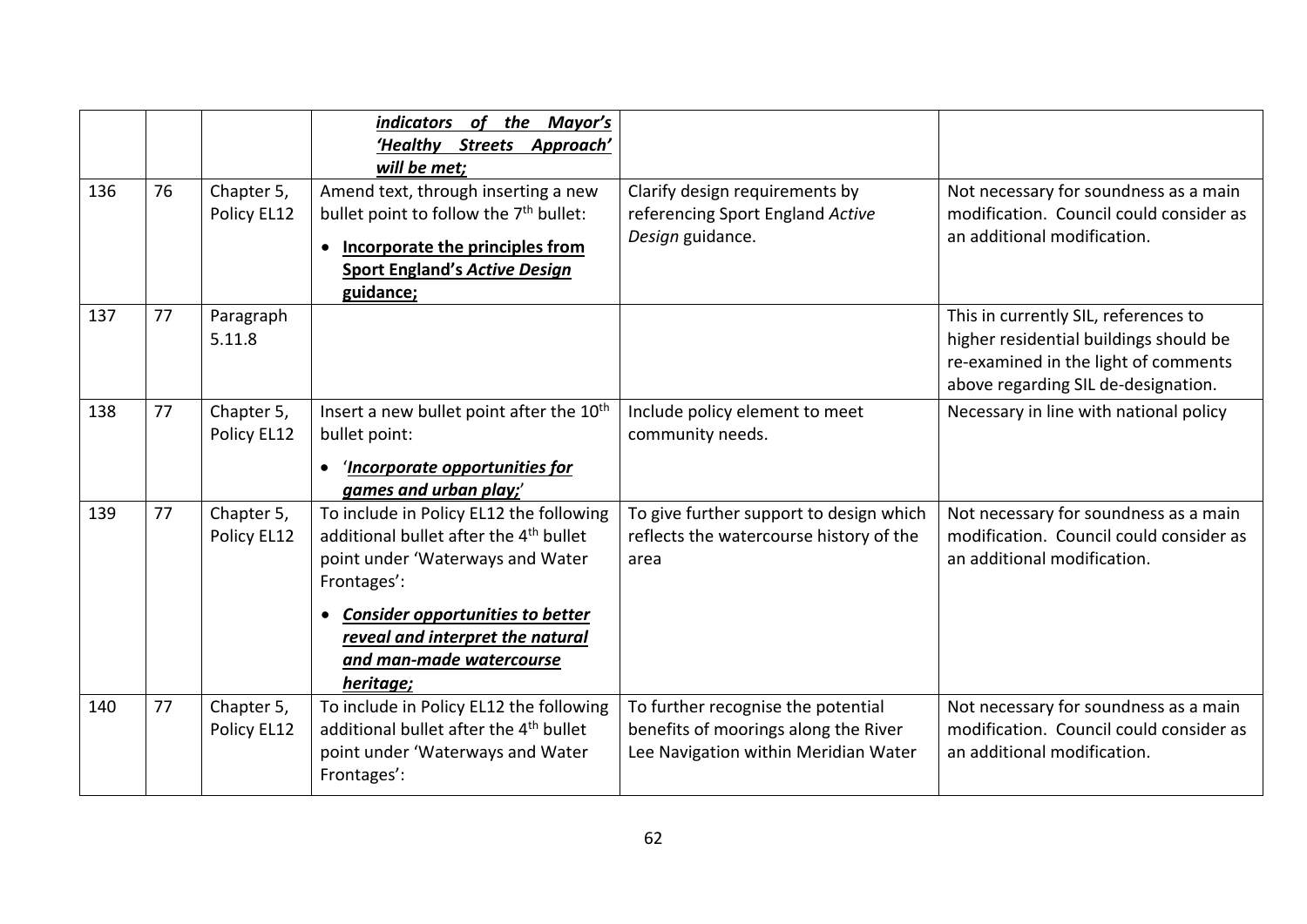|     |    |                           | Where suitable, the provision of<br>residential and commercial<br>moorings along the River Lee<br>Navigation, particularly where<br>this will contribute to an active<br>and vibrant waterway corridor;                                                                                                                                                                                                                                                                                                                                                                                                                                                                                                                                                                                                                                                                        |                                                                                                                                                                                                            |                                                                                                                                                                                                                                                                                                                                                                |
|-----|----|---------------------------|--------------------------------------------------------------------------------------------------------------------------------------------------------------------------------------------------------------------------------------------------------------------------------------------------------------------------------------------------------------------------------------------------------------------------------------------------------------------------------------------------------------------------------------------------------------------------------------------------------------------------------------------------------------------------------------------------------------------------------------------------------------------------------------------------------------------------------------------------------------------------------|------------------------------------------------------------------------------------------------------------------------------------------------------------------------------------------------------------|----------------------------------------------------------------------------------------------------------------------------------------------------------------------------------------------------------------------------------------------------------------------------------------------------------------------------------------------------------------|
| 141 | 77 | Chapter 5,<br>Policy EL12 | For the following text to be inserted<br>to Policy EL12, after the reference to<br>waterfront development:<br><b>Built development (this includes)</b><br>buildings, walls and fences but does<br>not have to include footpaths and<br>landscaping) should aim for a<br>minimum 8 metre set back from the<br>top of the river bank, in line with<br>access requirements of the<br><b>Environment Agency, to allow for</b><br>maintenance and improvements,<br>such as renaturalisation of river<br>banks and habitat improvement.<br><b>Footpaths and landscaping may</b><br>$\bullet$<br>be included within the buffer<br>zone, although a wider<br>undisturbed green corridor area<br>should be provided where<br>possible<br>For non-main rivers, less than 8<br>$\bullet$<br>metres set back may be<br>acceptable, providing there is no<br>conflict with the requirements | To recognise and incorporate the<br>access requirements of the<br>Environment Agency, to allow for<br>maintenance and improvements, such<br>as re-naturalisation of river banks and<br>habitat improvement | This requirement is covered by separate<br>legislation in the case of Main Rivers,<br>and the text as proposed is overly long,<br>detracting from the effectiveness of the<br>policy. Whilst it is appropriate that<br>developers are reminded of these<br>requirements, the Council should<br>consider an abbreviated version, within<br>the supporting text. |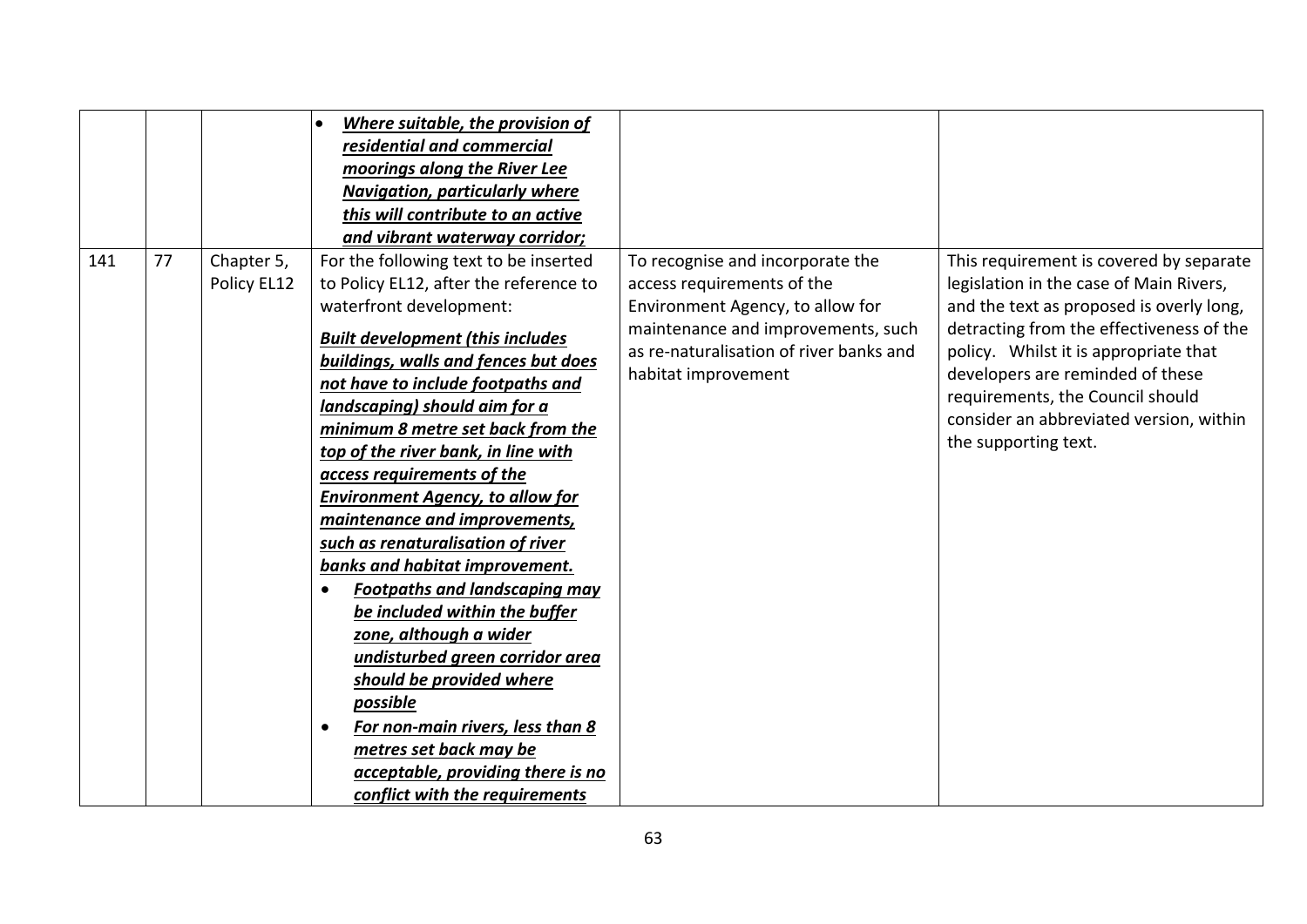| 142 | 77 | Chapter 5,<br>Paragraph<br>5.11.10 | and principles of Policies EL12<br>and EL27.<br>Where the full 8m cannot be<br>$\bullet$<br>achieved, it should be<br>demonstrated that appropriate<br><b>Environment Agency access can</b><br>be maintained and that there is<br>no conflict with the requirements<br>and principles of Policies EL12<br>and EL27.<br>Update text in paragraph 5.11.10 as<br>follows:<br><br>The plentiful and appropriate planting<br>of trees and other greenery is | Reflect that high quality public realm<br>can enhance biodiversity, wildlife<br>provision and habitat connectivity, and<br>that enhancements to biodiversity and<br>wildlife provision also create high<br>quality public realm | Not necessary for soundness as a main<br>modification. Council could consider as<br>an additional modification.            |
|-----|----|------------------------------------|--------------------------------------------------------------------------------------------------------------------------------------------------------------------------------------------------------------------------------------------------------------------------------------------------------------------------------------------------------------------------------------------------------------------------------------------------------|---------------------------------------------------------------------------------------------------------------------------------------------------------------------------------------------------------------------------------|----------------------------------------------------------------------------------------------------------------------------|
|     |    |                                    | essential to developing an<br>aesthetically pleasing and high quality<br>urban environment which should<br>provide habitat connectivity and<br>enhance biodiversity.                                                                                                                                                                                                                                                                                   |                                                                                                                                                                                                                                 |                                                                                                                            |
|     |    |                                    |                                                                                                                                                                                                                                                                                                                                                                                                                                                        |                                                                                                                                                                                                                                 |                                                                                                                            |
| 143 | 78 | Chapter 5<br>Paragraph<br>5.11.11  | To change the reference to the<br>Causeway in paragraph 5.11.1 to<br><b>Causeway Central Spine</b><br>And to insert text as a new paragraph<br>to follow paragraph 5.11.11:                                                                                                                                                                                                                                                                            | To reflect the name change<br>and to further recognise that proposals<br>should be encouraged to include<br>waterside and waterway within the<br>boundary of their sites to ensure the<br>public realm is planned, and          | Necessary for clarity and in the interests<br>of a well planned public realm, in line<br>with local and national guidance. |
|     |    |                                    | <b>Planning proposals are encouraged</b>                                                                                                                                                                                                                                                                                                                                                                                                               | improvements delivered, in a way that<br>is integrated with the development                                                                                                                                                     |                                                                                                                            |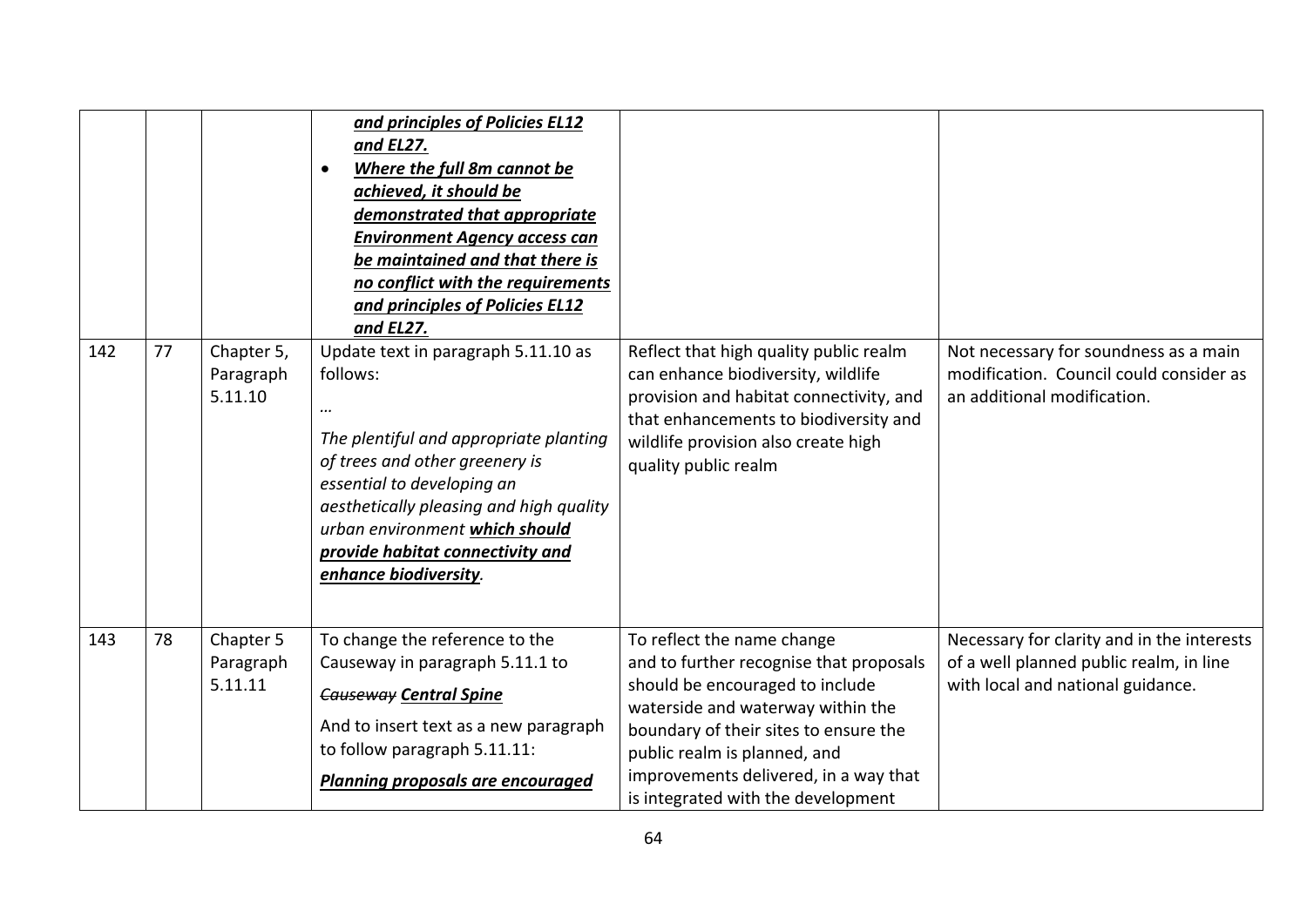|     |    |                                  | to include the waterside and<br>waterway within the boundary of<br>their sites, where relevant, to ensure<br>that the public realm is planned, and<br>improvements delivered, in a way<br>that is integrated with the<br>development. |                                                                                                                                                                                                                                  |                                                                                                                                                              |
|-----|----|----------------------------------|---------------------------------------------------------------------------------------------------------------------------------------------------------------------------------------------------------------------------------------|----------------------------------------------------------------------------------------------------------------------------------------------------------------------------------------------------------------------------------|--------------------------------------------------------------------------------------------------------------------------------------------------------------|
| 144 | 78 | Chapter 5<br>Paragraph<br>5.12.5 | To change the reference to the<br>Causeway in paragraph 5.12.5 to<br><b>Causeway Central Spine</b>                                                                                                                                    | To reflect the name change                                                                                                                                                                                                       | Can be dealt with as an additional<br>modification.                                                                                                          |
| 145 | 78 | Chapter 5<br>Paragraph<br>5.12.8 |                                                                                                                                                                                                                                       |                                                                                                                                                                                                                                  | <b>Missing Text</b>                                                                                                                                          |
| 146 | 79 | Chapter 5,<br>Policy EL13        | To add the following bullet to the list<br>in Policy EL13 part (a):<br><b>Sport and recreation facilities.</b>                                                                                                                        | To recognise that provision of sport and<br>recreation facilities is important to the<br>meeting the demand generated by new<br>development at Meridian Water and<br>that developments be required to make<br>S106 contributions | Necessary in line with national policy                                                                                                                       |
| 147 | 79 | Chapter 5,<br>Policy EL13        | To add the following bullet to the list<br>in Policy EL13 part (a):<br><b>Blue and green infrastructure</b>                                                                                                                           | To further acknowledge that<br>environmental enhancements should<br>be sought through blue and green<br>infrastructure funding                                                                                                   | Would only potentially be justified if<br>blue and green infrastructure comprises<br>something not already identified in the<br>policy. Needs clarification. |
| 149 | 79 | Chapter 5,<br>Policy EL13        | To delete Policy EL13 part (d)<br>And:<br>d. It may include overage provisions to<br>secure an increase in<br>contribution, proportionate with the                                                                                    | This will not be necessary if viability of<br>contributions is assessed using the<br>existing land value plus premium<br>(EUV+) method, in line with the<br>Mayor's Affordable Housing and                                       | Justified for clarity                                                                                                                                        |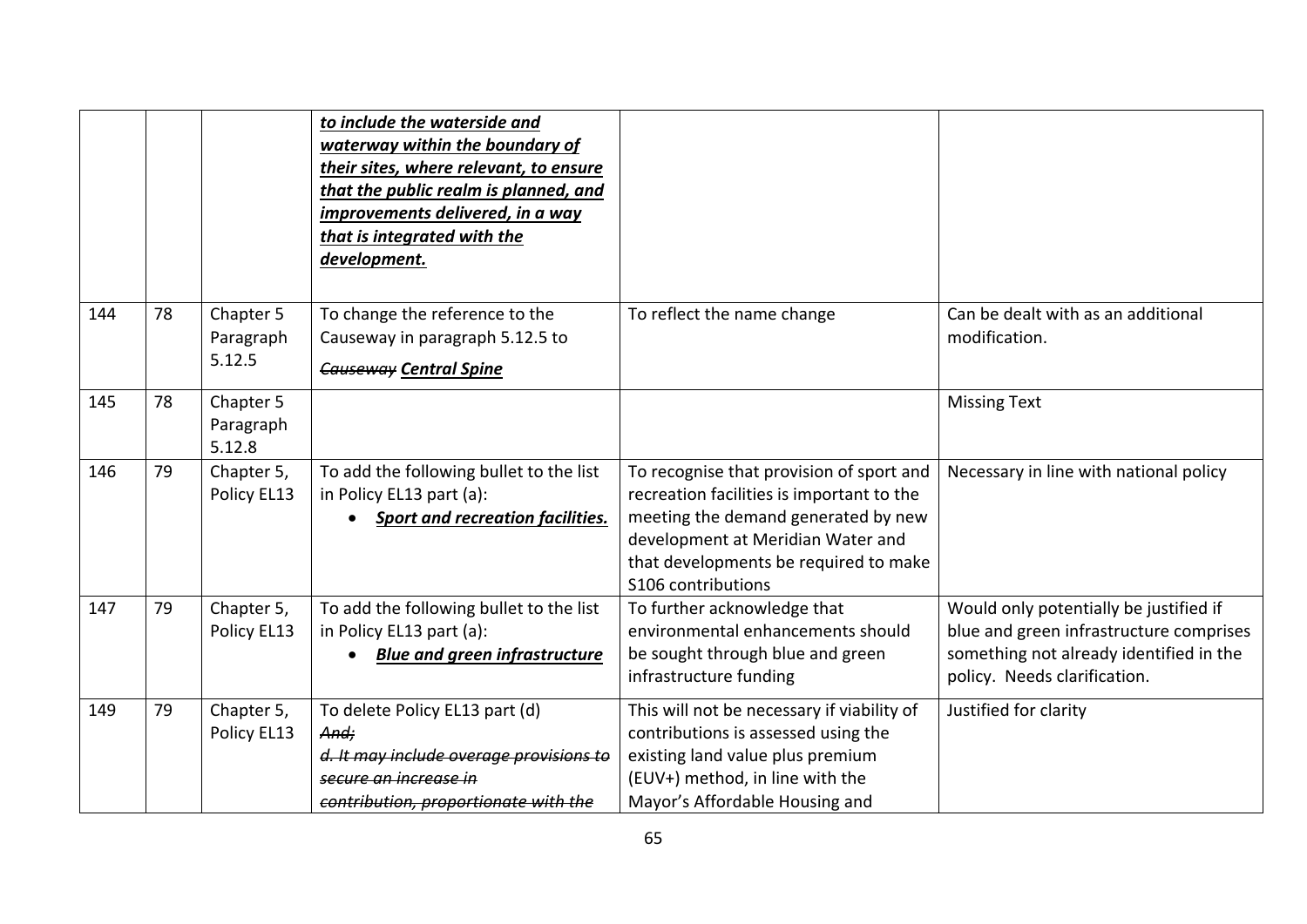|     |    |                           | rise in land value resulting from the<br>delivery of the infrastructure.                                                                                                                                                                                                                                                                                                                                                                                                                                                                                                                                                                                                                                                                                                                                                                                                                       | <b>Viability SPG</b>                                                                                                                                                                                                                                         |                                                                                                                                                                                                                                                                                                                                                                                                                                                                                                                                                                                                                                                                                                                                                                                                                                                                                                                       |
|-----|----|---------------------------|------------------------------------------------------------------------------------------------------------------------------------------------------------------------------------------------------------------------------------------------------------------------------------------------------------------------------------------------------------------------------------------------------------------------------------------------------------------------------------------------------------------------------------------------------------------------------------------------------------------------------------------------------------------------------------------------------------------------------------------------------------------------------------------------------------------------------------------------------------------------------------------------|--------------------------------------------------------------------------------------------------------------------------------------------------------------------------------------------------------------------------------------------------------------|-----------------------------------------------------------------------------------------------------------------------------------------------------------------------------------------------------------------------------------------------------------------------------------------------------------------------------------------------------------------------------------------------------------------------------------------------------------------------------------------------------------------------------------------------------------------------------------------------------------------------------------------------------------------------------------------------------------------------------------------------------------------------------------------------------------------------------------------------------------------------------------------------------------------------|
| 150 | 79 | Chapter 5,<br>Policy EL13 | To insert the following text as a final<br>paragraph to Policy EL13:<br>Development proposals should<br>demonstrate that adequate water<br>supply and sewerage<br>infrastructure capacity exists both<br>on and off site to serve the<br>development and that the<br>development would not lead to<br>problems for existing users.<br>Developers are encouraged to<br>contact the water/waste water<br>company ahead of submitting<br>their planning application to<br>discuss their development<br>proposals and intended delivery<br>programme to assist with<br>identifying any potential water<br>and wastewater network<br>reinforcement requirements.<br>Where there is a capacity<br>constraint the Council will, where<br>appropriate, apply phasing<br>conditions to any approval to<br>ensure that any necessary<br>infrastructure upgrades are<br>delivered ahead of / in line with | To recognise that development must be<br>supported by delivery of the necessary<br>infrastructure provision and to<br>acknowledge that Thames Water have<br>recently changes their way of assessing,<br>funding and charging for infrastructure<br>upgrades. | Please see comments in Interim letter.<br>I do not consider the following<br>suggested text to be reasonable:<br>"Development proposals should<br>demonstrate that adequate water<br>supply and sewerage infrastructure<br>capacity exists both on and off site to<br>serve the development and that the<br>development would not lead to<br>problems for existing users."<br>Furthermore, the following text would<br>be more appropriately placed within the<br>supporting text, along with reference to<br>the Water Supply and Drainage<br>Strategy. "Developers are encouraged<br>to contact the water/waste water<br>company ahead of submitting their<br>planning application to discuss their<br>development proposals and intended<br>delivery programme to assist with<br>identifying any potential water and<br>wastewater network reinforcement<br>requirements.<br>The following text may be appropriate |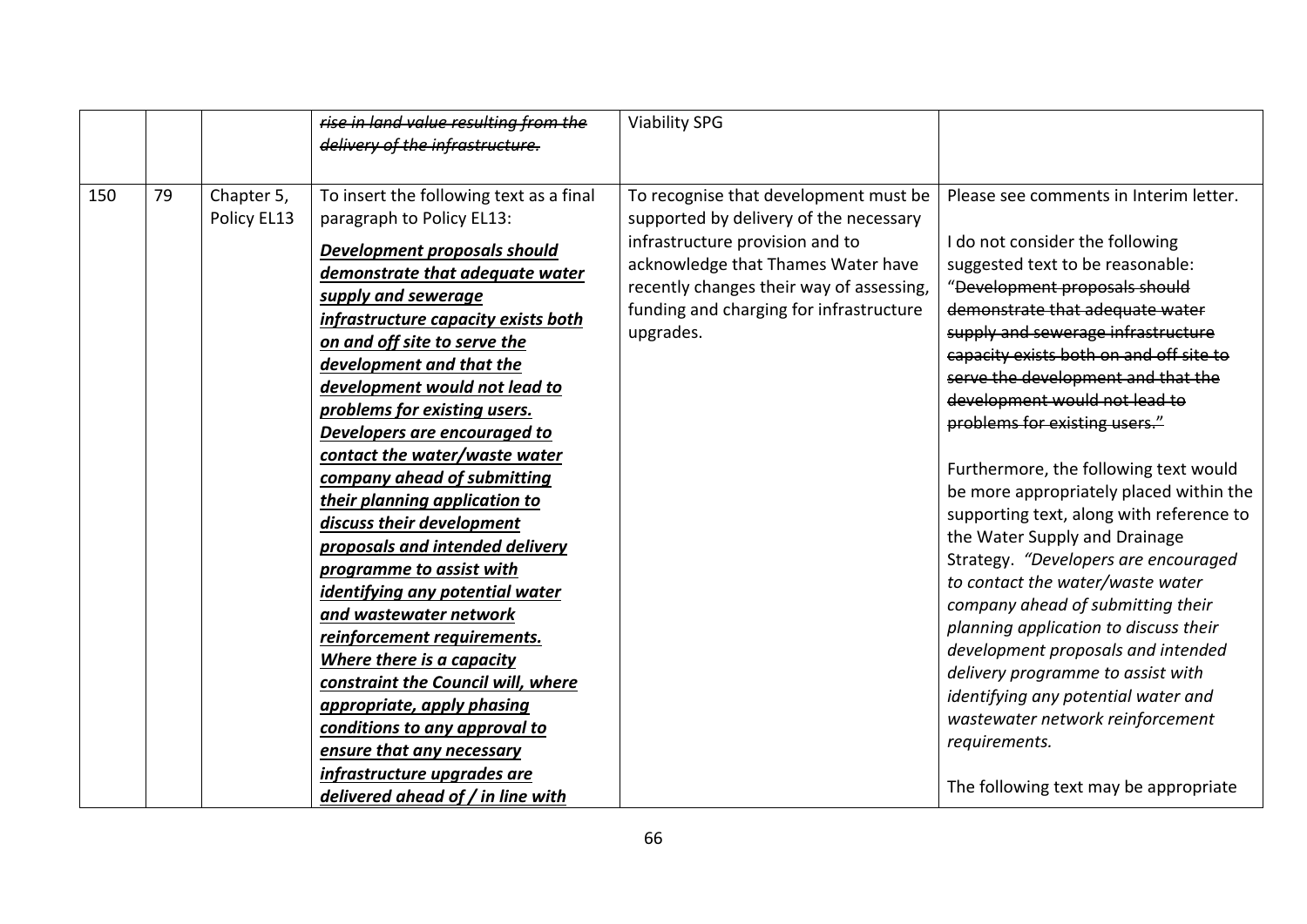|                         |    |                                  | the occupation of the relevant<br>phase of development. Where<br>appropriate, planning permission<br>for developments, which result in<br>the need for off-site upgrades, will<br>be subject to conditions to ensure<br>the occupation is aligned with the<br>delivery of necessary<br>infrastructure upgrades. |                                   | appended to the penultimate<br>paragraph. "Where there is an<br>identified capacity constraint the<br>Council will may, where appropriate,<br>apply phasing conditions to any<br>approval to ensure that any necessary<br>infrastructure upgrades are delivered<br>ahead of / in line with the occupation of<br>the relevant phase of development".<br>Where appropriate, planning permission<br>for developments, which result in the<br>need for off site upgrades, will be<br>subject to conditions to ensure the<br>occupation is aligned with the delivery<br>of necessary infrastructure upgrades". |
|-------------------------|----|----------------------------------|-----------------------------------------------------------------------------------------------------------------------------------------------------------------------------------------------------------------------------------------------------------------------------------------------------------------|-----------------------------------|-----------------------------------------------------------------------------------------------------------------------------------------------------------------------------------------------------------------------------------------------------------------------------------------------------------------------------------------------------------------------------------------------------------------------------------------------------------------------------------------------------------------------------------------------------------------------------------------------------------|
| <b>Chapter 6</b><br>151 | 81 | Paragraph                        | Syntax.                                                                                                                                                                                                                                                                                                         |                                   | Can be dealt with as an additional                                                                                                                                                                                                                                                                                                                                                                                                                                                                                                                                                                        |
|                         |    | $6.1.1$ and<br>$6.1.5$ and       |                                                                                                                                                                                                                                                                                                                 |                                   | modification.                                                                                                                                                                                                                                                                                                                                                                                                                                                                                                                                                                                             |
| 152                     | 81 | Chapter 6,<br>paragraph<br>6.1.4 | To add missing full stop at the end of<br>paragraph 6.1.4.                                                                                                                                                                                                                                                      | To correct typographical omission | Can be dealt with as an additional<br>modification.                                                                                                                                                                                                                                                                                                                                                                                                                                                                                                                                                       |
| 153                     | 85 | Paragraph<br>6.3.4               |                                                                                                                                                                                                                                                                                                                 |                                   | No reasoning to support the assertion<br>that "Investment should be particularly<br>encouraged in those industrial estates<br>where the Council have significant land<br>ownership interests".                                                                                                                                                                                                                                                                                                                                                                                                            |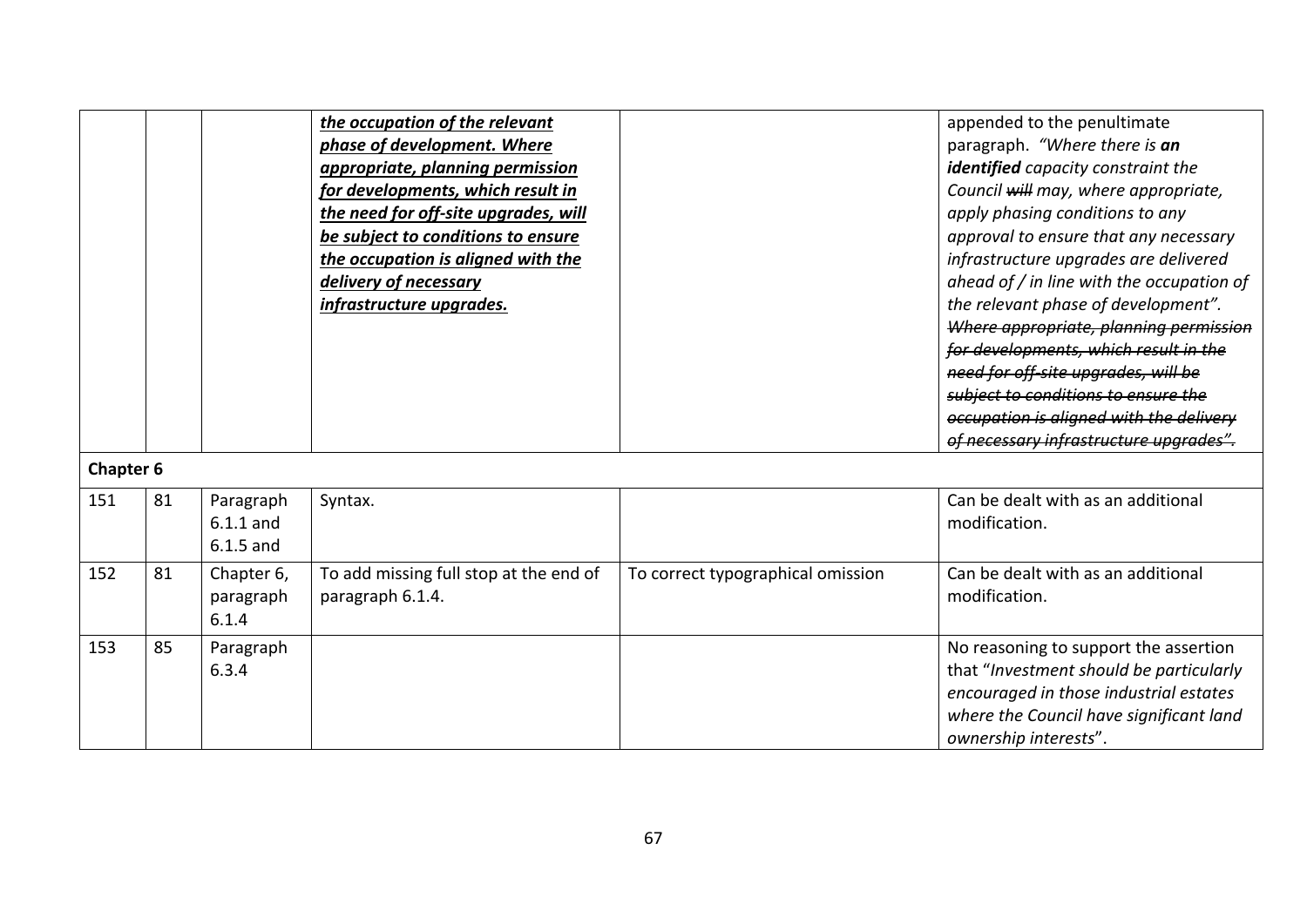| 86 | Chapter 6,<br>Figure 6.1         | To make the following changes to<br>Figure 6.1:                                                                                                                                                                                                                                                                                                   | To update map                                                                                                                                                                                                                     | Necessary for clarity                                            |
|----|----------------------------------|---------------------------------------------------------------------------------------------------------------------------------------------------------------------------------------------------------------------------------------------------------------------------------------------------------------------------------------------------|-----------------------------------------------------------------------------------------------------------------------------------------------------------------------------------------------------------------------------------|------------------------------------------------------------------|
|    |                                  | Update proposed new SIL<br>$\bullet$<br>boundaries                                                                                                                                                                                                                                                                                                | And to recognise that land to the north<br>of the North Circular and south of                                                                                                                                                     |                                                                  |
|    |                                  | Update Figure 6.1 to ensure that<br>$\bullet$<br>land to the north of the North<br>Circular and south of William<br>Girling Reservoir, and land to the<br>south or the North Circular,<br>including land owned by Thames<br>Water, is not referenced as 'open<br>space', or variations on this label<br>which imply it is publicly<br>accessible. | the south or the North Circular,<br>including land owned by Thames<br>Water, is not publicly accessible and<br>should not be referenced as 'open<br>space', or variations on this label which<br>imply it is publicly accessible. |                                                                  |
|    |                                  | Label this land as Green Belt.<br>$\bullet$                                                                                                                                                                                                                                                                                                       |                                                                                                                                                                                                                                   |                                                                  |
| 86 | Chapter 6,<br>Figure 6.1         | To include an additional map showing<br>current SIL and LSIS designations<br>within the ELAAP area in Chapter 6,<br>before or after figure 6.1                                                                                                                                                                                                    | To address GLA comments regarding<br>SIL and LSIS                                                                                                                                                                                 | Necessary for clarity                                            |
| 87 | Paragraphs<br>$6.4.1 - 6.4.3$    |                                                                                                                                                                                                                                                                                                                                                   |                                                                                                                                                                                                                                   | Will need updating in the light of<br>comments in interim letter |
| 87 | Chapter 6,<br>paragraph<br>6.4.4 | To amend paragraph 6.4.4 as follows:<br>The sites for designation to the north<br>and east of Picketts Lock Lane<br>Deephams STW are already industrial<br>in character and will benefit from a<br>designated status, together providing                                                                                                          | To ensure clarity on the future use of<br>the Deephams site and the surrounding<br>parcels of land                                                                                                                                | Necessary for clarity.                                           |
|    |                                  |                                                                                                                                                                                                                                                                                                                                                   | 4.1ha of SIL. <del>Designating t</del> The                                                                                                                                                                                        | William Girling Reservoir, and land to                           |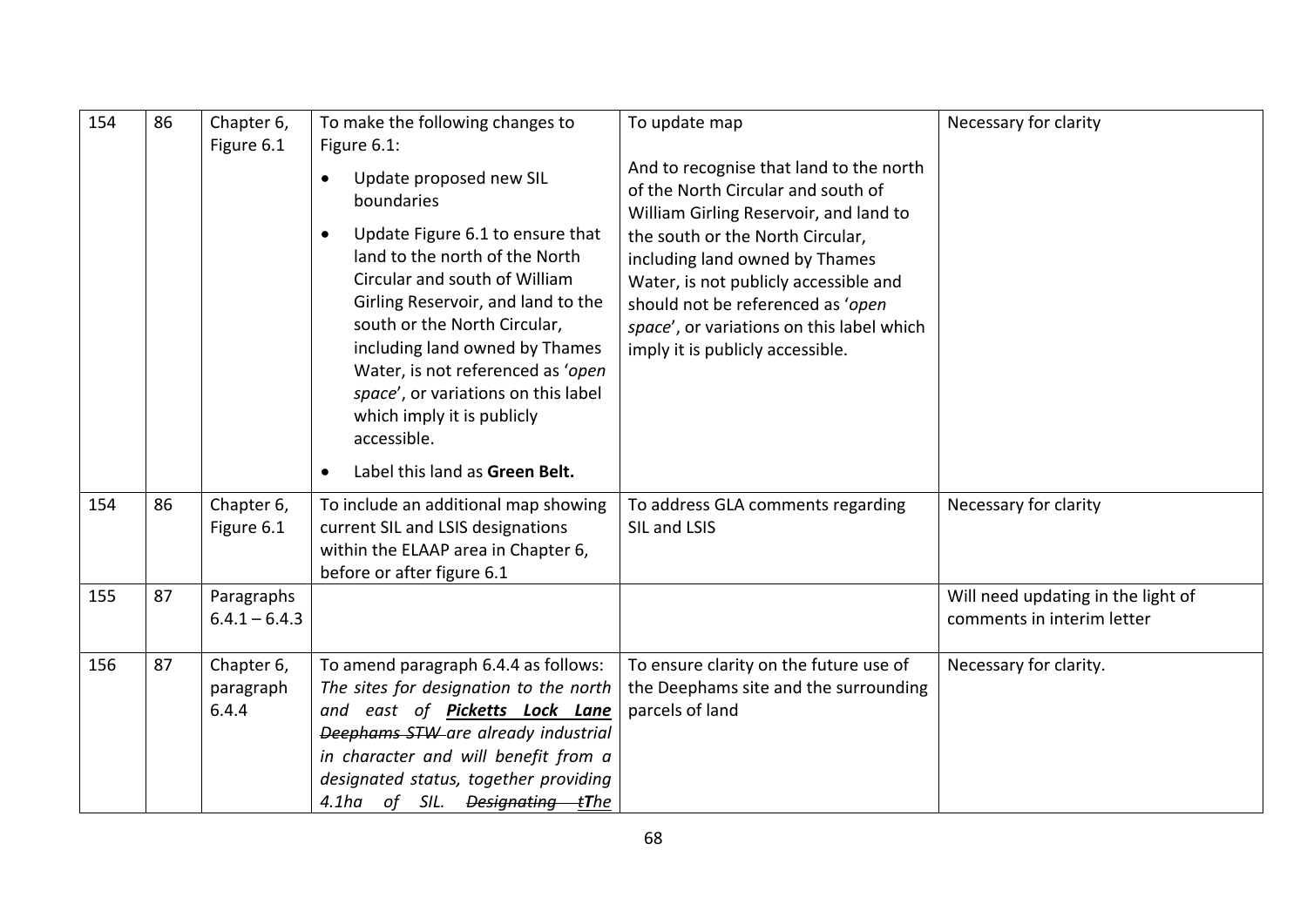|     |    |                                  | use as an<br>London<br>Plan                                                                                                                                                                                                     | Deephams STW site will continue in<br>operational sewage<br>treatment works with its designation<br>as SIL being in accordance with the<br>approach<br>which<br>recognises utilities as an industrial-<br>type function. will consolidate and<br>strengthen the protection of the area.                                         |                                                                                                    |                                                                     |
|-----|----|----------------------------------|---------------------------------------------------------------------------------------------------------------------------------------------------------------------------------------------------------------------------------|---------------------------------------------------------------------------------------------------------------------------------------------------------------------------------------------------------------------------------------------------------------------------------------------------------------------------------|----------------------------------------------------------------------------------------------------|---------------------------------------------------------------------|
| 157 | 87 | Chapter 6,<br>paragraph<br>6.4.5 | To amend paragraph 6.4.5 as follows:<br>The SIL parcels areas designated to<br>the north and east of Picketts Lock<br><b>Lane</b> can potentially provide locations<br>for businesses displaced from within<br>Meridian Water.  |                                                                                                                                                                                                                                                                                                                                 | To ensure clarity on the future use of<br>the Deephams site and the surrounding<br>parcels of land | Necessary for clarity.                                              |
| 158 | 87 | Chapter 6,<br>table 6.2          | <b>Site</b><br>Parcel<br>to<br>the north of<br><b>Deephams</b><br><b>Picketts</b><br><b>Lock Lane</b><br>Strip of land<br>to the east<br>of<br><b>Deephams</b><br><b>Picketts</b><br><b>Lock Lane</b><br>Deephams<br><b>STW</b> | To amend table 6.2 as follows:<br>Justification<br>Designate the site of 2.<br>already industrial in cl<br>for PHL-SIL uses. T<br>safequard the site for er<br>Designate the site of 2.<br>already industrial in cl<br>for PIL-SIL uses. T<br>safequard the site for er<br>Designate the site of 34.<br>in ongoing use as a sew | To ensure clarity on the future use of<br>the Deephams site and the surrounding<br>parcels of land | Will need updating in the light of<br>proposed revised designations |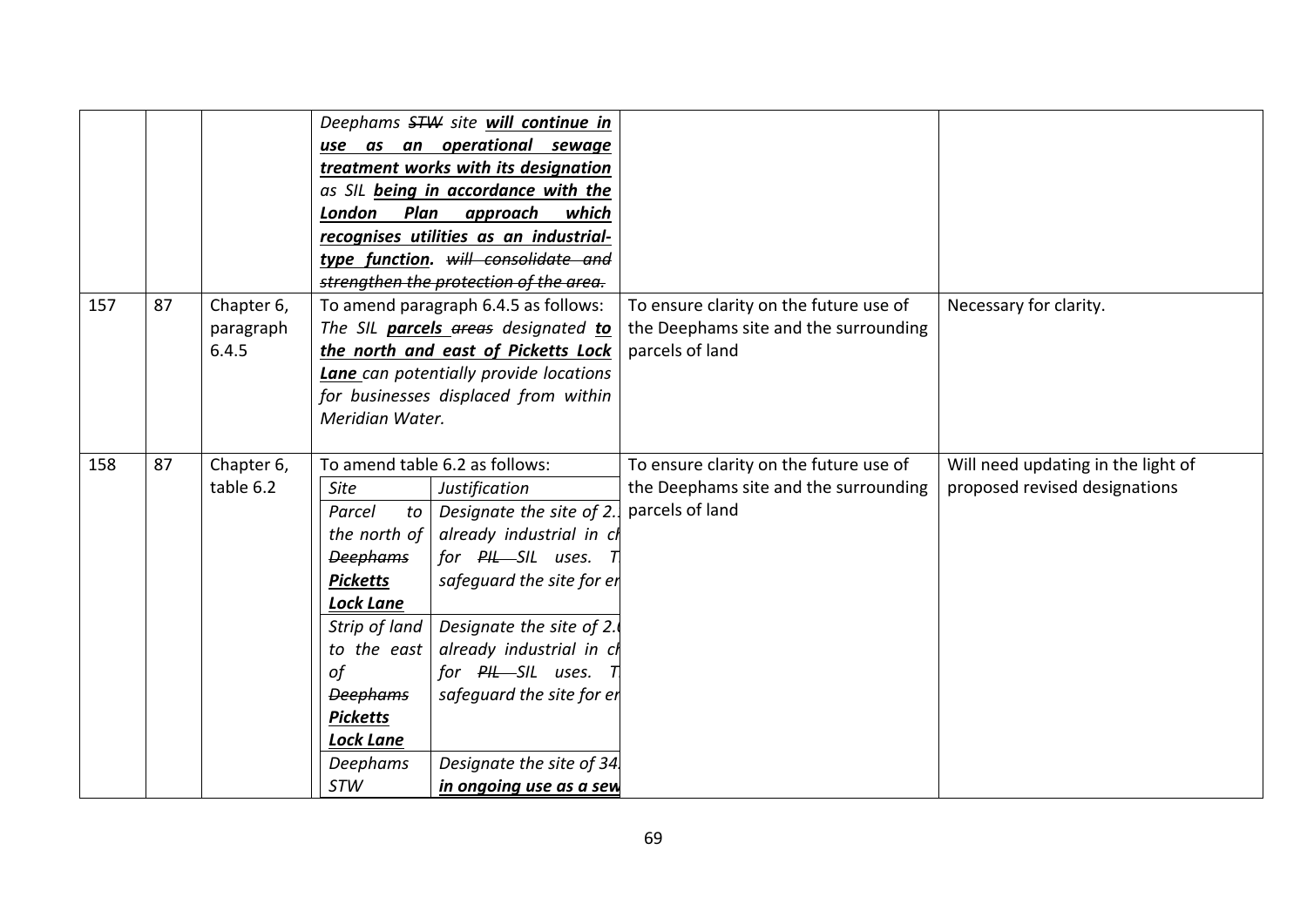|     |    |                           |                                                             | areas to the south.                                                                   | industrial in character. This extends the SIL<br>designation northwards from existing SIL |                                                                                                                                                                                     |
|-----|----|---------------------------|-------------------------------------------------------------|---------------------------------------------------------------------------------------|-------------------------------------------------------------------------------------------|-------------------------------------------------------------------------------------------------------------------------------------------------------------------------------------|
| 159 | 88 | Chapter 6,<br>Policy EL14 | follows:                                                    | To amend the table in Policy EL14 as                                                  | To ensure clarity on the future use of<br>the Deephams site and the surrounding           | Will need updating in the light of<br>proposed revised designations                                                                                                                 |
|     |    |                           | Name of<br>industrial area                                  | <b>Preferred Industr</b><br><b>Location (PIL) or Indu</b><br><b>Business Park (IB</b> | parcels of land                                                                           |                                                                                                                                                                                     |
|     |    |                           | Parcel to the<br>north of<br><b>Deephams</b>                | $P\#$                                                                                 |                                                                                           |                                                                                                                                                                                     |
|     |    |                           | Picketts Lock<br>Lane<br>Strip of land to                   | $P\#$                                                                                 |                                                                                           |                                                                                                                                                                                     |
|     |    |                           | the east<br>of <del>Deephams</del><br>Picketts Lock<br>Lane |                                                                                       |                                                                                           |                                                                                                                                                                                     |
|     |    |                           | Deephams<br>STW                                             | $P\#$                                                                                 |                                                                                           |                                                                                                                                                                                     |
| 160 | 89 | Paragraph<br>6.5.5        |                                                             |                                                                                       |                                                                                           | Can be dealt with as an additional<br>modification.                                                                                                                                 |
| 161 | 90 | paragraph<br>6.5.10       |                                                             |                                                                                       |                                                                                           | Please refer to interim comments in<br>relation to SIL de-designation.                                                                                                              |
| 16  | 93 | Policy EL15               |                                                             |                                                                                       |                                                                                           | The Policy is overly long and sections of<br>text which are commentary rather than<br>policy.<br>The policy will also have to be reviewed<br>in the light of the Council's proposed |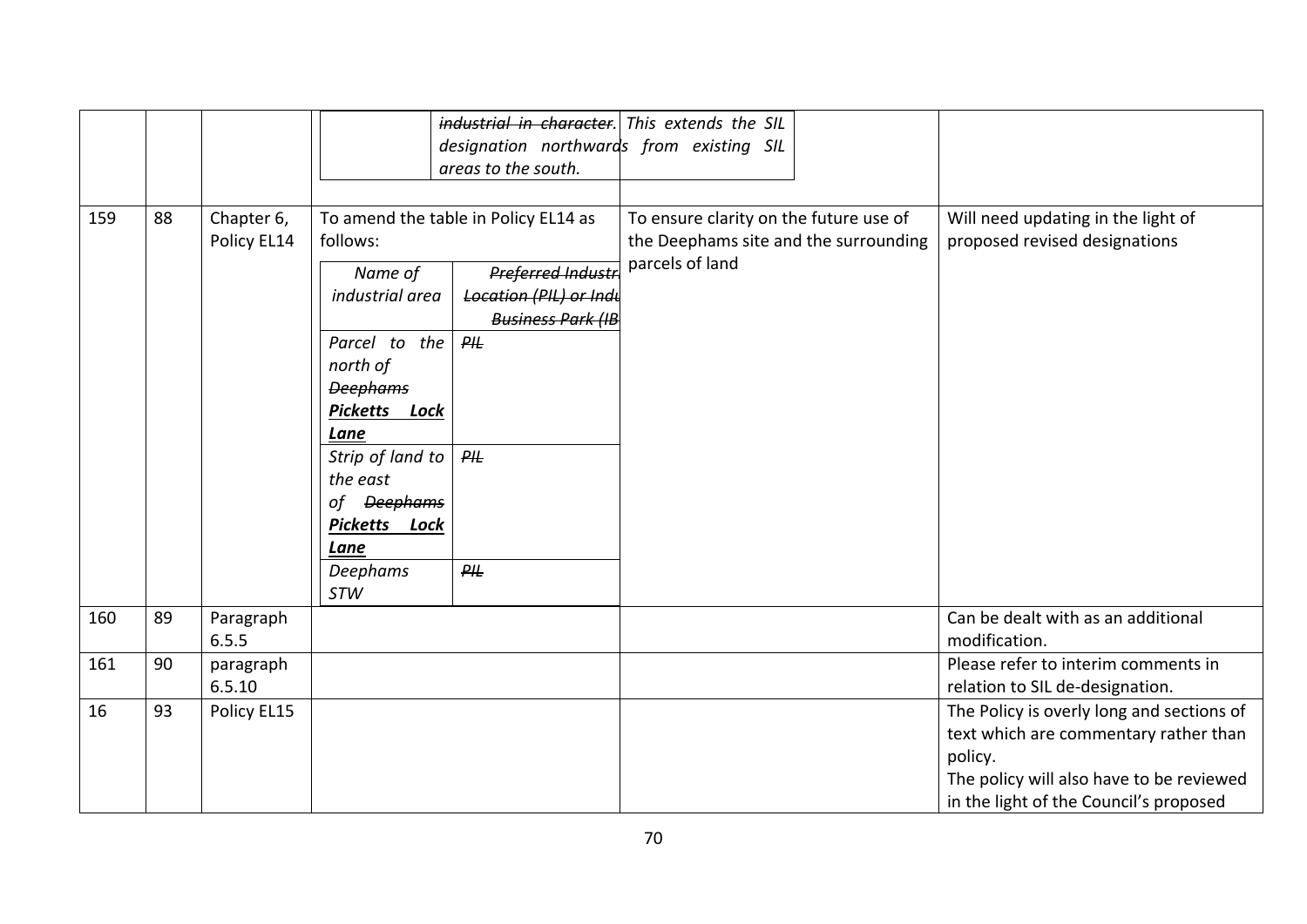| 163              | 96 | Paragraph<br>7.3.1               |                                                                                                                                                                                                                                                                                                                                                                                                                                                             |                                                                                                                         | changes regarding SIL designation and<br>the Council should consider<br>strengthening the policy with regard to<br>intensification.<br>Can be dealt with as an additional<br>modification.                 |
|------------------|----|----------------------------------|-------------------------------------------------------------------------------------------------------------------------------------------------------------------------------------------------------------------------------------------------------------------------------------------------------------------------------------------------------------------------------------------------------------------------------------------------------------|-------------------------------------------------------------------------------------------------------------------------|------------------------------------------------------------------------------------------------------------------------------------------------------------------------------------------------------------|
| 164              | 97 | Policy EL16                      |                                                                                                                                                                                                                                                                                                                                                                                                                                                             |                                                                                                                         | The term "employment mixed uses" is<br>unclear. The supporting text suggests<br>that Angel Road Retail park is suitable<br>for diversification to a range of<br>"employment and other supporting<br>uses"? |
| <b>Chapter 8</b> |    |                                  |                                                                                                                                                                                                                                                                                                                                                                                                                                                             |                                                                                                                         |                                                                                                                                                                                                            |
| 165              | 99 | Chapter 8,<br>paragraph<br>8.1.4 | To insert a new paragraph after<br>paragraph 8.1.4, as follows:<br>In 2017 a Development Consent<br>Order (DCO) was granted for<br>the redevelopment of the<br><b>Edmonton EcoPark site that will</b><br>allow for the construction and<br>operation of an energy<br>recovery facility to replace the<br>existing plant, replacement<br>facilities associated with waste<br>management, and provision of<br>visitor, community and<br>education facilities. | To recognise the Development Consent<br>Order (DCO) granted in 2017 for the<br>Edmonton EcoPark in the AAP Chapter<br>8 | Necessary to update plan                                                                                                                                                                                   |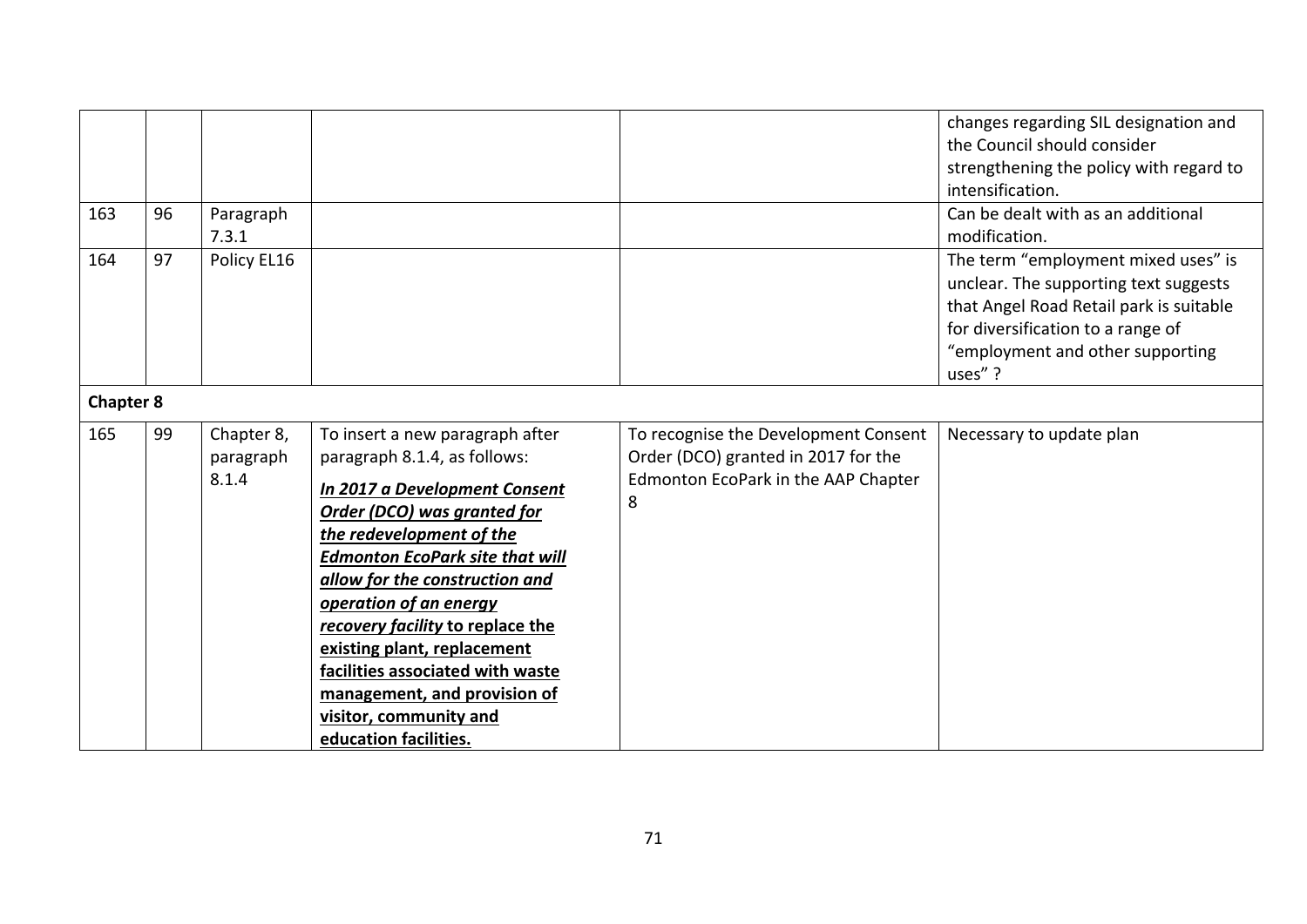| 166 | 100 | Chapter 8,<br>Section 8.2                                    | At Section 8.2 Policy Context, insert in<br>the final row of the table under 'Other<br>Sources':<br><b>National Policy Statement for Energy</b><br>$(EN-1)$                                                                                                                                                                                                                                                         | Inclusion of the relevant policy<br>reference.                                                                                                                                                                                                                                                                                                                                            | Necessary for clarity                               |
|-----|-----|--------------------------------------------------------------|---------------------------------------------------------------------------------------------------------------------------------------------------------------------------------------------------------------------------------------------------------------------------------------------------------------------------------------------------------------------------------------------------------------------|-------------------------------------------------------------------------------------------------------------------------------------------------------------------------------------------------------------------------------------------------------------------------------------------------------------------------------------------------------------------------------------------|-----------------------------------------------------|
| 167 | 101 | Chapter 8,<br>Figure 8.1                                     | To update Figure 8.1 to<br>Add a key to the map;<br>$\bullet$<br>Ensure that land to the north of<br>the North Circular and south of<br>William Girling Reservoir, and<br>land to the south or the North<br>Circular, including land owned by<br>Thames Water, is not referenced<br>as 'open space', or variations on<br>this label which imply it is publicly<br>accessible; and<br>Label this land as Green Belt. | To Correct previous omission<br>And recognise that land to the north of<br>the North Circular and south of William<br>Girling Reservoir, and land to the south<br>or the North Circular, including land<br>owned by Thames Water, is not<br>publicly accessible and should not be<br>referenced as 'open space', or<br>variations on this label which imply it is<br>publicly accessible. | Necessary for clarity                               |
| 168 | 102 | Chapter 8,<br>Section 8.3<br>title and<br>Paragraph<br>8.3.1 | To change section 8.3 title and<br>paragraph 8.3.1 as follows:<br>8.3 The EcoPark and the Lee Valley<br><b>Meridian Water Heat Network</b><br>8.3.1 The Council's approach to the<br>Lee Valley Meridian Water Heat<br>Network                                                                                                                                                                                      | To reflect name change of network                                                                                                                                                                                                                                                                                                                                                         | Can be dealt with as an additional<br>modification. |
| 169 | 103 | Chapter 8,<br>Policy EL17                                    | To make the following text updates at<br>the start of the policy EL17:<br><b>Redevelopment of the Edmonton</b>                                                                                                                                                                                                                                                                                                      | To further recognise the Development<br>Consent Order (DCO) granted in 2017<br>for the Edmonton EcoPark in the AAP                                                                                                                                                                                                                                                                        | To update the plan                                  |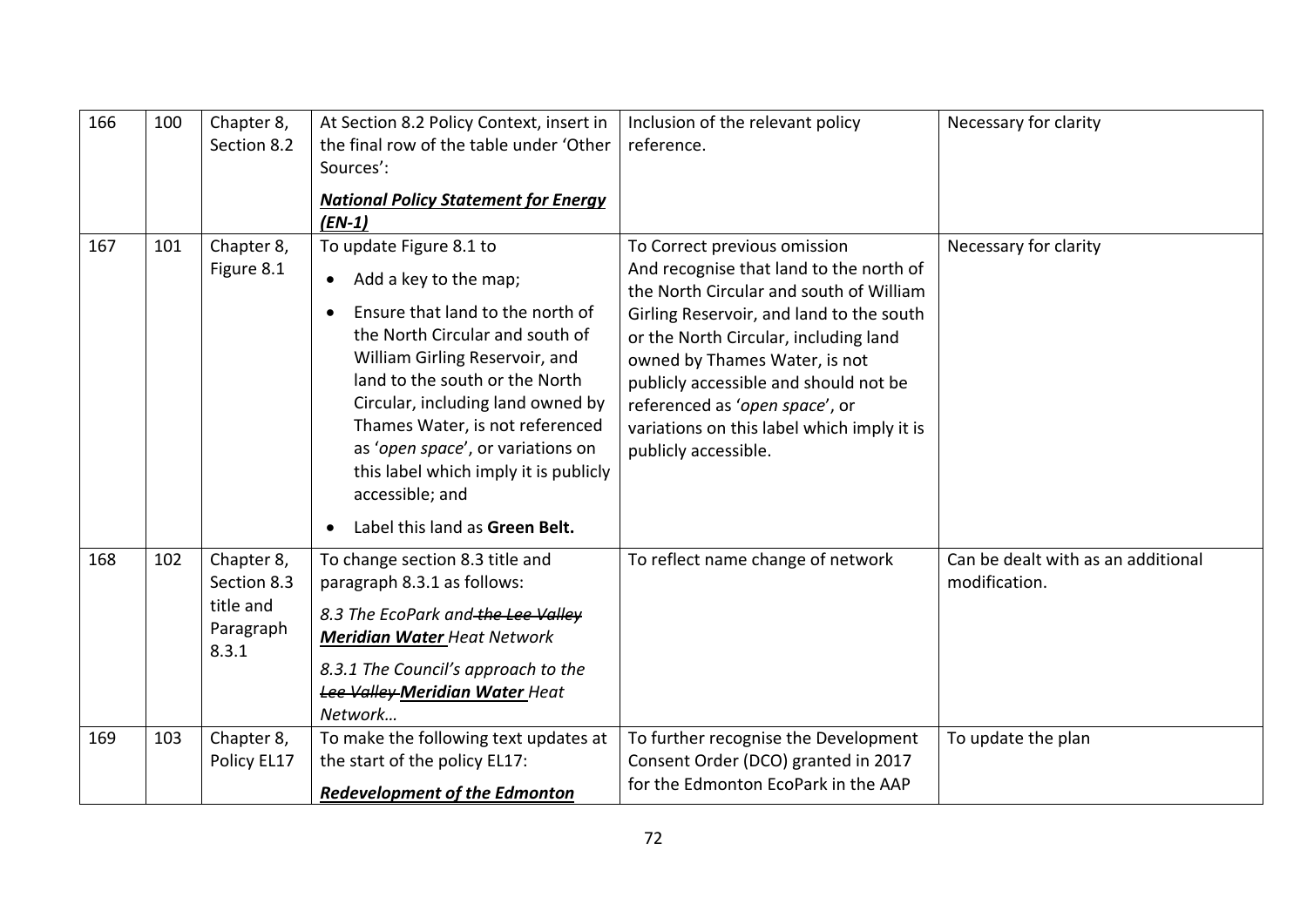|                  |     |            | <b>EcoPark site will be delivered</b>   | Chapter 8                           |                                         |
|------------------|-----|------------|-----------------------------------------|-------------------------------------|-----------------------------------------|
|                  |     |            | through the development                 |                                     |                                         |
|                  |     |            | proposals consented by the 2017         | And to recognise name change of     |                                         |
|                  |     |            | <b>North London Heat and Power</b>      | network                             |                                         |
|                  |     |            | <b>Plant Development Consent Order.</b> |                                     |                                         |
|                  |     |            | Development proposals at the            |                                     |                                         |
|                  |     |            | EcoPark site which are not              |                                     |                                         |
|                  |     |            | consented under the 2017 DCO, or        |                                     |                                         |
|                  |     |            | for any other Development               |                                     |                                         |
|                  |     |            | <b>Consent Orders made</b>              |                                     |                                         |
|                  |     |            | subsequently at the EcoPark site,       |                                     |                                         |
|                  |     |            | are required to:                        |                                     |                                         |
|                  |     |            |                                         |                                     |                                         |
|                  |     |            | And to change Policy EL17 final bullet  |                                     |                                         |
|                  |     |            | as follows:                             |                                     |                                         |
|                  |     |            | Support the implementation of the       |                                     |                                         |
|                  |     |            | Lee Valley-Meridian Water Heat          |                                     |                                         |
|                  |     |            | Network (LVMWHN) as set out in          |                                     |                                         |
|                  |     |            | Policy EL26                             |                                     |                                         |
|                  |     |            |                                         |                                     |                                         |
| <b>Chapter 9</b> |     |            |                                         |                                     |                                         |
| 170              | 105 | Chapter 9  |                                         |                                     | Should be updated to reflect the extent |
|                  |     | paragraph  |                                         |                                     | to which the upgrade of Deephams has    |
|                  |     | 9.1.2 &    |                                         |                                     | taken place                             |
|                  |     | 9.1.3      |                                         |                                     |                                         |
| 171              | 106 | Chapter 9, | To make the following amendment to      | To further clarify the situation of | Necessary for clarity                   |
|                  |     | paragraph  | paragraph 9.1.5:                        | Deephams STW and its designation as |                                         |
|                  |     | 9.1.5      | The Council is designating Deephams     | SIL                                 |                                         |
|                  |     |            | STW as a Strategic Industrial Location  |                                     |                                         |
|                  |     |            |                                         |                                     |                                         |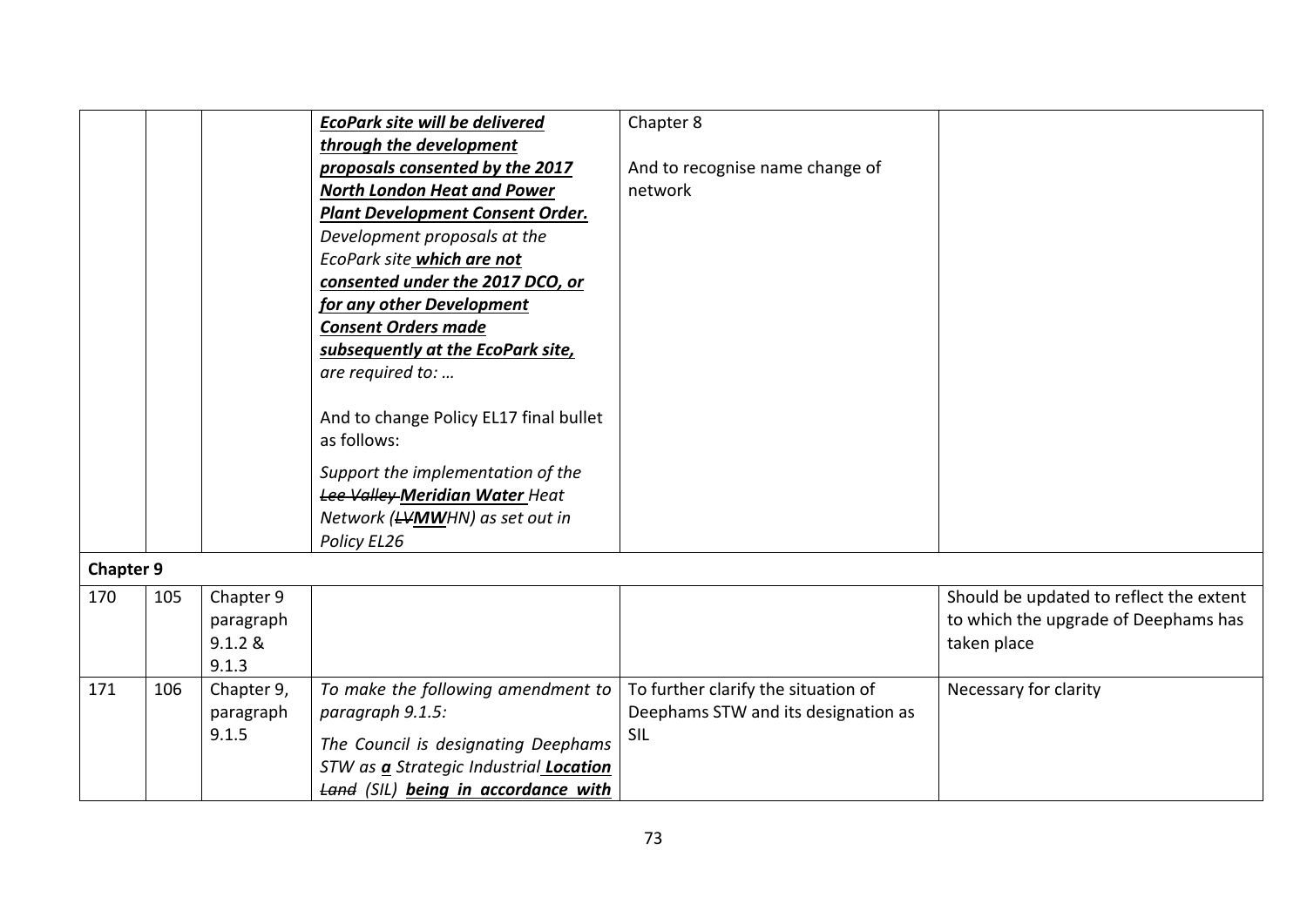| 172 | 107 | Chapter 9,<br>Policy EL18 | the new London Plan approach which<br>recognises utilities as an industrial-<br>type function. in order to consolidate<br>and strengthen the protection of the<br>area for industrial uses. Further detail<br>is set out in Chapter 6.<br>To change the second to last bullet of<br>Policy EL18 as follows:                                                                                                                                                                                                                                                                                          | To reflect the name change of the<br>network and                                                                                                                                                                                                                                 | Necessary for clarity      |
|-----|-----|---------------------------|------------------------------------------------------------------------------------------------------------------------------------------------------------------------------------------------------------------------------------------------------------------------------------------------------------------------------------------------------------------------------------------------------------------------------------------------------------------------------------------------------------------------------------------------------------------------------------------------------|----------------------------------------------------------------------------------------------------------------------------------------------------------------------------------------------------------------------------------------------------------------------------------|----------------------------|
|     |     |                           | Connection to the Lee Valley Meridian<br>Water Heat Network or another DEN<br>if feasible and viable (see Policy EL26);<br>and<br>And to add the following text by<br>inserting a new final paragraph to<br>Policy EL18 as follows:<br><b>Planning applications for</b><br>development proposals in the vicinity<br>of Deephams STW should be<br>accompanied by an Odour Impact<br>Assessment to confirm either there is<br>no adverse amenity impact on the<br>future occupiers of the development,<br>or that appropriate avoidance or<br>mitigation measures will be<br>implemented as necessary. | To recognise that Deephams Sewage<br>Works is undergoing a major upgrade<br>which will significantly reduce odour<br>emissions from the site. To ensure<br>occupiers and users of future<br>development in the vicinity of<br>Deephams STW do not experience<br>adverse amenity. | To reflect national policy |
| 173 | 108 | Chapter 9,                | To update Figure 9.1 to ensure that                                                                                                                                                                                                                                                                                                                                                                                                                                                                                                                                                                  | To recognise that land to the north of                                                                                                                                                                                                                                           | Necessary for clarity      |
|     |     | Figure 9.1                | land to the north of the North Circular                                                                                                                                                                                                                                                                                                                                                                                                                                                                                                                                                              | the North Circular and south of William                                                                                                                                                                                                                                          |                            |
|     |     |                           | and south of William Girling Reservoir,                                                                                                                                                                                                                                                                                                                                                                                                                                                                                                                                                              | Girling Reservoir, and land to the south                                                                                                                                                                                                                                         |                            |
|     |     |                           | and land to the south or the North                                                                                                                                                                                                                                                                                                                                                                                                                                                                                                                                                                   | or the North Circular, including land                                                                                                                                                                                                                                            |                            |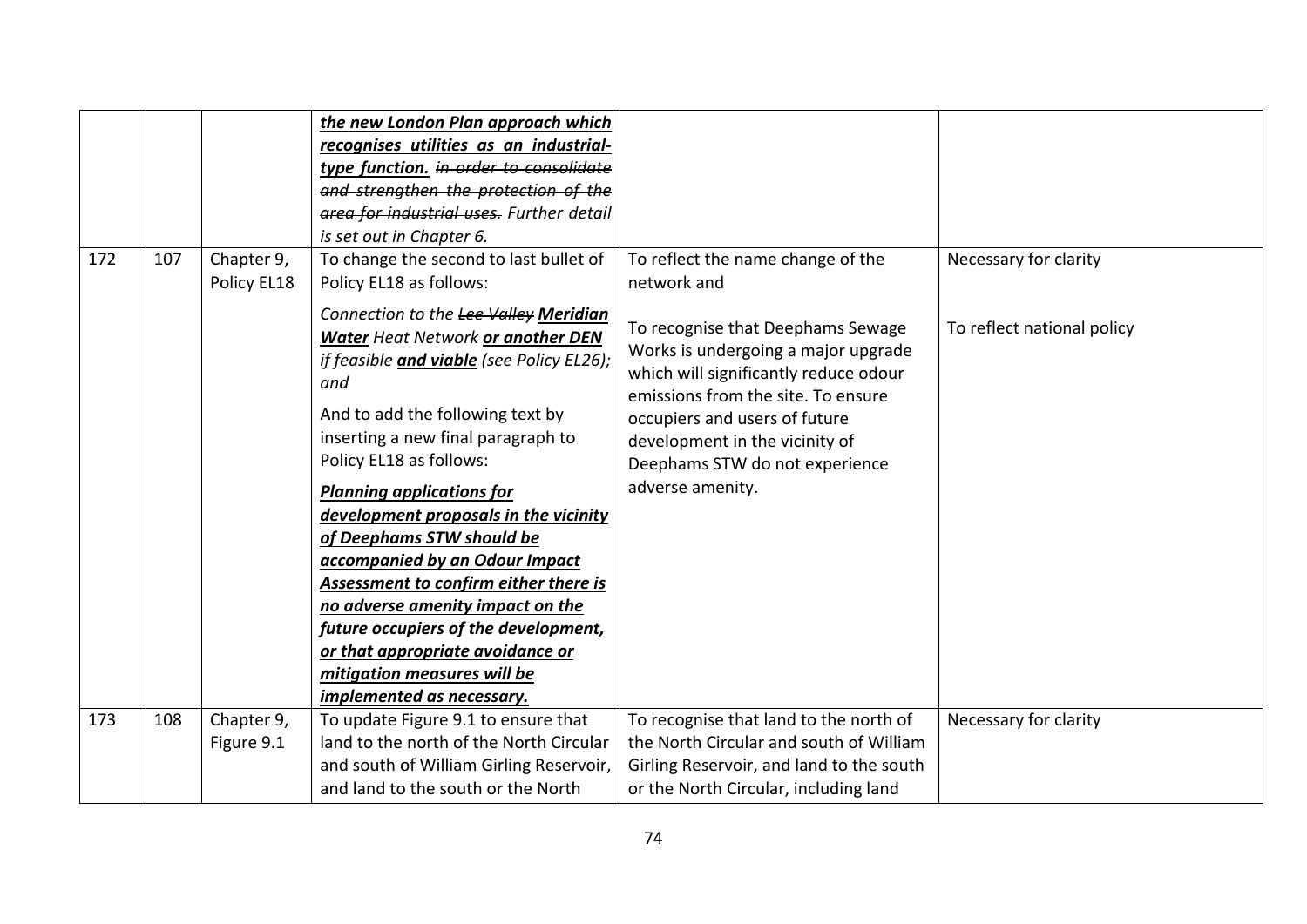|            |     |                                    | Circular, including land owned by<br>Thames Water, is not referenced as<br>'open space', or variations on this<br>label which imply it is publicly<br>accessible.<br>To label this land as Green Belt.                                                                                                                                                                                                                                                                                               | owned by Thames Water, is not<br>publicly accessible and should not be<br>referenced as 'open space', or<br>variations on this label which imply it is<br>publicly accessible. |                                                                                                                                                                                                                                       |
|------------|-----|------------------------------------|------------------------------------------------------------------------------------------------------------------------------------------------------------------------------------------------------------------------------------------------------------------------------------------------------------------------------------------------------------------------------------------------------------------------------------------------------------------------------------------------------|--------------------------------------------------------------------------------------------------------------------------------------------------------------------------------|---------------------------------------------------------------------------------------------------------------------------------------------------------------------------------------------------------------------------------------|
| Chapter 10 |     |                                    |                                                                                                                                                                                                                                                                                                                                                                                                                                                                                                      |                                                                                                                                                                                |                                                                                                                                                                                                                                       |
| 174        | 111 | Chapter 10,<br>paragraph<br>10.1.1 | To amend paragraph 10.1.1 as<br>follows:<br>Pickett's Lock Leisure Complex is<br>identified as a Major Development<br>Developed Site in the Green Belt. The<br>principle of developing Pickett's Lock<br>as an area for the development of<br>additional sports and recreation<br>facilities is supported by Core Strategy<br>Policy 33. Any development coming<br>forward must be considered in the<br>context of the Green Belt and<br>exceptional circumstances would need<br>to be demonstrated. | To correct typographical error<br>And to bring policy into conformity<br>with national Green Belt policy                                                                       | The policy needs to reflect National<br>Policy as set out in the NPPF. The<br>wording should be amended to take full<br>account of the context of the location of<br>the site within Green Belt and the<br>restrictions this imposes. |
| 175        | 111 | Chapter 10,<br>paragraph<br>10.1.3 | To amend text in the 5 <sup>th</sup> bullet point<br>of paragraph 10.1.3:<br>To take advantage of step-change<br>$\bullet$<br>improvements to transportation<br>links in the area, including a<br>significant increase in the<br>number of four trains-per-hour                                                                                                                                                                                                                                      | Update the text to reflect a more<br>accurate position on the expected rail<br>improvements.                                                                                   | Can be dealt with as an additional<br>modification.                                                                                                                                                                                   |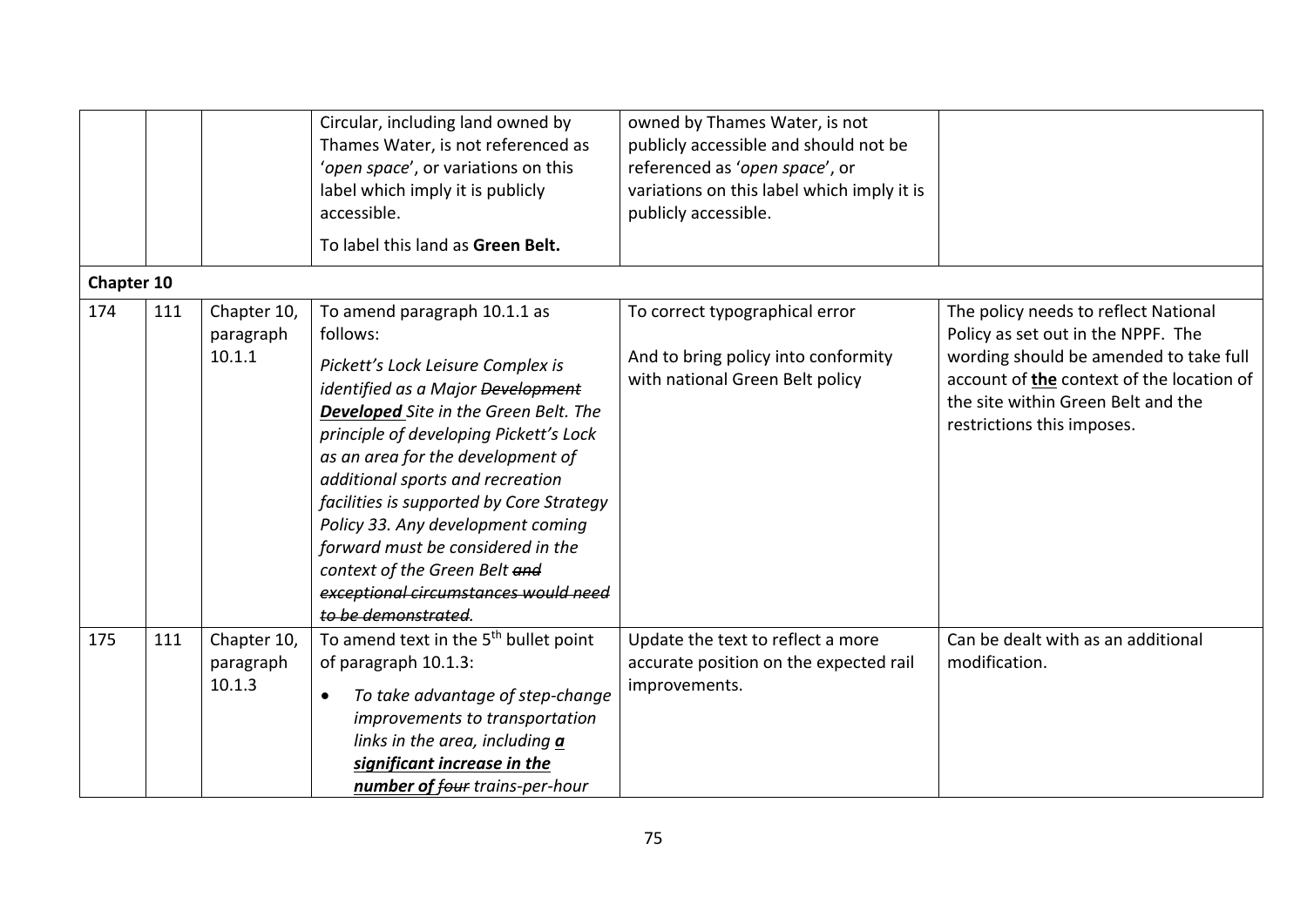| 176 | 112 | Chapter 10,<br>paragraph<br>10.1.5 | from 2018 and eight trains per-<br>hour from 2022 on the railway<br>line between Brimsdown and<br>Stratford;<br>To amend the final sentence of<br>paragraph 10.1.5 as follows:                                                                                                                                                                                                                                                                                                                                                                                                                   | To correct typographical error                                                                                           | Can be dealt with as an additional<br>modification.                                                             |
|-----|-----|------------------------------------|--------------------------------------------------------------------------------------------------------------------------------------------------------------------------------------------------------------------------------------------------------------------------------------------------------------------------------------------------------------------------------------------------------------------------------------------------------------------------------------------------------------------------------------------------------------------------------------------------|--------------------------------------------------------------------------------------------------------------------------|-----------------------------------------------------------------------------------------------------------------|
|     |     |                                    | 'Policy EL20 EL19 below sets out<br>potential leisure and recreational<br>uses'                                                                                                                                                                                                                                                                                                                                                                                                                                                                                                                  |                                                                                                                          |                                                                                                                 |
| 177 | 112 | Chapter 10,<br>paragraph<br>10.1.7 | To amend the wording of paragraph<br>10.1.7 as follows:<br>Policy EL22 provides information<br>detail on the proposed routes.                                                                                                                                                                                                                                                                                                                                                                                                                                                                    | To address concerns about the route of<br>the Central Spine. To add flexibility and<br>endeavour to be less prescriptive | Not necessary for soundness as a main<br>modification. Council could consider as<br>an additional modification. |
| 178 | 112 | Chapter 10,<br>Policy EL19         | Amend text Policy EL19 first three<br>paragraphs as follows:<br>The Council will continue to work with<br>the Lee Valley Regional Park Authority<br>to help deliver its Park Development<br>Framework, and to identify the<br>priority mix of additional recreation<br>and leisure facilities at Pickett's Lock.<br>Pickett's Lock is identified to deliver a<br>large significant new development<br>that will provide a destination<br>attraction for Edmonton Leeside and<br>beyond. Pickett's Lock is considered<br>suitable for a potential range of new<br>and improved leisure, sport and | To bring policy into conformity with<br>national Green Belt policy                                                       | Necessary to reflect local policy and<br>national guidance                                                      |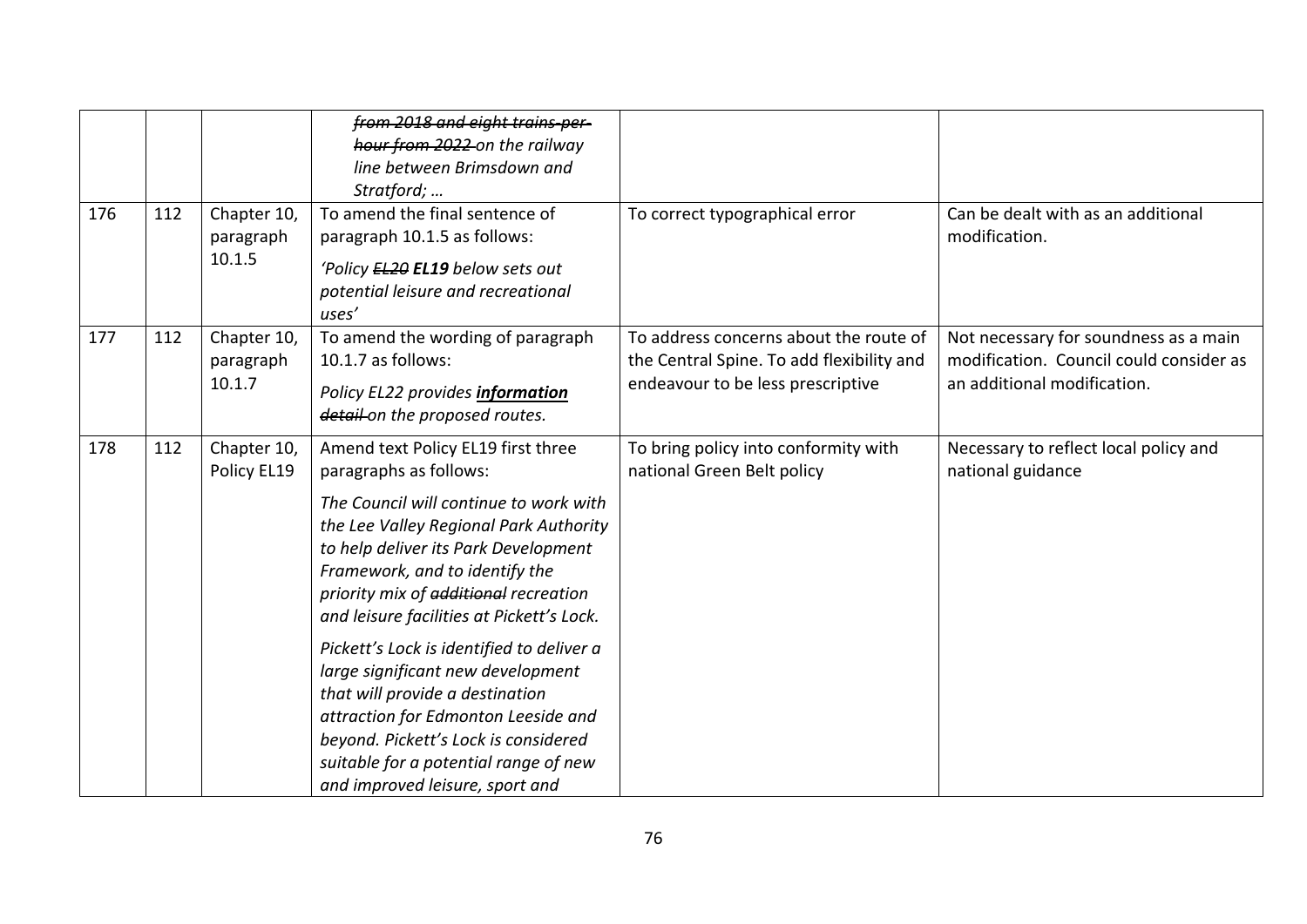|     |     |                            | recreation uses, including a health and<br>fitness centre, 5-a-side football<br>pitches, a snowdome, an ice rink,<br>conference/exhibition spaces,<br>selfcatering accommodation, a hotel<br>and commercial ten-pin bowling.<br>Development proposals must have<br>appropriate regard to Pickett's Lock's<br>designation as a Major Developed<br>Site in the Green Belt. In particular,<br>this means they must be in<br>conformity with national Green Belt<br>policy, including in terms of ensuring<br>no net loss of site openness.<br>Development proposals must also<br>demonstrate that they: |                                                                                                                                                                                                                  |
|-----|-----|----------------------------|------------------------------------------------------------------------------------------------------------------------------------------------------------------------------------------------------------------------------------------------------------------------------------------------------------------------------------------------------------------------------------------------------------------------------------------------------------------------------------------------------------------------------------------------------------------------------------------------------|------------------------------------------------------------------------------------------------------------------------------------------------------------------------------------------------------------------|
| 179 | 114 | Chapter 10,<br>Policy EL20 | "Development proposals for the reuse<br>or redevelopment of existing<br>open space at Pickett's Lock will be<br>supported and encouraged."<br>Encouraging new community<br>and learning facilities to<br>provide services, support and<br>opportunities through a range of<br>community development projects,<br>for example in the form of<br>'floating classrooms' boats on the<br>waterway.                                                                                                                                                                                                       | This wording is misleading, it doesn't<br>accord with policy DMD82 in relation to<br>Green Belts, or the NPPF<br>This is a very specific example which if<br>necessary is best placed in the<br>supporting text. |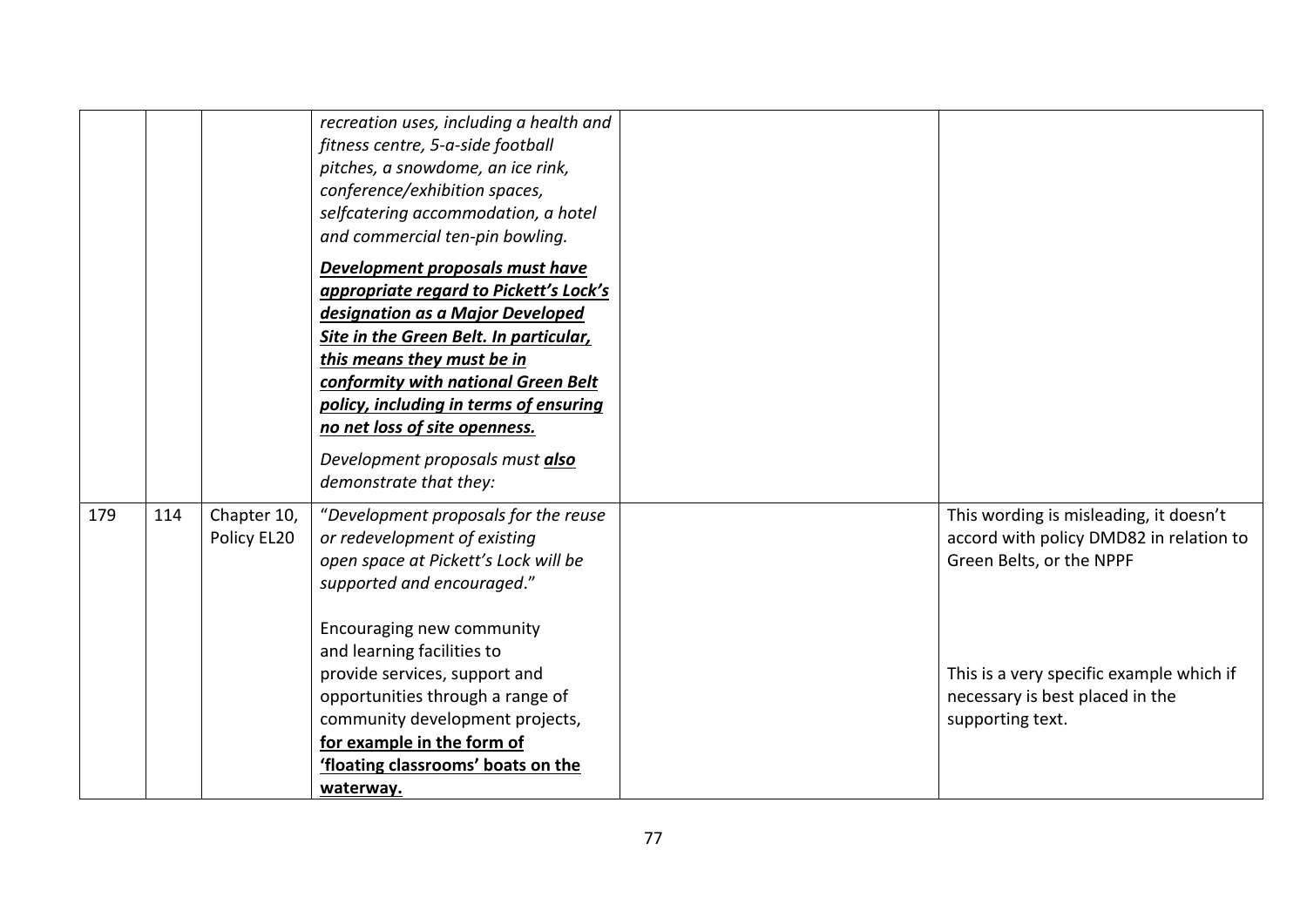| 180        | 115 | Chapter 10,<br>Figure 10.1         | Add a key to the map.                                                                                                                                                                                                                                                                                                                                                                                                                               | To correct previous omission.                                                          | Necessary for clarity                                                                                           |
|------------|-----|------------------------------------|-----------------------------------------------------------------------------------------------------------------------------------------------------------------------------------------------------------------------------------------------------------------------------------------------------------------------------------------------------------------------------------------------------------------------------------------------------|----------------------------------------------------------------------------------------|-----------------------------------------------------------------------------------------------------------------|
| Chapter 11 |     |                                    |                                                                                                                                                                                                                                                                                                                                                                                                                                                     |                                                                                        |                                                                                                                 |
| 181        | 120 | Chapter 11,<br>paragraph<br>11.3.2 | To update paragraph 11.3.2:<br>'Sustainable transport will be<br>supported through high quality public<br>realm and a modal shift towards<br>public transport. Greater rates'                                                                                                                                                                                                                                                                       | Update text to clarify the need for<br>public transport as part of the modal<br>shift. | Not necessary for soundness as a main<br>modification. Council could consider as<br>an additional modification. |
| 182        | 121 | Chapter 11,<br>paragraph<br>11.4.4 | To update paragraph 11.4.4:<br>One of the most significant<br>improvements required to<br>accommodate cycle trips is a better<br>east-west connection,<br>both within Edmonton Leeside and<br>beyond, particularly towards<br>Edmonton. It is important that<br><b>Edmonton Leeside</b><br>is properly integrated into the wider<br>communityies to enable all local<br>people to so that all members of the<br>community can enjoy new facilities. | To make wording clearer                                                                | Not necessary for soundness as a main<br>modification. Council could consider as<br>an additional modification. |
| 183        | 121 | Chapter 11,<br>Policy EL21         | To edit final paragraph of Policy EL21<br>as follows:<br>Development may be required to<br>make a financial contribution to the<br>provision and improvement of                                                                                                                                                                                                                                                                                     | To ensure EL21 refers to adopted<br>policy rather than SPD                             | Necessary for clarity                                                                                           |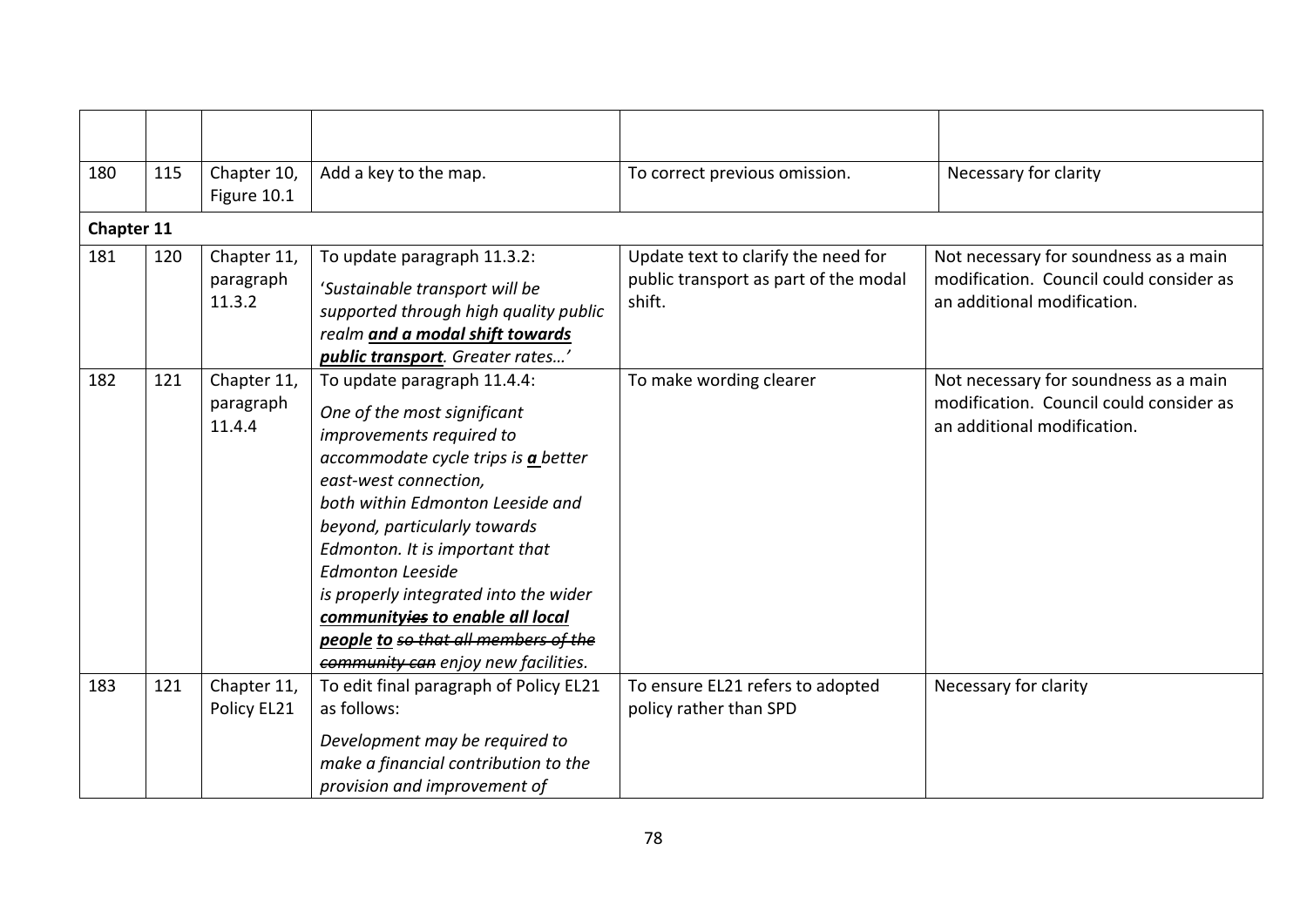|     |     |                                    | pedestrian and cycle routes and other<br>infrastructure, as set out in the<br>Section 106 SPD. in line with DMD<br><b>Policy 47 and other relevant policies</b><br>as shown below.                                                                                                                                                                                                                                                                                     |                                                                                                                                                                                                                                                                                                                                                                                           |                                                                                                                                                         |
|-----|-----|------------------------------------|------------------------------------------------------------------------------------------------------------------------------------------------------------------------------------------------------------------------------------------------------------------------------------------------------------------------------------------------------------------------------------------------------------------------------------------------------------------------|-------------------------------------------------------------------------------------------------------------------------------------------------------------------------------------------------------------------------------------------------------------------------------------------------------------------------------------------------------------------------------------------|---------------------------------------------------------------------------------------------------------------------------------------------------------|
| 184 | 122 | Chapter 11,<br>Figure 11.1         | To update Figure 11.1 as follows to:<br>Move the label for Ponders End<br>$\bullet$<br>Station southwards to its correct<br>location;<br>Ensure that land to the north of<br>$\bullet$<br>the North Circular and south of<br>William Girling Reservoir, and<br>land to the south or the North<br>Circular, including land owned by<br>Thames Water, is not referenced<br>as 'open space', or variations on<br>this label which imply it is publicly<br>accessible; and | To correct previous error<br>and to recognise that land to the<br>north of the North Circular and south<br>of William Girling Reservoir, and land<br>to the south or the North Circular,<br>including land owned by Thames<br>Water, is not publicly accessible and<br>should not be referenced as 'open<br>space', or variations on this label<br>which imply it is publicly accessible. | Necessary for clarity                                                                                                                                   |
|     |     |                                    | Label this land as Green Belt.<br>$\bullet$                                                                                                                                                                                                                                                                                                                                                                                                                            |                                                                                                                                                                                                                                                                                                                                                                                           |                                                                                                                                                         |
| 185 | 123 | Chapter 11,<br>paragraph<br>11.4.8 | To update paragraph 11.4.8 as<br>follows:<br>New residential as well as non-<br>residential developments must meet<br>minimum standards for cycle parking<br>and should provide onsite changing<br>and showering facilities for cyclists<br>should be adhered to for residential<br>and non-residential development as                                                                                                                                                 | To clarify wording                                                                                                                                                                                                                                                                                                                                                                        | The wording could be further clarified :<br>and non-residential developments<br>should provide onsite changing and<br>showering facilities for cyclists |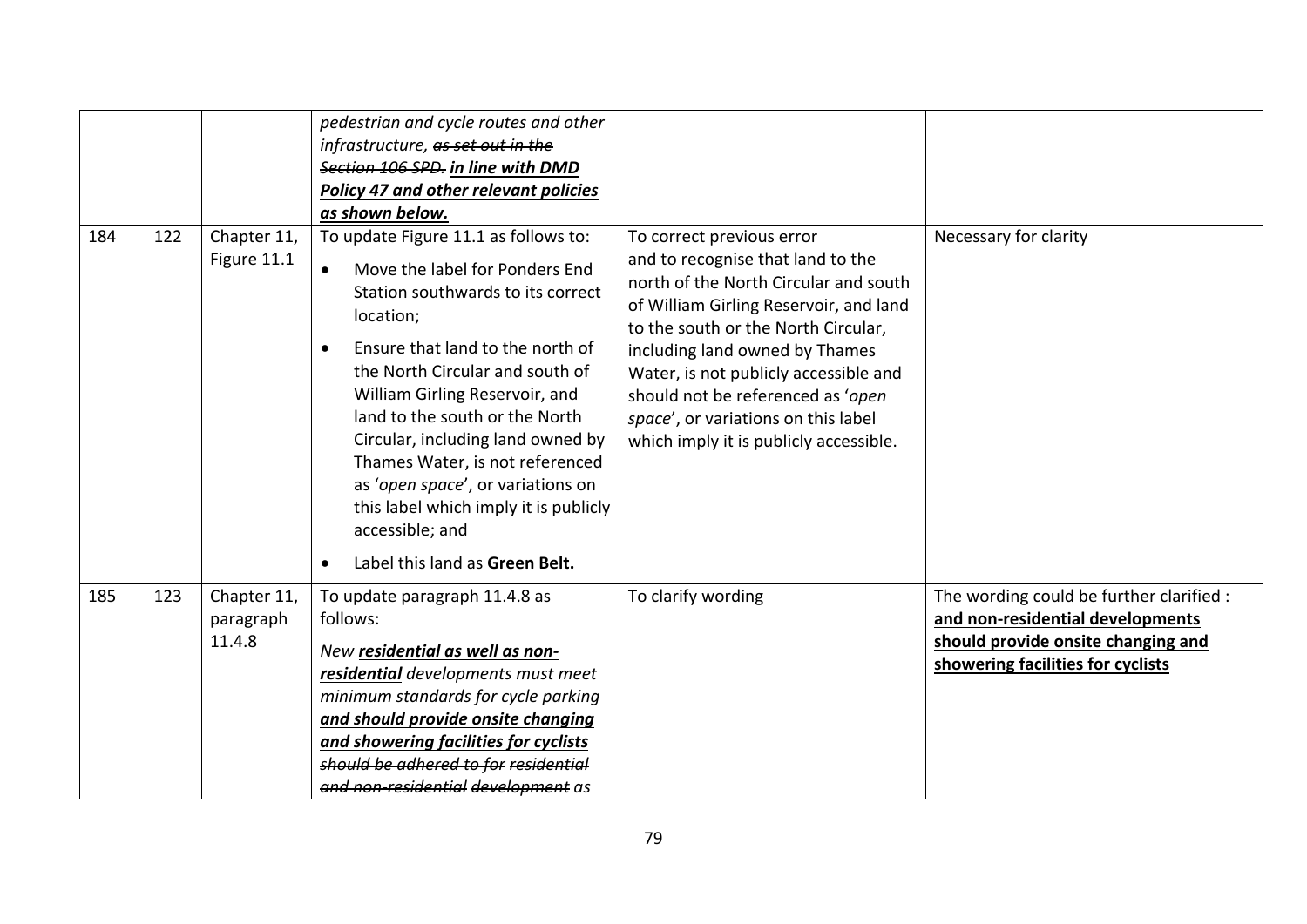|     |     |                            | per London Plan Policy 6.9. Cycle<br>parking and should be provided to<br>encourage more local residents and<br>employees to cycle eyeling.                                                                                                                                                                                                                                                                                                                                                                                                                                                                                                                                                                            |                                                                     |                                                                                                                                                                                                                          |
|-----|-----|----------------------------|------------------------------------------------------------------------------------------------------------------------------------------------------------------------------------------------------------------------------------------------------------------------------------------------------------------------------------------------------------------------------------------------------------------------------------------------------------------------------------------------------------------------------------------------------------------------------------------------------------------------------------------------------------------------------------------------------------------------|---------------------------------------------------------------------|--------------------------------------------------------------------------------------------------------------------------------------------------------------------------------------------------------------------------|
| 186 | 123 | Chapter 11,<br>Policy EL22 | To change the reference to the<br>Causeway in Policy EL22 to the<br><b>Causeway Central Spine</b><br>To amend the wording of policy EL22<br>as follows:<br>Planning proposals and<br>supplementary planning documents to<br>deliver these pedestrian and cycle<br>routes must include will encourage:<br>Creation of wWell designed,<br>high quality new links and<br>pedestrian and cycle bridges,<br>including mainline, Meridian<br>Way and River Lee Navigation;<br>Clear and consistent signage<br>throughout the route,<br>including onstreet markings<br>for cycles;<br>Provision of pedestrian and<br>cycle facilities, which integrate<br>with the existing highway<br>network;<br>Improved public realm; and | To reflect name change<br>To add flexibility<br>and clarify wording | Reference to the Central Spine can be<br>dealt with as an additional modification.<br>Further changes not necessary for<br>soundness as a main modification.<br>Council could consider as an additional<br>modification. |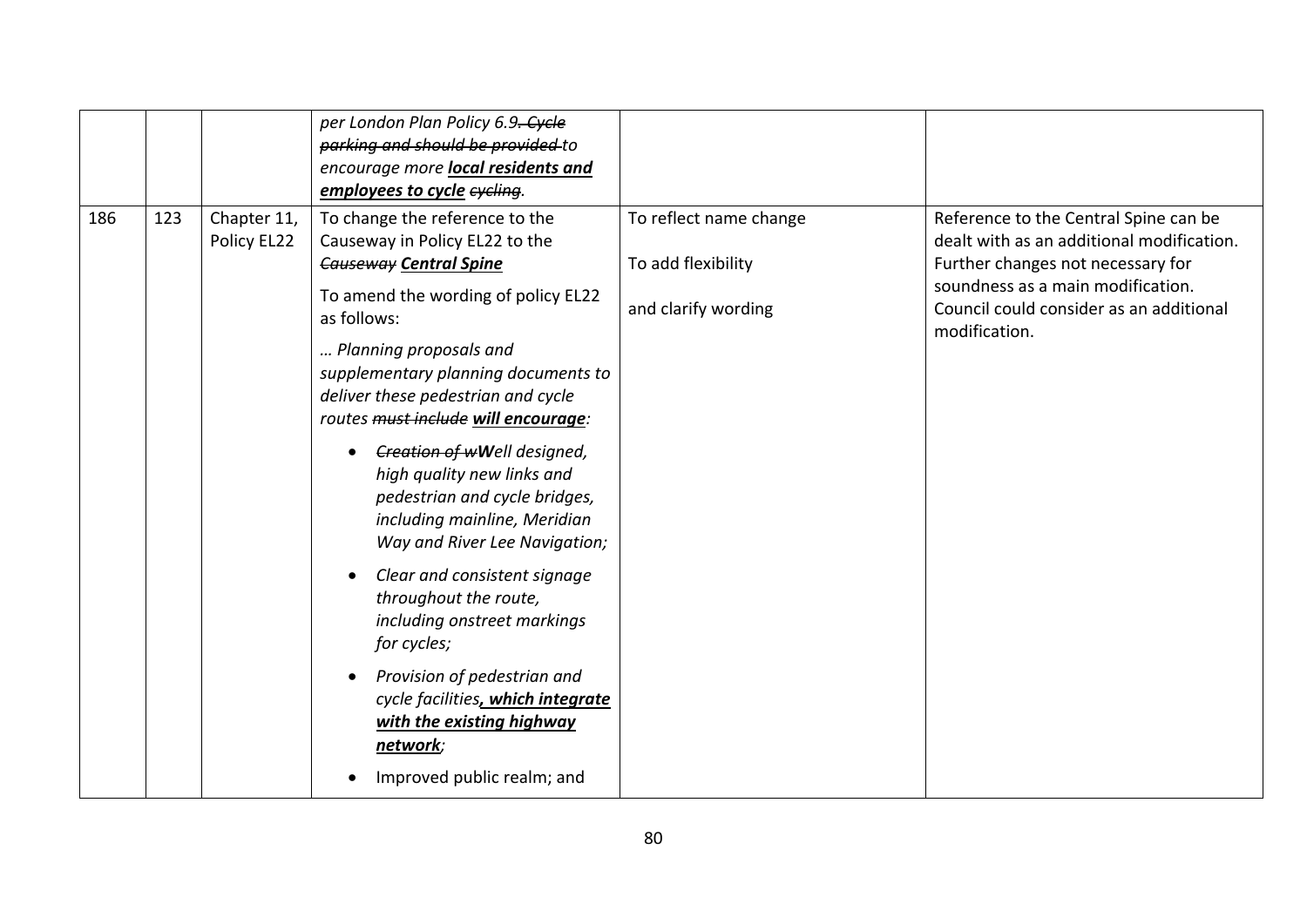|     |     |                                                 | Introducing interventions to<br>$\bullet$<br>discourage informal and on<br>street parking, where this<br>affects the route.                                                                                             |                                                                                                                                                   |                                                                                                                 |
|-----|-----|-------------------------------------------------|-------------------------------------------------------------------------------------------------------------------------------------------------------------------------------------------------------------------------|---------------------------------------------------------------------------------------------------------------------------------------------------|-----------------------------------------------------------------------------------------------------------------|
| 187 | 123 | Chapter 11<br>- Policy<br><b>EL22</b>           | To amend the wording in Policy EL22,<br>4 <sup>th</sup> bullet point:<br>Improved public realm,<br>including where routes pass<br>beneath the North Circular<br>Road; and                                               | To further recognise that the<br>environment for cyclists and<br>pedestrians below and alongside the<br>North Circular Road should be<br>improved | Not necessary for soundness as a main<br>modification. Council could consider as<br>an additional modification. |
| 188 | 123 | Chapter 11<br>- Policy<br><b>EL22</b>           | To add the following additional bullet<br>to Policy EL22:<br>Reference to the principals of<br>the Mayor's Healthy Streets<br>approach, in particular taking<br>account of the 10 Healthy<br><b>Streets indicators.</b> | To further recognise the Mayor's<br>Healthy Streets approach                                                                                      | Not necessary for soundness as a main<br>modification. Council could consider as<br>an additional modification. |
| 189 | 124 | Chapter 11,<br>paragraph<br>11.4.10             | To change the reference to the<br>Causeway in paragraph 11.4.10 to<br><b>Causeway Central Spine</b>                                                                                                                     | To reflect the name change                                                                                                                        | Can be dealt with as an additional<br>modification.                                                             |
| 190 | 124 | Chapter 11<br>Paragraph<br>11.4.21 &<br>11.4.22 |                                                                                                                                                                                                                         |                                                                                                                                                   | These paragraphs lack any reason for<br>inclusion and should be reframed.                                       |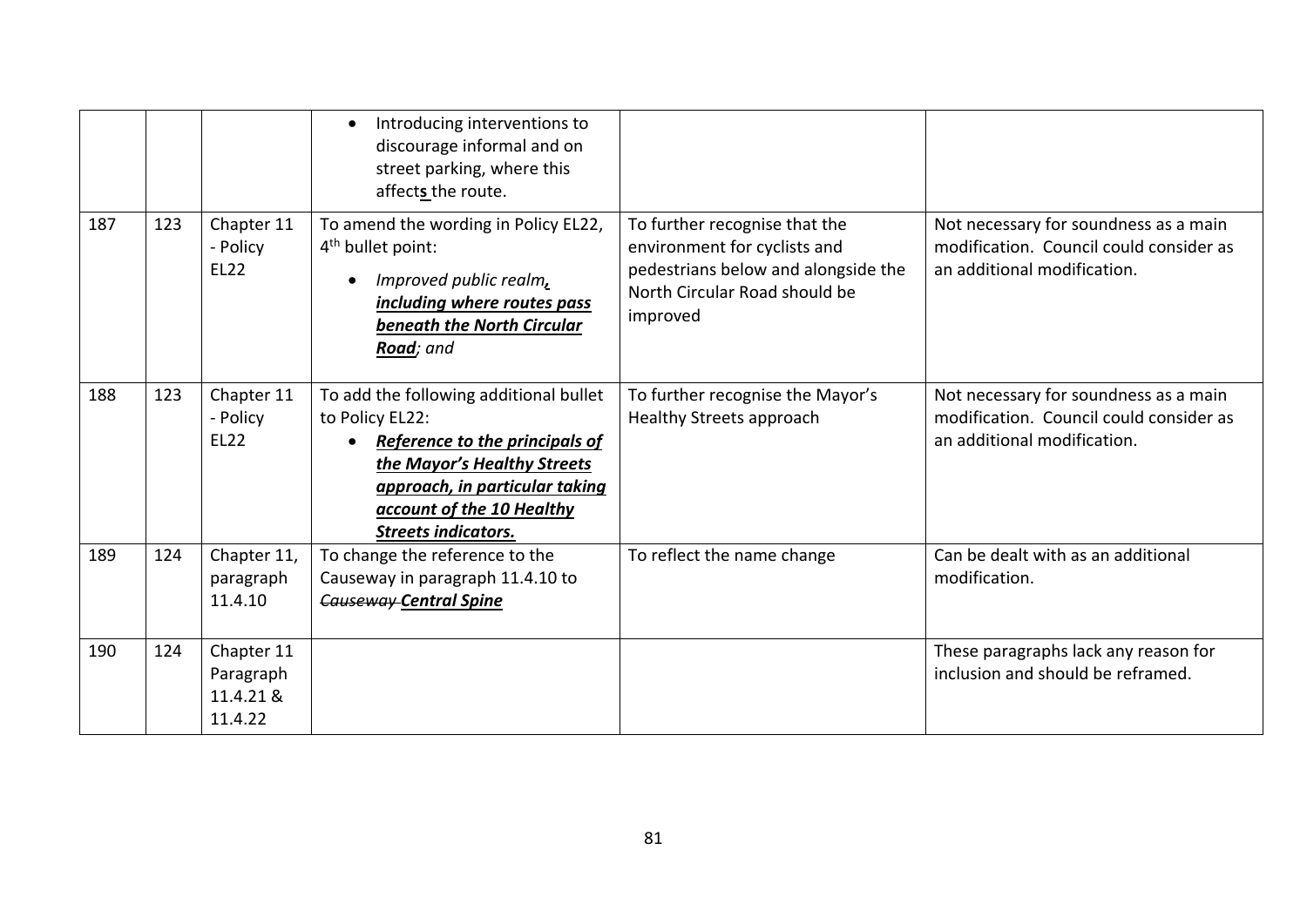| 191 | 126 | Chapter 11,<br>Figure 11.2          | To update Figure 11.2 as follows to:<br>Move Ponders End Station label<br>$\bullet$<br>southwards to its correct<br>location;<br>Ensure that land to the north of<br>$\bullet$<br>the North Circular and south of<br>William Girling Reservoir, and<br>land to the south or the North<br>Circular, including land owned by<br>Thames Water, is not referenced<br>as 'open space', or variations on<br>this label which imply it is publicly<br>accessible; and<br>Label this land as Green Belt.<br>$\bullet$ | To correct previous error<br>and to recognise that land to the<br>north of the North Circular and south<br>of William Girling Reservoir, and land<br>to the south or the North Circular,<br>including land owned by Thames<br>Water, is not publicly accessible and<br>should not be referenced as 'open<br>space', or variations on this label<br>which imply it is publicly accessible. | Necessary for clarity                               |
|-----|-----|-------------------------------------|---------------------------------------------------------------------------------------------------------------------------------------------------------------------------------------------------------------------------------------------------------------------------------------------------------------------------------------------------------------------------------------------------------------------------------------------------------------------------------------------------------------|-------------------------------------------------------------------------------------------------------------------------------------------------------------------------------------------------------------------------------------------------------------------------------------------------------------------------------------------------------------------------------------------|-----------------------------------------------------|
| 192 | 125 | Paragraph<br>11.5.2                 |                                                                                                                                                                                                                                                                                                                                                                                                                                                                                                               |                                                                                                                                                                                                                                                                                                                                                                                           | Requires updating in line with 10.1.3 and<br>1.1.4  |
| 193 | 125 | Paragraph<br>11.6.6                 |                                                                                                                                                                                                                                                                                                                                                                                                                                                                                                               |                                                                                                                                                                                                                                                                                                                                                                                           | Can be dealt with as an additional<br>modification. |
| 194 | 127 | Chapter 11,<br>paragraph<br>11.6.15 | To change the reference to the<br>Causeway in paragraph 11.6.15 to<br><b>Causeway-Central Spine</b>                                                                                                                                                                                                                                                                                                                                                                                                           | To reflect the name change                                                                                                                                                                                                                                                                                                                                                                | Can be dealt with as an additional<br>modification. |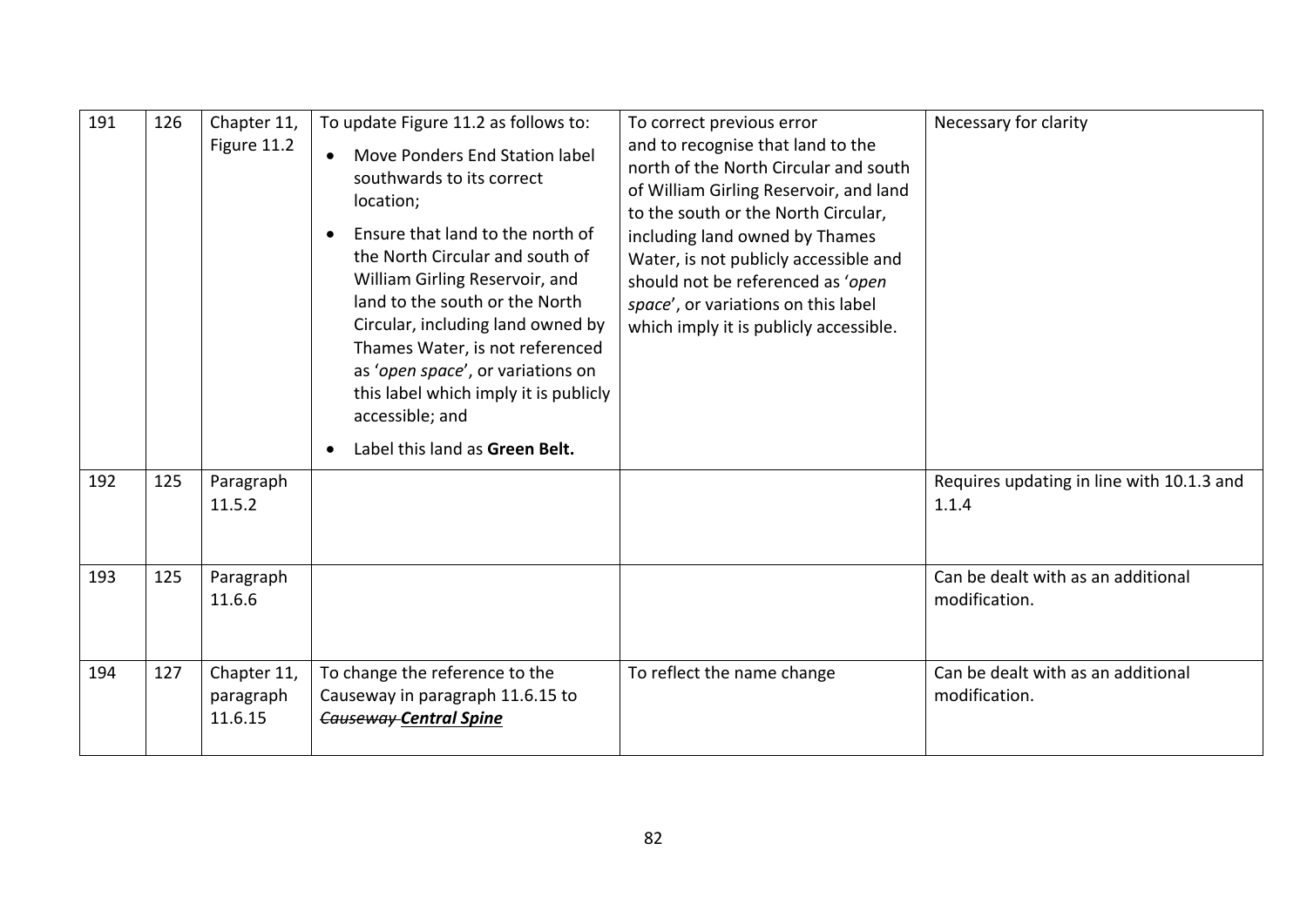| 195 |     |             |                                                                                                                                                                                                                                                                                                                                                                                                                                                                                                                                                                                                                                                                |                                      | Can be dealt with as an additional      |
|-----|-----|-------------|----------------------------------------------------------------------------------------------------------------------------------------------------------------------------------------------------------------------------------------------------------------------------------------------------------------------------------------------------------------------------------------------------------------------------------------------------------------------------------------------------------------------------------------------------------------------------------------------------------------------------------------------------------------|--------------------------------------|-----------------------------------------|
|     | 128 | Chapter 11, | To make the following changes to                                                                                                                                                                                                                                                                                                                                                                                                                                                                                                                                                                                                                               | To reflect the name change           |                                         |
|     |     | Policy EL23 | Policy EL23:                                                                                                                                                                                                                                                                                                                                                                                                                                                                                                                                                                                                                                                   |                                      | modification.                           |
|     |     |             |                                                                                                                                                                                                                                                                                                                                                                                                                                                                                                                                                                                                                                                                | and to recognise the continued       |                                         |
|     |     |             | To change the reference to the                                                                                                                                                                                                                                                                                                                                                                                                                                                                                                                                                                                                                                 | importance of existing businesses in | Not necessary for soundness as a main   |
|     |     |             | Causeway to                                                                                                                                                                                                                                                                                                                                                                                                                                                                                                                                                                                                                                                    | the area                             | modification. Council could consider as |
|     |     |             | <b>Causeway-Central Spine</b>                                                                                                                                                                                                                                                                                                                                                                                                                                                                                                                                                                                                                                  |                                      | an additional modification.             |
|     |     |             |                                                                                                                                                                                                                                                                                                                                                                                                                                                                                                                                                                                                                                                                |                                      |                                         |
|     |     |             |                                                                                                                                                                                                                                                                                                                                                                                                                                                                                                                                                                                                                                                                |                                      |                                         |
|     |     |             |                                                                                                                                                                                                                                                                                                                                                                                                                                                                                                                                                                                                                                                                |                                      |                                         |
|     |     |             |                                                                                                                                                                                                                                                                                                                                                                                                                                                                                                                                                                                                                                                                |                                      |                                         |
|     |     |             |                                                                                                                                                                                                                                                                                                                                                                                                                                                                                                                                                                                                                                                                |                                      |                                         |
|     |     |             |                                                                                                                                                                                                                                                                                                                                                                                                                                                                                                                                                                                                                                                                |                                      |                                         |
|     |     |             |                                                                                                                                                                                                                                                                                                                                                                                                                                                                                                                                                                                                                                                                |                                      |                                         |
|     |     |             |                                                                                                                                                                                                                                                                                                                                                                                                                                                                                                                                                                                                                                                                |                                      |                                         |
|     |     |             |                                                                                                                                                                                                                                                                                                                                                                                                                                                                                                                                                                                                                                                                |                                      |                                         |
|     |     |             |                                                                                                                                                                                                                                                                                                                                                                                                                                                                                                                                                                                                                                                                |                                      |                                         |
|     |     |             |                                                                                                                                                                                                                                                                                                                                                                                                                                                                                                                                                                                                                                                                |                                      |                                         |
|     |     |             |                                                                                                                                                                                                                                                                                                                                                                                                                                                                                                                                                                                                                                                                |                                      |                                         |
|     |     |             |                                                                                                                                                                                                                                                                                                                                                                                                                                                                                                                                                                                                                                                                |                                      |                                         |
|     |     |             |                                                                                                                                                                                                                                                                                                                                                                                                                                                                                                                                                                                                                                                                |                                      |                                         |
|     |     |             |                                                                                                                                                                                                                                                                                                                                                                                                                                                                                                                                                                                                                                                                |                                      |                                         |
|     |     |             | serving existing businesses and                                                                                                                                                                                                                                                                                                                                                                                                                                                                                                                                                                                                                                |                                      |                                         |
|     |     |             | employment areas. TfL will be                                                                                                                                                                                                                                                                                                                                                                                                                                                                                                                                                                                                                                  |                                      |                                         |
|     |     |             | encouraged to extend the operational                                                                                                                                                                                                                                                                                                                                                                                                                                                                                                                                                                                                                           |                                      |                                         |
|     |     |             |                                                                                                                                                                                                                                                                                                                                                                                                                                                                                                                                                                                                                                                                |                                      |                                         |
|     |     |             |                                                                                                                                                                                                                                                                                                                                                                                                                                                                                                                                                                                                                                                                |                                      |                                         |
|     |     |             |                                                                                                                                                                                                                                                                                                                                                                                                                                                                                                                                                                                                                                                                |                                      |                                         |
|     |     |             |                                                                                                                                                                                                                                                                                                                                                                                                                                                                                                                                                                                                                                                                |                                      |                                         |
|     |     |             |                                                                                                                                                                                                                                                                                                                                                                                                                                                                                                                                                                                                                                                                |                                      |                                         |
|     |     |             | And to edit the wording of the 3rd<br>paragraph onwards as follows:<br>The Council will continue to work with<br>TfL, major employers and other<br>stakeholders to ensure that:<br>• Integration of bus and rail services is<br>improved, and <b>seek</b> to ensure that<br>existing businesses and major new<br>developments have good access - of<br>no more than 640m from the<br>development - to a bus stop;<br>• Support is given to providing more<br>direct and frequent bus services<br>hours of such services to match<br>employees shift patterns and time<br>services to match employees travel to<br>and from work to reflect demand;<br>$\cdots$ |                                      |                                         |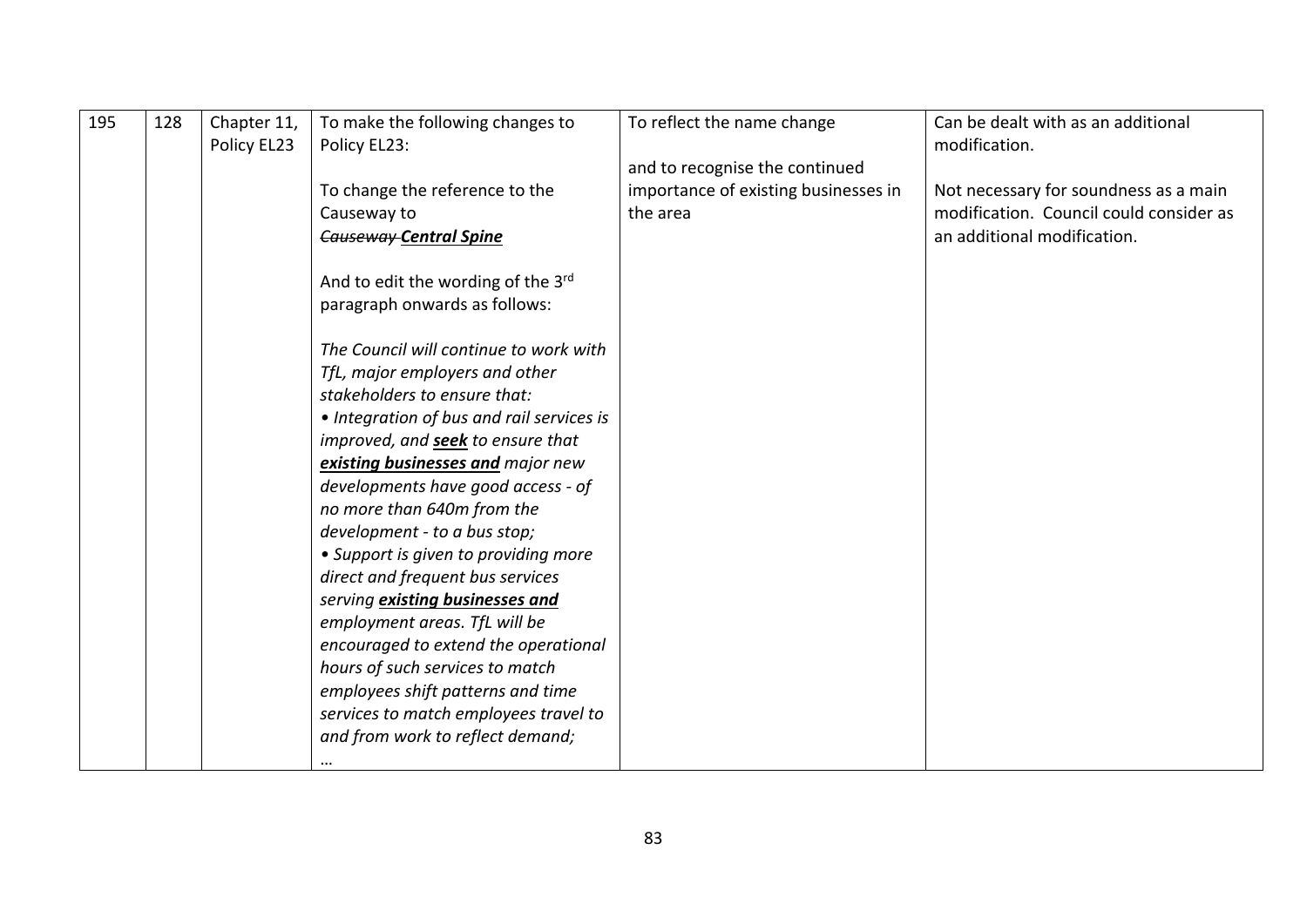| 196 | 129 | Chapter 11,<br>Policy EL24         | To extend Policy EL24 as follows:<br>Where suitable, the Council will<br>support opportunities for waterborne<br>traffic, on the River Lee Navigation, in<br>particular:<br>• Freight transport to help alleviate<br>the road network;<br>• Leisure, tourism and educational<br>uses, such as day trip boats, overnight<br>moorings, and a 'floating classroom';                   | To further recognise the potential<br>beneficial effect of encouraging<br>commercial and residential uses on<br>the River Lee Navigation through<br>support for moorings | The policy relates specifically to the use of<br>"Waterways for Transportation" and<br>therefore the introduction of "Residential<br>uses and other commercial uses, where<br>appropriate" is not appropriate here as it<br>does not relate to transportation. |
|-----|-----|------------------------------------|------------------------------------------------------------------------------------------------------------------------------------------------------------------------------------------------------------------------------------------------------------------------------------------------------------------------------------------------------------------------------------|--------------------------------------------------------------------------------------------------------------------------------------------------------------------------|----------------------------------------------------------------------------------------------------------------------------------------------------------------------------------------------------------------------------------------------------------------|
|     |     |                                    | • Waterbus and/or water taxis to<br>transport passengers along the Lee<br>Valley; and<br>• Residential uses and other<br>commercial uses, where appropriate;<br>Any proposals must be considered<br>through consultation with the relevant<br>statutory organisations.                                                                                                             |                                                                                                                                                                          |                                                                                                                                                                                                                                                                |
| 197 | 129 | Chapter 11,<br>paragraph<br>11.7.3 | To insert additional text at paragraph<br>11.7.3:<br>Transferring road freight to the<br>waterways offers the potential to<br>reduce the impact of freight transport<br>on the local highway network and<br>developments adjacent to the<br><b>Navigation should consider the use of</b><br>waterborne freight for transporting<br>demolition waste and construction<br>materials. | To add further support to waterborne<br>freight traffic on the River Lee<br>Navigation where suitable                                                                    | Not necessary for soundness as a main<br>modification. Council could consider as<br>an additional modification.                                                                                                                                                |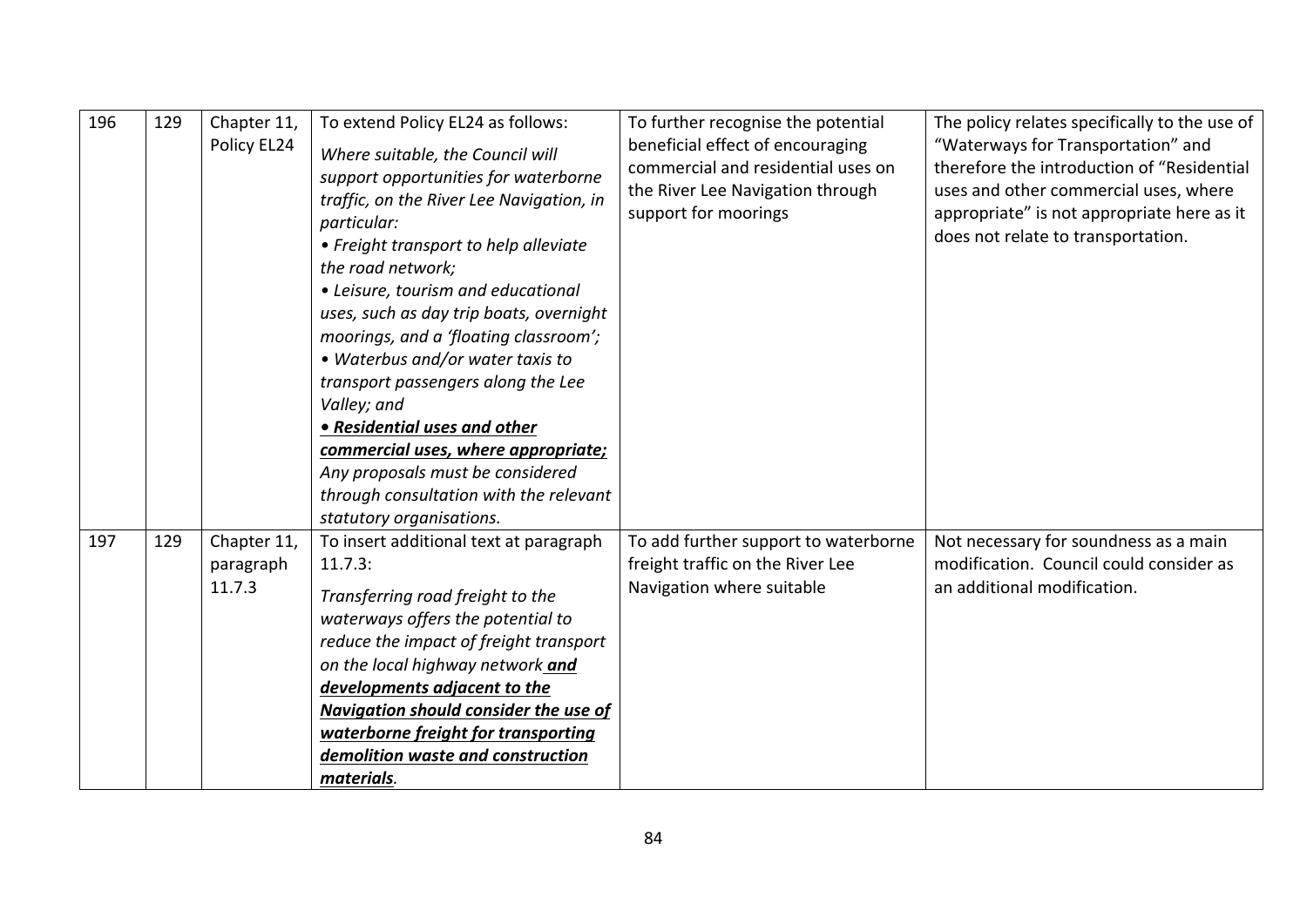| 198               | 131 | Chapter 11<br>caption to           | To change the reference to the<br>Causeway to the Causeway-Central                                                                                                                                                                                                                                                                                                                                                                                                                                                                                      | To reflect name change                                                                                     | Can be dealt with as an additional<br>modification.                                                             |
|-------------------|-----|------------------------------------|---------------------------------------------------------------------------------------------------------------------------------------------------------------------------------------------------------------------------------------------------------------------------------------------------------------------------------------------------------------------------------------------------------------------------------------------------------------------------------------------------------------------------------------------------------|------------------------------------------------------------------------------------------------------------|-----------------------------------------------------------------------------------------------------------------|
|                   |     | picture on                         | <b>Spine</b>                                                                                                                                                                                                                                                                                                                                                                                                                                                                                                                                            |                                                                                                            |                                                                                                                 |
|                   |     | page 131                           |                                                                                                                                                                                                                                                                                                                                                                                                                                                                                                                                                         |                                                                                                            |                                                                                                                 |
| 199               | 132 | Chapter 11,<br>Policy EL25         | To change the reference to the<br>Causeway to the Causeway Central<br><b>Spine</b><br>And to ensure that Policy EL25 'Design<br>of the Road Network' will include<br>additional text as follows:<br>The arrangement of streets and places<br>within Meridian Water should be<br>guided by an urban design approach<br>which incorporates sufficient capacity<br>to meet demand and also encourages<br>sustainable travel through a high<br>quality environment. The design<br>must incorporate<br>the<br>process<br>Mayor's 'Healthy Streets Approach'. | To reflect the name change<br>and to give further recognition to the<br>Mayor's 'Healthy Streets' Approach | See interim comments                                                                                            |
| <b>Chapter 12</b> |     |                                    |                                                                                                                                                                                                                                                                                                                                                                                                                                                                                                                                                         |                                                                                                            |                                                                                                                 |
| 200               | 132 | Chapter 12,<br>Paragraph<br>12.1.2 | Amend text:<br>The Council is committed to achieving<br>the highest standards for sustainable<br>design and construction within the<br>borough                                                                                                                                                                                                                                                                                                                                                                                                          | Provide consistency with other Plan<br>documents.                                                          | Not necessary for soundness as a main<br>modification. Council could consider as<br>an additional modification. |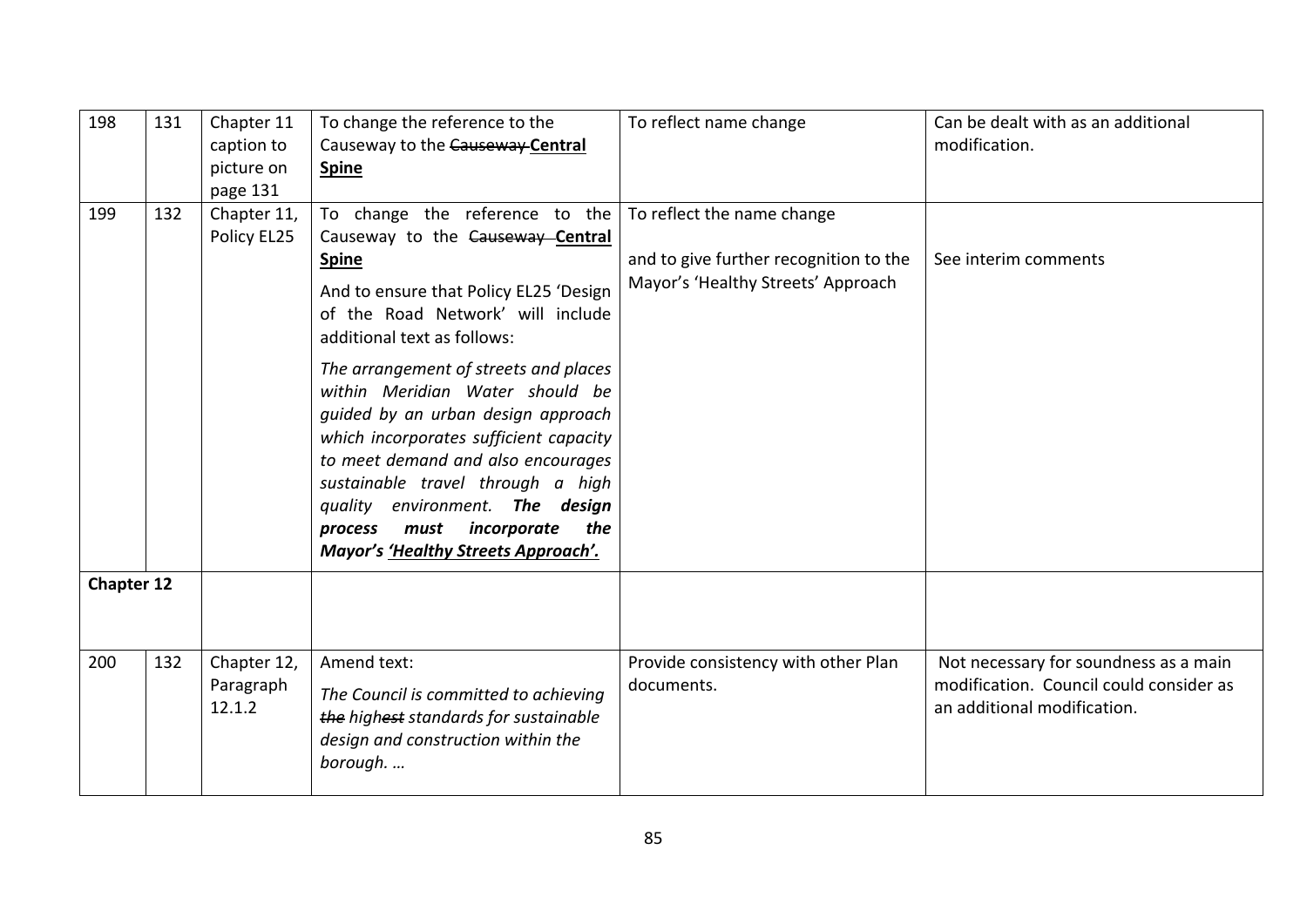| 201 | 133 | Paragraphs<br>11.9.10 and<br>11.9.11 | References to The Mayor of London's<br>Road Task Force (RTF)                                                                                                                                                                                                                                                                                                                                                                                                                                                                              |                                                   | It is not clear why the RTF is referred to<br>and what these paragraphs seek to<br>achieve. |
|-----|-----|--------------------------------------|-------------------------------------------------------------------------------------------------------------------------------------------------------------------------------------------------------------------------------------------------------------------------------------------------------------------------------------------------------------------------------------------------------------------------------------------------------------------------------------------------------------------------------------------|---------------------------------------------------|---------------------------------------------------------------------------------------------|
| 201 | 135 | Chapter 12,<br>Paragraph<br>12.1.3   | Amend text:<br>'Developments at Edmonton Leeside<br>must make demonstrate how the<br>proposal minimises energy-related<br><b>CO2 emissions through full</b> -use of<br>carbon saving technologies<br>and<br>approaches., This For heat, where this<br>cannot be via the connection to a<br>then this<br>heat network,<br>could<br><i>includes</i><br>for<br>example<br>the<br>incorporation of solar thermal panels<br>and ground source heat pumps. The<br>Council will seek to attain the BREEAM<br>highest levels for new developments | Provide consistency with other Plan<br>documents. | Necessary for clarity and consistency                                                       |
| 202 | 135 | Chapter 12,<br>Paragraph<br>12.1.4   | Amend text in paragraph 12.1.4:<br>This is achieved through the supply<br>of low cost low carbon sources of heat<br>(for example waste heat from power<br>stations and heat generated from<br>highly efficient gas combined heat<br>and power engines) distributed at<br>scale as hot water, or less often<br>steam, conveyed via highly<br>insulated underground pipes.                                                                                                                                                                  | Update text to reflect the latest<br>position.    | Necessary for clarity                                                                       |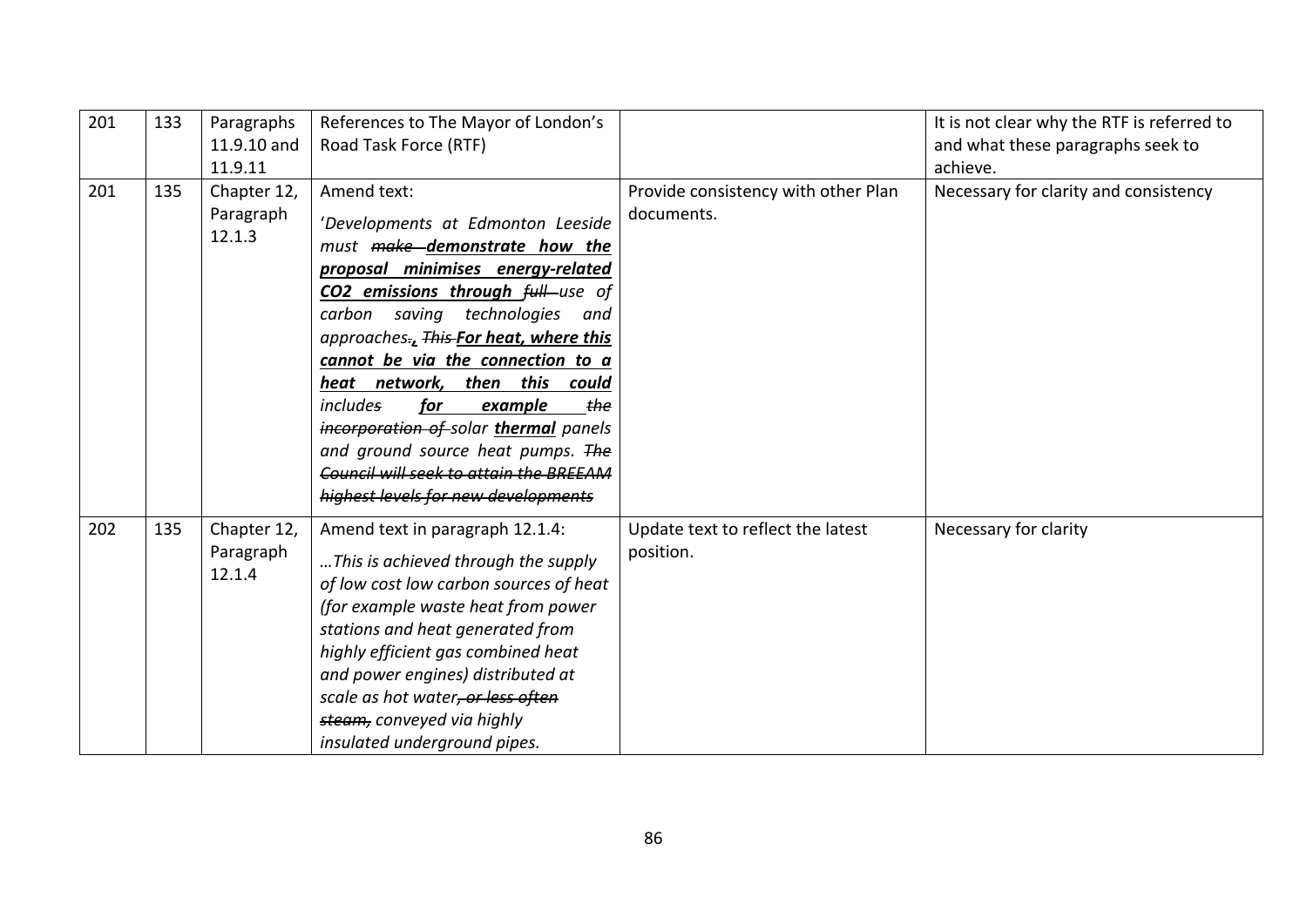| 203 | 135 | Chapter 12,<br>Paragraph | Amend text of 4 <sup>th</sup> bullet, paragraph<br>12.1.5:            | Update text to reflect a more<br>accurate position. | Necessary deletion as the matter of<br>health inequality is not substantiated. |
|-----|-----|--------------------------|-----------------------------------------------------------------------|-----------------------------------------------------|--------------------------------------------------------------------------------|
|     |     | 12.1.5                   | 'Addressing fuel poverty and reducing                                 |                                                     |                                                                                |
|     |     |                          | health inequalities.'                                                 |                                                     |                                                                                |
| 204 | 135 | Chapter 12,              | Amend text of paragraph 12.1.6:                                       | Update text to reflect a more                       | Can be dealt with as an additional                                             |
|     |     | Paragraph<br>12.1.6      | <b>Meridian Water Lee Valley Heat</b><br>Network Ltd has shown that a | accurate position and name change of<br>network.    | modification.                                                                  |
|     |     |                          | network is viable and could be                                        |                                                     |                                                                                |
|     |     |                          | extended over time. The EcoPark site                                  |                                                     |                                                                                |
|     |     |                          | has been identified as the preferred                                  |                                                     |                                                                                |
|     |     |                          | location for an energy centre to                                      |                                                     |                                                                                |
|     |     |                          | provide low carbon heat to a 'core                                    |                                                     |                                                                                |
|     |     |                          | network' to serve the Edmonton                                        |                                                     | Necessary for clarity.                                                         |
|     |     |                          | Leeside area (including connections to                                |                                                     |                                                                                |
|     |     |                          | the Meridian Water development).                                      |                                                     |                                                                                |
|     |     |                          | Planning policy development plays a                                   |                                                     |                                                                                |
|     |     |                          | key role in supporting the delivery and                               |                                                     |                                                                                |
|     |     |                          | expansion of the network.                                             |                                                     |                                                                                |
| 205 | 136 | Chapter 12,              | Remove text from the final row of the                                 | Update text to reflect a more                       | Necessary for clarity                                                          |
|     |     | Section 12.2             | table:                                                                | accurate position.                                  |                                                                                |
|     |     | Policy                   | 'Upper Lee Valley Decentralised                                       |                                                     |                                                                                |
|     |     | Context                  | <b>Energy Network Pre-</b>                                            |                                                     |                                                                                |
|     |     |                          | <b>Feasibility (North London Strategic</b>                            |                                                     |                                                                                |
|     |     |                          | Alliance, 2011)                                                       |                                                     |                                                                                |
|     |     |                          | <b>ULV DEN Feasibility Study (North</b>                               |                                                     |                                                                                |
|     |     |                          | <b>London Strategic</b>                                               |                                                     |                                                                                |
|     |     |                          | Alliance, 2012)'                                                      |                                                     |                                                                                |
|     |     |                          | And add text as follows:                                              |                                                     |                                                                                |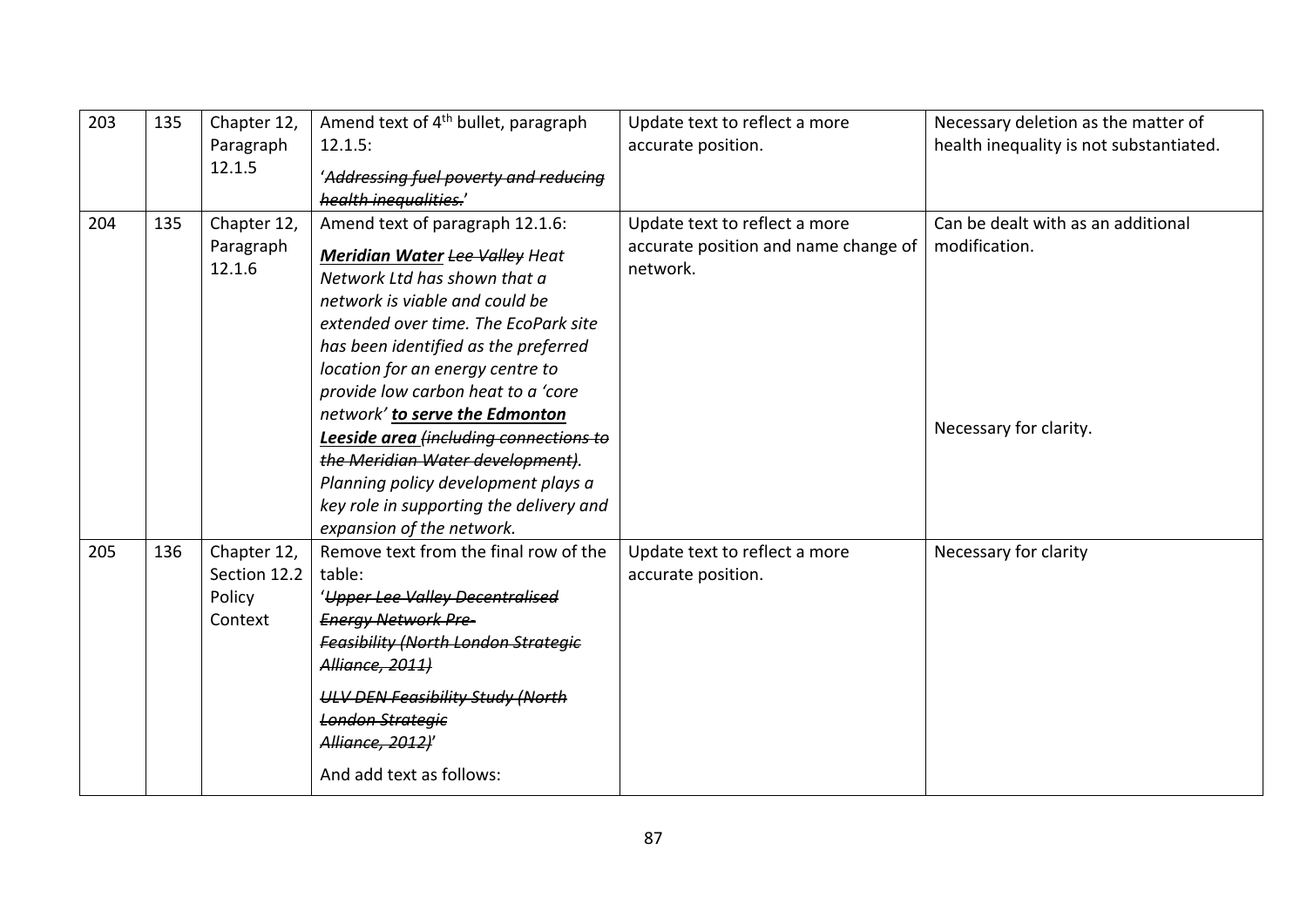|     |     |                                     | <b>Decentralised Energy Network</b><br><b>Technical Specification SPD (2015)</b>                                                                                                                                                                                                                                                                                                                                                                                                                                                                                                                              |                                                                                                    |                                                                               |
|-----|-----|-------------------------------------|---------------------------------------------------------------------------------------------------------------------------------------------------------------------------------------------------------------------------------------------------------------------------------------------------------------------------------------------------------------------------------------------------------------------------------------------------------------------------------------------------------------------------------------------------------------------------------------------------------------|----------------------------------------------------------------------------------------------------|-------------------------------------------------------------------------------|
| 206 | 137 | Chapter 12,<br>Paragraphs<br>12.3.1 | Amend text in paragraph 12.3.1:<br>The Council has created Lee Valley<br><b>Meridian Water Heat Network</b><br>Operating Ltd (LVMWHN Ltd), trading<br>as eEnergetik, which was officially<br>launched in July 2014 to deliver the<br>Lee Valley, Montmorency, Alma Road<br>and New Avenue Meridian Water,<br>Arnos Grove, Ponders End and<br>Oakwood Heat Networks.                                                                                                                                                                                                                                           | Update text to reflect the changes to<br>naming.                                                   | Can be dealt with as an additional<br>modification.<br>Necessary for clarity. |
| 207 | 137 | Chapter 12,<br>Paragraph<br>12.3.2  | Amend text of paragraph 12.3.2:<br>The Lee Valley Meridian Water Heat<br>Network (LVMWHN) to be provided<br>by Energetik will initially use a<br>combination of heat from combined<br>heat and power plants (CHP) and then<br>heat from the new Energy Recovery<br>Facility (ERF) at the Edmonton<br>EcoPark when it is operational,<br>predicted to be 2025. The LVMWHN<br>will move energy in the form of hot<br>water through a system of pipes to<br>buildings and industry across the Lee<br>Valley, including the Meridian Water<br>development, a westward extension<br>to Meridian Water and Edmonton | Update to reflect changes to naming<br>and to clarify the potential future<br>network connections. | Can be dealt with as an additional<br>modification.<br>Necessary for clarity. |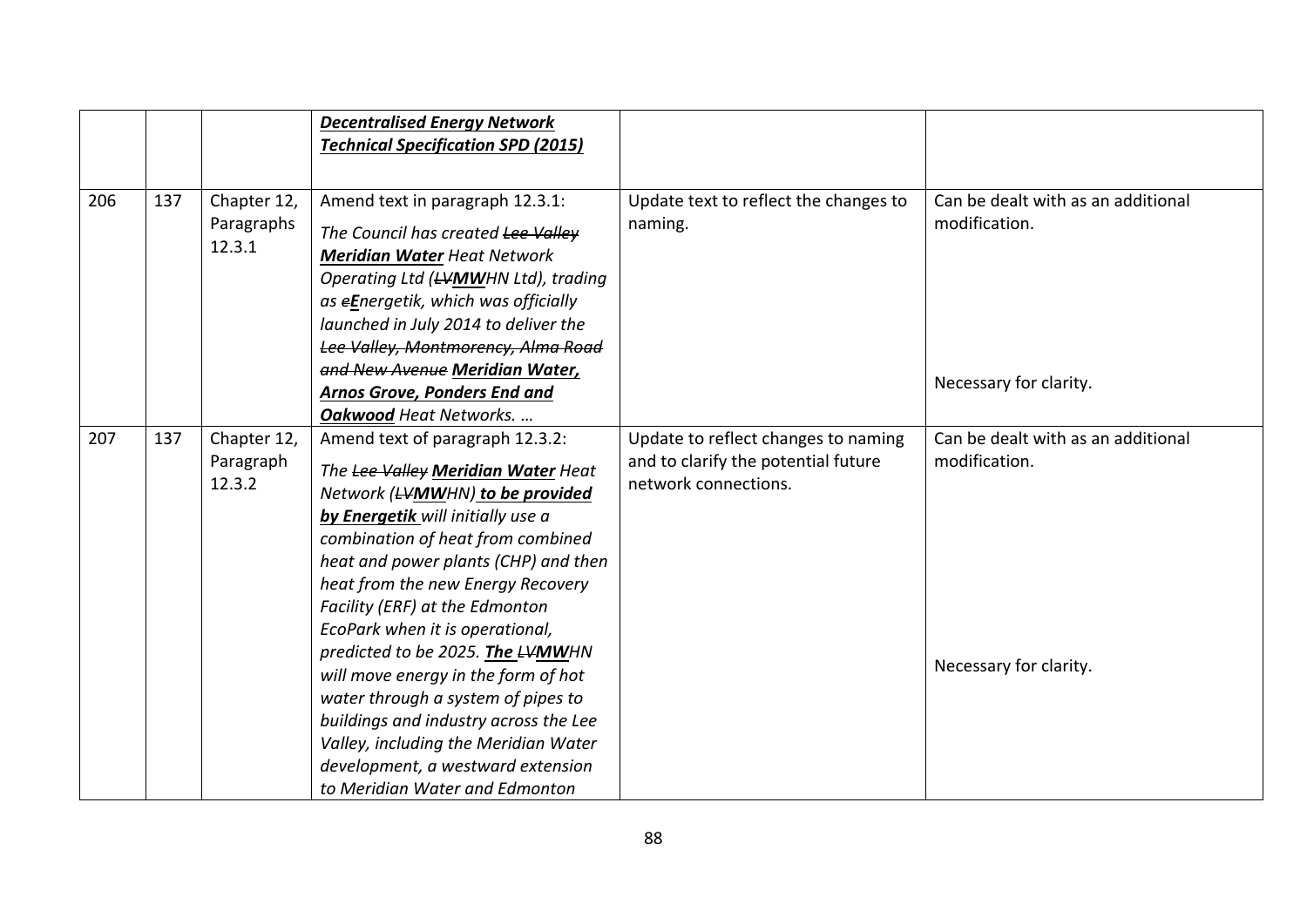|     |     |                                    | Green. Over time the network has the<br>potential to connect additional heat<br>sources and heat demands elsewhere<br>in the Lee Valley and, with the<br>agreement of neighbouring Councils,<br>links into other London Boroughs<br>such as the Alma Road Combined<br><b>Heat and Power satellite scheme.</b><br>North Middlesex Hospital and the<br>Northumberland Park Development<br>(White Hart Lane).                                                                                                                                                                                                                   |                                                                                                         |                                                                                                                 |
|-----|-----|------------------------------------|------------------------------------------------------------------------------------------------------------------------------------------------------------------------------------------------------------------------------------------------------------------------------------------------------------------------------------------------------------------------------------------------------------------------------------------------------------------------------------------------------------------------------------------------------------------------------------------------------------------------------|---------------------------------------------------------------------------------------------------------|-----------------------------------------------------------------------------------------------------------------|
| 208 | 137 | Chapter 12,<br>Paragraph<br>12.3.3 | Delete paragraph 12.3.3:<br><b>The National Planning Policy</b><br>Framework, the London Plan and<br><b>Enfield Council's local planning</b><br>documents (particularly Policy DMD<br>52), the Decentralised Energy Network<br><b>Technical Specification Heat Network</b><br><b>SPD and the EcoPark SPD),</b><br>together provide a planning policy<br>framework that is strongly supportive<br>of promoting the development of low<br>carbon decentralised heat networks.<br>The following policy seeks to further<br>strengthen the policy support for<br>delivery of the Lee Valley Heat<br>Network within the AAP area. | The paragraph can be removed<br>without reducing the effectiveness of<br>the ELAAP position on the DEN. | Not necessary for soundness as a main<br>modification. Council could consider as<br>an additional modification. |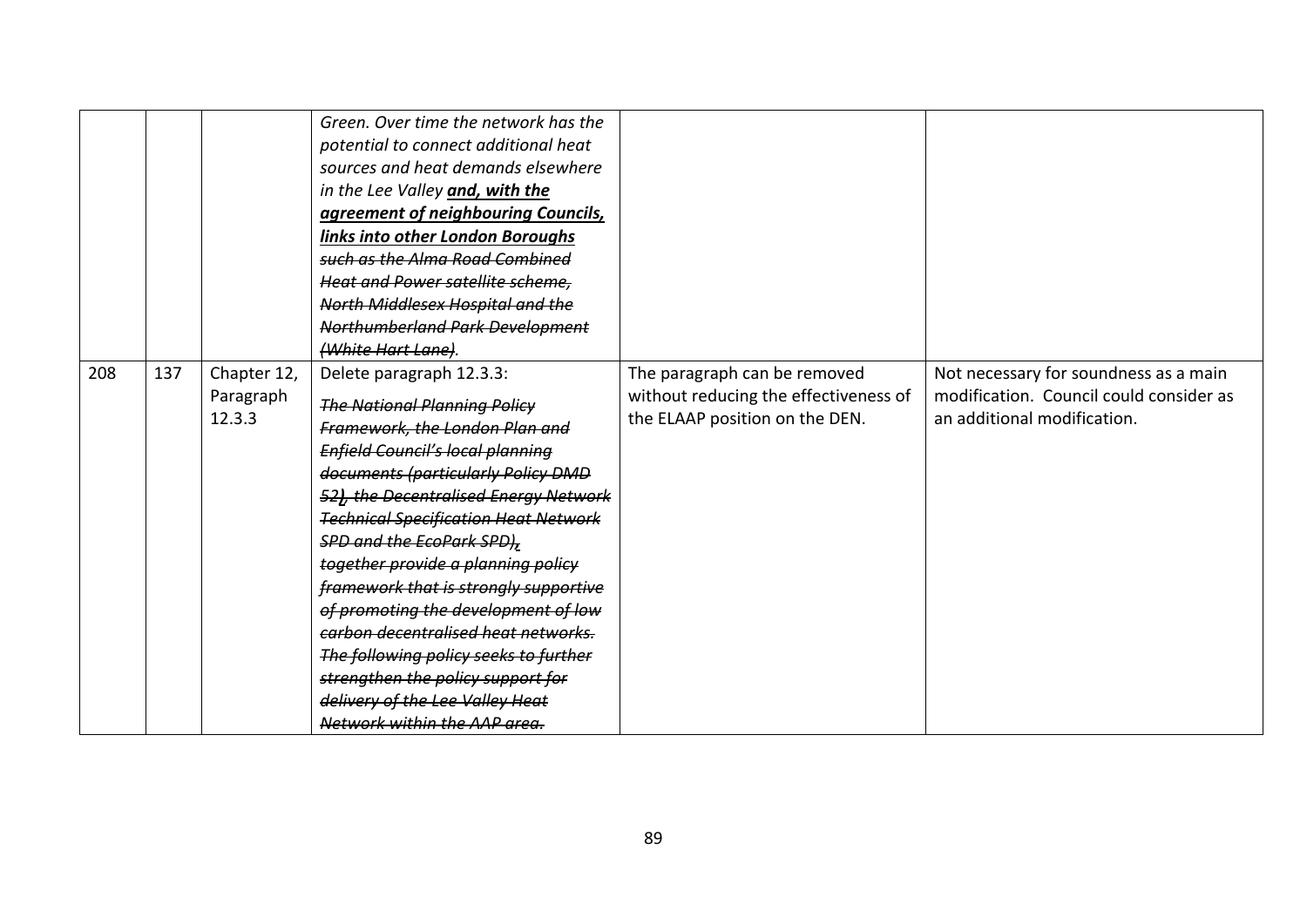| 209 | 137 | Chapter 12,<br>Paragraph<br>12.3.4 | Amend text of paragraph 12.3.4:<br>Key issues for policy on heat networks<br>include the establishment of an<br>energy centre on the EcoPark site;<br>delivering a network route linking the<br>EcoPark energy centre to the Meridian<br>Water development; and secure<br>delivering future connections to other<br>suitable developments within the Lee<br><b>Valley-towards Alma Estate and</b><br>Haringey/Northumberland Park (see<br>Figure 12.1 below). LVHN matters<br>relating to the EcoPark site are dealt<br>with in this chapter; frurther details<br>on the wider requirements for the<br>EcoPark site are provided in Chapter | Update text to provide a more<br>accurate reflection of the heat<br>network delivery.                           | Necessary for clarity.        |
|-----|-----|------------------------------------|---------------------------------------------------------------------------------------------------------------------------------------------------------------------------------------------------------------------------------------------------------------------------------------------------------------------------------------------------------------------------------------------------------------------------------------------------------------------------------------------------------------------------------------------------------------------------------------------------------------------------------------------|-----------------------------------------------------------------------------------------------------------------|-------------------------------|
| 210 | 137 | Chapter 12,<br>Paragraph<br>12.3.5 | 8.<br>Amend text in paragraph 12.3.5:<br>For this reason the EcoPark has<br>been identified as the key low carbon<br>heat source for initial development of<br>the <del>LV</del> MWHN. The future waste<br>management infrastructure<br>requirements of the EcoPark site are<br>currently awaiting are subject to the<br><b>DCO which was granted by from the</b><br>Secretary of State, as part of the<br>North London Waste Management<br>Plan. In parallel with this work,<br>eEnergetik is seeking in the process of                                                                                                                    | To reflect the name change of the<br>network<br>and to update text to reflect that the<br>DCO has been granted. | Necessary for clarity/update. |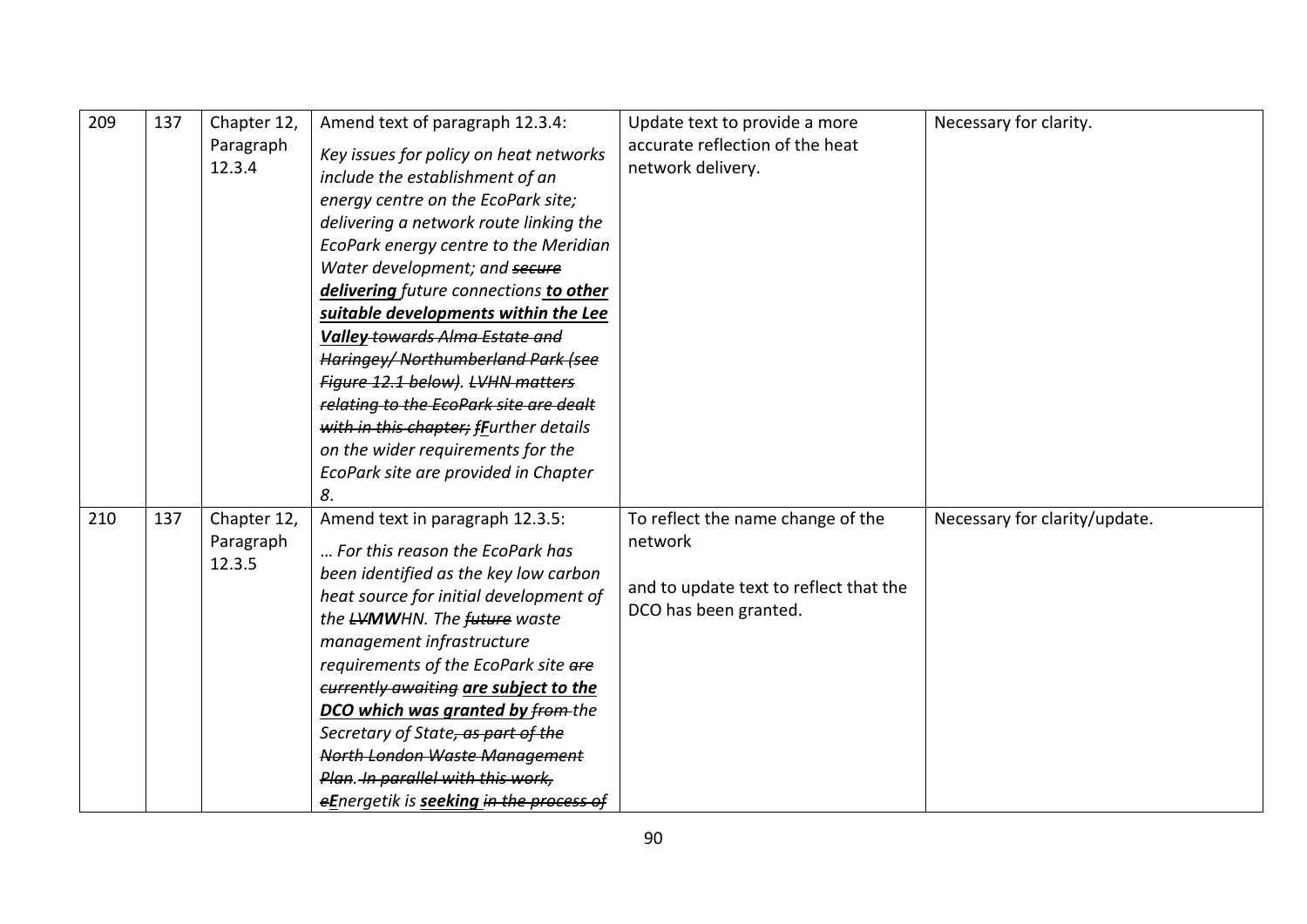|     |                |                          | agreeing a heat supply agreement<br>and lease at the EcoPark. It should be<br>noted that the Energy Recovery<br><b>Facility permitted by the grant of the</b><br>DCO does not refer to the energy |                                                       |                                     |
|-----|----------------|--------------------------|---------------------------------------------------------------------------------------------------------------------------------------------------------------------------------------------------|-------------------------------------------------------|-------------------------------------|
|     |                |                          | centre proposed by the Meridian<br><b>Water Heat Network Ltd.</b>                                                                                                                                 |                                                       |                                     |
| 211 | $137 -$<br>138 | Chapter 12,<br>Paragraph | Amend text of paragraph 12.3.6:                                                                                                                                                                   | Clarify the text and reflect the<br>updated position. | Necessary for clarification/update. |
|     |                | 12.3.6                   | 'The energetik Business Plan proposes<br>that initially a plantroom with gas                                                                                                                      |                                                       |                                     |
|     |                |                          | boilers connected to a small local heat<br>network will be located at the                                                                                                                         |                                                       |                                     |
|     |                |                          | Meridian Water development to<br>provide heat to the first homes. An                                                                                                                              |                                                       |                                     |
|     |                |                          | The Heat Network will have an<br>energy centre with CHP will be                                                                                                                                   |                                                       |                                     |
|     |                |                          | provided at the EcoPark to supply low                                                                                                                                                             |                                                       |                                     |
|     |                |                          | carbon heat via a network to the<br>Meridian Water and beyond. local                                                                                                                              |                                                       |                                     |
|     |                |                          | heat network to coincide with the<br>completion of around 1500+ homes at                                                                                                                          |                                                       |                                     |
|     |                |                          | Meridian Water. Subject to the new<br>ERF being delivered to programmed                                                                                                                           |                                                       |                                     |
|     |                |                          | completion in 2025, heat from the ERF<br>will be captured and transferred to                                                                                                                      |                                                       |                                     |
|     |                |                          | Energetik's energy centre at the                                                                                                                                                                  |                                                       |                                     |
|     |                |                          | EcoPark. It will to provide a very low<br>carbon heat-source to complement                                                                                                                        |                                                       |                                     |
|     |                |                          | the low carbon heat that will already<br>being supplied via CHP. The plant                                                                                                                        |                                                       |                                     |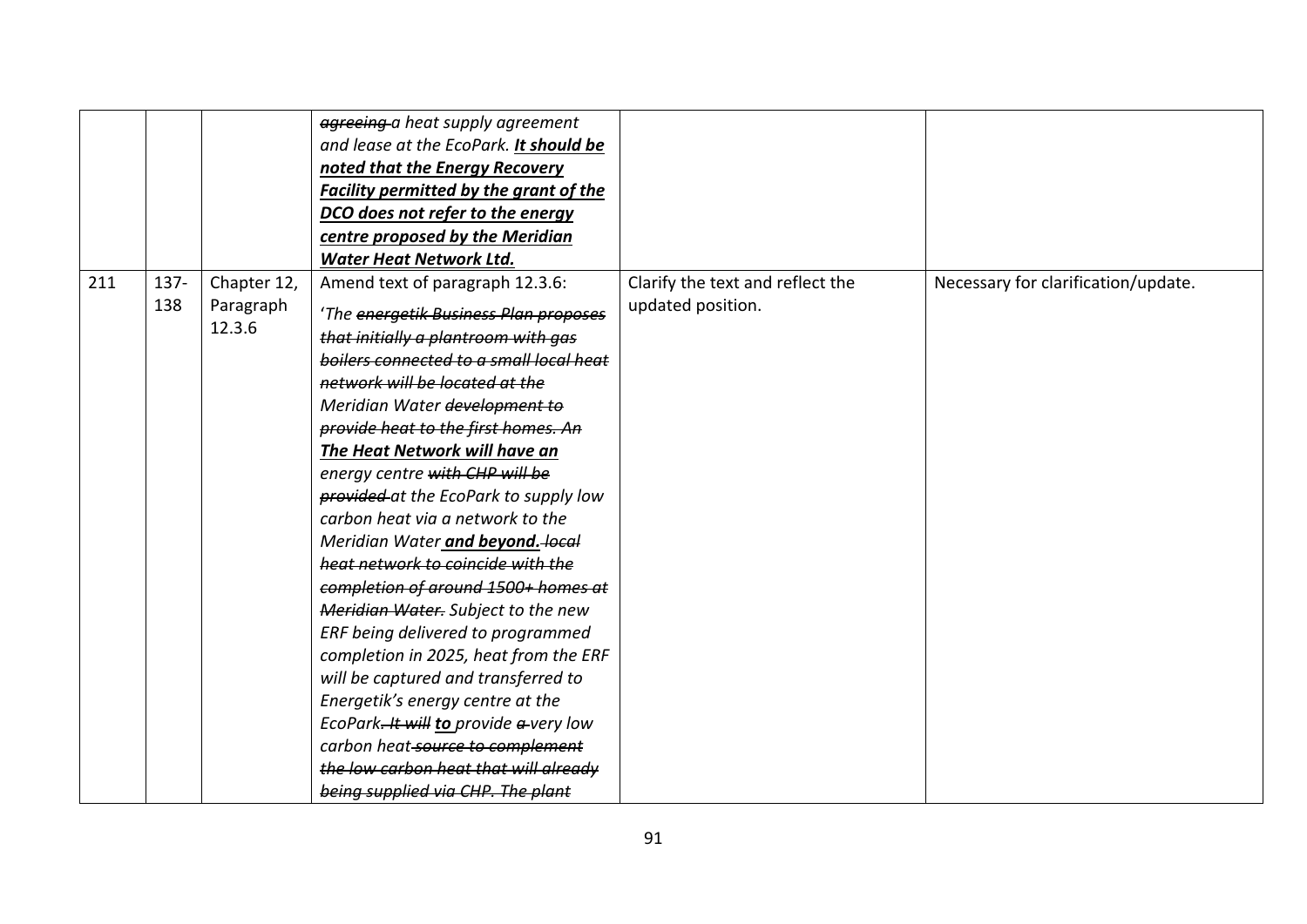|     |     |                                    | proposed by LVHN at the energy<br>centre will include top up and standby<br>gas-fired boilers, large thermal<br>storage vessels and all necessary<br>ancillary plant. The plantroom for gas<br>boilers at Meridian Water will be part<br>of a larger residential building and the<br><b>LVHN energy centre at the EcoPark</b><br>will be a standalone building<br>developed in a single phase that can<br>accommodate plant, which Plant will<br>be installed in a phased manner to<br>meet customer heat demand and<br>ultimately be capable of suppling in<br>excess of 30,000 homes.' |                                                                                                                |                                                                                                                 |
|-----|-----|------------------------------------|------------------------------------------------------------------------------------------------------------------------------------------------------------------------------------------------------------------------------------------------------------------------------------------------------------------------------------------------------------------------------------------------------------------------------------------------------------------------------------------------------------------------------------------------------------------------------------------|----------------------------------------------------------------------------------------------------------------|-----------------------------------------------------------------------------------------------------------------|
| 212 | 138 | Chapter 12,<br>Paragraph<br>12.3.7 | Remove paragraph 12.3.7:<br>'The following policy includes<br>provisions to strengthen the<br>safeguarding provided in the EcoPark<br><b>SPD for the energy</b><br>centre and routes on the EcoPark site.<br>whilst maintaining flexibility for<br>detailed design.'                                                                                                                                                                                                                                                                                                                     | The paragraph does not add further<br>to Policy EL26 and has been<br>superseded by the granting of the<br>DCO. | Necessary for clarity.                                                                                          |
| 213 | 138 | Chapter 12,<br>Paragraph<br>12.3.8 | Amend text in paragraph 12.3.8:<br>As well as having standby plant via<br>gas boilers within the Meridian Water<br>development plantroom, and within<br>$t$ The<br><b>Energetik</b> energy centre at the<br>EcoPark, and the network will be                                                                                                                                                                                                                                                                                                                                             | Update the text to provide a more<br>accurate description of the heat<br>network delivery.                     | Not necessary for soundness as a main<br>modification. Council could consider as<br>an additional modification. |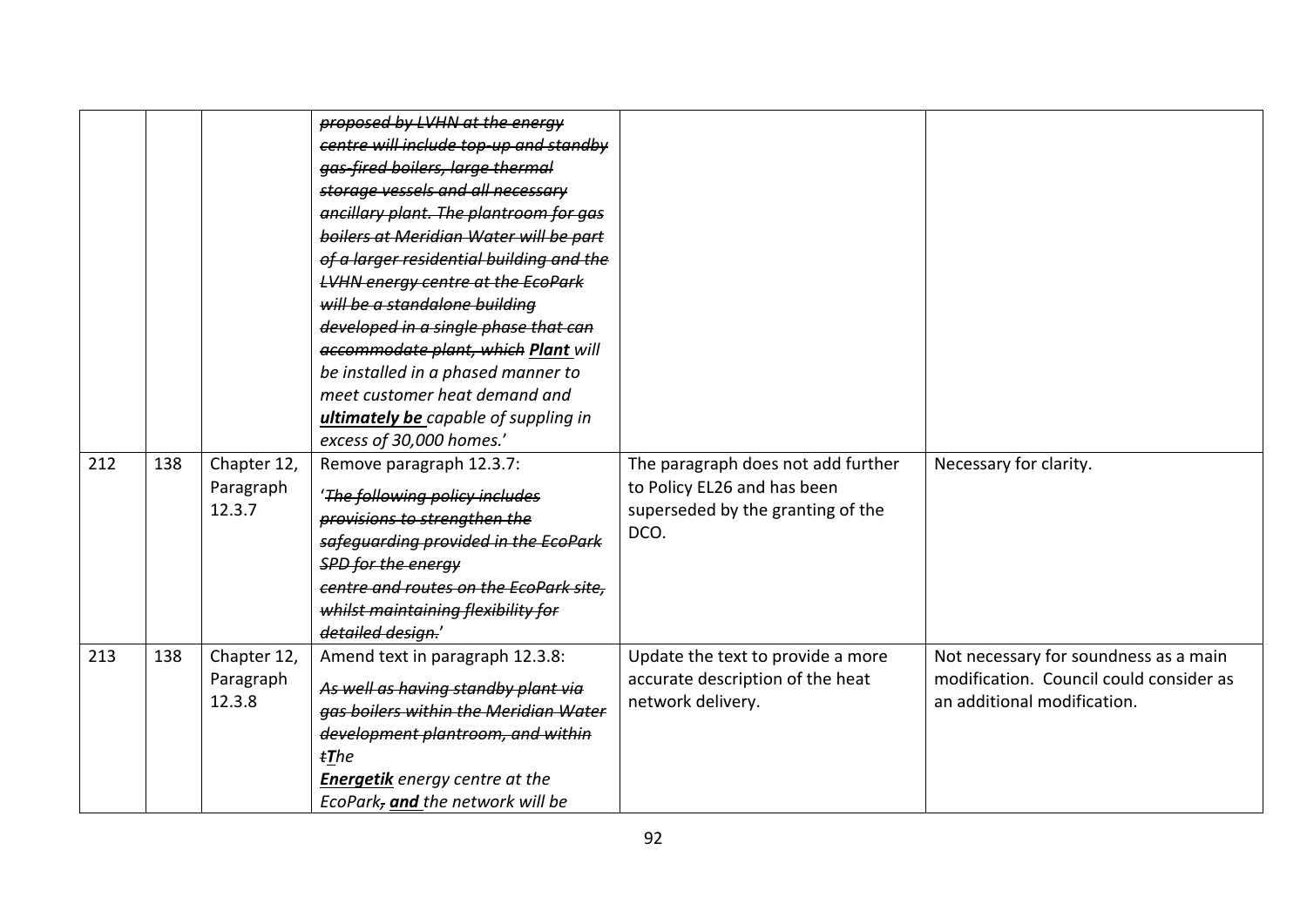|     |     |                       | designed to be resilient and energy             |                                  |                                    |
|-----|-----|-----------------------|-------------------------------------------------|----------------------------------|------------------------------------|
|     |     |                       | efficient using the latest pipework             |                                  |                                    |
|     |     |                       | technology with a life expectancy in            |                                  |                                    |
|     |     |                       | excess of 60 years.                             |                                  |                                    |
| 214 | 138 | Chapter 12,           | Amend text of policy EL26, part A, as           | Update and clarification of text | Can be dealt with as an additional |
|     |     | Policy EL26<br>Part A | follows:                                        | relating to the heat network.    | modification.                      |
|     |     |                       | Part A: Developing the Lee Valley               |                                  |                                    |
|     |     |                       | <b>Meridian Water Heat Network</b>              |                                  |                                    |
|     |     |                       | The Council supports the development            |                                  |                                    |
|     |     |                       | of the Lee Valley Meridian Water                |                                  |                                    |
|     |     |                       | Heat Network (LVMWHN). This will                |                                  |                                    |
|     |     |                       | include safeguarding and securing:              |                                  |                                    |
|     |     |                       | The establishment of an energy<br>$\bullet$     |                                  |                                    |
|     |     |                       | centre on the EcoPark site;                     |                                  |                                    |
|     |     |                       | A network route linking the<br>$\bullet$        |                                  |                                    |
|     |     |                       | EcoPark energy centre to the                    |                                  |                                    |
|     |     |                       | Meridian Water development;<br>$\bullet$<br>and |                                  |                                    |
|     |     |                       | Future connections towards other<br>$\bullet$   |                                  |                                    |
|     |     |                       | suitable developments, once                     |                                  |                                    |
|     |     |                       | they are identified., for example               |                                  |                                    |
|     |     |                       | towards Alma Estate and                         |                                  |                                    |
|     |     |                       | Haringey/ Northumberland Park.'                 |                                  |                                    |
|     |     |                       | The Council will continue to work with          |                                  |                                    |
|     |     |                       | its partners and stakeholders to                |                                  |                                    |
|     |     |                       | ensure that opportunities to establish          |                                  |                                    |
|     |     |                       | connections across waterways,                   |                                  |                                    |
|     |     |                       | highways, railway land or private land          |                                  |                                    |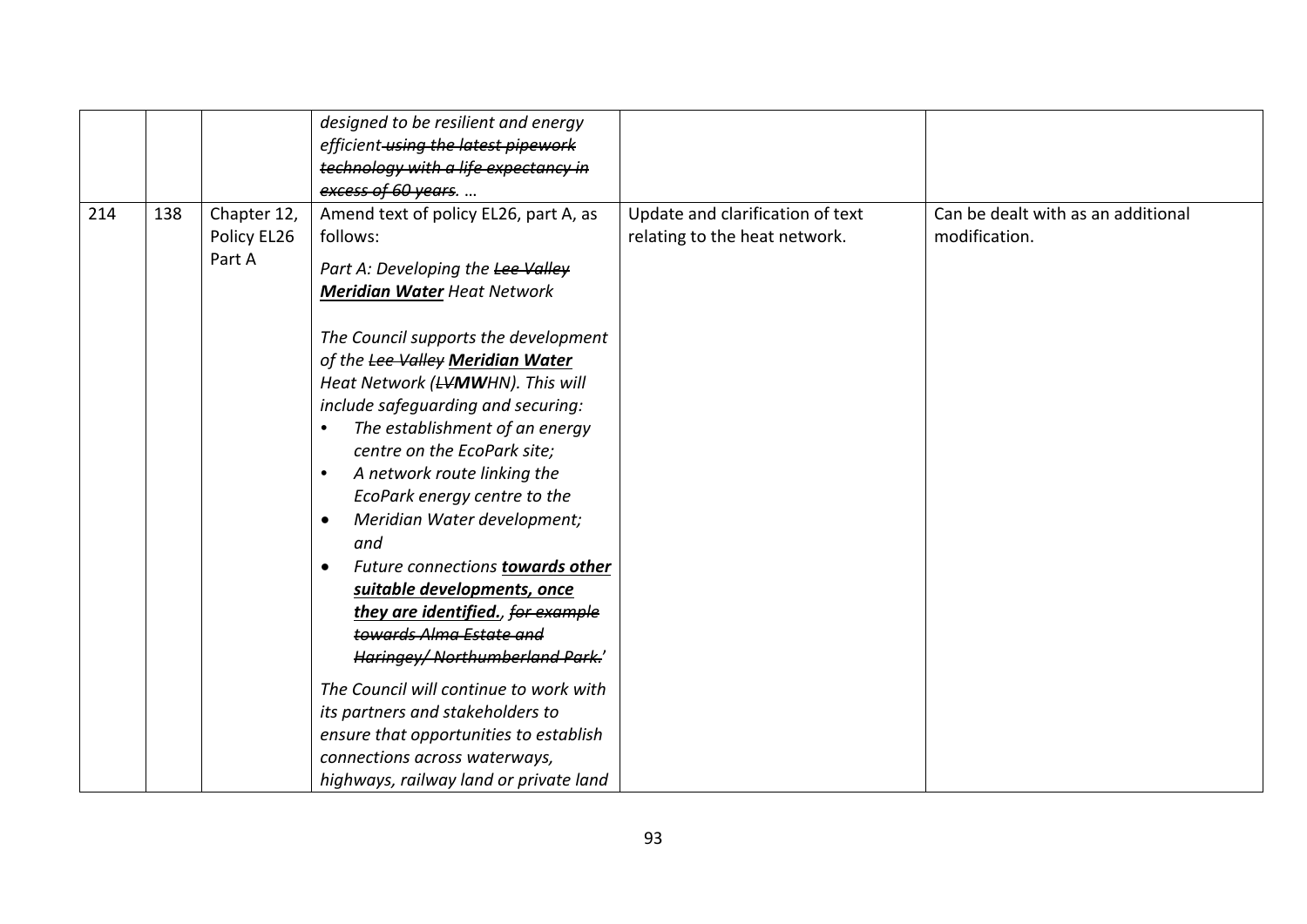|     |     |                                      | interests allow for the future<br>implementation of the <b>LVMW</b> HN.<br>Proposals for major developments<br>which produce a significant amount of<br>heat should supply heat to the<br><b>LVMWHN or another DEN</b> unless it<br>can be demonstrated that this is not<br>technically feasible or economically<br>viable, in accordance with policy<br><b>DMD 52.</b> |                                                                                                                                                                                              |                                                                                                                                                                                                                                                                                                                                                                                       |
|-----|-----|--------------------------------------|-------------------------------------------------------------------------------------------------------------------------------------------------------------------------------------------------------------------------------------------------------------------------------------------------------------------------------------------------------------------------|----------------------------------------------------------------------------------------------------------------------------------------------------------------------------------------------|---------------------------------------------------------------------------------------------------------------------------------------------------------------------------------------------------------------------------------------------------------------------------------------------------------------------------------------------------------------------------------------|
| 215 | 138 | Chapter 12,<br>Policy EL26<br>Part B | To change the reference to LWL<br>(LondonWaste Ltd) in Policy EL26 Part<br>B to LEL (LondonEnergy Ltd) to reflect<br>the new name of the company as well<br>as make other changes as follows:<br>Part B: The Eco Park Site and the<br><b>LVMWHN</b><br>To facilitate the delivery of the<br><b>LVMWHN</b> , development of the<br>EcoPark site should:                  | To recognise the recent name change<br>of a referenced company; to update<br>reference to include the DCO; and to<br>use the more appropriate term 'DEN<br>provider' in place of 'Energetik' | Name changes and updates necessary for<br>clarity.                                                                                                                                                                                                                                                                                                                                    |
|     |     |                                      | • E-enable heat/energy from the new<br>energy recovery facility (ERF), when it<br>is built, to be captured and supplied to<br>the LVMWHN energy centre. The DCO<br>granted by the Secretary of State for<br>the Eco Park site requires provision<br>for combined heat and power. The<br><b>DEN provider should Note that</b><br>energetik will reserve the right within |                                                                                                                                                                                              | "The DEN provider should reserve the<br>right within the heat supply agreement<br>with NLWA/LWL to adapt the existing<br>waste (EfW) facility to supply heat to the<br>DEN energy centre such that if the new<br>ERF completion is delayed, it has the<br>option to receive heat from the EfW<br>facility if it is economic;." $-$ Is it<br>appropriate that this is contained within |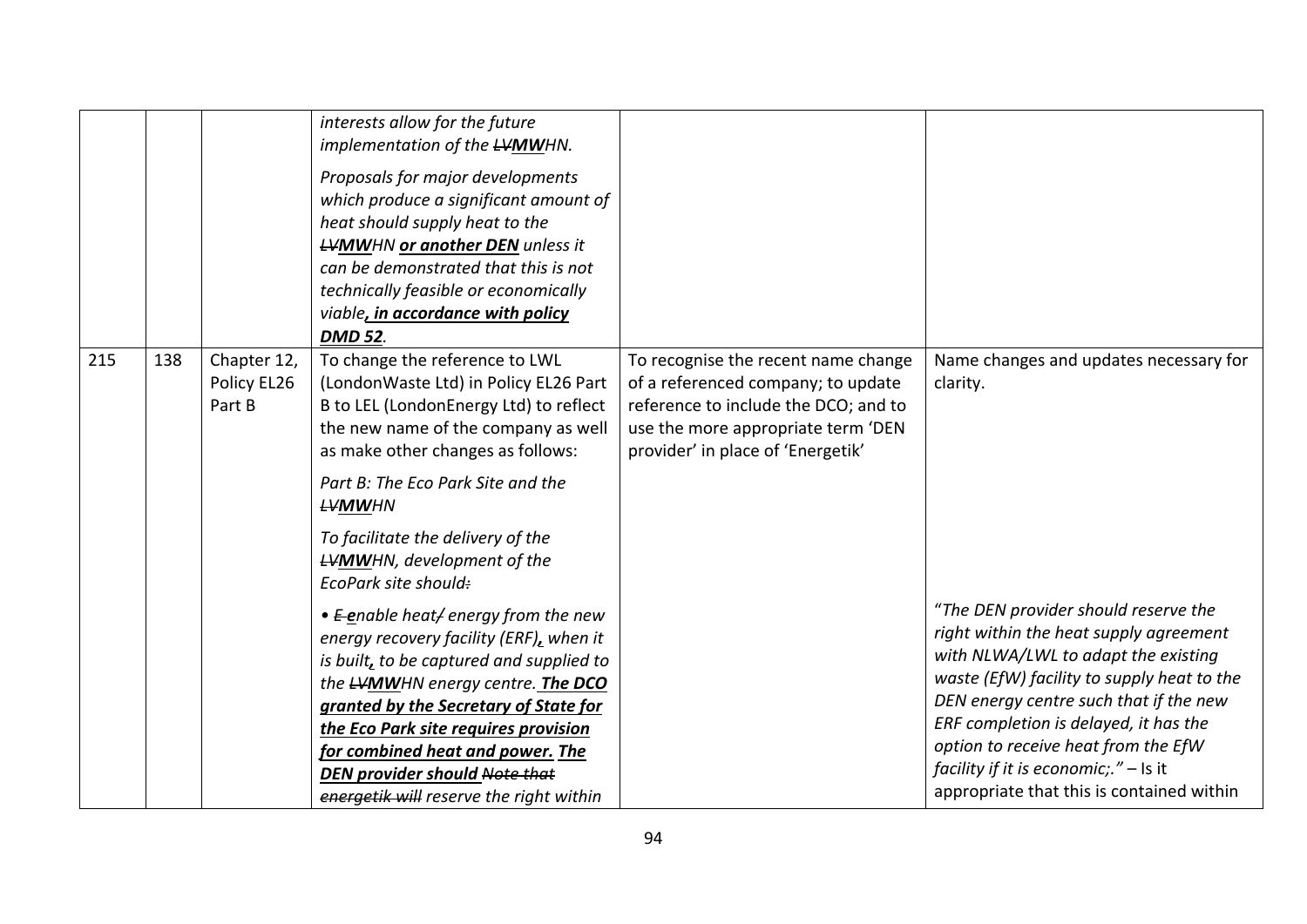|     |     |                                      | the heat supply agreement with<br>NLWA/LWL to adapt the existing<br>waste (EfW) facility to supply heat to<br>the DEN-energetik's energy centre<br>such that if the new ERF completion is<br>delayed, it has the option to receive<br>heat from the EfW facility if it is<br>economic;. |                                                                                           | the policy? Would it be applicable in<br>connection with an act of development to<br>which the policy could be applied? If not<br>it doesn't serve a purpose. |
|-----|-----|--------------------------------------|-----------------------------------------------------------------------------------------------------------------------------------------------------------------------------------------------------------------------------------------------------------------------------------------|-------------------------------------------------------------------------------------------|---------------------------------------------------------------------------------------------------------------------------------------------------------------|
|     |     |                                      | • Incorporate space for an energy<br>centre, a connection from EfW, ERF<br>sources of energy/heat into the<br><b>LVMWHN energy centre, and pipe</b><br>network leaving the site; and                                                                                                    |                                                                                           |                                                                                                                                                               |
|     |     |                                      | • Not prejudice installation and<br>operation of the above mentioned<br><b>LVMWHN energy centre.</b>                                                                                                                                                                                    |                                                                                           |                                                                                                                                                               |
|     |     |                                      | Detailed safeguarding routes and the<br>location for an energy centre should<br>be agreed with the Council as part of<br>pre-application discussions.'                                                                                                                                  |                                                                                           |                                                                                                                                                               |
| 216 | 139 | Chapter 12,<br>Policy EL26<br>Part C | To amend Policy EL26 Part C as<br>follows:                                                                                                                                                                                                                                              | Update text to provide an<br>appropriate level of detail for creating<br>a resilient DEN. | Necessary for clarity                                                                                                                                         |
|     |     |                                      | Development proposals which are<br>connecting to the MWHN must<br>demonstrate how they would $F\Theta$<br>enhance the resilience of the                                                                                                                                                 |                                                                                           |                                                                                                                                                               |
|     |     |                                      | <b>LVMWHN, and allow provision of</b><br>emergency back-up. This should<br>include access to any development of                                                                                                                                                                         |                                                                                           |                                                                                                                                                               |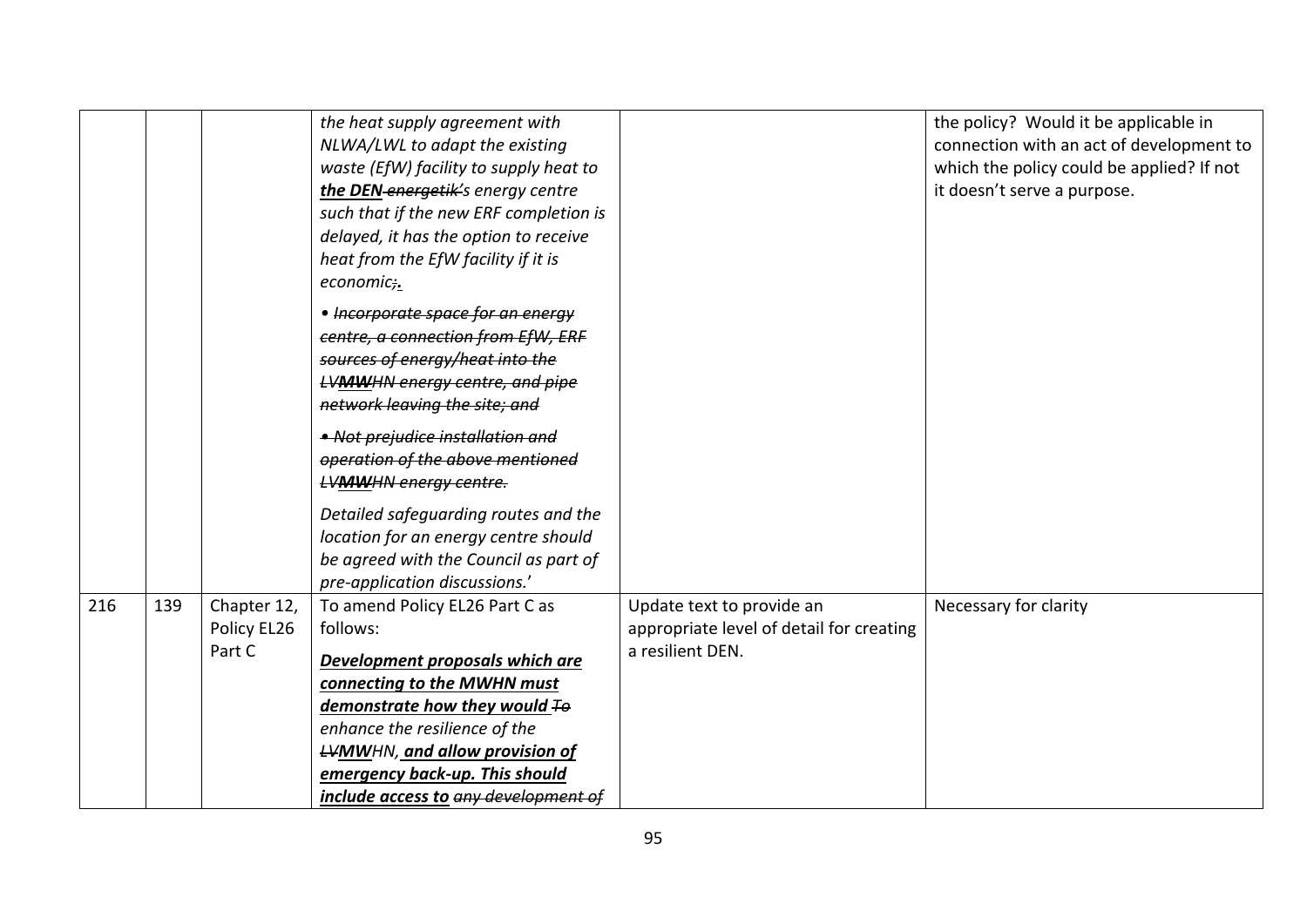|  | over 300 dwellings with an individual    |
|--|------------------------------------------|
|  | connection to the network should         |
|  | provide an area of hardstanding that     |
|  | could be used used in an emergency       |
|  | to park a truck mounted boiler and       |
|  | which is located a sufficient distance   |
|  | from any building with opening           |
|  | windows or inlet fresh air ventilation.  |
|  | sized at 20 metres by 6 metres. This     |
|  | area should be:                          |
|  | • Hardstanding, including any access     |
|  | road needed to link it to the road       |
|  | network;                                 |
|  | • Of sufficient size and configuration   |
|  | to allow an articulated truck to access  |
|  | and park within it;                      |
|  | - Located at least 20 metres from any    |
|  | building with opening windows or         |
|  | inlet fresh air ventilation; and         |
|  | - Located within 20 metres of the        |
|  | pipework branch that connects the        |
|  | development to the LVHN.                 |
|  |                                          |
|  | The Council will safeguard an            |
|  | "unobstructed" pipework route for the    |
|  | <b>LVMW</b> HN pipe network within along |
|  | the Causeway Central Spine within        |
|  | Meridian Water. "Unobstructed" here      |
|  | means a three metre wide zone with       |
|  | nothing built over it to a height of at  |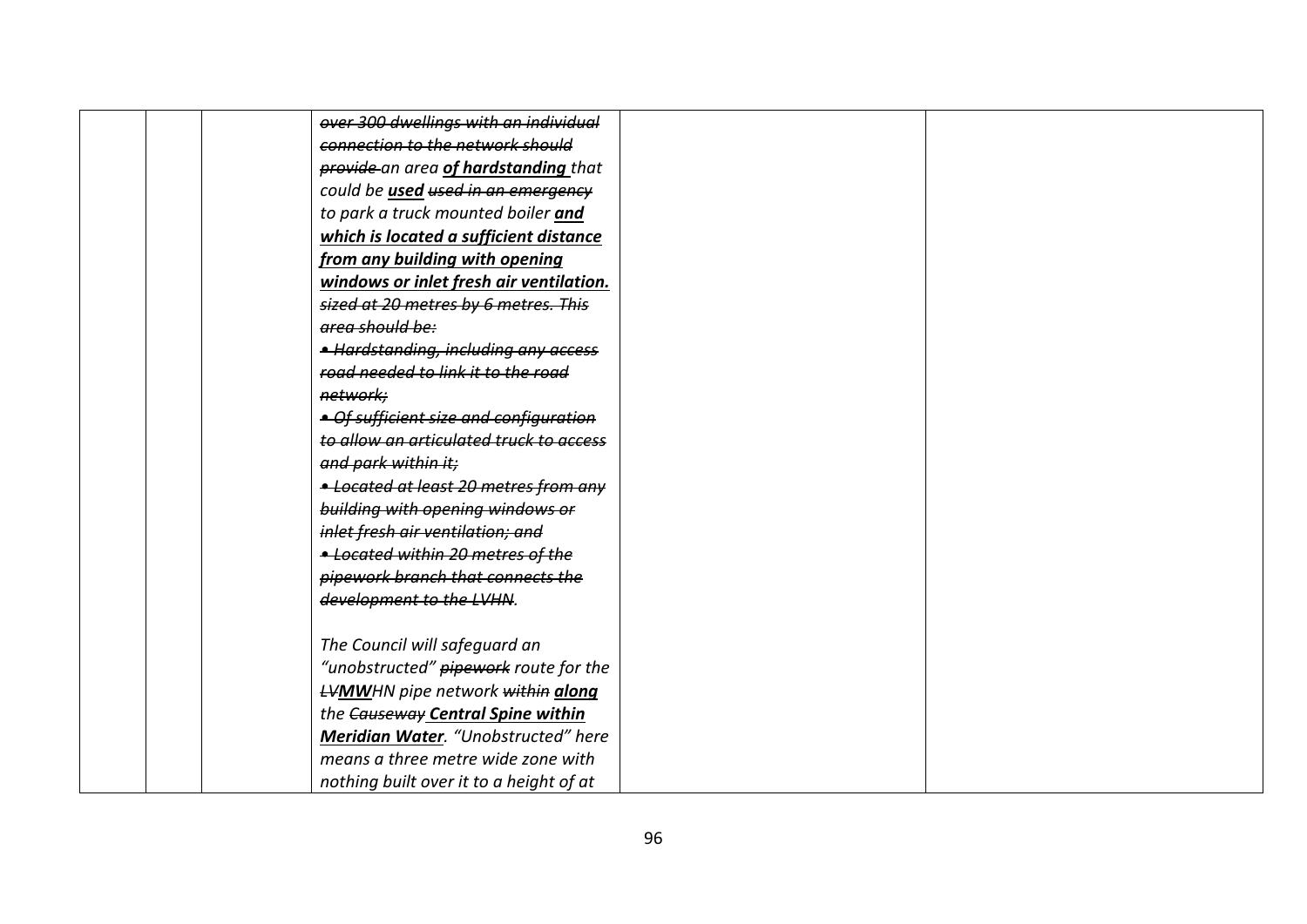|     |     |                                       | least 10 metres.'                                                                                                                                                                                                                                                                                                                                                                                                                                                                                                                                                                                                                                                                                                                                                                                                                                                                                                                                                                           |                                                                                                      |                                                                                                                                                                                                                            |
|-----|-----|---------------------------------------|---------------------------------------------------------------------------------------------------------------------------------------------------------------------------------------------------------------------------------------------------------------------------------------------------------------------------------------------------------------------------------------------------------------------------------------------------------------------------------------------------------------------------------------------------------------------------------------------------------------------------------------------------------------------------------------------------------------------------------------------------------------------------------------------------------------------------------------------------------------------------------------------------------------------------------------------------------------------------------------------|------------------------------------------------------------------------------------------------------|----------------------------------------------------------------------------------------------------------------------------------------------------------------------------------------------------------------------------|
|     |     |                                       |                                                                                                                                                                                                                                                                                                                                                                                                                                                                                                                                                                                                                                                                                                                                                                                                                                                                                                                                                                                             |                                                                                                      |                                                                                                                                                                                                                            |
| 217 | 139 | Chapter 12,<br>Policy EL26,<br>Part D | Amend text of policy EL26 Part D as<br>follows:<br>All major developments shall-should<br>connect to or contribute towards the<br><b>LVMWHN or another existing or</b><br>planned DEN supplied by low or zero<br>carbon energy in accordance with<br>Policy DMD 52 and the Decentralised<br><b>Energy Network Technical</b><br><b>Specification Heat Network SPD.</b><br>Where a major development is<br>expected to be completed before the<br><b>LVMWHN or another DEN</b> is able to<br>supply it with heat then:<br>• If there are firm plans to enable the<br>site to be connected to the LVMWHN<br>or another DEN within five years, the<br>development should design for heat<br>network connection from the outset<br>and use temporary on-site boilers<br>(potentially provided by the heat<br>network operator) until network<br>connection is possible.<br>• If there are no firm plans for<br>extension of the LVMWHN or another<br><b>DEN</b> within feasible and viable range | Update naming of the heat network<br>and to ensure EL26 refers to adopted<br>policy rather than SPD. | Necessary to reflect other local policy and<br>national guidance. However, the Council<br>should consider if there is any ambiguity<br>in relation to the term "major<br>developments" and confirm how this is<br>defined. |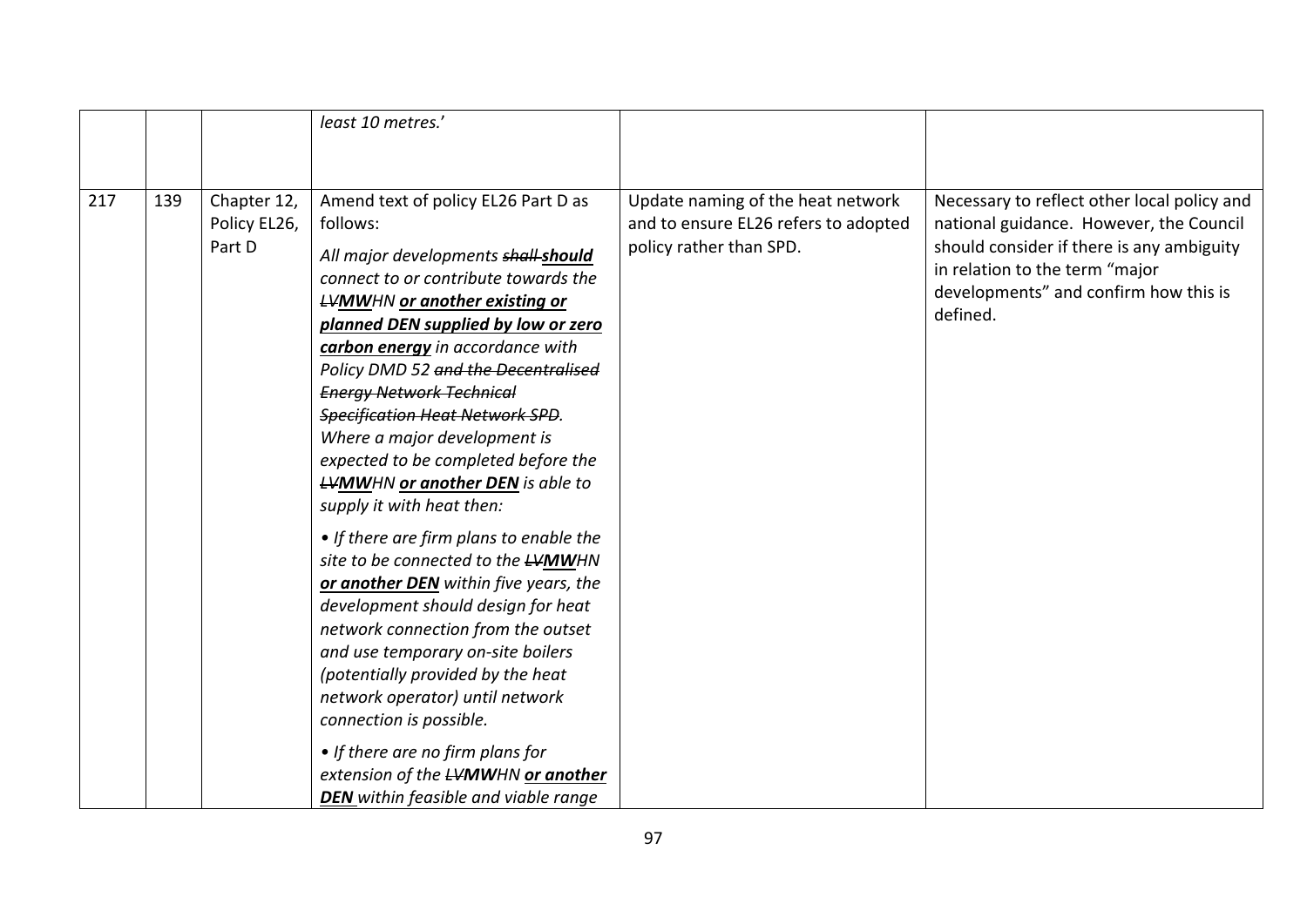|     |     |                                    | of the development, provision of<br>onsite Combined Heat and Power<br>(CHP, with standby boilers) will be<br>expected where the heating demand<br>makes it <b>technically</b> feasible and<br>financially viable. The development<br>should also be future proofed for<br>connection to a heat network. In such<br>instances the council may agree with<br>the developer that the installation of<br>CHP can be deferred for up to five<br>years (the development would use<br>heat from standby boilers during this<br>time) to allow time for the <b>LVMW</b> HN<br>or another DEN to be extended and<br>connected to the development.<br>If the developer connects to the a<br>network within five years then the<br>requirement to install CHP would fall<br>away; if not then the obligation to<br>install CHP would be triggered. |                                 |                        |
|-----|-----|------------------------------------|-----------------------------------------------------------------------------------------------------------------------------------------------------------------------------------------------------------------------------------------------------------------------------------------------------------------------------------------------------------------------------------------------------------------------------------------------------------------------------------------------------------------------------------------------------------------------------------------------------------------------------------------------------------------------------------------------------------------------------------------------------------------------------------------------------------------------------------------|---------------------------------|------------------------|
| 218 | 140 | Chapter 12,<br>Paragraph<br>12.3.9 | To amend text:<br>'Energetik aim to deliver the first The<br>early phases of the heat network, a<br>local heat network and plantroom for<br>gas boilers at Meridian Water, ahead<br>of the completion of the should aim<br>for delivery at the same time as the<br>initial phases of the Meridian Water<br>development so that all new                                                                                                                                                                                                                                                                                                                                                                                                                                                                                                  | Remove overly prescriptive text | Necessary for clarity. |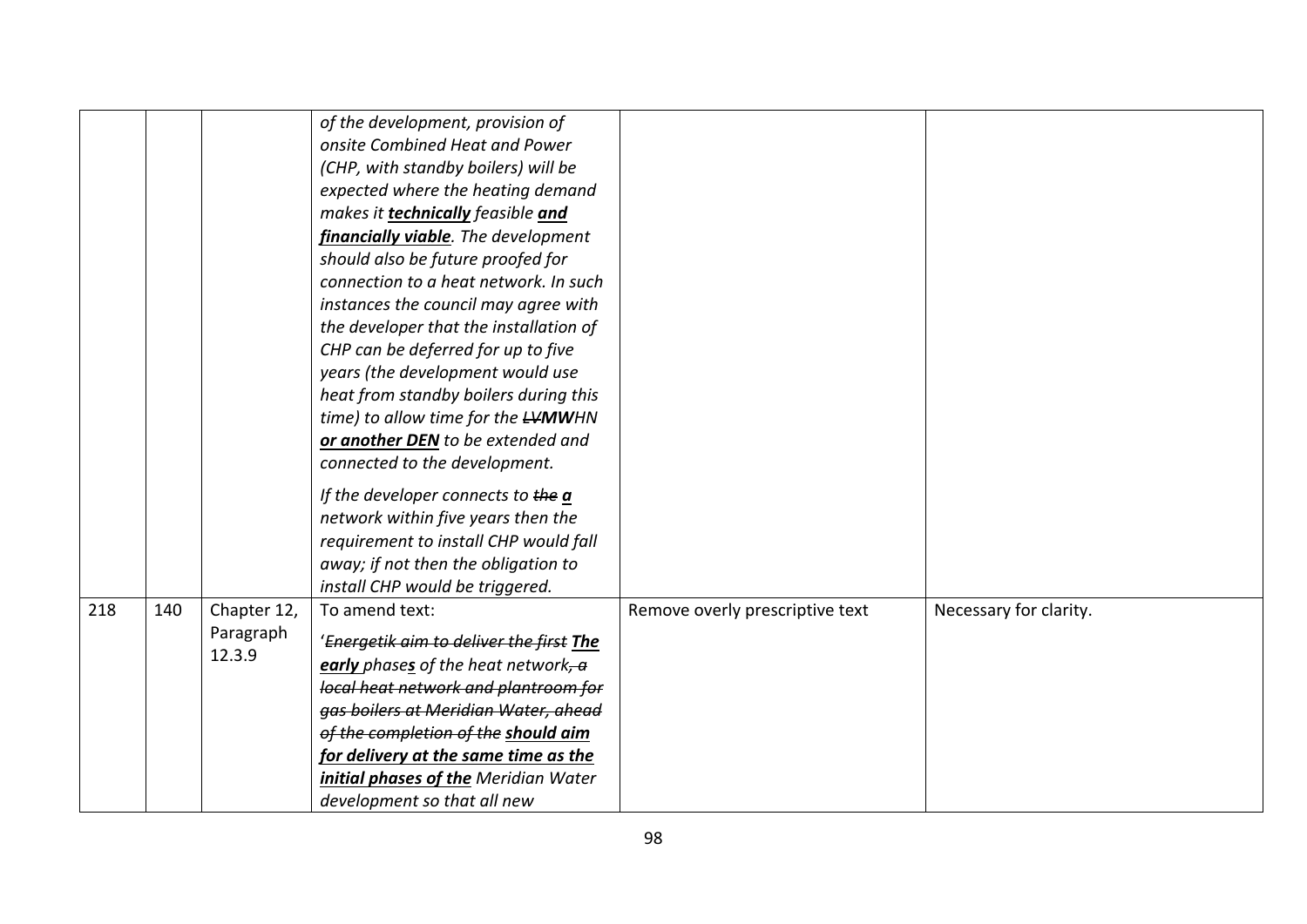|     |     |                                     | developments can connect directly to<br>the local heat network as a source of<br>heat. This is needed to will avoid<br>developments being 'locked in' to<br>alternative heat generation solutions,<br>which would reduce/delay the<br>benefits delivered by the network-for<br>example total carbon emissions<br>savings) and potentially increase<br>network development costs. The<br>energy centre at the EcoPark and<br>connecting heat network to Meridian<br>Water will be delivered to coincide<br>with around 1,500 homes having<br>being built at Meridian Water, this<br>being a suitable heat demand to<br>warrant a larger heat network to be<br>operated economically. This larger<br>heat network will<br>supply low carbon heat via CHP prior<br>to the new ERF heat source becoming<br>available.' |                                           |                       |
|-----|-----|-------------------------------------|--------------------------------------------------------------------------------------------------------------------------------------------------------------------------------------------------------------------------------------------------------------------------------------------------------------------------------------------------------------------------------------------------------------------------------------------------------------------------------------------------------------------------------------------------------------------------------------------------------------------------------------------------------------------------------------------------------------------------------------------------------------------------------------------------------------------|-------------------------------------------|-----------------------|
| 219 | 140 | Chapter 12,<br>Paragraph<br>12.3.10 | Delete text from paragraph 12.3.10 as<br>follows:<br>The Council will take into account the<br>design standards and specifications<br>for district energy networks set out in<br>the DEN<br>SPD and the Mayor of London's                                                                                                                                                                                                                                                                                                                                                                                                                                                                                                                                                                                          | For clarity the text should be<br>removed | Necessary for clarity |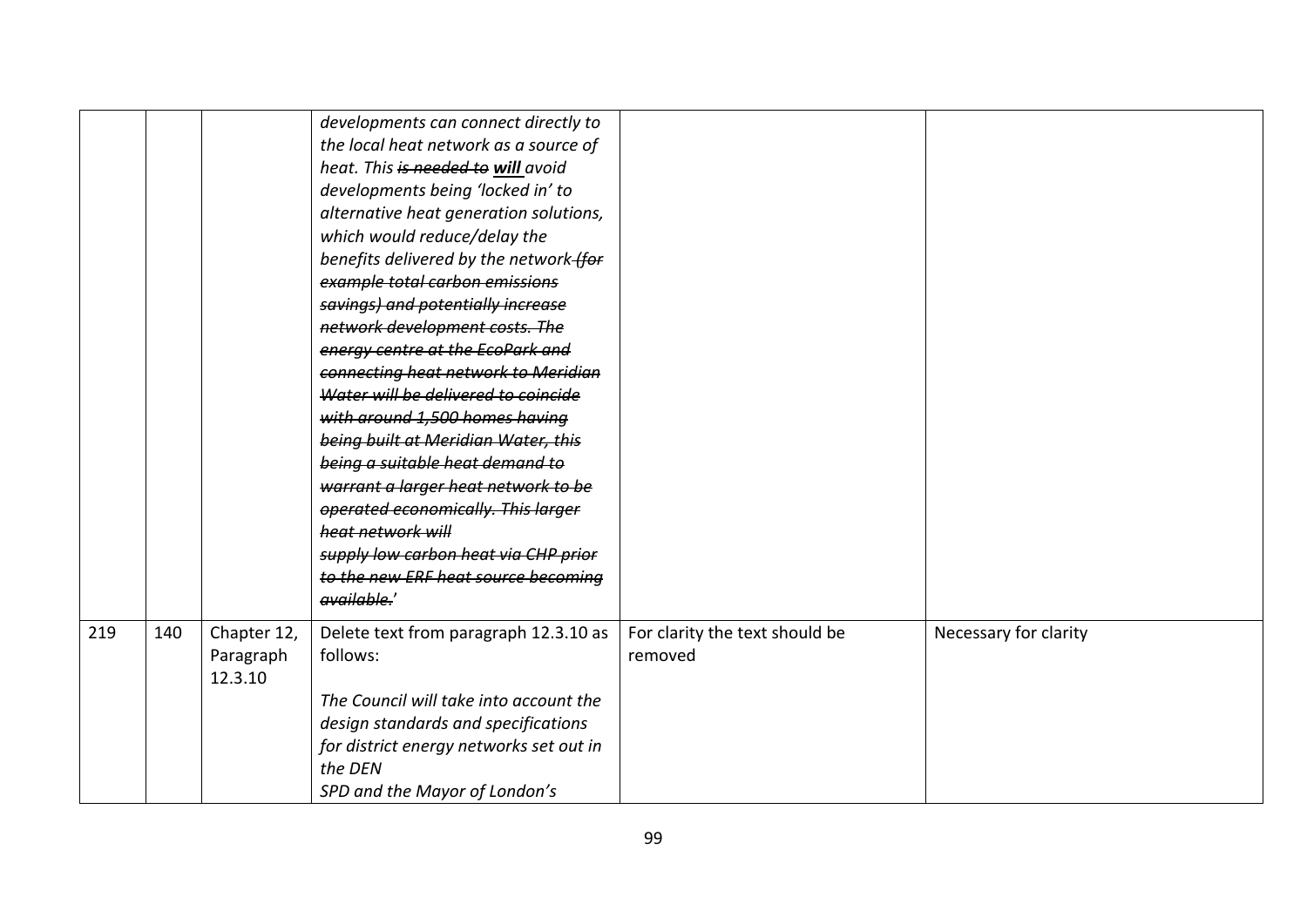|     |     |                                     | 'London Heat Network Manual' (2014,<br>or as updated) in the implementation<br>of the LVMWHN, and the<br>determination of relevant planning<br>applications. Should there be a<br>conflict between the DEN SPD<br>specifications and the Mayor of<br>London's standards then the DEN SPD<br>specifications take precedence                                                                                                                                                                                                                                                                                                                                                                                                                                                                                    |                                                       |                        |
|-----|-----|-------------------------------------|---------------------------------------------------------------------------------------------------------------------------------------------------------------------------------------------------------------------------------------------------------------------------------------------------------------------------------------------------------------------------------------------------------------------------------------------------------------------------------------------------------------------------------------------------------------------------------------------------------------------------------------------------------------------------------------------------------------------------------------------------------------------------------------------------------------|-------------------------------------------------------|------------------------|
| 220 | 140 | Chapter 12,<br>Paragraph<br>12.3.11 | Amend text of paragraph 12.3.11 as<br>follows:<br>Easements will be required with land<br>owners to allow the heating network<br>pipes to be routed underground from<br>the EcoPark to developments. The<br>typical width of the twin pipe<br>installation will be between 1.0m and<br>2.2m, depending on proximity to the<br>Eco Park site, and a further Zone of<br>Influence of 1.5m is required each side<br>of the pipework, creating a width of<br>between 4.0m and 5.2m (depending<br>on proximity to the Eco Park). The<br>Zone of Influence, like other utilities, is<br>a protective zone that restricts<br>excavation work without the prior<br>permission of LVHN Energetik to<br>prevent the inadvertent risk of<br>damage to LVHN Energetik assets. In<br>addition, on one side of the pipework | Improve the accuracy of the technical<br>requirements | Necessary for clarity. |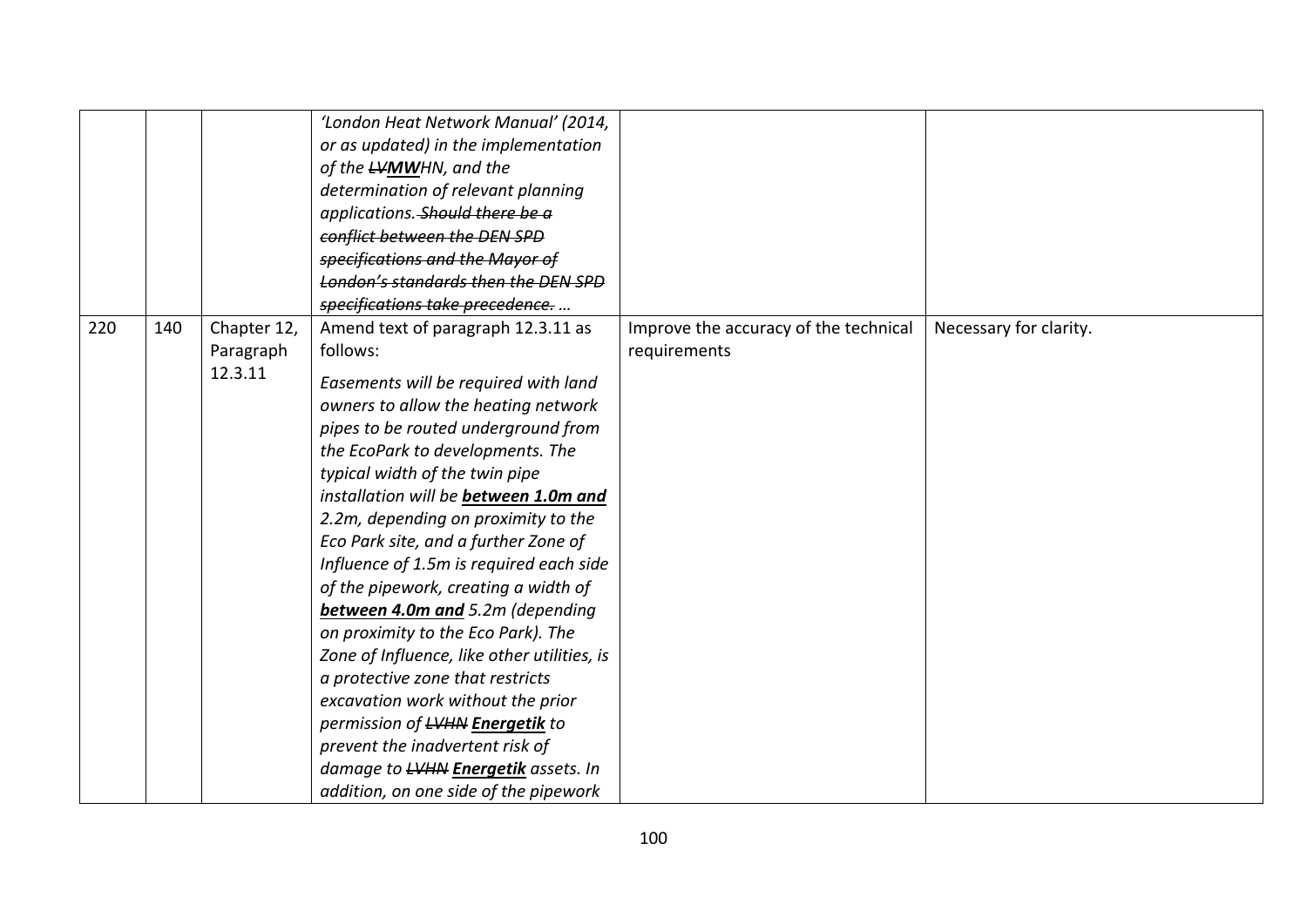|                   |     |             | a further 3.5m of unrestricted space is            |                                    |                                         |
|-------------------|-----|-------------|----------------------------------------------------|------------------------------------|-----------------------------------------|
|                   |     |             | required as an Access Corridor for as              |                                    |                                         |
|                   |     |             | much of the length of pipe that is                 |                                    |                                         |
|                   |     |             | reasonable possible. The Access                    |                                    |                                         |
|                   |     |             | Corridor is to allow plant equipment               |                                    |                                         |
|                   |     |             | to be used in order to install, repair,            |                                    |                                         |
|                   |     |             | maintain, inspect, and replace the                 |                                    |                                         |
|                   |     |             | pipework. The Zone of Influence and                |                                    |                                         |
|                   |     |             | Access Corridor does not prevent                   |                                    |                                         |
|                   |     |             | other services from being located                  |                                    |                                         |
|                   |     |             | underground in these areas as long as              |                                    |                                         |
|                   |     |             | they are horizontally separated by a               |                                    |                                         |
|                   |     |             | minimum 600mm from the network                     |                                    |                                         |
|                   |     |             | pipes. Smaller separation distances                |                                    |                                         |
|                   |     |             | may be acceptable with the prior                   |                                    |                                         |
|                   |     |             | written permission of LVHN-Energetik.              |                                    |                                         |
| <b>Chapter 13</b> |     |             |                                                    |                                    |                                         |
| 221               | 140 | Chapter 13, | To change the reference to the NVHN                | To reflect name change of the      | Can be dealt with as an additional      |
|                   |     | paragraph   | to                                                 | network                            | modification.                           |
|                   |     | 12.3.12     | <b>LVMWHN</b>                                      |                                    |                                         |
| 222               | 145 | Chapter 13, | Update the wording of Policy EL27, 5 <sup>th</sup> | Make the policy wording consistent | Not necessary for soundness as a main   |
|                   |     | Policy EL27 | bullet point:                                      | with Policy EL12                   | modification. Council could consider as |
|                   |     |             | protect and enhance habitats and                   |                                    | an additional modification.             |
|                   |     |             | biodiversity, through measures                     |                                    |                                         |
|                   |     |             | including softening of river channel               |                                    |                                         |
|                   |     |             | edges where appropriate.                           |                                    |                                         |
|                   |     |             |                                                    |                                    |                                         |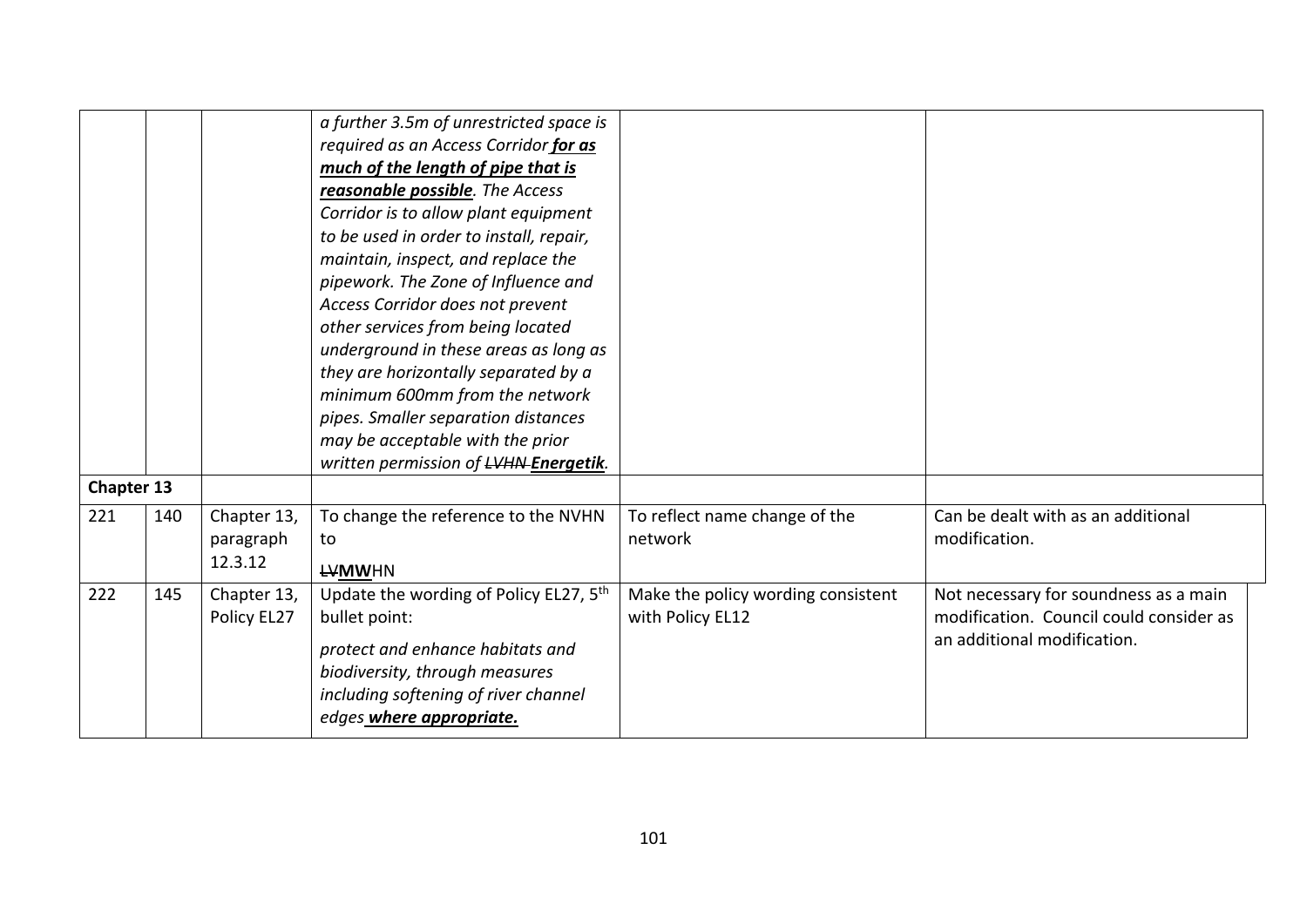| 223 | 145 | Chapter 13,<br>Policy EL27         | The wording of Policy EL27, second<br>paragraph, will be updated as follows:<br>Proposals for new residential<br>moorings will be supported<br>provided they are designed in a<br>way which does not negatively<br>affect the environment and meet<br>the requirements of Policy<br>DMD75                                                                                                                                                                                                                                                                                                                                                  | To give added environmental<br>protection                                                                                                                                                                                                                                                 | Not necessary for soundness as a main<br>modification. Council could consider as<br>an additional modification. |
|-----|-----|------------------------------------|--------------------------------------------------------------------------------------------------------------------------------------------------------------------------------------------------------------------------------------------------------------------------------------------------------------------------------------------------------------------------------------------------------------------------------------------------------------------------------------------------------------------------------------------------------------------------------------------------------------------------------------------|-------------------------------------------------------------------------------------------------------------------------------------------------------------------------------------------------------------------------------------------------------------------------------------------|-----------------------------------------------------------------------------------------------------------------|
| 224 | 146 | Chapter 13,<br>paragraph<br>13.4.1 | For the text at paragraph 13.4.1. to be<br>amended as follows:<br>Where this is not possible,<br>development proposals must be<br>shown to meet the provisions of<br>the Exception Test, as set out by<br>the NPPF, and that development<br>can be made safe in accordance<br>with the definition set out in<br>Enfield's Level 2 SFRA. For Meridian<br>Water, the Exception Test is also<br>being delivered by the Council<br>through a Flood Risk Assessment<br>undertaken for the entire Meridian<br>Water Masterplan Area.<br>Subsequent site level assessment,<br>where they are necessary, will be<br>underpinned by this wider FRA. | To recognise that, following the<br>Environment Agency's requirement to<br>meet new climate change allowances,<br>and the increased level of<br>development at Meridian Water, the<br>assessment of flood risk at Meridian<br>Water has moved beyond the SFRA<br>Level 2 prepared in 2013 | Please refer to comments in the Interim<br>Letter                                                               |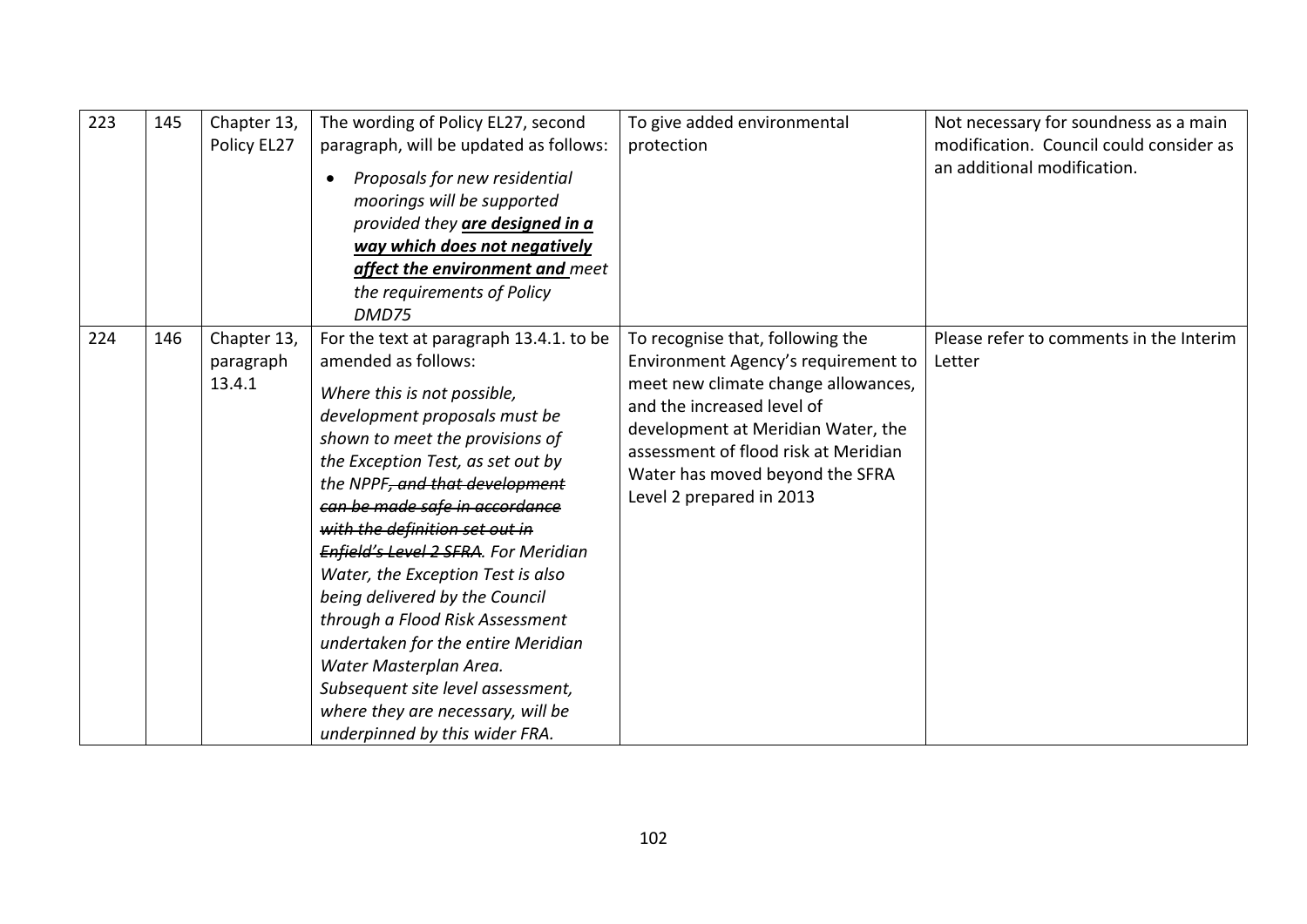| 225 | 147 | Chapter 13,<br>Policy EL28 | To make the following addition to<br>Policy EL28, 3rd, 4 <sup>th</sup> and 5 <sup>th</sup> paragraph:<br>The land on either side of the North<br>Circular Road to the east and<br>northeast of Meridian Water has been<br>identified as offering potential for the<br>creation of new open space. There is<br>also potential to improve the access<br>and functions at existing green and<br>open spaces including at Picketts Lock<br>and Kenninghall Open Space. Green<br>and open space should be explored<br>for multiple uses, including as<br>providing potential flood storage<br>capacity.<br>Proposals will be supported that<br>the access<br>improve<br>and<br>across<br>between existing and new green<br>spaces, developing a network of<br>'green chains' comprising footpath<br>networks and cycle paths. Green<br>chains can be used to improve east-<br>west connectivity between the Lee<br>Valley Regional Park and the rest of<br>Edmonton<br>Leeside<br>and<br>beyond.<br><b>Proposals</b><br>must<br>not<br>generate<br>negative<br>such<br>impacts,<br>as<br>recreational disturbance, on sites of | Update text to provide a more<br>complete position on the potential<br>use of green and open spaces;<br>to emphasise that development must<br>not negatively impact on areas of<br>ecological importance, particularly<br>through recreational disturbance; and<br>to add further protection to<br>biodiversity<br>and to ensure EL28 refers to adopted<br>policy rather than SPD | Necessary to reflect other policies in<br>the plan in relation to flood storage.<br>Justified in order to protect ecological<br>interests of acknowledged importance. |
|-----|-----|----------------------------|---------------------------------------------------------------------------------------------------------------------------------------------------------------------------------------------------------------------------------------------------------------------------------------------------------------------------------------------------------------------------------------------------------------------------------------------------------------------------------------------------------------------------------------------------------------------------------------------------------------------------------------------------------------------------------------------------------------------------------------------------------------------------------------------------------------------------------------------------------------------------------------------------------------------------------------------------------------------------------------------------------------------------------------------------------------------------------------------------------------------------|-----------------------------------------------------------------------------------------------------------------------------------------------------------------------------------------------------------------------------------------------------------------------------------------------------------------------------------------------------------------------------------|-----------------------------------------------------------------------------------------------------------------------------------------------------------------------|
|     |     |                            |                                                                                                                                                                                                                                                                                                                                                                                                                                                                                                                                                                                                                                                                                                                                                                                                                                                                                                                                                                                                                                                                                                                           |                                                                                                                                                                                                                                                                                                                                                                                   |                                                                                                                                                                       |
|     |     |                            | ecological importance, including the<br>Chingford Reservoirs SSSI and Lee                                                                                                                                                                                                                                                                                                                                                                                                                                                                                                                                                                                                                                                                                                                                                                                                                                                                                                                                                                                                                                                 |                                                                                                                                                                                                                                                                                                                                                                                   | <b>LBE</b>                                                                                                                                                            |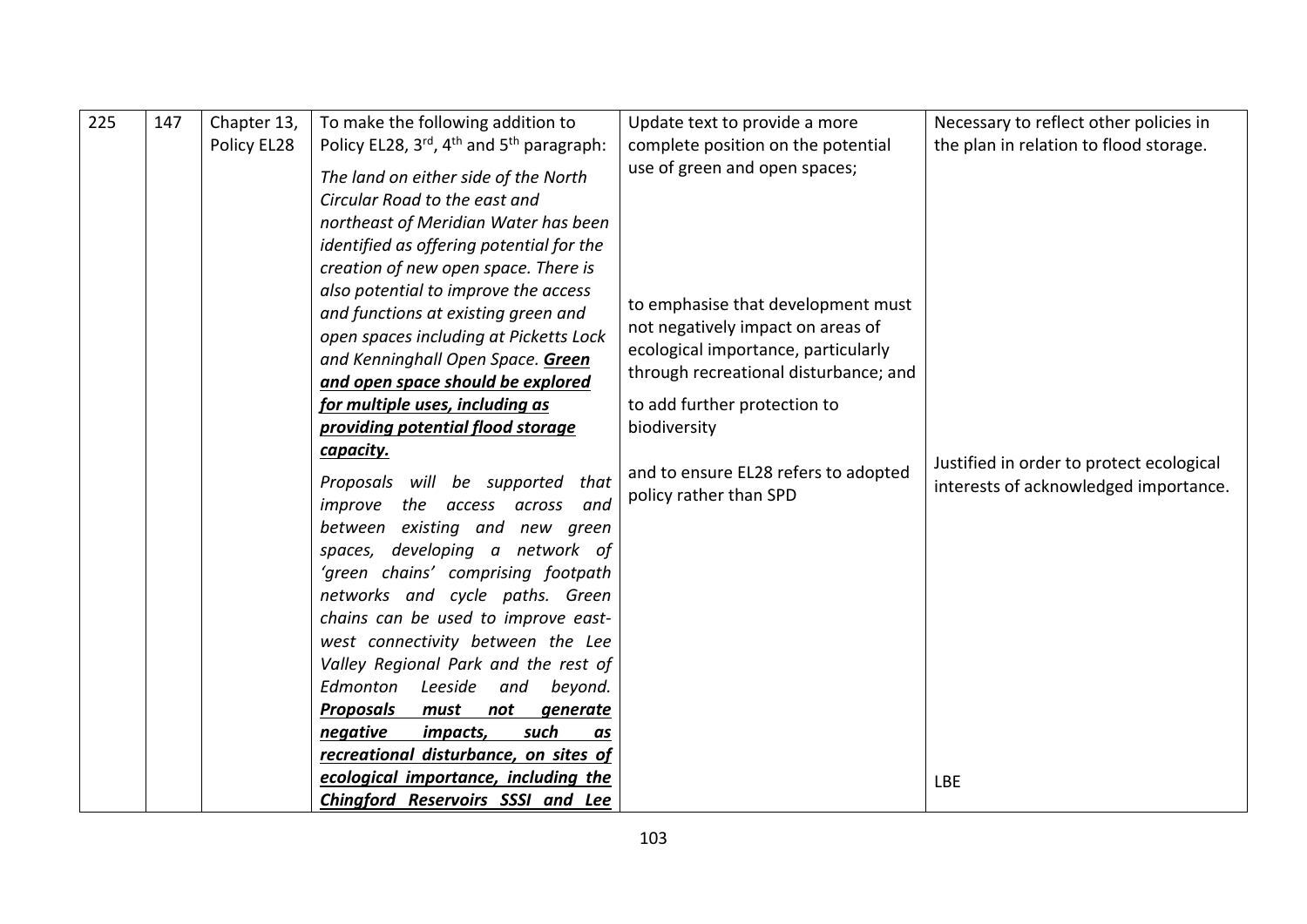|                   |     |                       | <b>Special</b><br><b>Protection Area/</b><br>Valley<br>Walthamstow<br>site<br>Ramsar<br>at<br>Reservoirs.<br>New development may be expected to<br>appropriate<br>financial<br>make<br>contributions to <b>protecting</b><br>and<br>improving green and open spaces and<br>biodiversity, in line with DMD 72 and<br>other relevant policies shown below<br>the Section 106 SPD.<br>This policy should be read in<br>conjunction with Core Strategy<br>policies 34 and 35, DMD 71, 72, 76,<br>77 and 78 and London Plan Policy<br>2.18 and 7.27. |                                                                                                 |                                                                                                                                                                        |
|-------------------|-----|-----------------------|-------------------------------------------------------------------------------------------------------------------------------------------------------------------------------------------------------------------------------------------------------------------------------------------------------------------------------------------------------------------------------------------------------------------------------------------------------------------------------------------------------------------------------------------------|-------------------------------------------------------------------------------------------------|------------------------------------------------------------------------------------------------------------------------------------------------------------------------|
| <b>Chapter 14</b> |     |                       |                                                                                                                                                                                                                                                                                                                                                                                                                                                                                                                                                 |                                                                                                 |                                                                                                                                                                        |
| 226               | 150 | Chapter 14,<br>14.1.3 | To amend paragraph 14.1.3 as<br>follows:<br>Due to the scale of opportunity, a<br>comprehensive approach to master<br>planning of the area is required, with<br>partnership working between the<br>public and private sector. A piecemeal<br>approach to development, with<br>individual landowners bringing<br>forward discrete plots in the absence<br>of a comprehensive masterplan, will<br>lead so to a sub-optimal outcome and<br>prevent effective regeneration. For                                                                     | To correct typographical error<br>And to update to more accurately<br>reflect current situation | Can be dealt with as an additional<br>modification.<br>Not necessary for soundness as a main<br>modification. Council could consider as<br>an additional modification. |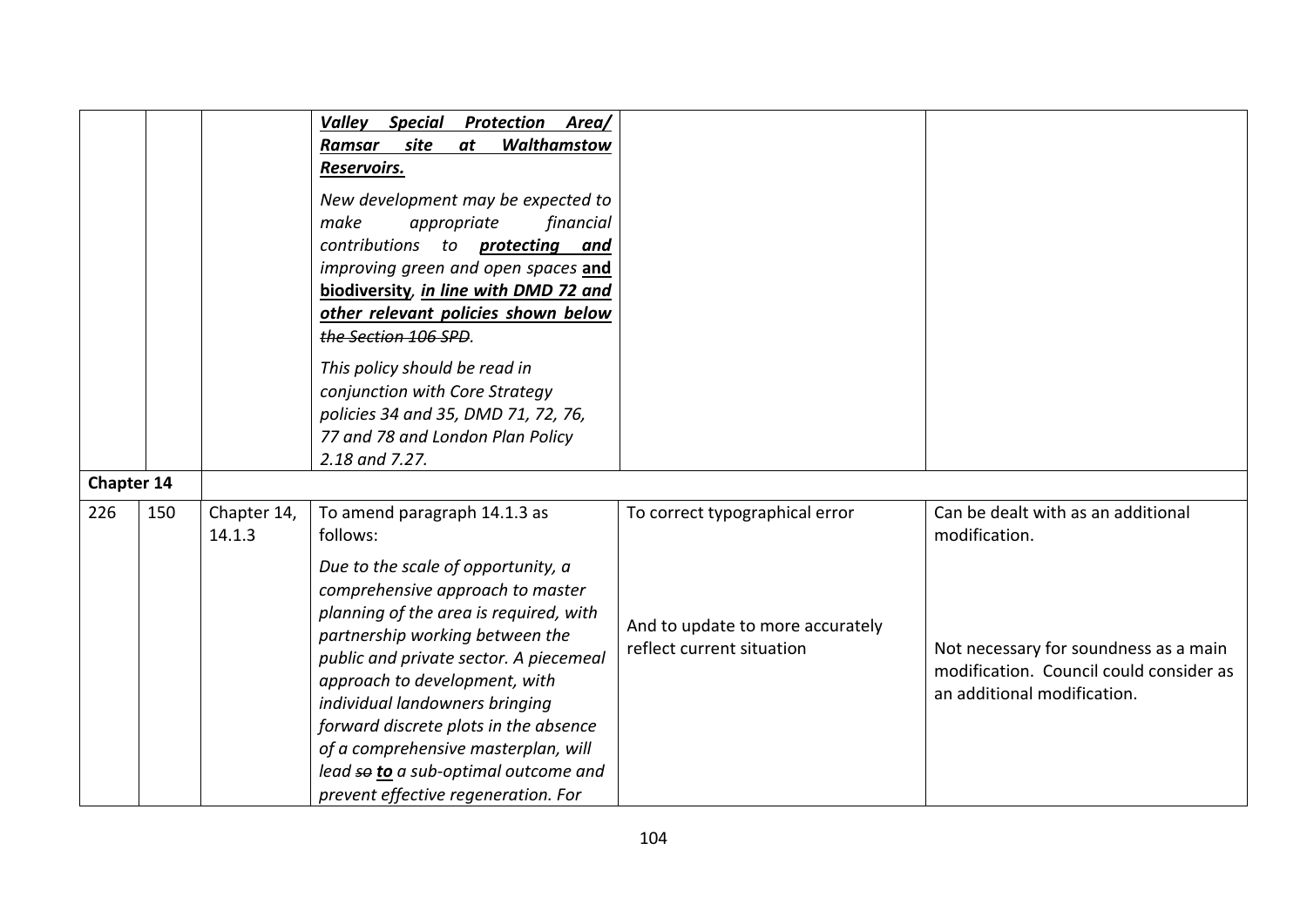|     |     |                                    | this reason, and commensurate with<br>the extent of land in the Council's<br>ownership at Meridian Water, Enfield<br>Council is taking a lead role in the<br>process.                                                                                                                                                                                                                                                                                                                                                                                                                                                                                                                                                                                                                                                                                                                                                                                                                                                                                |                                                                                                                    |                                                           |
|-----|-----|------------------------------------|------------------------------------------------------------------------------------------------------------------------------------------------------------------------------------------------------------------------------------------------------------------------------------------------------------------------------------------------------------------------------------------------------------------------------------------------------------------------------------------------------------------------------------------------------------------------------------------------------------------------------------------------------------------------------------------------------------------------------------------------------------------------------------------------------------------------------------------------------------------------------------------------------------------------------------------------------------------------------------------------------------------------------------------------------|--------------------------------------------------------------------------------------------------------------------|-----------------------------------------------------------|
| 227 | 151 | Chapter 14,<br>paragraph<br>14.2.2 | To make the following changes to paragraph 14.2.2:<br>The Council formerly undertook a developer procurement process and engaged<br>a master developer with whom they <i>intended to will-partner to deliver the</i><br>whole of Meridian Water. However, The contractual arrangements between<br>the master developer and London Borough of Enfield the Council has since<br>decided to undertake the dual role of master developer and scheme<br>promoter itself. This demonstrates will ensure the Council's maintains a long<br>term interest commitment to ensuring that the regeneration process truly<br>delivers the housing and jobs that the area needs. and lead role in the<br>development and regeneration process. The roles and, responsibilities and<br>relationship between the Council as scheme promoter, and the master<br>developer, including the need for a comprehensive approach to master<br>planning and the delivery of key infrastructure items as part of this, will be<br>secured through a detailed legal agreement. | To recognise the<br>Council is no longer<br>working with a master<br>developer                                     | Necessary for<br>clarity                                  |
| 228 | 151 | Chapter 14,<br>paragraph<br>14.2.3 | To make the following change to paragraph 14.2.3:<br>A comprehensive approach is required to establish the vision for change, plan<br>for the infrastructure investment, purchase land parcels, to create value and<br>change perceptions. The Council is working jointly with key stakeholders the<br>master developer to progress this work.                                                                                                                                                                                                                                                                                                                                                                                                                                                                                                                                                                                                                                                                                                       | To recognise the<br>Council is no longer<br>working with a master<br>developer                                     | Can be dealt<br>with as an<br>additional<br>modification. |
| 229 | 151 | Chapter 14,<br>14.2.3              | Insert new paragraphs after paragraph 14.2.3 as follows:<br>'An Infrastructure Delivery Plan is being developed to accompany the<br>Council's forthcoming Local Plan which will include details of infrastructure<br>delivery for Meridian Water, building on the infrastructure work undertaken<br>through the masterplanning process.                                                                                                                                                                                                                                                                                                                                                                                                                                                                                                                                                                                                                                                                                                              | To provide additional<br>clarity on the<br>relationship between<br>the AAP, Masterplan,<br>Infrastructure Delivery | Necessary to<br>update the<br>plan.                       |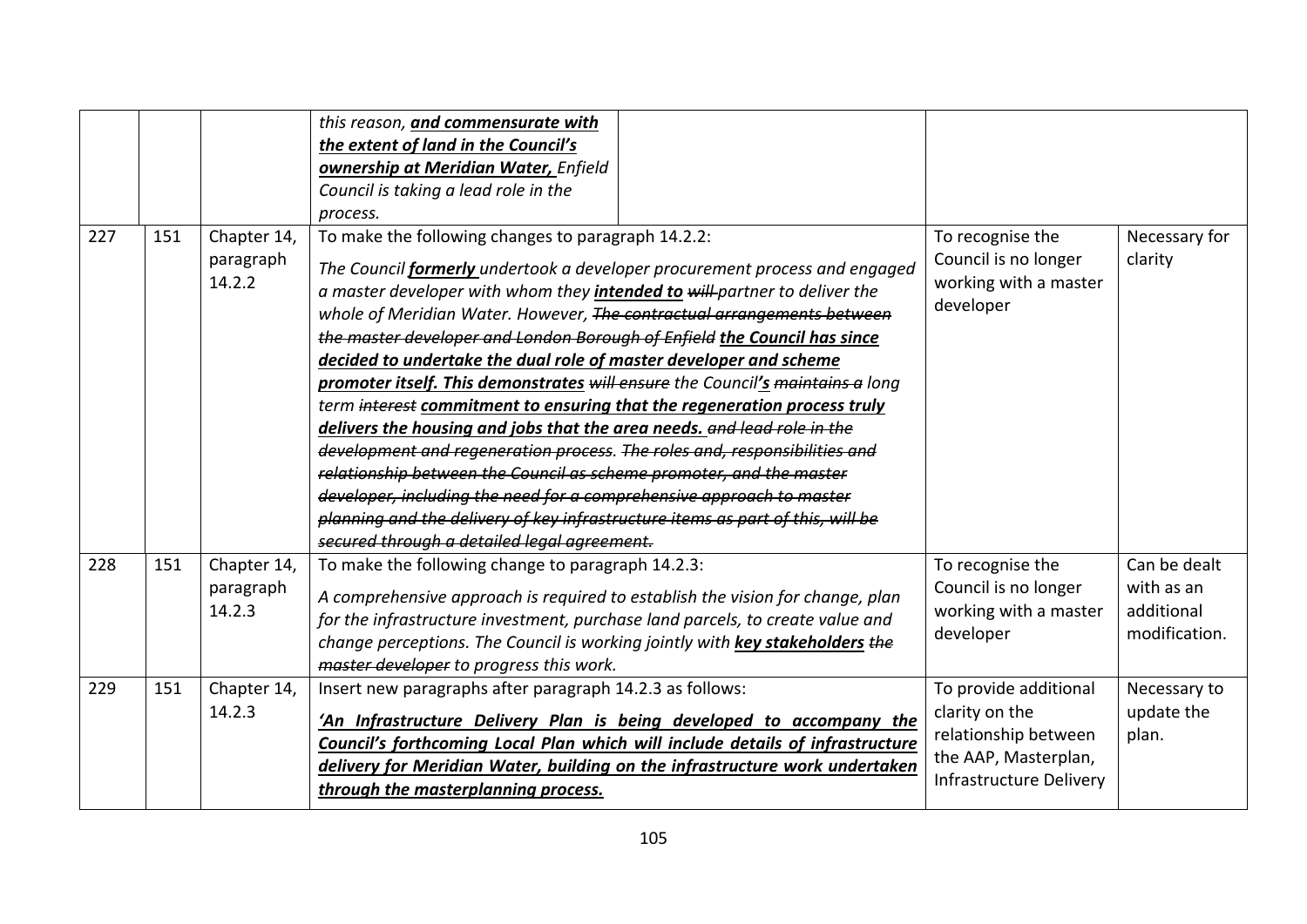|     |     |                                    | The Infrastructure Delivery Plan will cover three schedules of infrastructure,<br>namely physical, social and green. It will assess the planned provision,<br>proposed location and timeframe of key items of infrastructure, for each one<br>identifying the lead partner, delivery partners and stakeholders, estimated<br>costs, funding sources, funding available, any funding gap and prioritisation<br>of its delivery. Some initial considerations on funding sources, development<br>phasing and delivery and key delivery bodies appear later in this section and<br>will be useful as a starting point for this work.<br>As masterplan options are developed and refined in consultation with<br>relevant stakeholders, they will also be subject to site-wide development | Plan and viability work.                                                       |                                                           |
|-----|-----|------------------------------------|---------------------------------------------------------------------------------------------------------------------------------------------------------------------------------------------------------------------------------------------------------------------------------------------------------------------------------------------------------------------------------------------------------------------------------------------------------------------------------------------------------------------------------------------------------------------------------------------------------------------------------------------------------------------------------------------------------------------------------------------------------------------------------------|--------------------------------------------------------------------------------|-----------------------------------------------------------|
|     |     |                                    | viability modelling, including soft-market testing, to provide confidence and<br>certainty to all stakeholders that the preferred development option<br>presented in the final masterplan document is deliverable and achievable.'                                                                                                                                                                                                                                                                                                                                                                                                                                                                                                                                                    |                                                                                |                                                           |
| 230 | 151 | Chapter 14,<br>paragraph<br>14.2.4 | To delete paragraph 14.2.4:<br>In the event of the partnership between the Council and its master developer<br>being superseded or terminated for any reason, the Council will seek a similar<br>legally binding relationship with an alternative developer partner.                                                                                                                                                                                                                                                                                                                                                                                                                                                                                                                  | To recognise the<br>Council is no longer<br>working with a master<br>developer | Necessary for<br>clarity                                  |
| 231 | 152 | Chapter 14,<br>paragraph<br>14.2.6 | To change the reference in paragraph 14.2.6 to the Causeway to: the<br><b>Causeway Central Spine</b>                                                                                                                                                                                                                                                                                                                                                                                                                                                                                                                                                                                                                                                                                  | To reflect name<br>change                                                      | Can be dealt<br>with as an<br>additional<br>modification. |
| 232 | 152 | Chapter 14,<br>paragraph<br>14.2.8 | To make the following change to paragraph 14.2.8:<br>In partnership with the master developer and development partners, the The<br>Council will seek to support relocation of existing occupiers to appropriate<br>alternative locations.                                                                                                                                                                                                                                                                                                                                                                                                                                                                                                                                             | To recognise the<br>Council is no longer<br>working with a master<br>developer | Can be dealt<br>with as an<br>additional<br>modification. |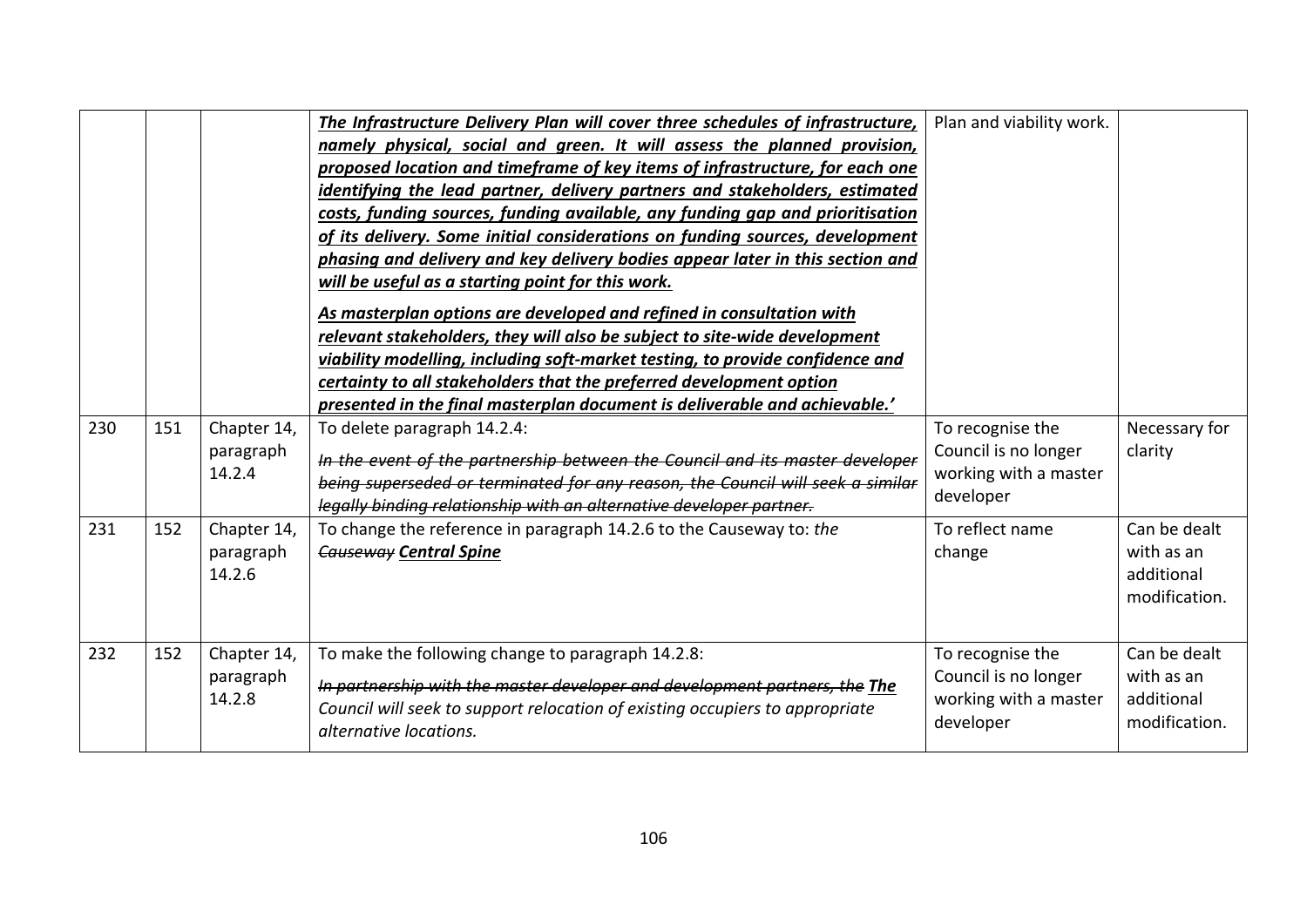| 233 | 153 | Chapter 14,<br>paragraphs<br>$14.3.3 -$<br>14.3.4 | to be operational in 2019. |                                                                                                      | To update paragraphs 14.3.3-14.3.4 as follows:<br>support connectivity across Meridian Water. | 14.3.3 As part of the West Anglia Main Line improvements, Network Rail has<br>committed to relocate is relocating Angel Road Station south of the North<br>Circular Road and renameing it Meridian Water station. by 2018, in line the<br>timetable of service improvements of the STAR scheme The new station is due<br>14.3.4 London Borough of Enfield is providing additional funding to provide an<br>enhanced Station building. The enhanced station, which will incorporate a<br>bridge providing public, non-ticketed west-east access across the railway to | To bring wording up to<br>date | Necessary for<br>clarity                                                                                                                     |                                                           |
|-----|-----|---------------------------------------------------|----------------------------|------------------------------------------------------------------------------------------------------|-----------------------------------------------------------------------------------------------|----------------------------------------------------------------------------------------------------------------------------------------------------------------------------------------------------------------------------------------------------------------------------------------------------------------------------------------------------------------------------------------------------------------------------------------------------------------------------------------------------------------------------------------------------------------------|--------------------------------|----------------------------------------------------------------------------------------------------------------------------------------------|-----------------------------------------------------------|
| 234 | 153 | Chapter 14,<br>paragraph<br>14.3.6                |                            | To change the reference in paragraph 14.3.6 to the Causeway to: the<br><b>Causeway Central Spine</b> |                                                                                               |                                                                                                                                                                                                                                                                                                                                                                                                                                                                                                                                                                      |                                |                                                                                                                                              | Can be dealt<br>with as an<br>additional<br>modification. |
| 235 | 154 | Chapter 14,<br>Figure 14.1                        | Spine route                | To show new alignment of Central Spine corridor to replace previous Central                          |                                                                                               |                                                                                                                                                                                                                                                                                                                                                                                                                                                                                                                                                                      |                                |                                                                                                                                              |                                                           |
| 236 | 153 | Paragraph<br>14.3.9                               |                            |                                                                                                      |                                                                                               |                                                                                                                                                                                                                                                                                                                                                                                                                                                                                                                                                                      |                                | Requires updating?                                                                                                                           |                                                           |
| 237 | 154 | 14.4.5                                            |                            |                                                                                                      |                                                                                               |                                                                                                                                                                                                                                                                                                                                                                                                                                                                                                                                                                      |                                | Reference to<br>"development partner<br>phasing" requires<br>updating                                                                        |                                                           |
| 195 | 159 | Chapter 14,<br><b>Table 14.1</b>                  | Edmonton<br>EcoPark        | n/<br>a                                                                                              | National<br>Infrastructur<br>$e$ – The<br>Planning<br>Inspectorate                            | To amend the text of the final row of Table 14.1 as follows:<br>In 2017 the The NLWA<br>was granted is seeking a<br><b>Development Consent</b><br>Order to build an Energy<br>Recovery Facility to                                                                                                                                                                                                                                                                                                                                                                   |                                | To recognise the<br><b>Development Consent</b><br>Order (DCO) granted in<br>2017 for the<br><b>Edmonton EcoPark in</b><br>the AAP Chapter 14 | Lead agency is<br>not the<br>Planning<br>Inspectorate.    |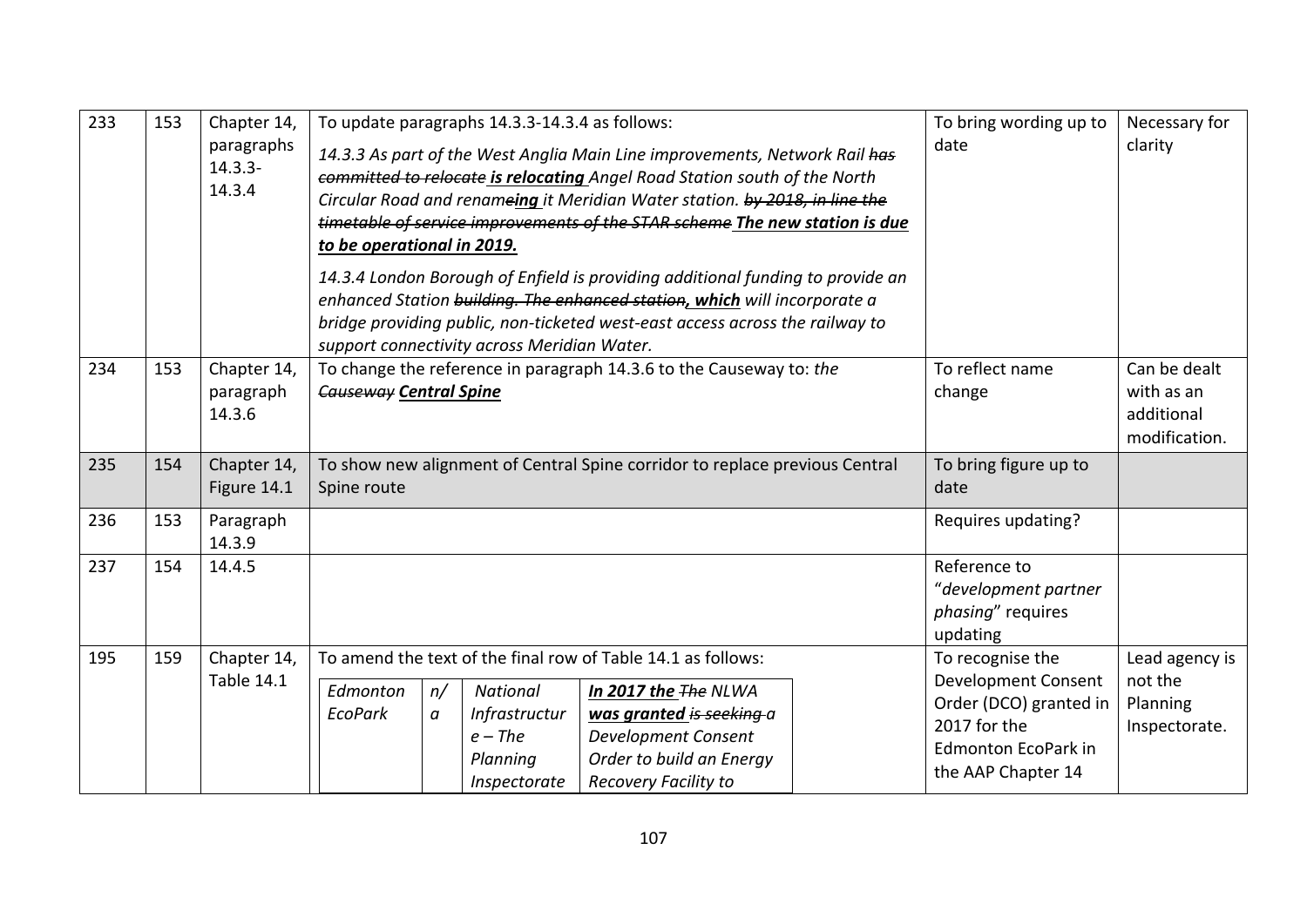|     |     |                                                   |                            |                                                                                                                                             | replace the existing plant.<br>In addition the NLWA is<br>proposing replacement,<br>to replace facilities<br>associated with waste<br>management and to<br>provide visitor,<br>community and<br>education facilities a<br>new Reuse and Recycling<br><b>Centre for local residents</b><br>and businesses as well as<br>a visitor centre.                                                                                                                                                                                                                                                                                                                                                                                                                |                                |                           |
|-----|-----|---------------------------------------------------|----------------------------|---------------------------------------------------------------------------------------------------------------------------------------------|---------------------------------------------------------------------------------------------------------------------------------------------------------------------------------------------------------------------------------------------------------------------------------------------------------------------------------------------------------------------------------------------------------------------------------------------------------------------------------------------------------------------------------------------------------------------------------------------------------------------------------------------------------------------------------------------------------------------------------------------------------|--------------------------------|---------------------------|
| 196 | 154 | Chapter 14,<br>paragraphs<br>$14.4.1 -$<br>14.4.4 | $\bullet$ Up to 725 homes; | To update paragraphs 14.4.1-14.4.4 as follows:<br>first phase of Meridian Water will deliver:<br>• 950 sqm of retail (A1/A2/A3) floorspace; | 14.4.1 The development of Meridian Water has already started. The<br>submission implementation of planning consent for of the development of<br>Phase 1 One planning application, and other activities taking place across the<br>AAP area intended to are preparing prepare-the area for comprehensive<br>redevelopment, and help to provide confidence of through visible progress.<br>Meridian Water Phase 1 Planning Consent Application<br>14.4.2 The application consent for Phase 1 of Meridian Water covers<br>approximately eight hectares, and includes residential-led mixed use<br>redevelopment to the west of the West Anglia Main Line (WAML), a proposed<br>new, relocated station, and a portion of land to the east of the WAML. This | To bring wording up to<br>date | Necessary for<br>clarity. |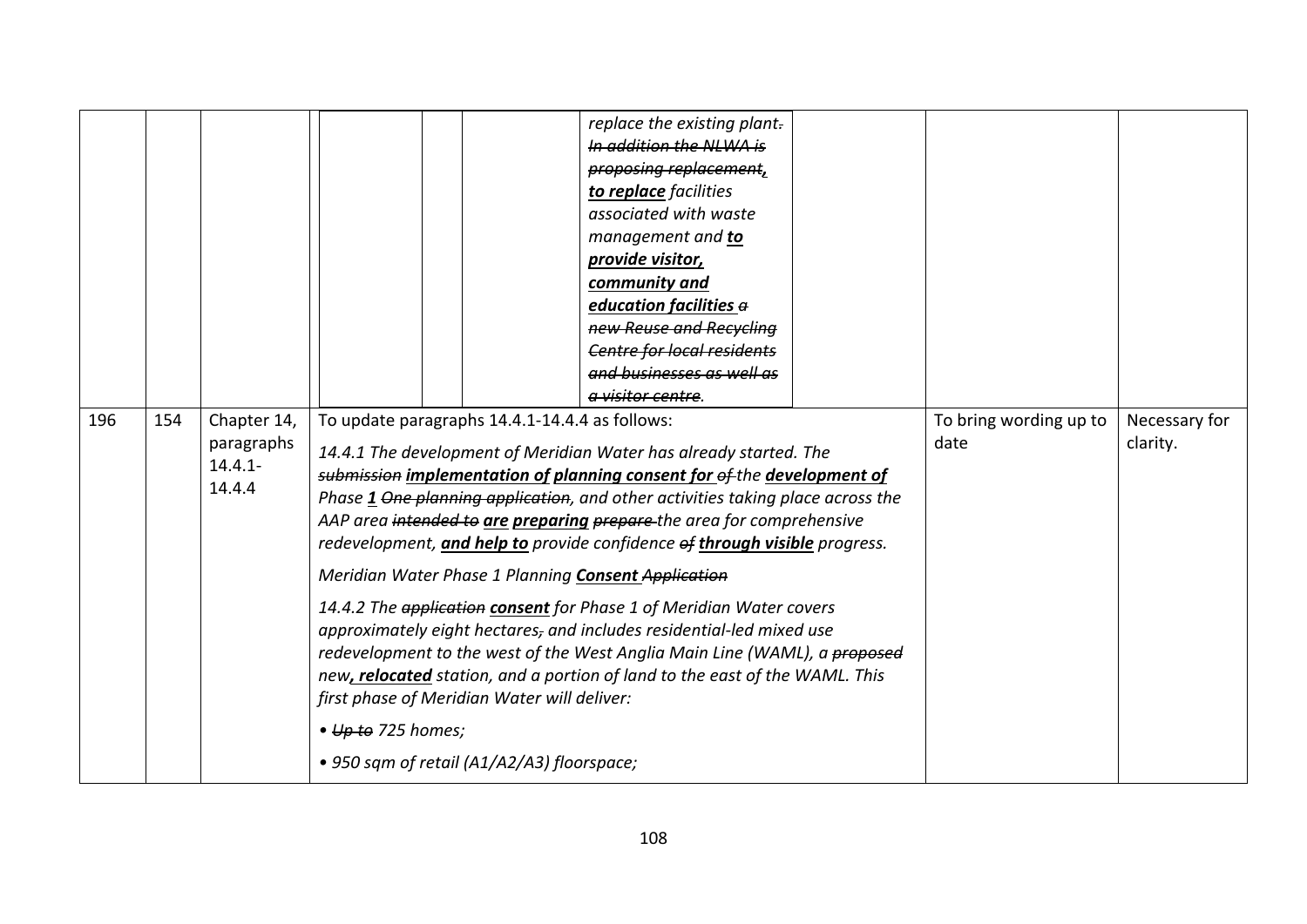|     |     |                                    | • 600 sqm of community (D1) floorspace;                                                                                                                                                         |                                                                                                                                                                                                                                                                                                     |                                    |                                                                                                                 |                                                           |                                                         |                                                                                 |
|-----|-----|------------------------------------|-------------------------------------------------------------------------------------------------------------------------------------------------------------------------------------------------|-----------------------------------------------------------------------------------------------------------------------------------------------------------------------------------------------------------------------------------------------------------------------------------------------------|------------------------------------|-----------------------------------------------------------------------------------------------------------------|-----------------------------------------------------------|---------------------------------------------------------|---------------------------------------------------------------------------------|
|     |     |                                    |                                                                                                                                                                                                 | • 750 sqm of leisure (D2) floorspace; and                                                                                                                                                                                                                                                           |                                    |                                                                                                                 |                                                           |                                                         |                                                                                 |
|     |     |                                    |                                                                                                                                                                                                 | • A new station building, platforms and associated interchange/drop-off<br>facilities, with an associated pedestrian link across the railway.                                                                                                                                                       |                                    |                                                                                                                 |                                                           |                                                         |                                                                                 |
|     |     |                                    | 14.4.3 The application was considered at planning committee in June 2016 and<br>the committee resolved to grant planning permission, subject to the agreement<br>of conditions and Section 106. |                                                                                                                                                                                                                                                                                                     |                                    |                                                                                                                 |                                                           |                                                         |                                                                                 |
|     |     |                                    |                                                                                                                                                                                                 | 14.4.4 This Phase 1 development is the first step in the Meridian Water<br>development, and will support the unlocking of the wider potential of Meridian<br>Water and Edmonton Leeside. Development is expected to commence in 2017<br>has commenced and is due for completion in over five years. |                                    |                                                                                                                 |                                                           |                                                         |                                                                                 |
| 197 | 155 | Chapter 14,<br>paragraph<br>14.4.6 | <b>Causeway Central Spine</b>                                                                                                                                                                   | To change the reference in paragraph 14.4.6 to the Causeway to: the                                                                                                                                                                                                                                 |                                    | To reflect name<br>change                                                                                       | Can be dealt<br>with as an<br>additional<br>modification. |                                                         |                                                                                 |
| 198 | 156 | Chapter 14,<br><b>Table 14.1</b>   |                                                                                                                                                                                                 | To make the following additions to Table 14.1:                                                                                                                                                                                                                                                      | To reflect further work            | Refer to                                                                                                        |                                                           |                                                         |                                                                                 |
|     |     |                                    | Project<br><b>Description</b>                                                                                                                                                                   | Meridian<br>Water<br>Development<br>Zone                                                                                                                                                                                                                                                            | Lead<br><b>Agencies</b>            | <b>Outcome</b>                                                                                                  |                                                           | undertaken by / on<br>behalf of Transport for<br>London | comments in<br>the Interim<br>Letter<br>regarding<br>pooling of<br>obligations. |
|     |     |                                    | Borough-<br>wide<br>improvement<br>of bus<br>services<br>focussed<br>on the Lee<br>Valley                                                                                                       | All                                                                                                                                                                                                                                                                                                 | TfL/<br>Developer<br>contributions | Improved bus<br>access<br>implementing<br>the findings of<br>the Bus Service<br>Review and<br>supporting<br>new |                                                           |                                                         |                                                                                 |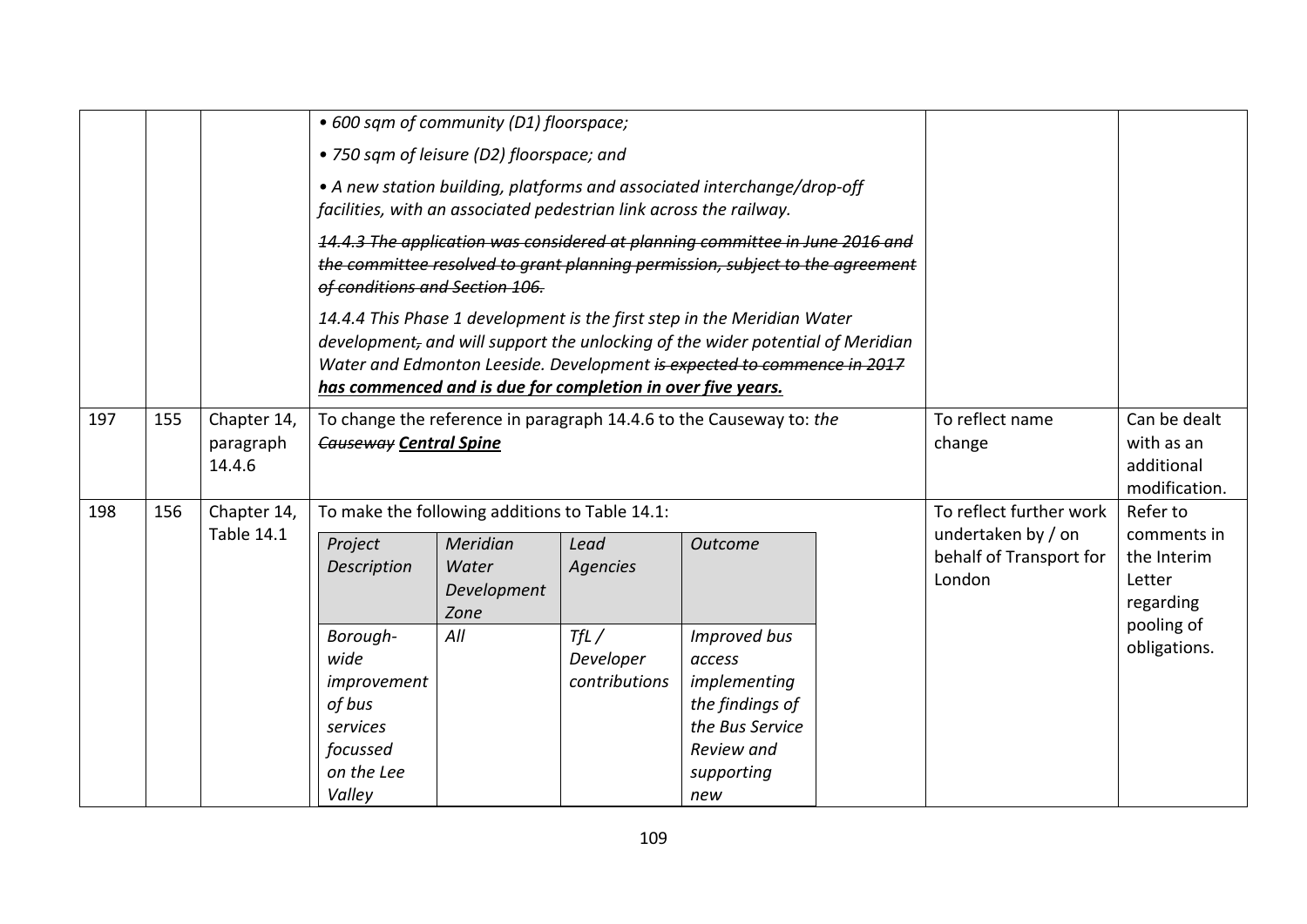| Corridor and     |                   |                      | development.          |  |  |
|------------------|-------------------|----------------------|-----------------------|--|--|
| orbital          |                   |                      | <b>Bus services</b>   |  |  |
| Links            |                   |                      | <i>improvements</i>   |  |  |
|                  |                   |                      | required for          |  |  |
|                  |                   |                      | <b>Meridian</b>       |  |  |
|                  |                   |                      | <b>Water should</b>   |  |  |
|                  |                   |                      | be considered         |  |  |
|                  |                   |                      | <u>early,</u>         |  |  |
|                  |                   |                      | alongside the         |  |  |
|                  |                   |                      | <b>Meridian</b>       |  |  |
|                  |                   |                      | Water                 |  |  |
|                  |                   |                      | <b>Highway</b>        |  |  |
|                  |                   |                      | <b>Infrastructure</b> |  |  |
|                  |                   |                      | <b>Study and</b>      |  |  |
|                  |                   |                      | borough-wide          |  |  |
|                  |                   |                      | service review,       |  |  |
|                  |                   |                      | as well as            |  |  |
|                  |                   |                      | through               |  |  |
|                  |                   |                      | individual sites      |  |  |
|                  |                   |                      | and through           |  |  |
|                  |                   |                      | the emerging          |  |  |
|                  |                   |                      | <b>Meridian</b>       |  |  |
|                  |                   |                      | <b>Water</b>          |  |  |
|                  |                   |                      | Masterplan.           |  |  |
| Upper Lea        | $\underline{All}$ | <b>TfL / Enfield</b> | This study was        |  |  |
| <b>Valley</b>    |                   | <u>/ Haringey</u>    | completed             |  |  |
| <b>transport</b> |                   |                      | summer 2017,          |  |  |
| modelling        |                   |                      | further work          |  |  |
| and bus          |                   |                      | has paused            |  |  |
| <i>priority</i>  |                   |                      |                       |  |  |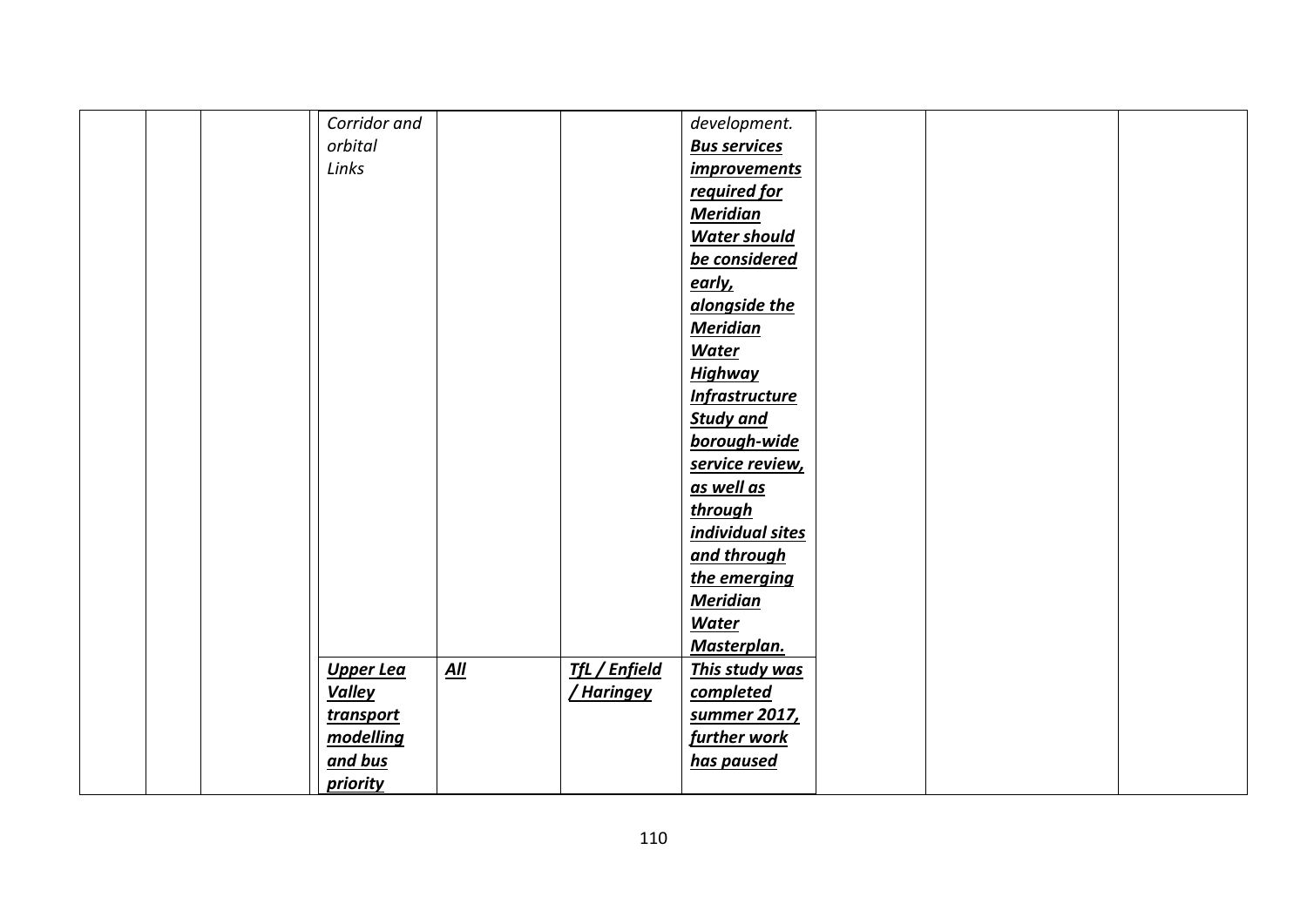|     |     |                                  | study                                                                        |     |            |                                                                                                              |                       |  |                                               |                             |
|-----|-----|----------------------------------|------------------------------------------------------------------------------|-----|------------|--------------------------------------------------------------------------------------------------------------|-----------------------|--|-----------------------------------------------|-----------------------------|
|     |     |                                  | Meridian                                                                     | All |            | LBE / TfL                                                                                                    | <b>Improved bus</b>   |  |                                               |                             |
|     |     |                                  | Water to                                                                     |     |            |                                                                                                              | access;               |  |                                               |                             |
|     |     |                                  | Edmonton                                                                     |     |            |                                                                                                              | <b>Outcomes</b>       |  |                                               |                             |
|     |     |                                  | Green direct                                                                 |     |            |                                                                                                              | should define         |  |                                               |                             |
|     |     |                                  | bus link                                                                     |     |            |                                                                                                              | bus                   |  |                                               |                             |
|     |     |                                  |                                                                              |     |            |                                                                                                              | <i>infrastructure</i> |  |                                               |                             |
|     |     |                                  |                                                                              |     |            |                                                                                                              | design and            |  |                                               |                             |
|     |     |                                  |                                                                              |     |            |                                                                                                              | how this fits         |  |                                               |                             |
|     |     |                                  |                                                                              |     |            |                                                                                                              | into the wider        |  |                                               |                             |
|     |     |                                  |                                                                              |     |            |                                                                                                              | bus network.          |  |                                               |                             |
| 199 | 156 | Chapter 14,<br><b>Table 14.1</b> | To include a reference in Table 14.1 to the delivery of watercourse          |     |            |                                                                                                              |                       |  | To further recognise<br>the importance of the | Necessary to<br>reflect the |
|     |     |                                  | enhancements for biodiversity improvement as follows:                        |     |            |                                                                                                              |                       |  |                                               |                             |
|     |     |                                  | Provide                                                                      | All | <b>LBE</b> |                                                                                                              |                       |  | delivery of                                   | importance of               |
|     |     |                                  | watercourse                                                                  |     |            | <b>Delivery of watercourse</b><br>enhancements which<br>provide increased<br>biodiversity                    |                       |  | watercourse                                   | providing new               |
|     |     |                                  | enhancements                                                                 |     |            |                                                                                                              |                       |  | enhancements for                              | habitats in                 |
|     |     |                                  | for biodiversity                                                             |     |            |                                                                                                              |                       |  | biodiversity                                  | accordance                  |
|     |     |                                  |                                                                              |     |            |                                                                                                              |                       |  | improvements                                  | with national               |
|     |     |                                  |                                                                              |     |            |                                                                                                              |                       |  |                                               | guidance.                   |
| 200 | 156 | Chapter 14,<br><b>Table 14.1</b> | Both parties agree to update the wording in Table 14.1 as follows:           |     |            |                                                                                                              |                       |  | Clarification /                               | Necessary for               |
|     |     |                                  | <b>Meridian Water</b><br>All<br>LBE                                          |     |            | <b>Flood alleviation measures</b>                                                                            |                       |  | correction of a name                          | clarity and in              |
|     |     |                                  | Flood                                                                        |     |            | to enable compensation<br>area and enabling works for<br>development in of the<br>Meridian Water area; to be |                       |  | or reference                                  | the interests<br>of flood   |
|     |     |                                  | alleviation                                                                  |     |            |                                                                                                              |                       |  |                                               |                             |
|     |     |                                  | measures                                                                     |     |            |                                                                                                              |                       |  |                                               | protection                  |
|     |     |                                  | Compensation                                                                 |     |            |                                                                                                              |                       |  |                                               |                             |
|     |     |                                  | Areas                                                                        |     |            | in place ahead of                                                                                            |                       |  |                                               |                             |
|     |     |                                  |                                                                              |     |            | development in any flood                                                                                     |                       |  |                                               |                             |
|     |     |                                  |                                                                              |     |            | zone.                                                                                                        |                       |  |                                               |                             |
| 201 | 157 | Chapter 14,                      | To amend the first line on page 156 and the second line on page 157 of table |     |            |                                                                                                              |                       |  | To reflect the name                           | Necessary for               |
|     |     | <b>Table 14.1</b>                | 14.1, changing all references to the Causeway to the Causeway Central Spine  |     |            |                                                                                                              |                       |  | change                                        | clarity.                    |